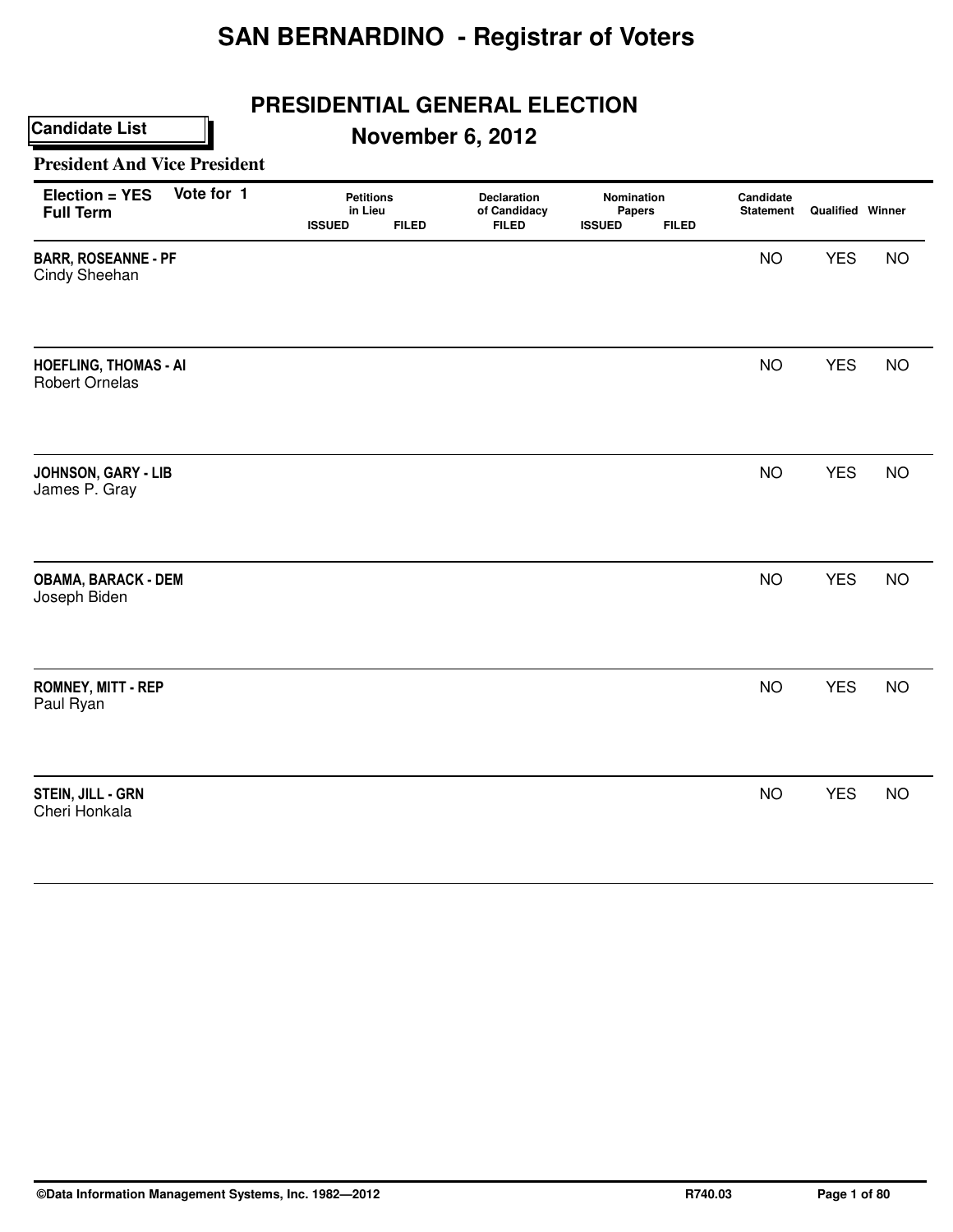## **PRESIDENTIAL GENERAL ELECTION**

## **November 6, 2012**

### **United States Senator**

| Election = YES<br><b>Full Term</b>                                 | Vote for 1 | <b>Petitions</b><br>in Lieu<br><b>ISSUED</b><br><b>FILED</b> | <b>Declaration</b><br>of Candidacy<br><b>FILED</b> | Nomination<br><b>Papers</b><br><b>ISSUED</b><br><b>FILED</b> | Candidate<br><b>Statement</b> | <b>Qualified Winner</b> |           |
|--------------------------------------------------------------------|------------|--------------------------------------------------------------|----------------------------------------------------|--------------------------------------------------------------|-------------------------------|-------------------------|-----------|
| <b>EMKEN, ELIZABETH - REP</b><br>Businesswoman/Nonprofit Executive |            |                                                              |                                                    |                                                              | <b>NO</b>                     | <b>YES</b>              | <b>NO</b> |
| <b>FEINSTEIN, DIANNE - DEM</b><br><b>United States Senator</b>     |            |                                                              |                                                    |                                                              | <b>NO</b>                     | <b>YES</b>              | <b>NO</b> |
| <b>8th Congressional District</b>                                  |            |                                                              |                                                    |                                                              |                               |                         |           |
| Election = YES<br><b>Full Term</b>                                 | Vote for 1 | <b>Petitions</b><br>in Lieu<br><b>ISSUED</b><br><b>FILED</b> | Declaration<br>of Candidacy<br><b>FILED</b>        | Nomination<br><b>Papers</b><br><b>ISSUED</b><br><b>FILED</b> | Candidate<br><b>Statement</b> | <b>Qualified Winner</b> |           |
| <b>COOK, PAUL</b><br>Lawmaker                                      |            |                                                              |                                                    |                                                              | <b>YES</b>                    | <b>YES</b>              | <b>NO</b> |
| <b>IMUS, GREGG</b><br><b>Building Contractor</b>                   |            |                                                              |                                                    |                                                              | <b>YES</b>                    | <b>YES</b>              | <b>NO</b> |
| 27th Congressional District                                        |            |                                                              |                                                    |                                                              |                               |                         |           |
| Election = YES<br><b>Full Term</b>                                 | Vote for 1 | <b>Petitions</b><br>in Lieu<br><b>ISSUED</b><br><b>FILED</b> | Declaration<br>of Candidacy<br><b>FILED</b>        | Nomination<br><b>Papers</b><br><b>ISSUED</b><br><b>FILED</b> | Candidate<br><b>Statement</b> | <b>Qualified Winner</b> |           |
| ORSWELL, JACK<br><b>Small Business Owner</b>                       |            |                                                              |                                                    |                                                              | <b>YES</b>                    | <b>YES</b>              | <b>NO</b> |
| CHU, JUDY<br>Member of Congress                                    |            |                                                              |                                                    |                                                              | <b>NO</b>                     | <b>YES</b>              | <b>NO</b> |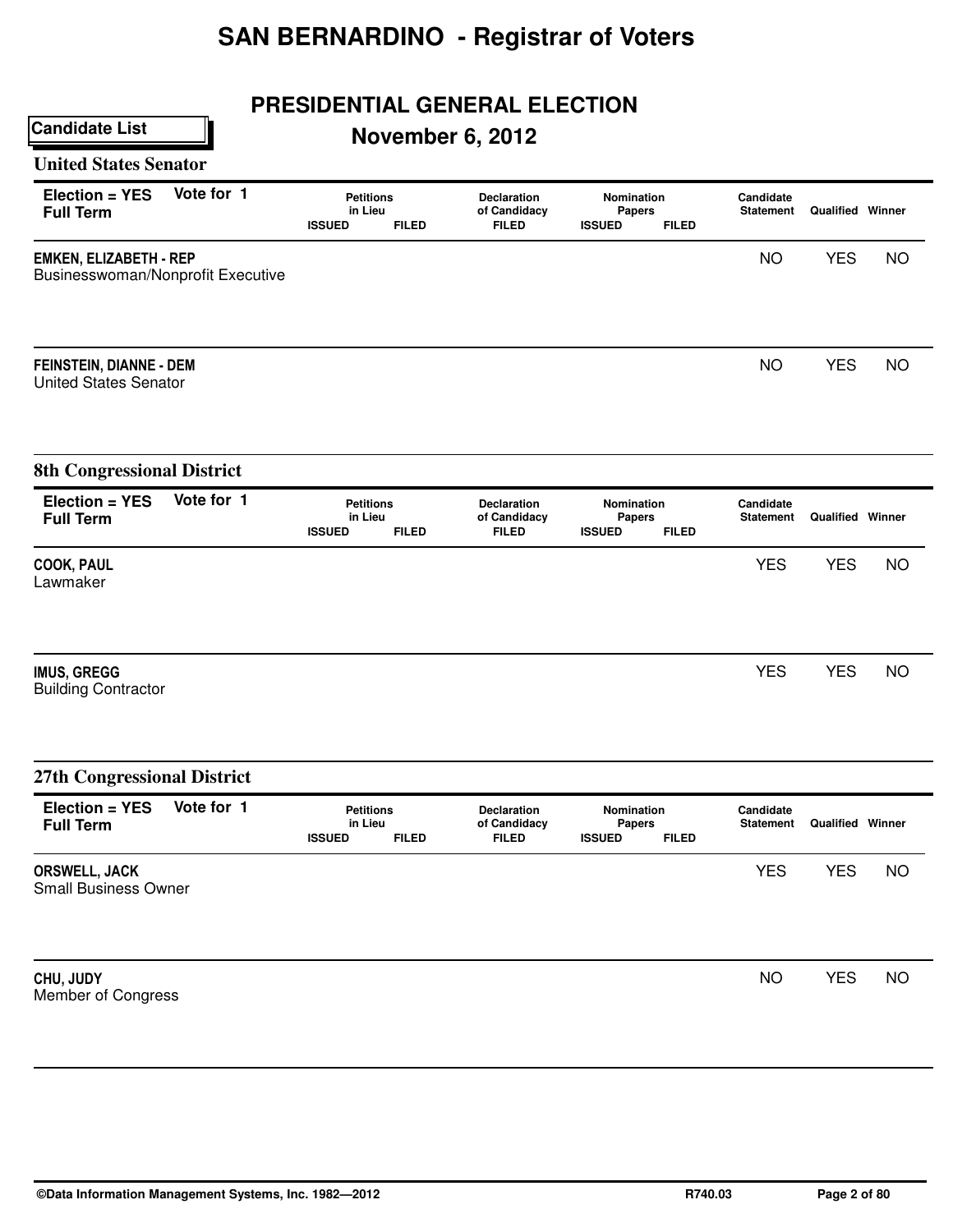## **PRESIDENTIAL GENERAL ELECTION**

## **November 6, 2012**

### **31st Congressional District**

| Vote for 1<br>Election = YES<br><b>Full Term</b>          | <b>Petitions</b><br>in Lieu<br><b>ISSUED</b><br><b>FILED</b> | Declaration<br>of Candidacy<br><b>FILED</b>        | Nomination<br><b>Papers</b><br><b>ISSUED</b><br><b>FILED</b> | Candidate<br><b>Statement</b> | <b>Qualified Winner</b> |           |
|-----------------------------------------------------------|--------------------------------------------------------------|----------------------------------------------------|--------------------------------------------------------------|-------------------------------|-------------------------|-----------|
| <b>DUTTON, BOB</b><br>Independent Small Businessman       |                                                              |                                                    |                                                              | <b>YES</b>                    | <b>YES</b>              | <b>NO</b> |
| <b>MILLER, GARY G.</b><br>Congressman/Small Businessman   |                                                              |                                                    |                                                              | <b>YES</b>                    | <b>YES</b>              | <b>NO</b> |
| <b>35th Congressional District</b>                        |                                                              |                                                    |                                                              |                               |                         |           |
| Vote for 1<br>Election = YES<br><b>Full Term</b>          | <b>Petitions</b><br>in Lieu<br><b>ISSUED</b><br><b>FILED</b> | <b>Declaration</b><br>of Candidacy<br><b>FILED</b> | Nomination<br><b>Papers</b><br><b>ISSUED</b><br><b>FILED</b> | Candidate<br>Statement        | <b>Qualified Winner</b> |           |
| <b>BACA, JOE</b><br>Member of Congress                    |                                                              |                                                    |                                                              | <b>YES</b>                    | <b>YES</b>              | <b>NO</b> |
| <b>MCLEOD, GLORIA NEGRETE</b><br>California State Senator |                                                              |                                                    |                                                              | <b>YES</b>                    | <b>YES</b>              | <b>NO</b> |
| <b>39th Congressional District</b>                        |                                                              |                                                    |                                                              |                               |                         |           |
| Vote for 1<br>Election = YES<br><b>Full Term</b>          | <b>Petitions</b><br>in Lieu<br><b>ISSUED</b><br><b>FILED</b> | Declaration<br>of Candidacy<br><b>FILED</b>        | Nomination<br><b>Papers</b><br><b>ISSUED</b><br><b>FILED</b> | Candidate<br><b>Statement</b> | <b>Qualified Winner</b> |           |
| CHEN, JAY<br>Businessman/School Boardmember               |                                                              |                                                    |                                                              | <b>YES</b>                    | <b>YES</b>              | <b>NO</b> |
| ROYCE, ED<br>U.S. Representative                          |                                                              |                                                    |                                                              | <b>YES</b>                    | <b>YES</b>              | <b>NO</b> |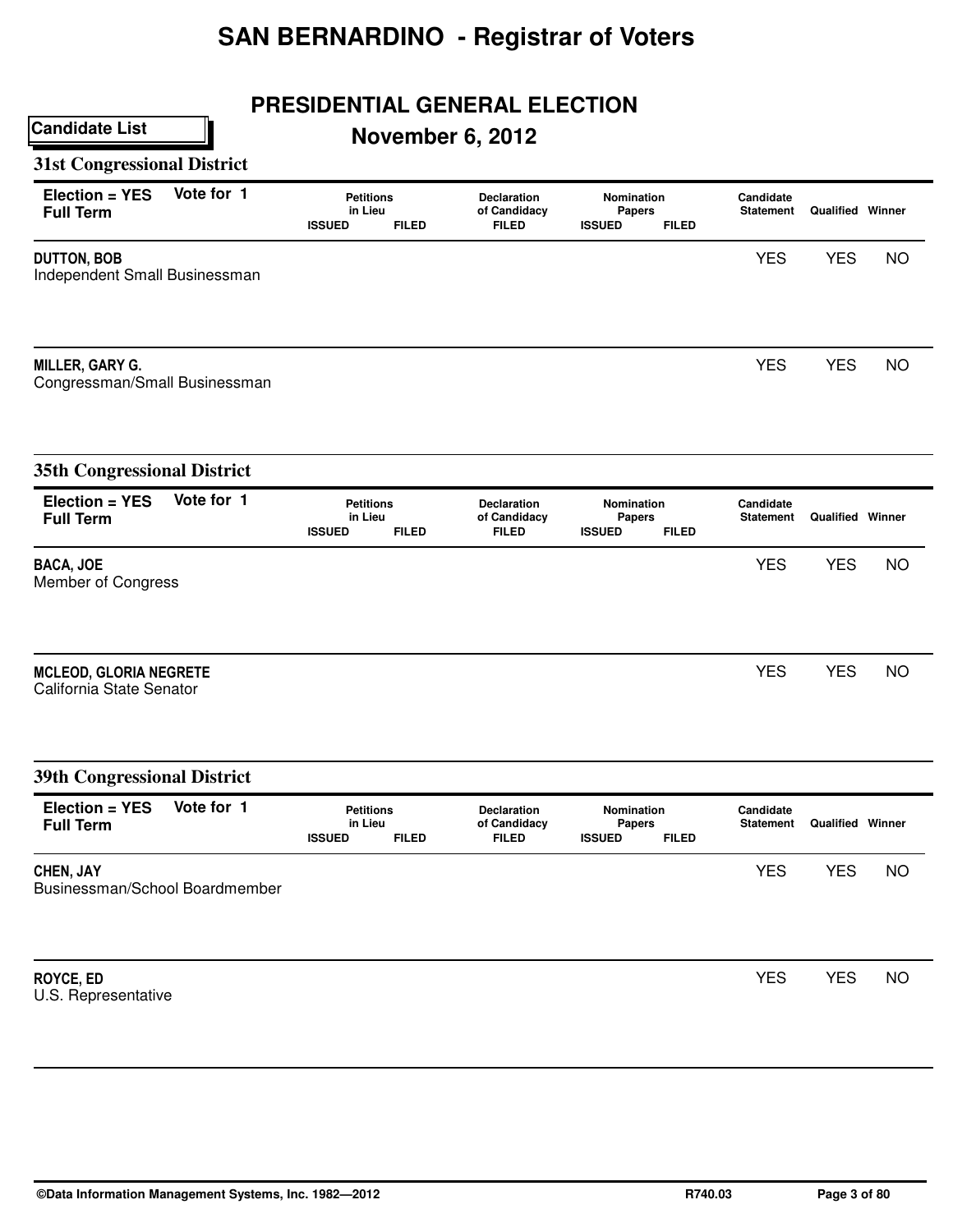## **PRESIDENTIAL GENERAL ELECTION**

## **November 6, 2012**

#### **21st Senate District**

|                                                                                                                   |              |                                                            |               |              | <b>NO</b>                                                  |                         |           |
|-------------------------------------------------------------------------------------------------------------------|--------------|------------------------------------------------------------|---------------|--------------|------------------------------------------------------------|-------------------------|-----------|
|                                                                                                                   |              |                                                            |               |              |                                                            | <b>YES</b>              | <b>NO</b> |
|                                                                                                                   |              |                                                            |               |              | <b>YES</b>                                                 | <b>YES</b>              | <b>NO</b> |
|                                                                                                                   |              |                                                            |               |              |                                                            |                         |           |
| <b>ISSUED</b>                                                                                                     | <b>FILED</b> | Declaration<br>of Candidacy<br><b>FILED</b>                | <b>ISSUED</b> | <b>FILED</b> | Candidate<br><b>Statement</b>                              | <b>Qualified Winner</b> |           |
|                                                                                                                   |              |                                                            |               |              | <b>YES</b>                                                 | <b>YES</b>              | <b>NO</b> |
|                                                                                                                   |              |                                                            |               |              | <b>NO</b>                                                  | <b>YES</b>              | <b>NO</b> |
|                                                                                                                   |              |                                                            |               |              |                                                            |                         |           |
| <b>ISSUED</b>                                                                                                     | <b>FILED</b> | Declaration<br>of Candidacy<br><b>FILED</b>                | <b>ISSUED</b> | <b>FILED</b> | Candidate<br><b>Statement</b>                              | <b>Qualified Winner</b> |           |
|                                                                                                                   |              |                                                            |               |              | <b>YES</b>                                                 | <b>YES</b>              | <b>NO</b> |
|                                                                                                                   |              |                                                            |               |              | <b>NO</b>                                                  | <b>YES</b>              | <b>NO</b> |
| Vote for 1<br>Dentist/Lawmaker/Educator<br>O'DONNELL, MELISSA RUTH<br>Vote for 1<br>Local Independent Businessman |              | <b>Petitions</b><br>in Lieu<br><b>Petitions</b><br>in Lieu |               |              | Nomination<br><b>Papers</b><br>Nomination<br><b>Papers</b> |                         |           |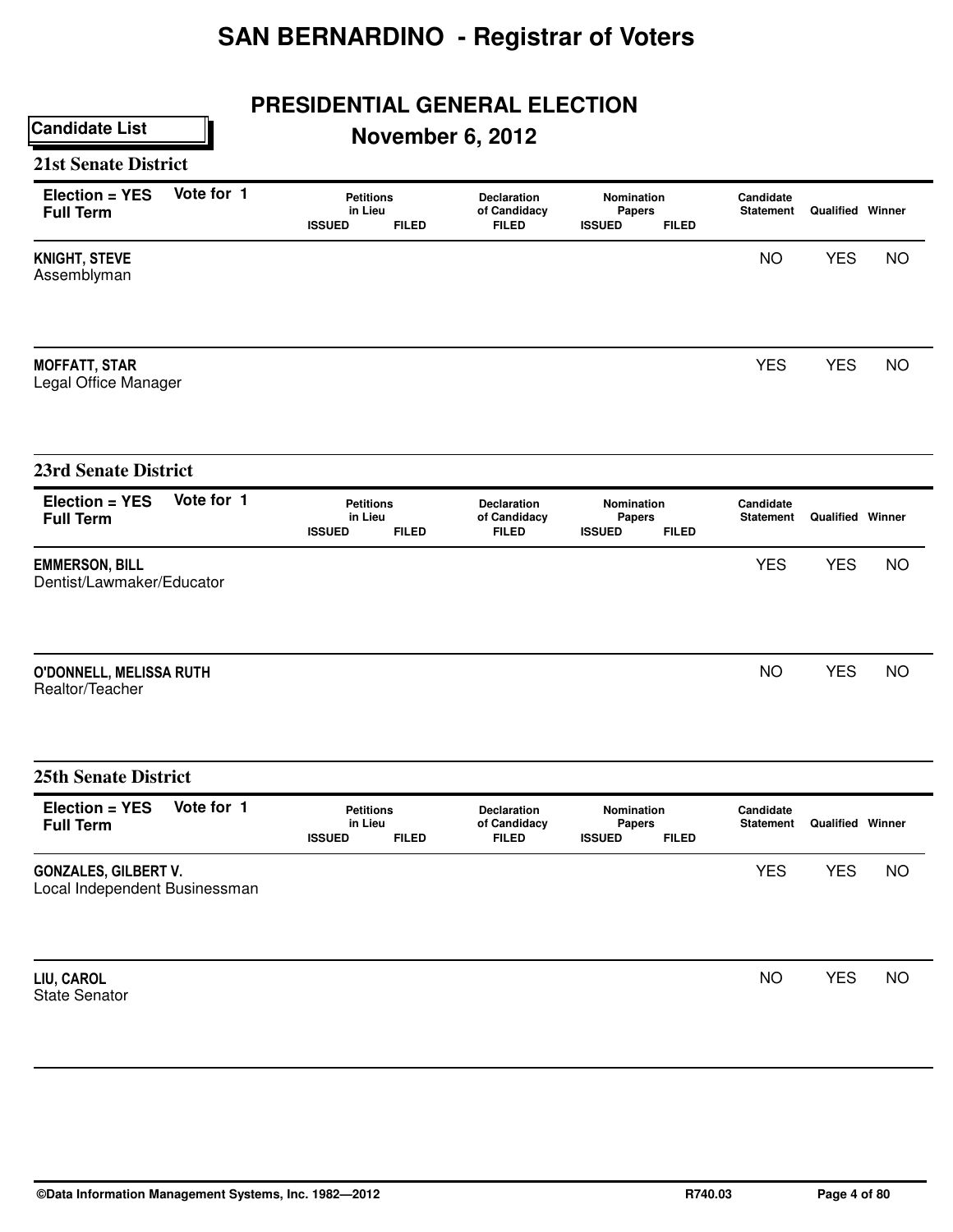## **PRESIDENTIAL GENERAL ELECTION**

## **November 6, 2012**

#### **29th Senate District**

| Election = YES<br><b>Full Term</b>                      | Vote for 1 | <b>Petitions</b><br>in Lieu<br><b>ISSUED</b> | <b>FILED</b> | <b>Declaration</b><br>of Candidacy<br><b>FILED</b> | Nomination<br><b>Papers</b><br><b>ISSUED</b> | <b>FILED</b> | Candidate<br><b>Statement</b> | <b>Qualified Winner</b> |           |
|---------------------------------------------------------|------------|----------------------------------------------|--------------|----------------------------------------------------|----------------------------------------------|--------------|-------------------------------|-------------------------|-----------|
| <b>DIAMOND, GREG</b><br><b>Workers' Rights Attorney</b> |            |                                              |              |                                                    |                                              |              | <b>NO</b>                     | <b>YES</b>              | <b>NO</b> |
| <b>HUFF, ROBERT "BOB"</b><br>Lawmaker/Business Owner    |            |                                              |              |                                                    |                                              |              | <b>NO</b>                     | <b>YES</b>              | <b>NO</b> |
| <b>33rd Assembly District</b>                           |            |                                              |              |                                                    |                                              |              |                               |                         |           |
| Election = YES<br><b>Full Term</b>                      | Vote for 1 | <b>Petitions</b><br>in Lieu<br><b>ISSUED</b> | <b>FILED</b> | Declaration<br>of Candidacy<br><b>FILED</b>        | Nomination<br><b>Papers</b><br><b>ISSUED</b> | <b>FILED</b> | Candidate<br><b>Statement</b> | <b>Qualified Winner</b> |           |
| COFFEY, JOHN<br>Educator                                |            |                                              |              |                                                    |                                              |              | <b>YES</b>                    | <b>YES</b>              | <b>NO</b> |
| <b>DONNELLY, TIM</b><br>Assemblyman/Business Owner      |            |                                              |              |                                                    |                                              |              | <b>YES</b>                    | <b>YES</b>              | <b>NO</b> |
| <b>36th Assembly District</b>                           |            |                                              |              |                                                    |                                              |              |                               |                         |           |
| Election = YES<br><b>Full Term</b>                      | Vote for 1 | <b>Petitions</b><br>in Lieu<br><b>ISSUED</b> | <b>FILED</b> | Declaration<br>of Candidacy<br><b>FILED</b>        | Nomination<br>Papers<br><b>ISSUED</b>        | <b>FILED</b> | Candidate<br><b>Statement</b> | <b>Qualified Winner</b> |           |
| FOX, STEVE<br>Attorney/Teacher                          |            |                                              |              |                                                    |                                              |              | <b>YES</b>                    | <b>YES</b>              | <b>NO</b> |
| SMITH, RON<br>Businessman/Educator/Councilman           |            |                                              |              |                                                    |                                              |              | <b>YES</b>                    | <b>YES</b>              | <b>NO</b> |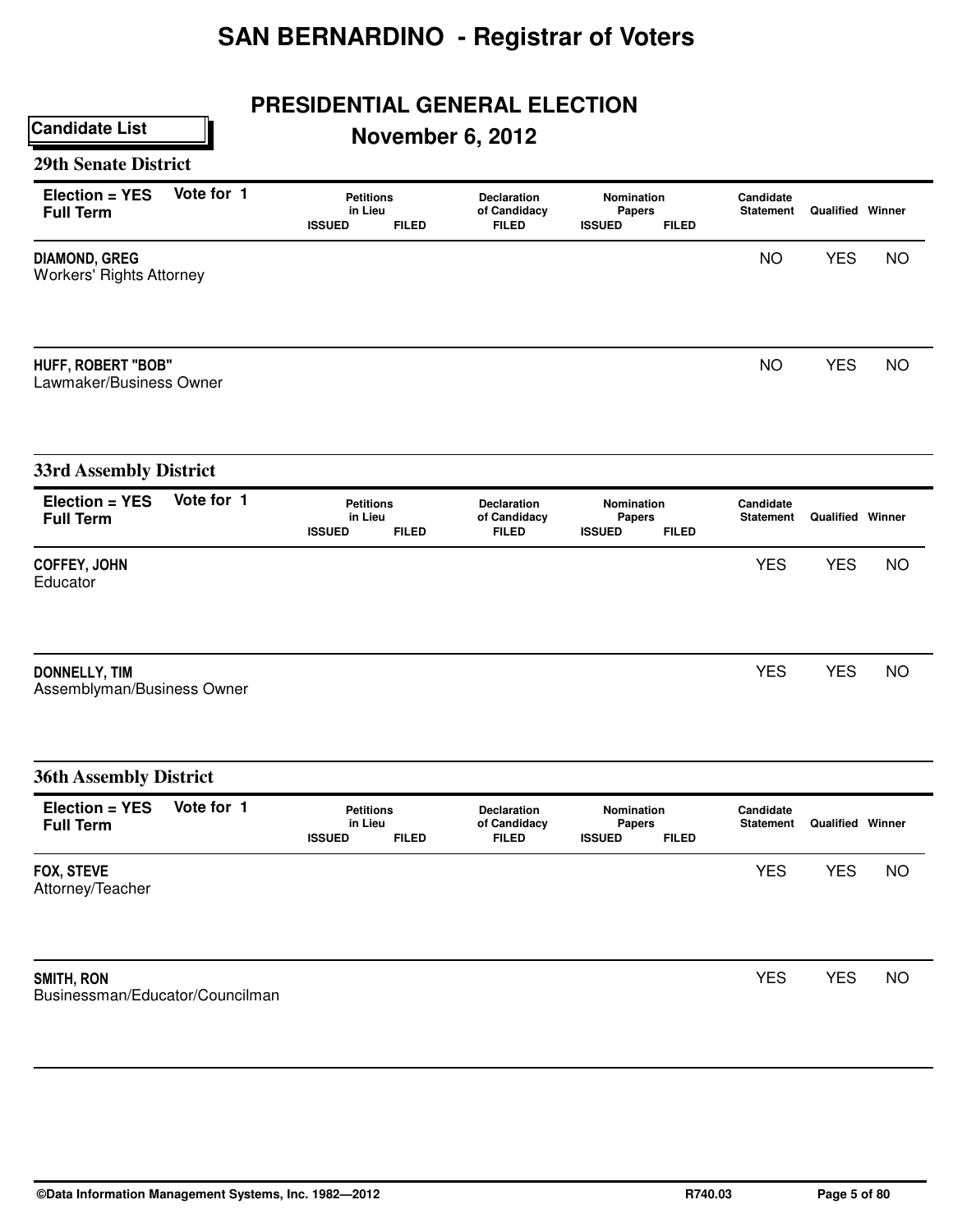## **PRESIDENTIAL GENERAL ELECTION**

## **November 6, 2012**

#### **40th Assembly District**

| Election = YES<br><b>Full Term</b>                          | Vote for 1 | <b>Petitions</b><br>in Lieu<br><b>ISSUED</b> | <b>FILED</b> | <b>Declaration</b><br>of Candidacy<br><b>FILED</b> | Nomination<br><b>Papers</b><br><b>ISSUED</b> | <b>FILED</b> | Candidate<br><b>Statement</b> | <b>Qualified Winner</b> |           |
|-------------------------------------------------------------|------------|----------------------------------------------|--------------|----------------------------------------------------|----------------------------------------------|--------------|-------------------------------|-------------------------|-----------|
| <b>MORRELL, MIKE</b><br><b>Small Business Owner</b>         |            |                                              |              |                                                    |                                              |              | <b>YES</b>                    | <b>YES</b>              | <b>NO</b> |
| <b>WARNER, RUSS</b><br><b>Small Business Owner</b>          |            |                                              |              |                                                    |                                              |              | <b>YES</b>                    | <b>YES</b>              | <b>NO</b> |
| <b>41st Assembly District</b>                               |            |                                              |              |                                                    |                                              |              |                               |                         |           |
| Election = YES<br><b>Full Term</b>                          | Vote for 1 | <b>Petitions</b><br>in Lieu<br><b>ISSUED</b> | <b>FILED</b> | Declaration<br>of Candidacy<br><b>FILED</b>        | Nomination<br><b>Papers</b><br><b>ISSUED</b> | <b>FILED</b> | Candidate<br><b>Statement</b> | Qualified Winner        |           |
| <b>HOLDEN, CHRIS</b><br><b>Business Owner/Councilmember</b> |            |                                              |              |                                                    |                                              |              | <b>NO</b>                     | <b>YES</b>              | <b>NO</b> |
| LOWE, DONNA<br><b>Business Manager</b>                      |            |                                              |              |                                                    |                                              |              | <b>NO</b>                     | <b>YES</b>              | <b>NO</b> |
| <b>42nd Assembly District</b>                               |            |                                              |              |                                                    |                                              |              |                               |                         |           |
| Election = YES<br><b>Full Term</b>                          | Vote for 1 | <b>Petitions</b><br>in Lieu<br><b>ISSUED</b> | <b>FILED</b> | <b>Declaration</b><br>of Candidacy<br><b>FILED</b> | Nomination<br><b>Papers</b><br><b>ISSUED</b> | <b>FILED</b> | Candidate<br><b>Statement</b> | <b>Qualified Winner</b> |           |
| <b>NESTANDE, BRIAN</b><br>Lawmaker/Businessman              |            |                                              |              |                                                    |                                              |              | <b>YES</b>                    | <b>YES</b>              | <b>NO</b> |
| OROZCO, MARK ANTHONY<br>Educator/School Boardmember         |            |                                              |              |                                                    |                                              |              | <b>YES</b>                    | <b>YES</b>              | <b>NO</b> |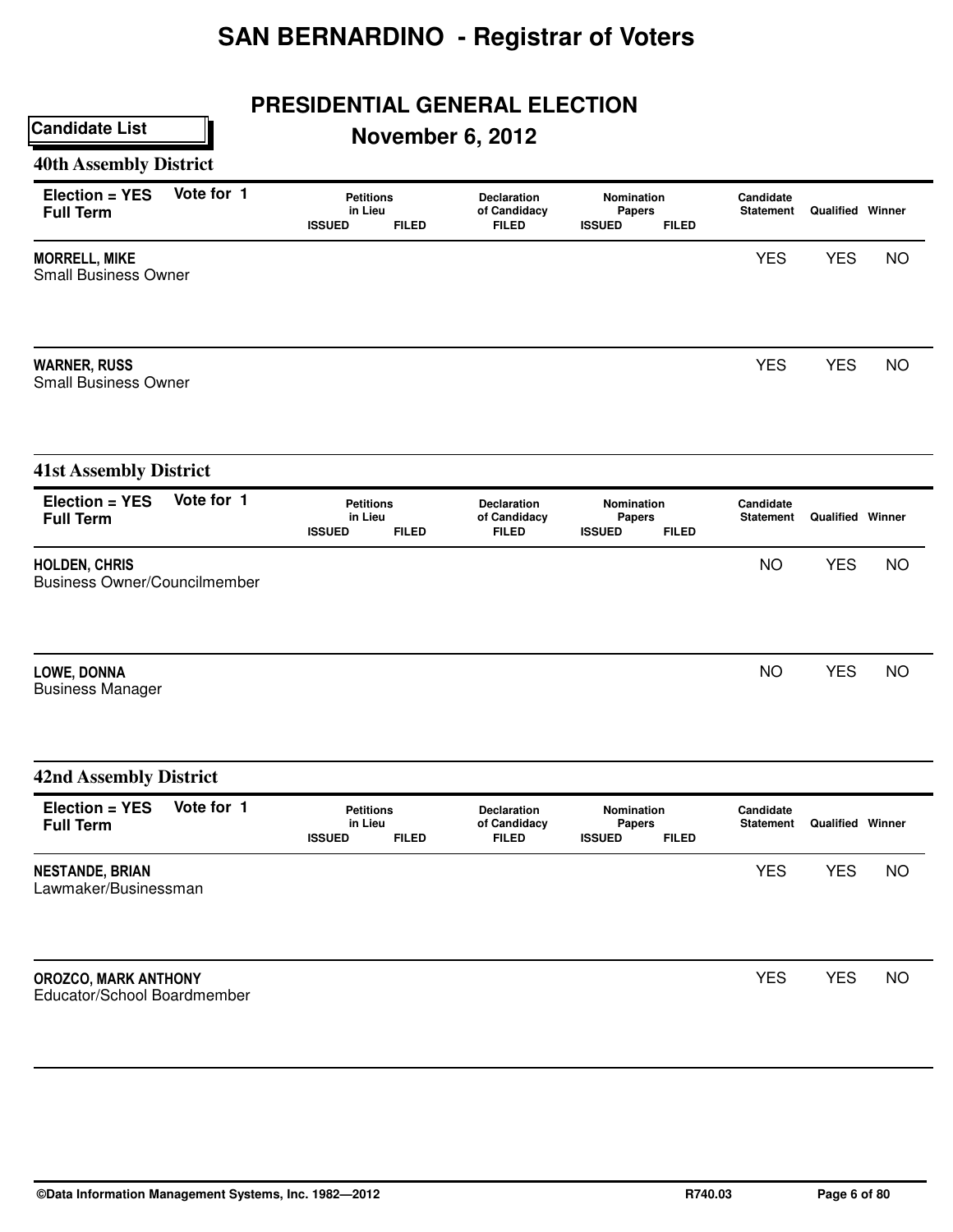## **PRESIDENTIAL GENERAL ELECTION**

## **November 6, 2012**

### **47th Assembly District**

| Election = YES<br><b>Full Term</b>                      | Vote for 1 | <b>Petitions</b><br>in Lieu<br><b>ISSUED</b> | <b>FILED</b> | Declaration<br>of Candidacy<br><b>FILED</b> | Nomination<br><b>Papers</b><br><b>ISSUED</b><br><b>FILED</b> | Candidate<br><b>Statement</b> | <b>Qualified Winner</b> |           |
|---------------------------------------------------------|------------|----------------------------------------------|--------------|---------------------------------------------|--------------------------------------------------------------|-------------------------------|-------------------------|-----------|
| <b>BACA JR., JOE</b><br>Teacher                         |            |                                              |              |                                             |                                                              | <b>NO</b>                     | <b>YES</b>              | <b>NO</b> |
| <b>BROWN, CHERYL R.</b><br>Businesswoman/Church Trustee |            |                                              |              |                                             |                                                              | <b>YES</b>                    | <b>YES</b>              | <b>NO</b> |
| <b>52nd Assembly District</b>                           |            |                                              |              |                                             |                                                              |                               |                         |           |
| Election = YES<br><b>Full Term</b>                      | Vote for 1 | <b>Petitions</b><br>in Lieu<br><b>ISSUED</b> | <b>FILED</b> | Declaration<br>of Candidacy<br><b>FILED</b> | Nomination<br><b>Papers</b><br><b>ISSUED</b><br><b>FILED</b> | Candidate<br><b>Statement</b> | <b>Qualified Winner</b> |           |
| <b>COBLE, KENNY</b><br>Contractor/Planning Commissioner |            |                                              |              |                                             |                                                              | <b>YES</b>                    | <b>YES</b>              | <b>NO</b> |
| TORRES, NORMA J.<br>Assemblymember                      |            |                                              |              |                                             |                                                              | <b>NO</b>                     | <b>YES</b>              | <b>NO</b> |
| <b>55th Assembly District</b>                           |            |                                              |              |                                             |                                                              |                               |                         |           |
| Election = YES<br><b>Full Term</b>                      | Vote for 1 | <b>Petitions</b><br>in Lieu<br><b>ISSUED</b> | <b>FILED</b> | Declaration<br>of Candidacy<br><b>FILED</b> | Nomination<br><b>Papers</b><br><b>ISSUED</b><br><b>FILED</b> | Candidate<br><b>Statement</b> | <b>Qualified Winner</b> |           |
| FRITCHLE, GREGG D.<br>Social Worker                     |            |                                              |              |                                             |                                                              | <b>NO</b>                     | <b>YES</b>              | <b>NO</b> |
| HAGMAN, CURT<br>Business Owner/Assemblyman              |            |                                              |              |                                             |                                                              | <b>NO</b>                     | <b>YES</b>              | <b>NO</b> |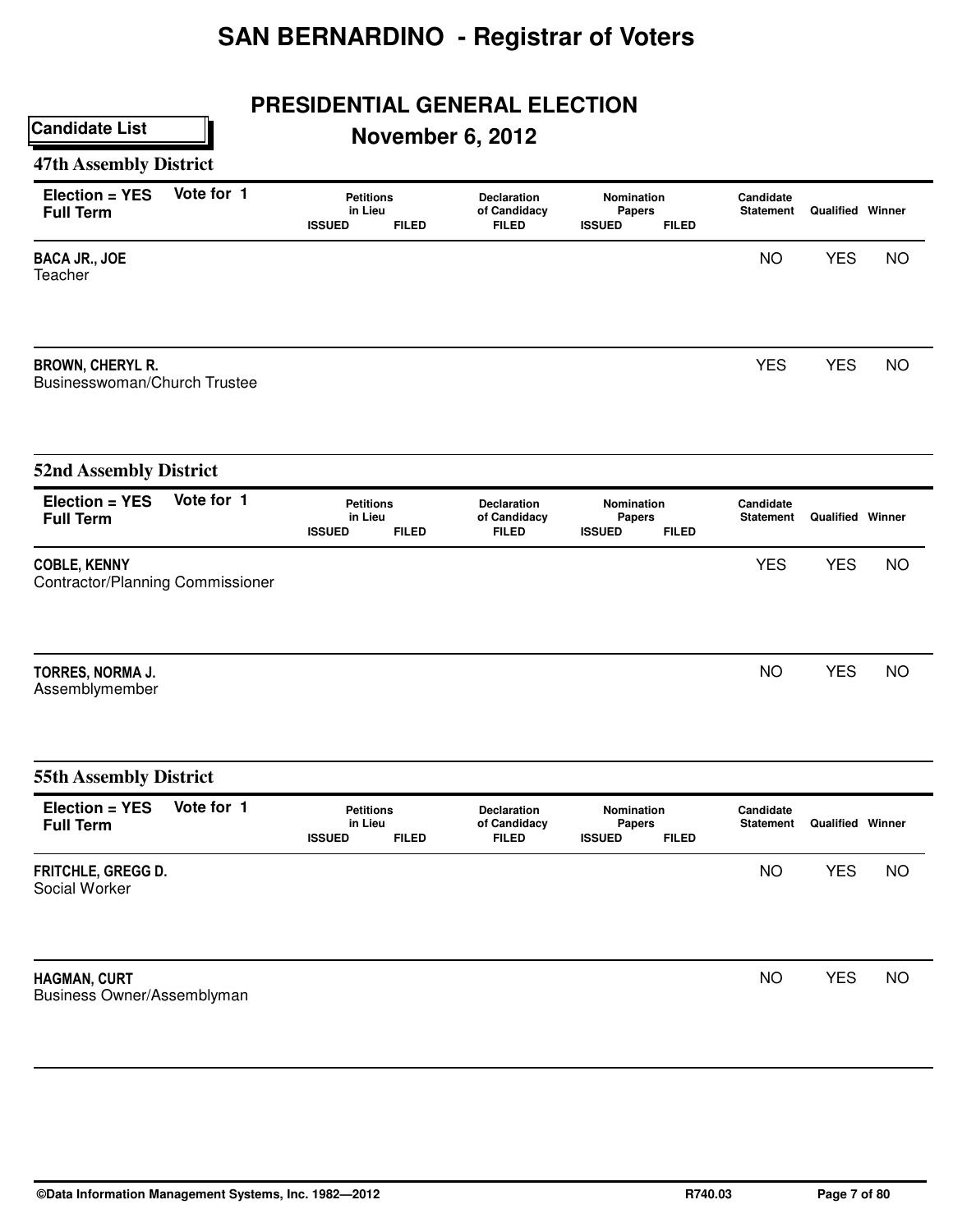## **PRESIDENTIAL GENERAL ELECTION**

## **November 6, 2012**

**County Board of Education Area C**

| Election = YES<br><b>Full Term</b>                                                 | Vote for 1 | <b>Petitions</b><br>in Lieu<br><b>ISSUED</b><br><b>FILED</b> | <b>Declaration</b><br>of Candidacy<br><b>FILED</b> | <b>Nomination</b><br>Papers<br><b>ISSUED</b> | <b>FILED</b> | Candidate<br><b>Statement</b> | <b>Qualified Winner</b> |           |
|------------------------------------------------------------------------------------|------------|--------------------------------------------------------------|----------------------------------------------------|----------------------------------------------|--------------|-------------------------------|-------------------------|-----------|
| <b>MANCHA, LAURA ABERNATHY</b><br>Member, San Bernardino County Board of Education |            |                                                              | 8/10/2012                                          | 7/25/2012                                    | 8/10/2012    | <b>YES</b>                    | <b>YES</b>              | <b>NO</b> |
| PRUITT JR., JOHN H.<br>Human Resource Consultant                                   |            |                                                              | 7/25/2012                                          | 7/25/2012                                    | 7/25/2010    | <b>NO</b>                     | <b>YES</b>              | <b>NO</b> |
| <b>SARGENT, LINDA "SARGE"</b><br><b>Business Owner</b>                             |            |                                                              | 8/10/2012                                          | 8/10/2012                                    | 8/10/2012    | <b>NO</b>                     | <b>YES</b>              | <b>NO</b> |
| <b>County Board of Education Area E</b>                                            |            |                                                              |                                                    |                                              |              |                               |                         |           |
| Election = YES<br><b>Full Term</b>                                                 | Vote for 1 | <b>Petitions</b><br>in Lieu<br><b>ISSUED</b><br><b>FILED</b> | <b>Declaration</b><br>of Candidacy<br><b>FILED</b> | Nomination<br><b>Papers</b><br><b>ISSUED</b> | <b>FILED</b> | Candidate<br><b>Statement</b> | Qualified Winner        |           |
| RITCHIE, ALEN<br>Incumbent                                                         |            |                                                              | 8/10/2012                                          | 7/30/2012                                    | 8/10/2012    | <b>NO</b>                     | <b>YES</b>              | <b>NO</b> |
| <b>RODRIGUEZ, JUAN</b><br><b>College Student</b>                                   |            |                                                              | 7/23/2012                                          | 7/23/2012                                    | 7/23/2012    | <b>NO</b>                     | <b>YES</b>              | <b>NO</b> |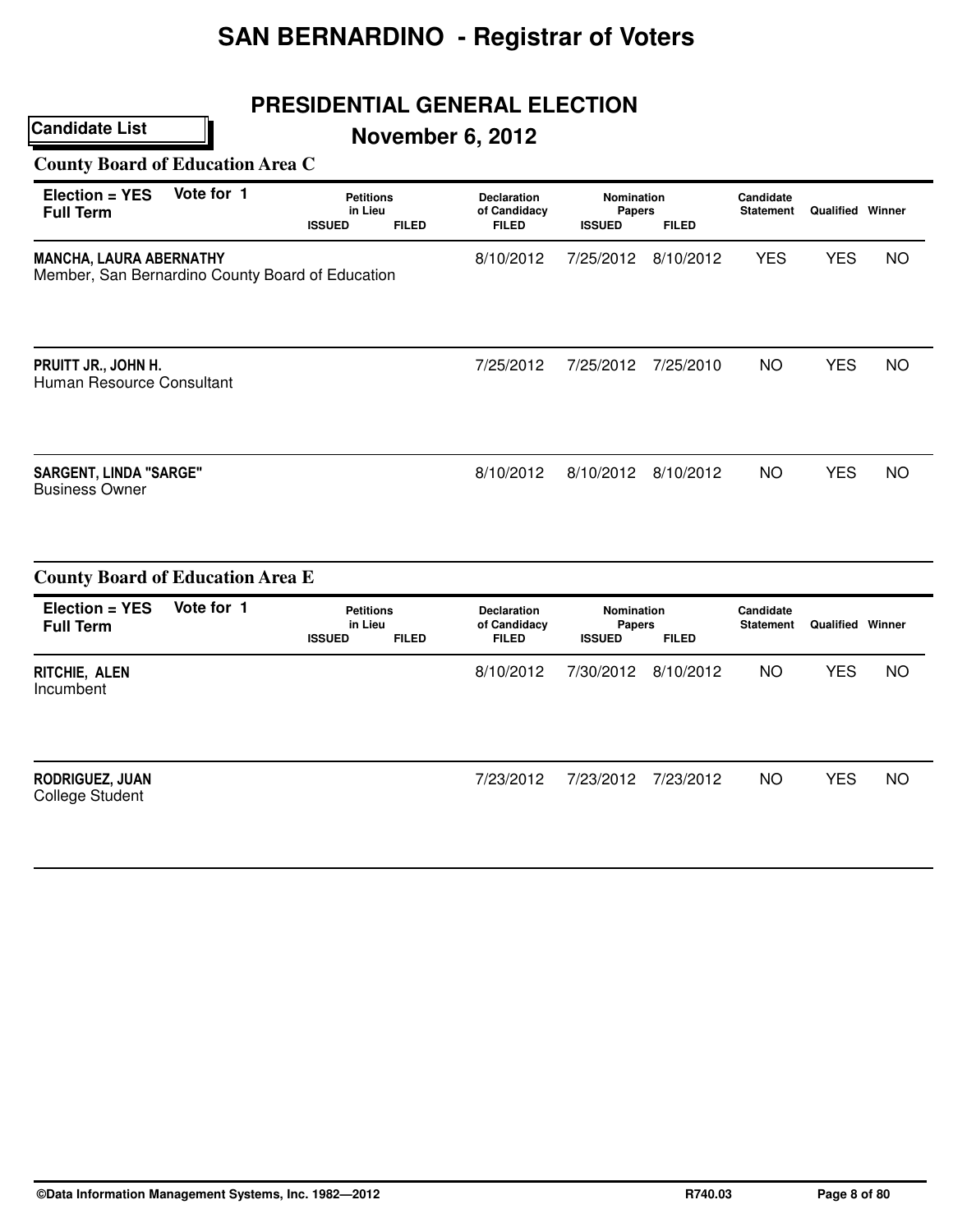## **PRESIDENTIAL GENERAL ELECTION**

### **Candidate List**

## **November 6, 2012**

### **Copper Mountain Community College Member of the Governing Board**

| Election = YES<br><b>Full Term</b>                       | Vote for 3 | <b>Petitions</b><br>in Lieu<br><b>ISSUED</b> | <b>FILED</b> | <b>Declaration</b><br>of Candidacy<br><b>FILED</b> | <b>Nomination</b><br><b>Papers</b><br><b>ISSUED</b> | <b>FILED</b> | Candidate<br><b>Statement</b> | <b>Qualified Winner</b> |           |
|----------------------------------------------------------|------------|----------------------------------------------|--------------|----------------------------------------------------|-----------------------------------------------------|--------------|-------------------------------|-------------------------|-----------|
| RAMIREZ-DEAN, RITA<br><b>Retired College Professor</b>   |            |                                              |              | 7/30/2012                                          | 7/30/2012                                           | 7/30/2012    | <b>NO</b>                     | <b>YES</b>              | <b>NO</b> |
| <b>GILBERT, GREG</b><br><b>Retired College Professor</b> |            |                                              |              | 8/10/2012                                          | 8/10/2012                                           | 8/10/2012    | <b>YES</b>                    | <b>YES</b>              | <b>NO</b> |
| <b>LOMBARDO, MARY E.</b><br>Dental Hygienist             |            |                                              |              | 8/8/2012                                           | 8/7/2012                                            | 8/8/2012     | <b>YES</b>                    | <b>YES</b>              | <b>NO</b> |
| <b>ROGERS, DICK</b><br>Board Member, Copper Mountain CCD |            |                                              |              | 7/27/2012                                          | 7/27/2012                                           | 7/27/2012    | <b>YES</b>                    | <b>YES</b>              | <b>NO</b> |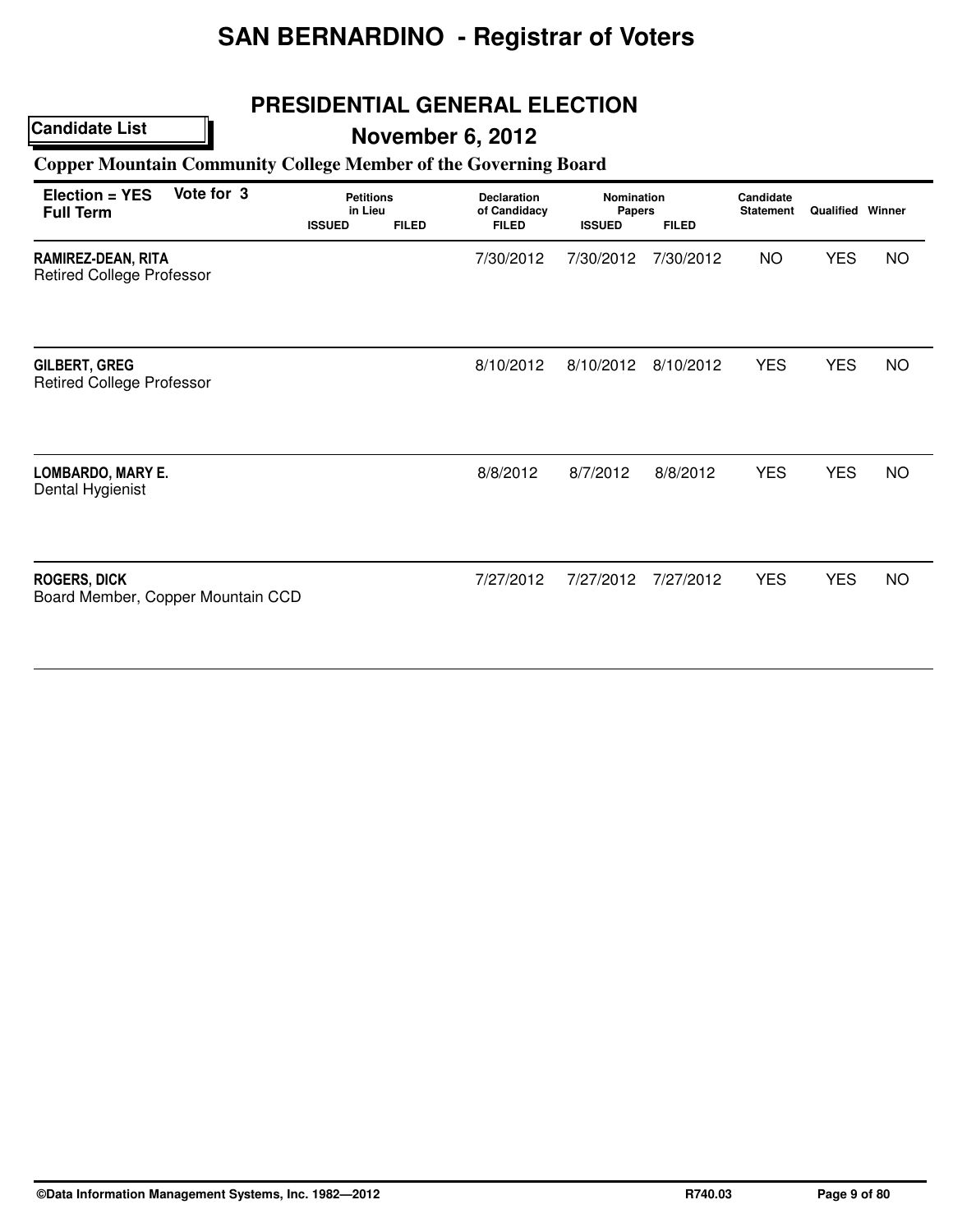## **PRESIDENTIAL GENERAL ELECTION**

## **November 6, 2012**

### **San Bernardino Community College Member of the Governing Board**

| Election = YES<br><b>Full Term</b>                                        | Vote for 4 | <b>Petitions</b><br>in Lieu<br><b>ISSUED</b><br><b>FILED</b> | <b>Declaration</b><br>of Candidacy<br><b>FILED</b> | Nomination<br><b>Papers</b><br><b>ISSUED</b> | <b>FILED</b> | Candidate<br><b>Statement</b> | <b>Qualified Winner</b> |           |
|---------------------------------------------------------------------------|------------|--------------------------------------------------------------|----------------------------------------------------|----------------------------------------------|--------------|-------------------------------|-------------------------|-----------|
| FUTCH, JOHN M.<br>Board Member, San Bernardino CCD                        |            |                                                              | 8/10/2012                                          | 7/16/2012                                    | 8/10/2012    | <b>YES</b>                    | <b>YES</b>              | <b>NO</b> |
| <b>HARRISON, GLORIA MACIAS</b><br>Educator/Businesswoman                  |            |                                                              | 8/9/2012                                           | 7/17/2012                                    | 8/9/2012     | <b>YES</b>                    | <b>YES</b>              | <b>NO</b> |
| HENRY, KATHLEEN<br>Educator                                               |            |                                                              | 7/26/2012                                          | 7/26/2012                                    | 7/26/2012    | <b>NO</b>                     | <b>YES</b>              | <b>NO</b> |
| LOCKWOOD JR., CARLETON W.<br>Incumbent                                    |            |                                                              | 8/2/2012                                           | 7/17/2012                                    | 8/2/2012     | <b>YES</b>                    | <b>YES</b>              | <b>NO</b> |
| LONGVILLE, JOHN<br>Board Member, San Bernardino Comm. College Dist.       |            |                                                              | 8/10/2012                                          | 7/24/2012                                    | 8/10/2012    | <b>YES</b>                    | <b>YES</b>              | <b>NO</b> |
| <b>MCNALLY, ABRAHAM</b><br><b>Warehouse Associate</b>                     |            |                                                              | 7/24/2012                                          | 7/24/2012                                    | 7/24/2012    | <b>NO</b>                     | <b>YES</b>              | <b>NO</b> |
| NAVARRO, JOE<br>Retail Supervisor/Student                                 |            |                                                              | 7/24/2012                                          | 7/24/2012                                    | 7/24/2012    | <b>NO</b>                     | <b>YES</b>              | <b>NO</b> |
| VIZCAINO JR., JESS C.<br>Board Member, San Bernardino Comm. College Dist. |            |                                                              | 8/9/2012                                           | 7/20/2012                                    | 8/9/2012     | <b>NO</b>                     | <b>YES</b>              | <b>NO</b> |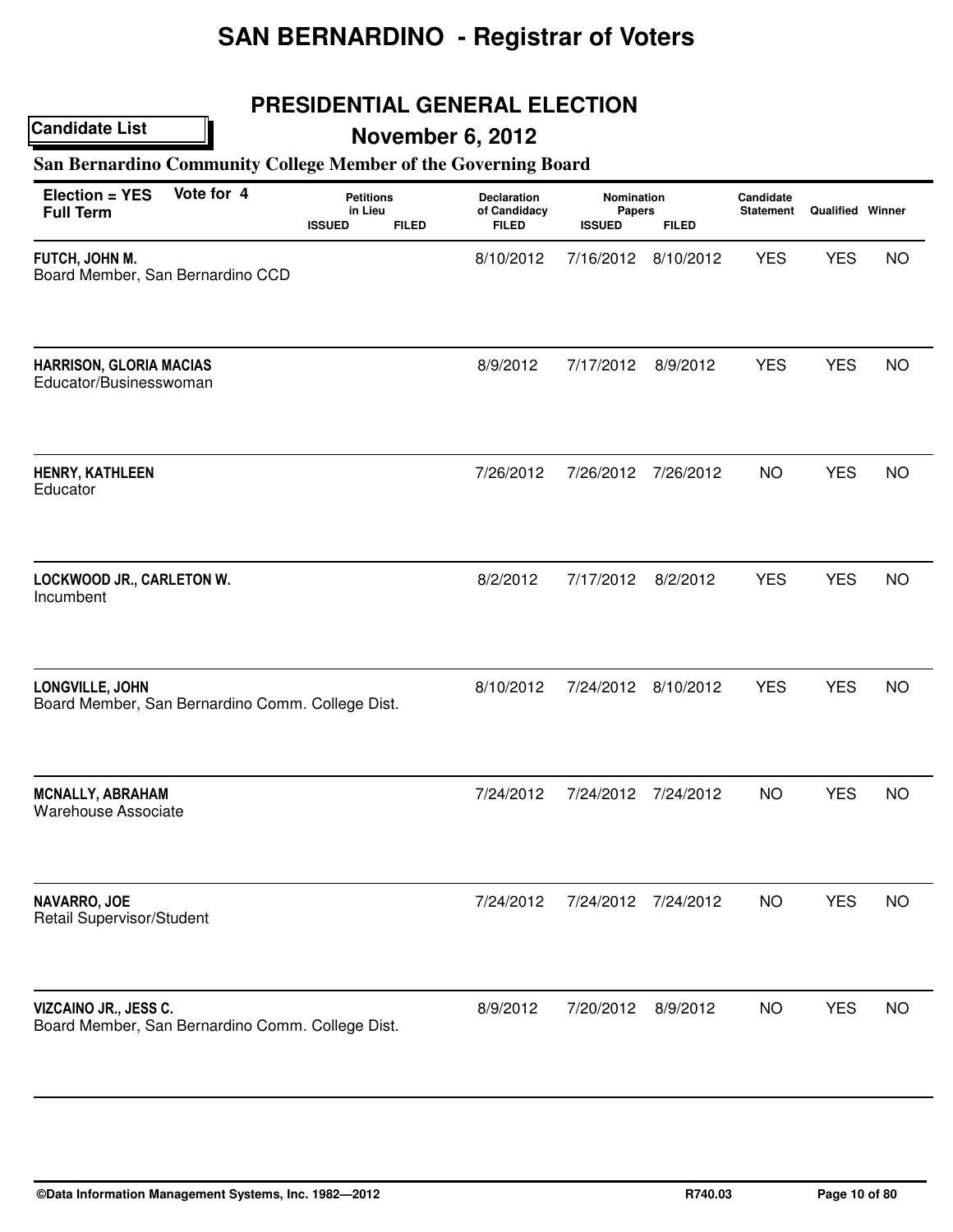### **PRESIDENTIAL GENERAL ELECTION**

**November 6, 2012**

**Candidate List**

| WURM, JOHN G.<br><b>Small Business Owner</b>      | 7/25/2012 | 7/25/2012 | 7/25/2012 | NO. | <b>YES</b> | NO.       |
|---------------------------------------------------|-----------|-----------|-----------|-----|------------|-----------|
| ZOUMBOS, NICK<br><b>Retired College Professor</b> | 8/6/2012  | 8/6/2012  | 8/6/2012  | NO. | <b>YES</b> | <b>NO</b> |

### **Petitions Declaration Nomination Candidate in Lieu Candidate of Candidacy Papers Statement in Lieu of Candidacy Papers Statement Qualified Winner ISSUED FILED FILED ISSUED FILED Victor Valley Community College Member of the Governing Board Election = YES Full Term Vote for 2** BRADY, JOSEPH W. Businessman/Appointed Trustee 8/7/2012 7/20/2012 8/7/2012 YES YES NO PINKERTON, JOHN High School Counselor 8/9/2012 8/9/2012 8/9/2012 NO YES NO RANGE, JOE Incumbent 8/8/2012 8/7/2012 8/8/2012 YES YES NO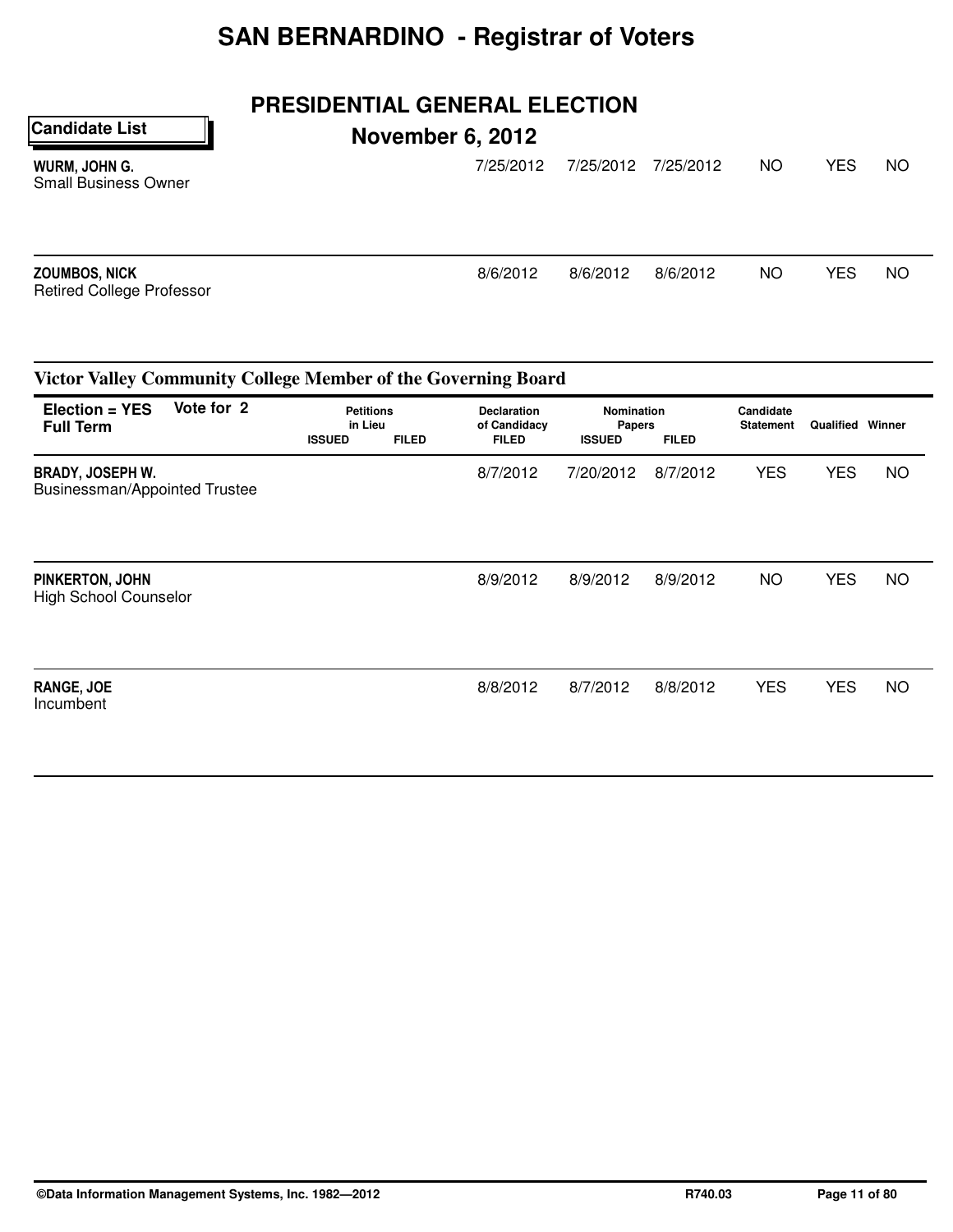## **PRESIDENTIAL GENERAL ELECTION**

## **Candidate List**

## **November 6, 2012**

### **Apple Valley Unified School District Member of the Governing Board**

| Vote for 2<br>Election = YES<br><b>Full Term</b>      | <b>Petitions</b><br>in Lieu<br><b>ISSUED</b><br><b>FILED</b> | Declaration<br>of Candidacy<br><b>FILED</b> | Nomination<br><b>Papers</b><br><b>ISSUED</b> | <b>FILED</b>        | Candidate<br><b>Statement</b> | <b>Qualified Winner</b> |           |
|-------------------------------------------------------|--------------------------------------------------------------|---------------------------------------------|----------------------------------------------|---------------------|-------------------------------|-------------------------|-----------|
| <b>BENDER, DENNIS K.</b><br>Incumbent                 |                                                              | 7/19/2012                                   | 7/19/2012                                    | 7/19/2012           | <b>YES</b>                    | <b>YES</b>              | <b>NO</b> |
| <b>BOHANON, TED</b><br>No Ballot Designation          |                                                              | 8/10/2012                                   | 8/10/2012                                    | 8/10/2012           | <b>NO</b>                     | <b>YES</b>              | <b>NO</b> |
| <b>DAVIS, DONNA</b><br><b>Retired Public Educator</b> |                                                              | 8/10/2012                                   |                                              | 8/10/2012 8/10/2012 | <b>YES</b>                    | <b>YES</b>              | <b>NO</b> |
| <b>DEPPE, BILL</b><br><b>Retired Teacher</b>          |                                                              | 8/14/2012                                   | 8/14/2012                                    | 8/14/2012           | <b>NO</b>                     | <b>YES</b>              | <b>NO</b> |
| HART, MARK<br>School Maintenance Worker               |                                                              | 8/15/2012                                   | 8/15/2012                                    | 8/15/2012           | <b>NO</b>                     | <b>YES</b>              | <b>NO</b> |
| HOFFMANN, DESTINIE LEE<br><b>Full Time Student</b>    |                                                              | 8/10/2012                                   | 8/10/2012                                    | 8/10/2012           | <b>NO</b>                     | <b>YES</b>              | <b>NO</b> |
| KAREN, MICHAEL J.<br><b>Advertising Specialist</b>    |                                                              | 8/7/2012                                    | 8/7/2012                                     | 8/7/2012            | <b>NO</b>                     | <b>YES</b>              | <b>NO</b> |
| <b>WELDY, SCOTT</b><br>Manager                        |                                                              | 8/7/2012                                    | 7/20/2012                                    | 8/7/2012            | <b>YES</b>                    | <b>YES</b>              | <b>NO</b> |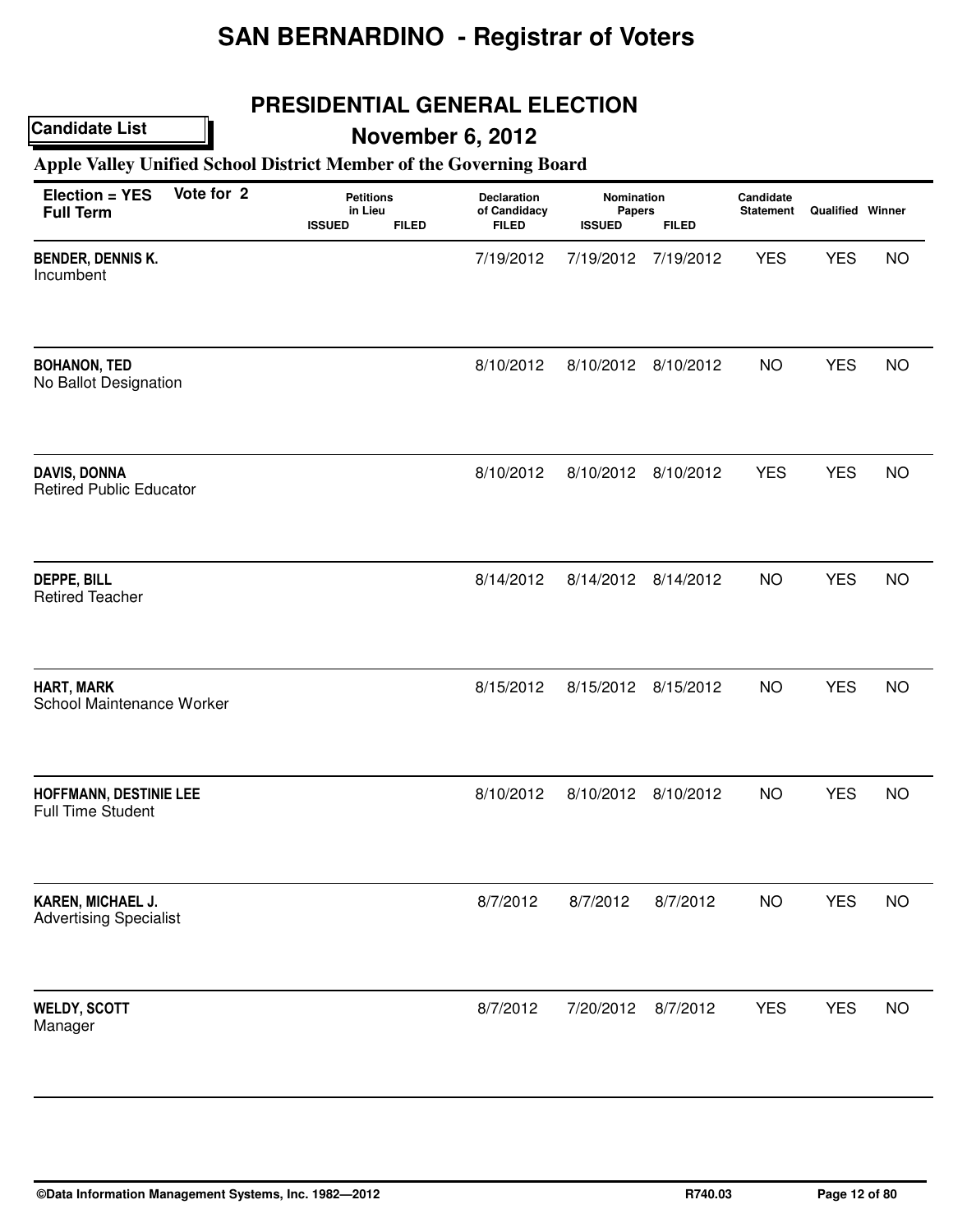## **PRESIDENTIAL GENERAL ELECTION**

### **Candidate List**

## **November 6, 2012**

### **Barstow Unified School District Member of the Governing Board**

| Vote for 3<br>Election = YES<br><b>Full Term</b>            | <b>Petitions</b><br>in Lieu<br><b>ISSUED</b> | <b>FILED</b> | <b>Declaration</b><br>of Candidacy<br><b>FILED</b> | <b>Nomination</b><br>Papers<br><b>ISSUED</b> | <b>FILED</b> | Candidate<br><b>Statement</b> | <b>Qualified Winner</b> |           |
|-------------------------------------------------------------|----------------------------------------------|--------------|----------------------------------------------------|----------------------------------------------|--------------|-------------------------------|-------------------------|-----------|
| <b>CLEMMER, JULIE</b><br>Businesswoman                      |                                              |              | 7/17/2012                                          | 7/17/2012                                    | 7/17/2012    | <b>YES</b>                    | <b>YES</b>              | <b>NO</b> |
| <b>DYER KRUSE, MARILYN</b><br><b>Personal Assistant</b>     |                                              |              | 8/9/2012                                           | 8/9/2012                                     | 8/9/2012     | <b>NO</b>                     | <b>YES</b>              | <b>NO</b> |
| RODRIGUEZ, MARY L.<br>Incumbent                             |                                              |              | 7/27/2012                                          | 7/27/2012                                    | 7/27/2012    | <b>YES</b>                    | <b>YES</b>              | <b>NO</b> |
| ROSE, BARBARA M.<br><b>College Administrative Secretary</b> |                                              |              | 8/9/2012                                           | 8/9/2012                                     | 8/9/2012     | <b>YES</b>                    | <b>YES</b>              | <b>NO</b> |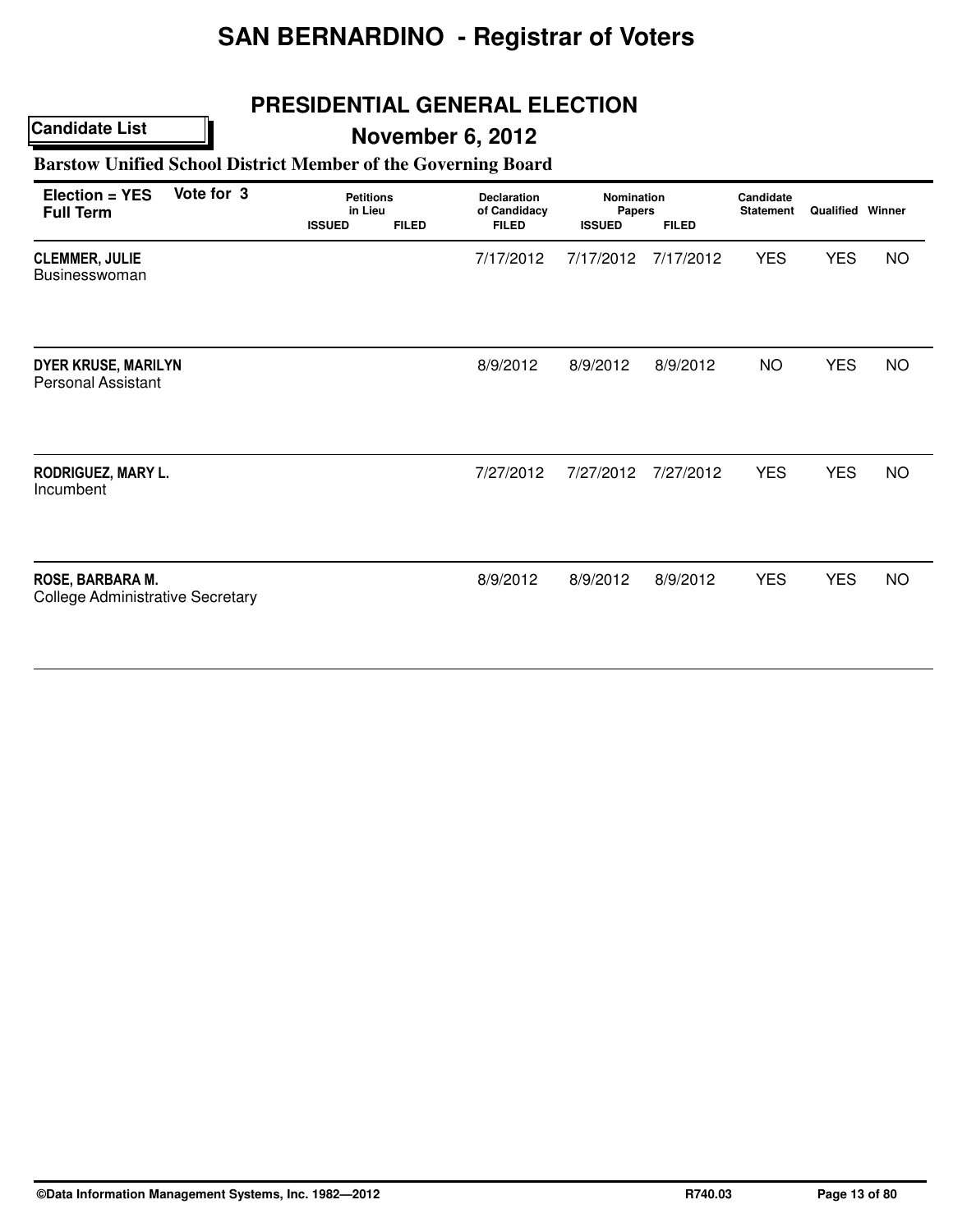## **PRESIDENTIAL GENERAL ELECTION**

## **November 6, 2012**

### **Bear Valley Unified School District Member of the Governing Board**

| Election = YES<br><b>Full Term</b>                      | Vote for 3 | <b>Petitions</b><br>in Lieu<br><b>ISSUED</b> | <b>FILED</b> | <b>Declaration</b><br>of Candidacy<br><b>FILED</b> | Nomination<br>Papers<br><b>ISSUED</b> | <b>FILED</b> | Candidate<br><b>Statement</b> | <b>Qualified Winner</b> |           |
|---------------------------------------------------------|------------|----------------------------------------------|--------------|----------------------------------------------------|---------------------------------------|--------------|-------------------------------|-------------------------|-----------|
| <b>GRABE, BEVERLY J.</b><br>Incumbent                   |            |                                              |              | 7/16/2012                                          | 7/16/2012                             | 7/16/2012    | <b>YES</b>                    | <b>YES</b>              | <b>NO</b> |
| HARDEE, ROBERTA<br>Mother                               |            |                                              |              | 8/10/2012                                          | 8/10/2012                             | 8/10/2012    | <b>NO</b>                     | <b>YES</b>              | <b>NO</b> |
| <b>KELLY, JOSEPH</b><br><b>Retired Commercial Pilot</b> |            |                                              |              | 8/10/2012                                          | 8/10/2012                             | 8/10/2012    | <b>YES</b>                    | <b>YES</b>              | <b>NO</b> |
| <b>PUTZ, RANDALL</b><br>Incumbent                       |            |                                              |              | 8/2/2012                                           | 8/2/2012                              | 8/2/2012     | <b>NO</b>                     | <b>YES</b>              | <b>NO</b> |
| <b>ZAMOYTA, PAUL</b><br>Businessman/Parent              |            |                                              |              | 8/1/2012                                           | 8/1/2012                              | 8/1/2012     | <b>NO</b>                     | <b>YES</b>              | <b>NO</b> |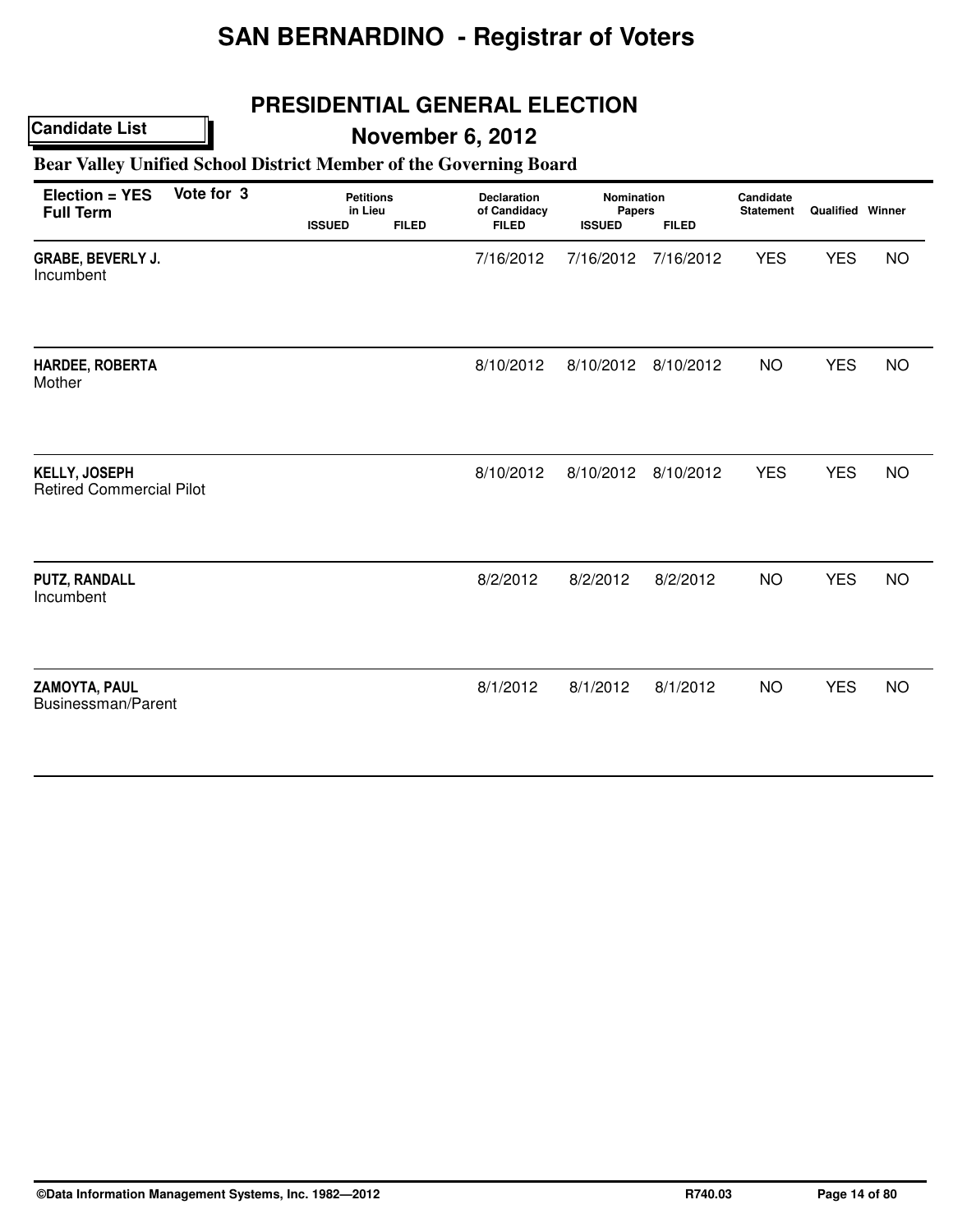## **PRESIDENTIAL GENERAL ELECTION**

### **Candidate List**

## **November 6, 2012**

### **Beaumont Unified School District Member of the Governing Board**

| Vote for 2<br>Election = YES<br><b>Full Term</b>   |  | <b>ISSUED</b> | <b>Petitions</b><br>in Lieu<br><b>FILED</b> |           | Nomination<br><b>Papers</b><br><b>ISSUED</b><br><b>FILED</b> |           | Candidate<br><b>Statement</b> | <b>Qualified Winner</b> |           |
|----------------------------------------------------|--|---------------|---------------------------------------------|-----------|--------------------------------------------------------------|-----------|-------------------------------|-------------------------|-----------|
| <b>BROWN, EDWARD</b><br>Contractor                 |  |               |                                             | 8/10/2012 | 8/10/2012                                                    | 8/10/2012 | <b>NO</b>                     | <b>YES</b>              | <b>NO</b> |
| HACKNEY, WAYNE B.<br>Appointed Incumbent           |  |               |                                             | 8/10/2012 | 8/9/2012                                                     | 8/10/2012 | <b>NO</b>                     | <b>YES</b>              | <b>NO</b> |
| HARDY, GUNNAR GERALD<br>Student/Archery Instructor |  |               |                                             | 7/17/2012 | 7/17/2012                                                    | 7/17/2012 | <b>NO</b>                     | <b>YES</b>              | <b>NO</b> |
| HOVEY, STEVE<br><b>Chief Personnel Officer</b>     |  |               |                                             | 8/9/2012  | 7/20/2012                                                    | 8/9/2012  | <b>NO</b>                     | <b>YES</b>              | <b>NO</b> |
| SANCHEZ, DAVID A.<br>Science Teacher               |  |               |                                             | 8/8/2012  | 7/27/2012                                                    | 8/8/2012  | <b>NO</b>                     | <b>YES</b>              | <b>NO</b> |
| <b>WHITE, LLOYD</b><br>Software Developer          |  |               |                                             | 8/6/2012  | 7/17/2012                                                    | 8/6/2012  | <b>NO</b>                     | <b>YES</b>              | <b>NO</b> |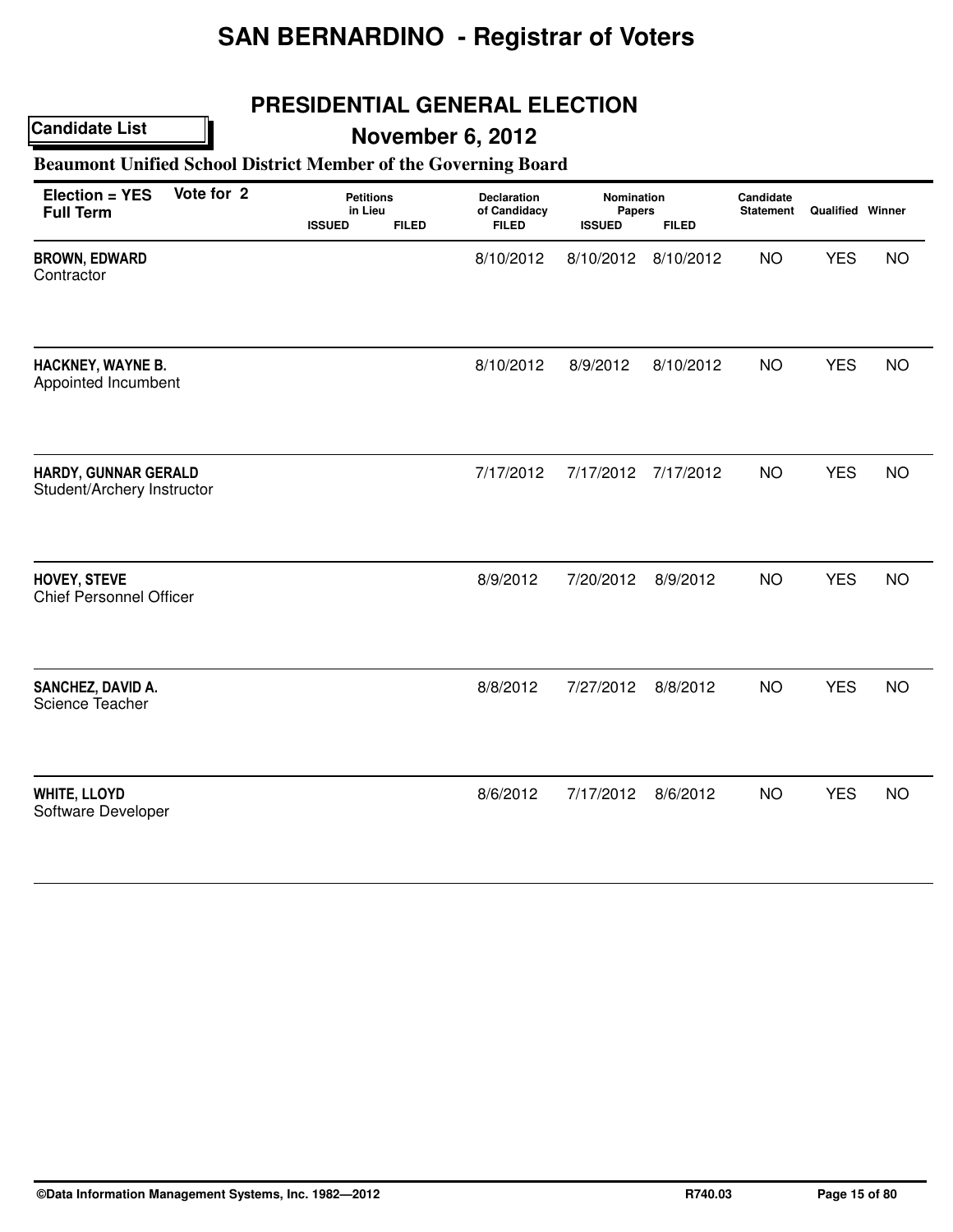## **PRESIDENTIAL GENERAL ELECTION**

### **Candidate List**

## **November 6, 2012**

### **Chino Valley Unified School District Member of the Governing Board**

| Vote for 3<br>Election = YES<br><b>Full Term</b>                    | <b>Petitions</b><br>in Lieu<br><b>ISSUED</b><br><b>FILED</b> | Declaration<br>of Candidacy<br><b>FILED</b> | Nomination<br>Papers<br><b>ISSUED</b> | <b>FILED</b> | Candidate<br><b>Statement</b> | Qualified Winner |           |
|---------------------------------------------------------------------|--------------------------------------------------------------|---------------------------------------------|---------------------------------------|--------------|-------------------------------|------------------|-----------|
| <b>AGUILAR, SILVER</b><br><b>Driver</b>                             |                                                              | 7/27/2012                                   | 7/27/2012                             | 7/27/2012    | <b>NO</b>                     | <b>YES</b>       | <b>NO</b> |
| ATTWOOD, PETER<br>Computer Programmer                               |                                                              | 8/9/2012                                    | 7/31/2012                             | 8/9/2012     | <b>NO</b>                     | <b>YES</b>       | <b>NO</b> |
| <b>BLACK, DAVID A.</b><br>Board Member, Chino Valley USD, Appointed |                                                              | 8/10/2012                                   | 7/25/2012                             | 8/10/2012    | <b>YES</b>                    | <b>YES</b>       | <b>NO</b> |
| <b>BLANCHARD, BRANDON K.</b><br>Parent/Planning Commissioner        |                                                              | 8/7/2012                                    | 8/7/2012                              | 8/7/2012     | <b>YES</b>                    | <b>YES</b>       | <b>NO</b> |
| <b>CRUZ, ANDREW</b><br>Teacher/Librarian                            |                                                              | 7/27/2012                                   | 7/27/2012                             | 7/27/2012    | <b>NO</b>                     | <b>YES</b>       | <b>NO</b> |
| HERNANDEZ-BLAIR, IRENE<br><b>Child Services Supervisor</b>          |                                                              | 8/6/2012                                    | 7/23/2012                             | 8/6/2012     | <b>YES</b>                    | <b>YES</b>       | <b>NO</b> |
| <b>KELTNER, LISA</b><br>Optometrist                                 |                                                              | 8/7/2012                                    | 8/7/2012                              | 8/7/2012     | <b>YES</b>                    | <b>YES</b>       | <b>NO</b> |
| <b>MCDANIEL, ILDIKO EVA</b><br>Substitute Teacher/Tutor             |                                                              | 8/7/2012                                    | 8/7/2012                              | 8/7/2012     | <b>NO</b>                     | <b>YES</b>       | <b>NO</b> |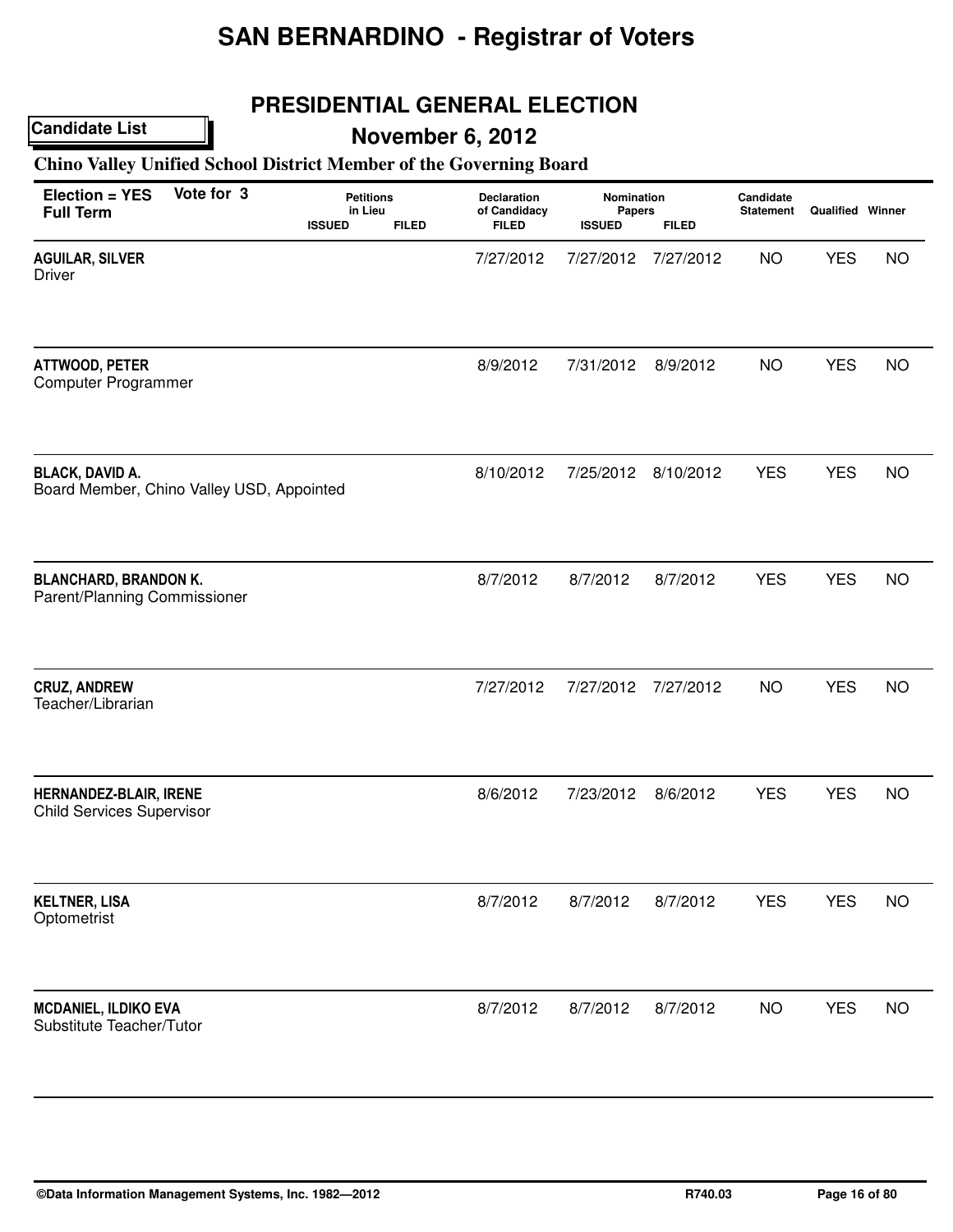## **PRESIDENTIAL GENERAL ELECTION**

| <b>Candidate List</b>                                   | <b>November 6, 2012</b> |           |           |            |            |           |
|---------------------------------------------------------|-------------------------|-----------|-----------|------------|------------|-----------|
| <b>NA, JAMES</b><br>Governing Board Member              | 8/8/2012                | 7/18/2012 | 8/8/2012  | <b>YES</b> | <b>YES</b> | <b>NO</b> |
| <b>NAVA, ROMAN G.</b><br><b>Small Business Advocate</b> | 8/10/2012               | 7/18/2012 | 8/10/2012 | <b>YES</b> | <b>YES</b> | <b>NO</b> |
| YOUNGBLOOD JR., FRED<br>Incumbent                       | 8/10/2012               | 7/17/2012 | 8/10/2012 | <b>YES</b> | <b>YES</b> | <b>NO</b> |

### **Colton Joint Unified School District Member of the Governing Board - TA 2**

| Election = YES<br><b>Full Term</b>        | Vote for 1 | <b>Petitions</b><br>in Lieu<br><b>ISSUED</b> | <b>FILED</b> | <b>Declaration</b><br>of Candidacy<br><b>FILED</b> | Nomination<br><b>Papers</b><br><b>ISSUED</b> | <b>FILED</b> | Candidate<br><b>Statement</b> | Qualified | Winner    |
|-------------------------------------------|------------|----------------------------------------------|--------------|----------------------------------------------------|----------------------------------------------|--------------|-------------------------------|-----------|-----------|
| <b>HERNANDEZ, MATTHEW JAMES</b><br>Parent |            |                                              |              | 8/7/2012                                           | 8/2/2012                                     | 8/7/2012     | ΝO                            | YES       | <b>NO</b> |
|                                           |            |                                              |              |                                                    |                                              |              |                               |           |           |

| <b>IBARRA, FRANK A.</b><br>Incumbent | 7/31/2012 7/31/2012 7/31/2012 | - NO | <b>YES</b> | <b>NO</b> |
|--------------------------------------|-------------------------------|------|------------|-----------|
|                                      |                               |      |            |           |

### **Colton Joint Unified School District Member of the Governing Board - TA 2**

| $Election = YES$<br><b>Short Term</b>     | Vote for 1 | <b>Petitions</b><br>in Lieu<br><b>ISSUED</b> | <b>FILED</b> | <b>Declaration</b><br>of Candidacy<br><b>FILED</b> | <b>Nomination</b><br><b>Papers</b><br><b>ISSUED</b> | <b>FILED</b> | Candidate<br><b>Statement</b> | Qualified  | Winner    |
|-------------------------------------------|------------|----------------------------------------------|--------------|----------------------------------------------------|-----------------------------------------------------|--------------|-------------------------------|------------|-----------|
| DE LOS SANTOS, CYNTHIA<br>College Student |            |                                              |              | 7/23/2012                                          | 7/23/2012                                           | 7/23/2012    | NO                            | <b>YES</b> | <b>NO</b> |
| <b>FLORES, DAN</b><br>Chief of Staff      |            |                                              |              | 7/23/2012                                          | 7/23/2012                                           | 7/23/2012    | <b>YES</b>                    | <b>YES</b> | <b>NO</b> |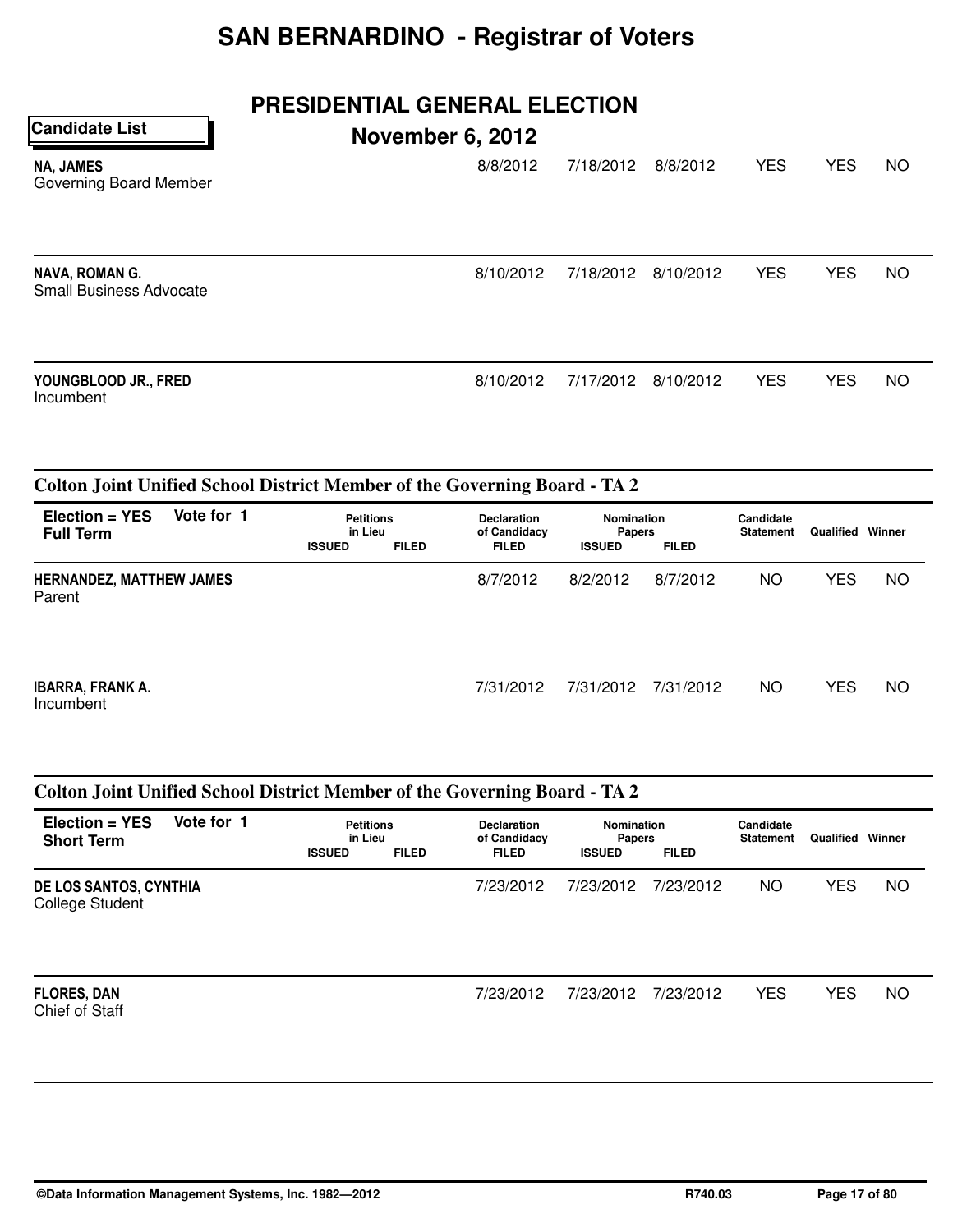## **PRESIDENTIAL GENERAL ELECTION**

### **Candidate List**

## **November 6, 2012**

### **Fontana Unified School District Member of the Governing Board**

| Election = YES<br><b>Full Term</b>             | Vote for 2 | <b>Petitions</b><br>in Lieu<br><b>FILED</b><br><b>ISSUED</b> | Declaration<br>of Candidacy<br><b>FILED</b> | Nomination<br><b>Papers</b><br><b>ISSUED</b> | <b>FILED</b> | Candidate<br><b>Statement</b> | Qualified Winner |           |
|------------------------------------------------|------------|--------------------------------------------------------------|---------------------------------------------|----------------------------------------------|--------------|-------------------------------|------------------|-----------|
| BLACKMON-BALOGUN, AYANNA<br>Teacher/Parent     |            |                                                              | 8/9/2012                                    | 8/9/2012                                     | 8/9/2012     | <b>NO</b>                     | <b>YES</b>       | <b>NO</b> |
| <b>BRAVO, CARLOS</b><br>(Not Yet Provided)     |            |                                                              | 8/15/2012                                   | 8/15/2012                                    | 8/15/2012    | <b>YES</b>                    | <b>YES</b>       | <b>NO</b> |
| CHAVEZ, BARBARA L.<br>Incumbent                |            |                                                              | 8/9/2012                                    | 8/9/2012                                     | 8/9/2012     | <b>YES</b>                    | <b>YES</b>       | <b>NO</b> |
| <b>CORONA, LORENA</b><br>Mother                |            |                                                              | 8/8/2012                                    | 7/19/2012                                    | 8/8/2012     | <b>YES</b>                    | <b>YES</b>       | <b>NO</b> |
| HARRIS, OZELIA<br>No Ballot Designation        |            |                                                              | 8/10/2012                                   | 8/10/2012                                    | 8/10/2012    | <b>NO</b>                     | <b>YES</b>       | <b>NO</b> |
| LEE, CAROLE M.<br>Educator                     |            |                                                              | 8/15/2012                                   | 8/15/2012                                    | 8/15/2012    | <b>YES</b>                    | <b>YES</b>       | <b>NO</b> |
| <b>MCCLURE, RICK</b><br>Teacher                |            |                                                              | 8/7/2012                                    | 8/7/2012                                     | 8/7/2012     | <b>YES</b>                    | <b>YES</b>       | <b>NO</b> |
| <b>RUBLE, WAYNE</b><br><b>Retired Educator</b> |            |                                                              | 8/3/2012                                    | 8/3/2012                                     | 8/3/2012     | <b>NO</b>                     | <b>YES</b>       | <b>NO</b> |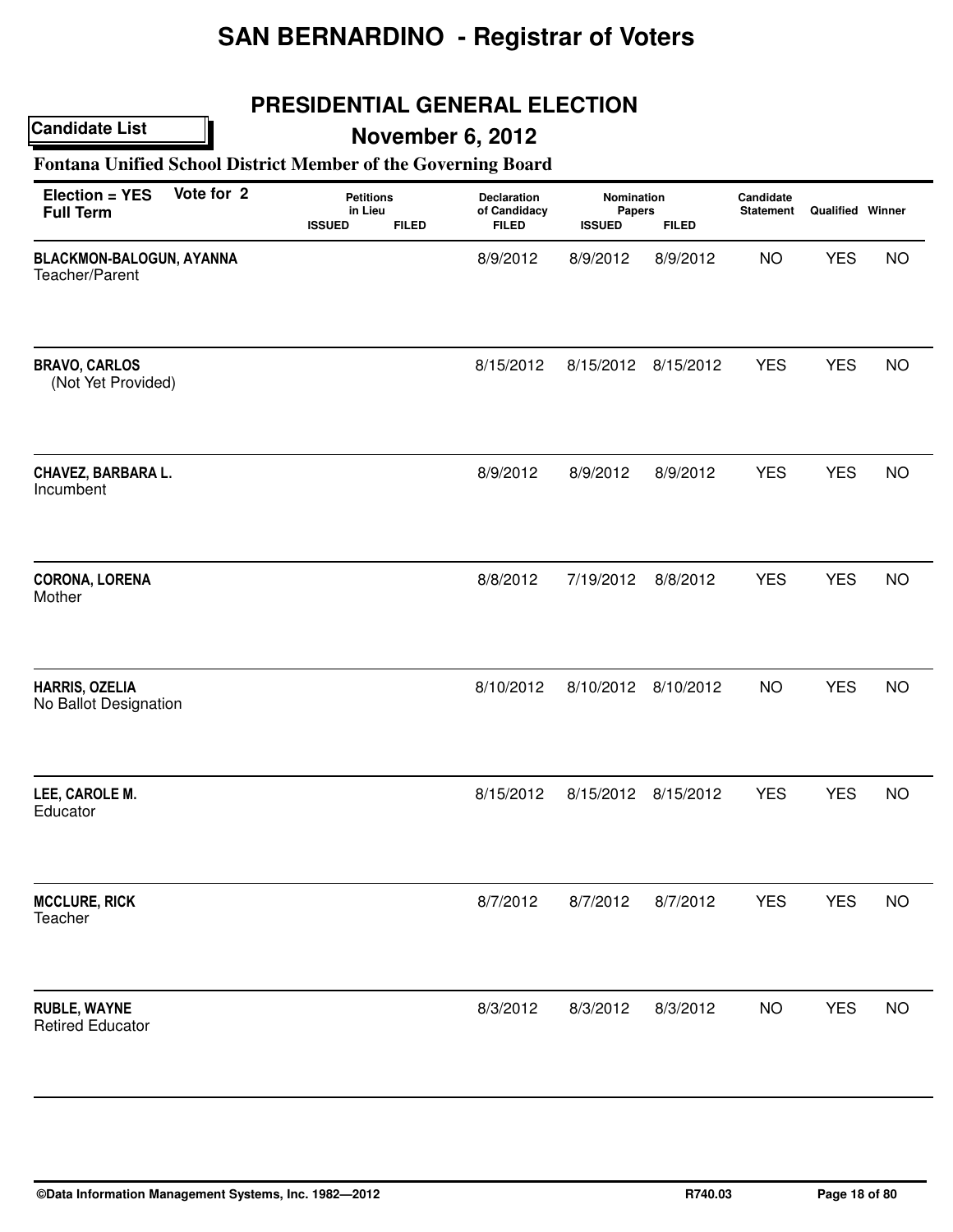## **PRESIDENTIAL GENERAL ELECTION**

| <b>Candidate List</b>                                    | <b>November 6, 2012</b> |           |           |            |            |           |
|----------------------------------------------------------|-------------------------|-----------|-----------|------------|------------|-----------|
| SIDA, JOCELYN<br><b>Educational Advocate</b>             | 8/7/2012                | 8/7/2012  | 8/7/2012  | <b>NO</b>  | <b>YES</b> | <b>NO</b> |
| SOBOTKA, CHET<br>Program Manager                         | 8/9/2012                | 7/26/2012 | 8/9/2012  | NO         | <b>YES</b> | NO        |
| VAQUERA, LUIS A.<br><b>Parks Recreation Commissioner</b> | 8/10/2012               | 8/10/2012 | 8/10/2012 | <b>YES</b> | <b>YES</b> | NO        |

|                                                         | Hesperia Unified School District Member of the Governing Board |                                              |              |                                                    |           |                                                              |            |                         |           |  |  |  |
|---------------------------------------------------------|----------------------------------------------------------------|----------------------------------------------|--------------|----------------------------------------------------|-----------|--------------------------------------------------------------|------------|-------------------------|-----------|--|--|--|
| Election = YES<br><b>Full Term</b>                      | Vote for 2                                                     | <b>Petitions</b><br>in Lieu<br><b>ISSUED</b> | <b>FILED</b> | <b>Declaration</b><br>of Candidacy<br><b>FILED</b> |           | <b>Nomination</b><br>Papers<br><b>FILED</b><br><b>ISSUED</b> |            | <b>Qualified Winner</b> |           |  |  |  |
| <b>BENTLEY, CHRISTOPHER</b><br>Parent                   |                                                                |                                              |              | 7/17/2012                                          | 7/17/2012 | 7/17/2012                                                    | <b>YES</b> | <b>YES</b>              | <b>NO</b> |  |  |  |
| GREGG, CODY C.<br>Parent/Business Owner                 |                                                                |                                              |              | 8/1/2012                                           | 7/18/2012 | 8/1/2012                                                     | <b>YES</b> | <b>YES</b>              | <b>NO</b> |  |  |  |
| KITTINGER, MARCY M.<br>Parent                           |                                                                |                                              |              | 8/9/2012                                           | 7/16/2012 | 8/9/2012                                                     | <b>NO</b>  | <b>YES</b>              | <b>NO</b> |  |  |  |
| ROGERS, ELLA M. "LEE"<br><b>Retired Educator/Parent</b> |                                                                |                                              |              | 8/7/2012                                           | 8/7/2012  | 8/7/2012                                                     | <b>YES</b> | <b>YES</b>              | <b>NO</b> |  |  |  |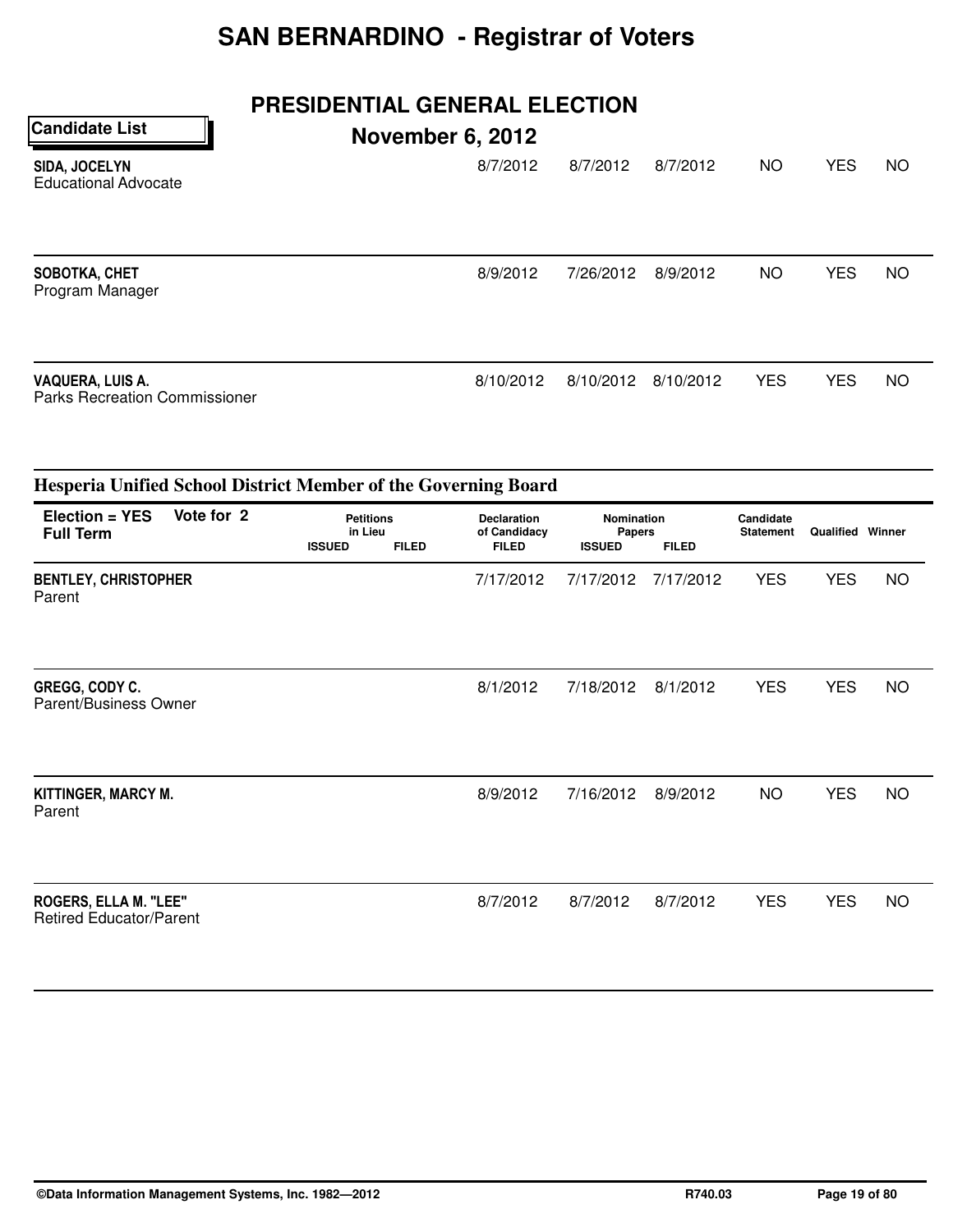## **PRESIDENTIAL GENERAL ELECTION**

### **Candidate List**

## **November 6, 2012**

### **Morongo Unified School District Member of the Governing Board**

| Election = YES<br><b>Full Term</b>                    | Vote for 3 | <b>Petitions</b><br>in Lieu<br><b>ISSUED</b> | <b>FILED</b> | <b>Declaration</b><br>of Candidacy<br><b>FILED</b> | Nomination<br>Papers<br><b>ISSUED</b> | <b>FILED</b> | Candidate<br><b>Statement</b> | <b>Qualified Winner</b> |           |
|-------------------------------------------------------|------------|----------------------------------------------|--------------|----------------------------------------------------|---------------------------------------|--------------|-------------------------------|-------------------------|-----------|
| <b>GEORGE JR., RALPH F.</b><br><b>Attorney At Law</b> |            |                                              |              | 8/13/2012                                          | 8/8/2012                              | 8/13/2012    | <b>NO</b>                     | <b>YES</b>              | <b>NO</b> |
| HARGROVE, KARALEE<br>Mother                           |            |                                              |              | 8/3/2012                                           | 8/3/2012                              | 8/3/2012     | <b>NO</b>                     | <b>YES</b>              | <b>NO</b> |
| PALMER, RONALD "RON"<br>Incumbent                     |            |                                              |              | 7/25/2012                                          | 7/17/2012                             | 7/25/2012    | <b>YES</b>                    | <b>YES</b>              | <b>NO</b> |
| WILL, ED<br>Incumbent                                 |            |                                              |              | 8/8/2012                                           | 7/19/2012                             | 8/8/2012     | <b>NO</b>                     | <b>YES</b>              | <b>NO</b> |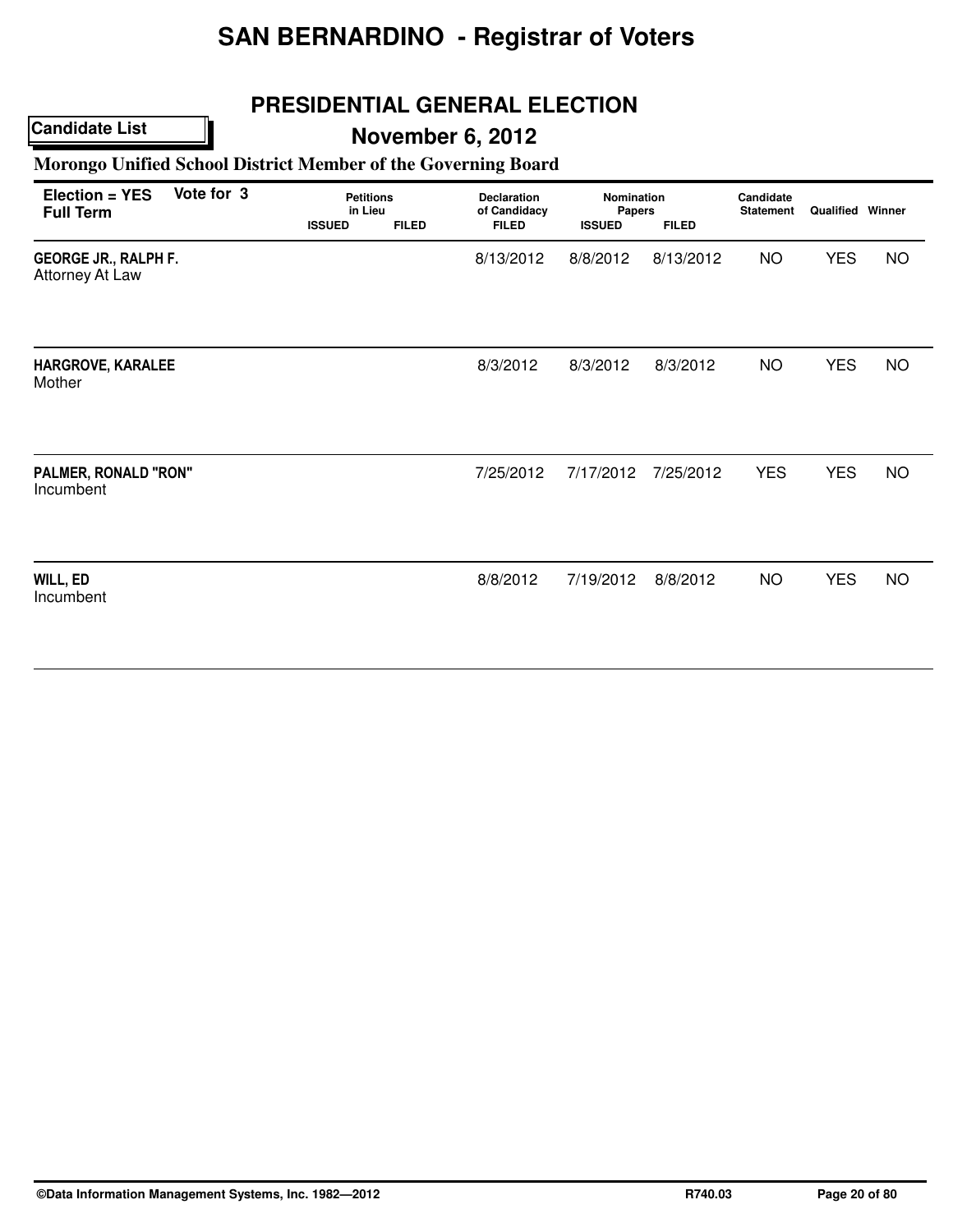## **PRESIDENTIAL GENERAL ELECTION**

### **Candidate List**

## **November 6, 2012**

### **Redlands Unified School District Member of the Governing Board**

| Vote for 3<br>Election = YES<br><b>Full Term</b> | <b>Petitions</b><br>in Lieu<br><b>ISSUED</b><br><b>FILED</b> | <b>Declaration</b><br>of Candidacy<br><b>FILED</b> | <b>Nomination</b><br>Papers<br><b>ISSUED</b><br><b>FILED</b> |           | Candidate<br><b>Statement</b> | <b>Qualified Winner</b> |           |
|--------------------------------------------------|--------------------------------------------------------------|----------------------------------------------------|--------------------------------------------------------------|-----------|-------------------------------|-------------------------|-----------|
| KOHLMEIER, PATRICIA "PAT"<br>Incumbent           |                                                              | 8/10/2012                                          | 7/16/2012                                                    | 8/10/2012 | <b>NO</b>                     | <b>YES</b>              | <b>NO</b> |
| <b>MASON, ENSEN</b><br><b>CPA/Business Owner</b> |                                                              | 8/9/2012                                           | 8/9/2012                                                     | 8/9/2012  | <b>YES</b>                    | <b>YES</b>              | <b>NO</b> |
| <b>MCPECK, RON</b><br>Board Member, Redlands USD |                                                              | 8/1/2012                                           | 7/19/2012                                                    | 8/1/2012  | <b>NO</b>                     | <b>YES</b>              | <b>NO</b> |
| <b>TODD, VICTORIA</b><br><b>Registered Nurse</b> |                                                              | 8/10/2012                                          | 8/10/2012                                                    | 8/10/2012 | <b>NO</b>                     | <b>YES</b>              | <b>NO</b> |
| <b>WANER, NEAL ALFRED</b><br>Incumbent           |                                                              | 7/16/2012                                          | 7/16/2012                                                    | 7/16/2012 | <b>NO</b>                     | <b>YES</b>              | <b>NO</b> |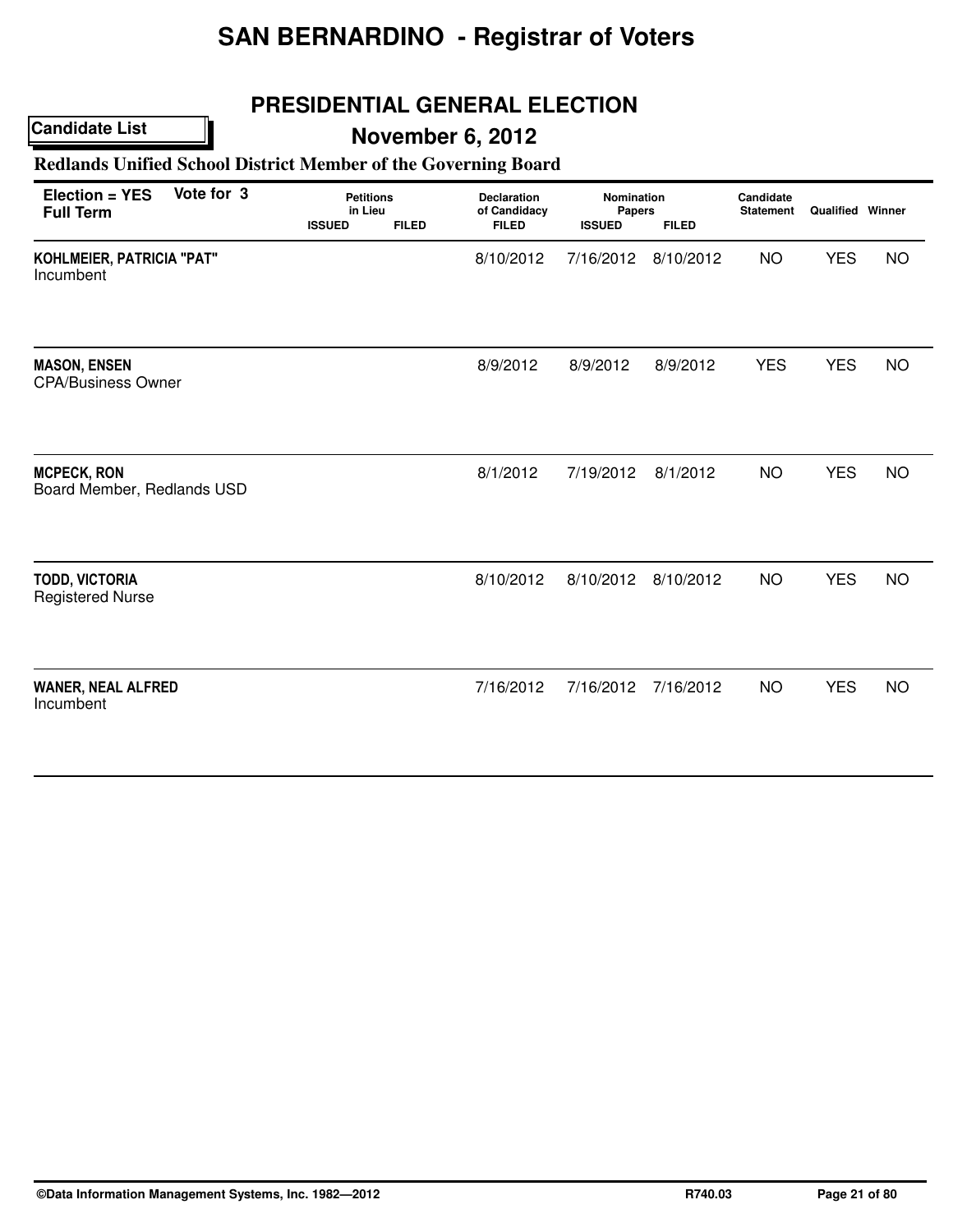## **PRESIDENTIAL GENERAL ELECTION**

### **Candidate List**

## **November 6, 2012**

### **Rialto Unified School District Member of the Governing Board**

| Election = YES<br><b>Full Term</b>                                        | Vote for 3 | <b>Petitions</b><br>in Lieu |              | Declaration<br>of Candidacy | Nomination<br>Papers |              | Candidate<br><b>Statement</b> | <b>Qualified Winner</b> |           |
|---------------------------------------------------------------------------|------------|-----------------------------|--------------|-----------------------------|----------------------|--------------|-------------------------------|-------------------------|-----------|
|                                                                           |            | <b>ISSUED</b>               | <b>FILED</b> | <b>FILED</b>                | <b>ISSUED</b>        | <b>FILED</b> |                               |                         |           |
| AYALA, JOE<br>Incumbent                                                   |            |                             |              | 8/7/2012                    | 8/7/2012             | 8/7/2012     | <b>YES</b>                    | <b>YES</b>              | <b>NO</b> |
| <b>HARRIS, EOMA "TEDDY"</b><br><b>Business Owner</b>                      |            |                             |              | 8/9/2012                    | 7/16/2012            | 8/9/2012     | <b>YES</b>                    | <b>YES</b>              | <b>NO</b> |
| KAZALUNAS, JOHN<br>Teacher/Educator/Psychologist                          |            |                             |              | 8/10/2012                   | 7/25/2012            | 8/10/2012    | <b>YES</b>                    | <b>YES</b>              | <b>NO</b> |
| MARTINEZ, JOSEPH "JOE" W.<br>Board Member, Rialto Unified School District |            |                             |              | 8/6/2012                    | 8/6/2012             | 8/6/2012     | <b>YES</b>                    | <b>YES</b>              | <b>NO</b> |
| O'KELLEY, NANCY<br><b>Retired Principal</b>                               |            |                             |              | 8/8/2012                    | 7/18/2012            | 8/8/2012     | <b>YES</b>                    | <b>YES</b>              | <b>NO</b> |
| RIDGWAY, MICHAEL<br>Incumbent                                             |            |                             |              | 8/6/2012                    | 7/17/2012            | 8/6/2012     | <b>YES</b>                    | <b>YES</b>              | <b>NO</b> |
| <b>RUIZ, MIRNA</b><br>Parent                                              |            |                             |              | 8/10/2012                   | 8/10/2012            | 8/10/2012    | <b>NO</b>                     | <b>YES</b>              | <b>NO</b> |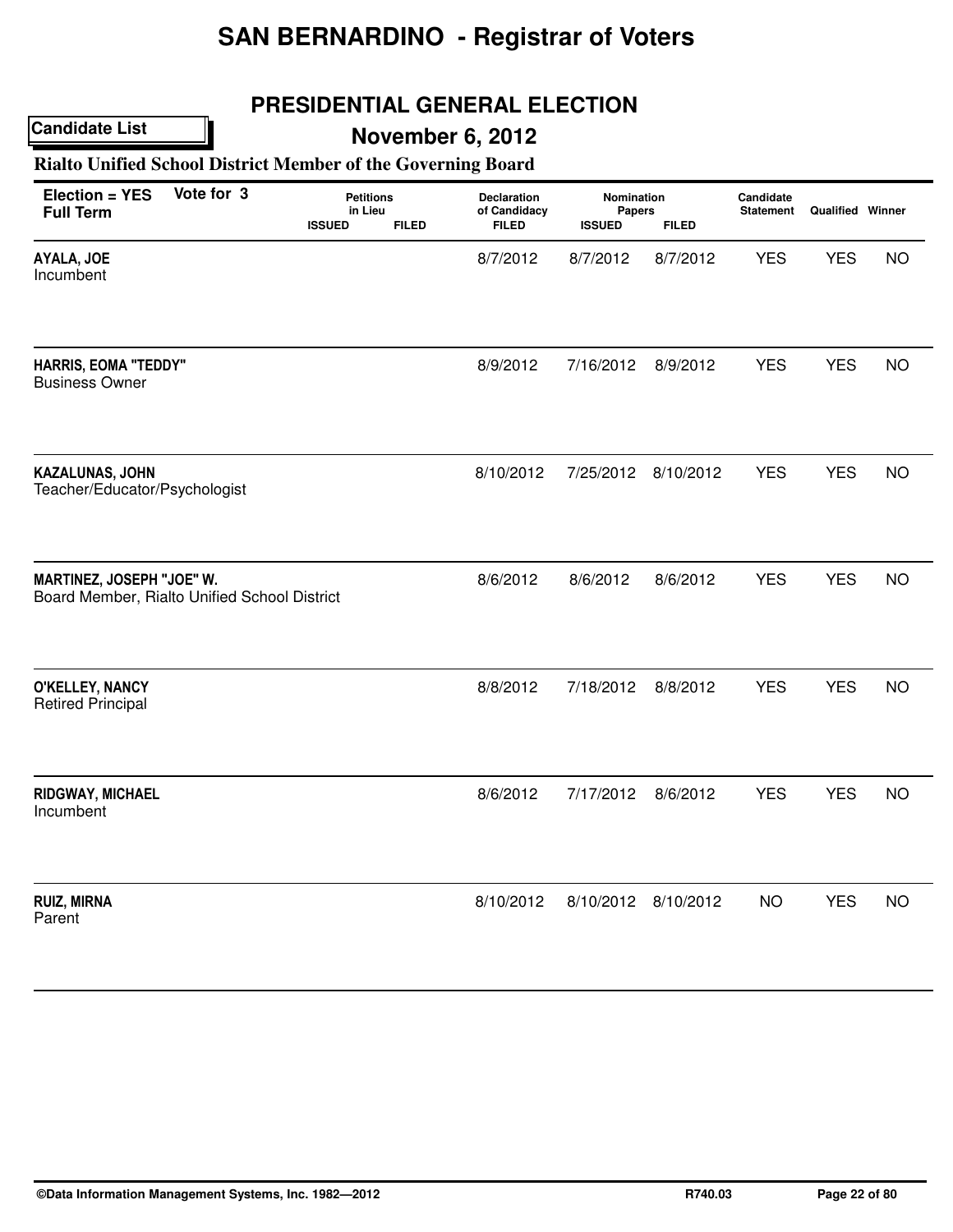## **PRESIDENTIAL GENERAL ELECTION**

## **November 6, 2012**

### **Rim of The World Unified School Member of the Governing Board - TA 1**

| Election = YES<br><b>Full Term</b>                                     | Vote for 1 | <b>Petitions</b><br>in Lieu<br><b>ISSUED</b> | <b>FILED</b> | <b>Declaration</b><br>of Candidacy<br><b>FILED</b> | <b>Nomination</b><br>Papers<br><b>ISSUED</b> | <b>FILED</b> | Candidate<br><b>Statement</b> | <b>Qualified Winner</b> |           |
|------------------------------------------------------------------------|------------|----------------------------------------------|--------------|----------------------------------------------------|----------------------------------------------|--------------|-------------------------------|-------------------------|-----------|
| <b>BRAMSON, LESLIE</b><br>Governing Board Member, Rim of the World USD |            |                                              |              | 7/16/2012                                          | 7/16/2012                                    | 7/16/2012    | <b>YES</b>                    | <b>YES</b>              | <b>NO</b> |
| <b>DAVIES, GRETCHEN</b><br>Homemaker                                   |            |                                              |              | 8/8/2012                                           | 7/30/2012                                    | 8/8/2012     | <b>NO</b>                     | <b>YES</b>              | <b>NO</b> |
| <b>GRAHAM, DONNA</b><br><b>Administrative Assistant</b>                |            |                                              |              | 8/10/2012                                          | 8/10/2012                                    | 8/10/2012    | <b>YES</b>                    | <b>YES</b>              | <b>NO</b> |
| <b>REYNOLDS, MIKE</b><br>Police Officer                                |            |                                              |              | 8/3/2012                                           | 7/25/2012                                    | 8/3/2012     | <b>YES</b>                    | <b>YES</b>              | NO        |

|                                                         | Rim of The World Unified School Member of the Governing Board - TA 2 |                                              |              |                                                    |                                                                     |           |                               |                         |           |  |  |  |  |
|---------------------------------------------------------|----------------------------------------------------------------------|----------------------------------------------|--------------|----------------------------------------------------|---------------------------------------------------------------------|-----------|-------------------------------|-------------------------|-----------|--|--|--|--|
| $Election = YES$<br><b>Full Term</b>                    | Vote for 1                                                           | <b>Petitions</b><br>in Lieu<br><b>ISSUED</b> | <b>FILED</b> | <b>Declaration</b><br>of Candidacy<br><b>FILED</b> | <b>Nomination</b><br><b>Papers</b><br><b>FILED</b><br><b>ISSUED</b> |           | Candidate<br><b>Statement</b> | <b>Qualified Winner</b> |           |  |  |  |  |
| <b>GARDNER, CINDY</b><br><b>Chief Financial Officer</b> |                                                                      |                                              |              | 8/10/2012                                          | 8/10/2012                                                           | 8/10/2012 | <b>YES</b>                    | <b>YES</b>              | NO        |  |  |  |  |
| <b>KEEFE, STEVEN R.</b><br><b>Real Estate Broker</b>    |                                                                      |                                              |              | 8/7/2012                                           | 8/1/2012                                                            | 8/7/2012  | <b>YES</b>                    | <b>YES</b>              | <b>NO</b> |  |  |  |  |
| <b>KENAGA, AARIN</b><br>Office Manager                  |                                                                      |                                              |              | 8/7/2012                                           | 8/7/2012                                                            | 8/7/2012  | NO.                           | <b>YES</b>              | NO        |  |  |  |  |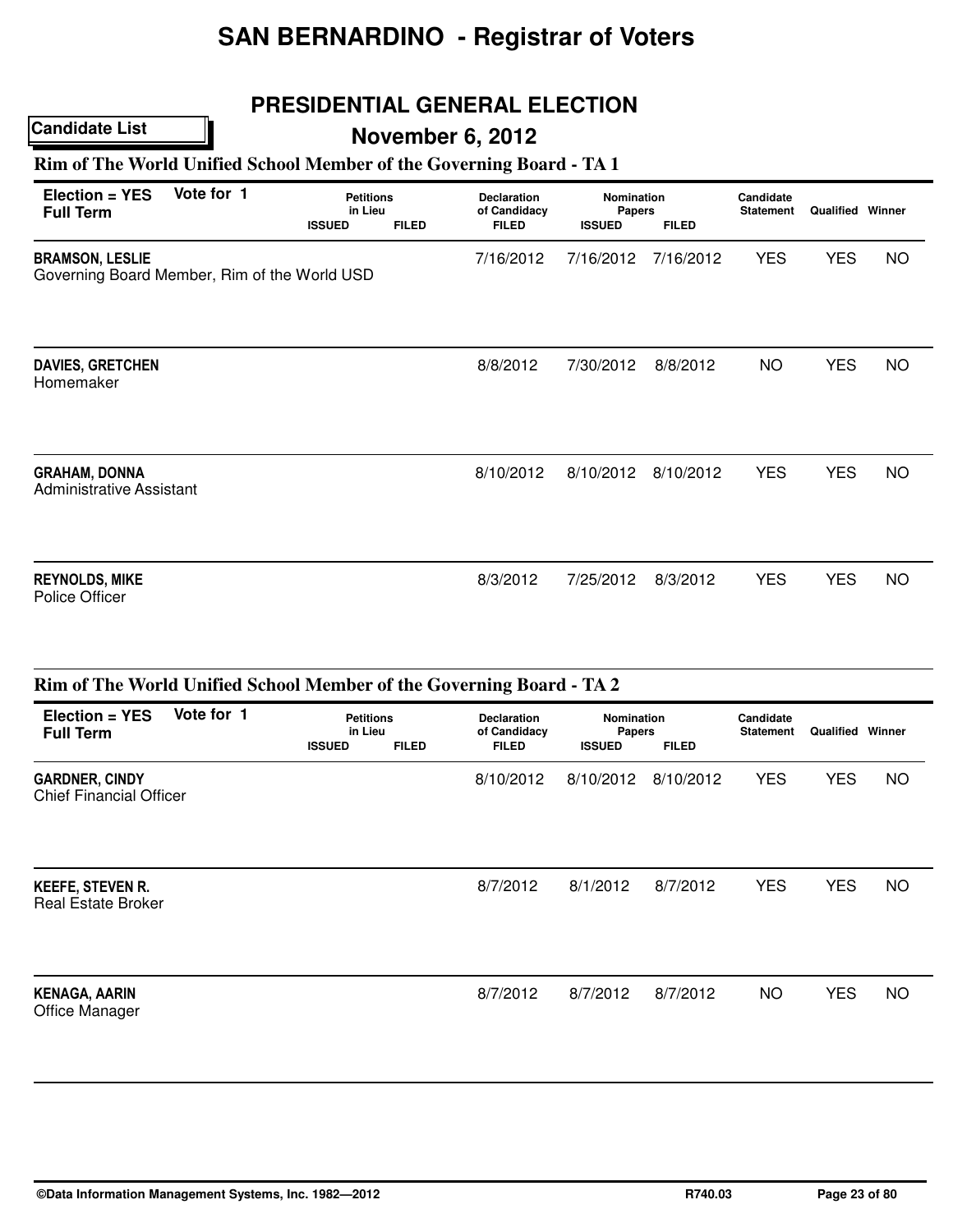## **PRESIDENTIAL GENERAL ELECTION**

## **November 6, 2012**

### **Rim of The World Unified School Member of the Governing Board - TA 3**

| Election = YES<br><b>Full Term</b>                            | Vote for 1 | <b>Petitions</b><br>in Lieu<br><b>ISSUED</b> | <b>FILED</b> | <b>Declaration</b><br>of Candidacy<br><b>FILED</b> | <b>Nomination</b><br><b>Papers</b><br><b>ISSUED</b> | <b>FILED</b> | Candidate<br><b>Statement</b> | Qualified  | Winner    |
|---------------------------------------------------------------|------------|----------------------------------------------|--------------|----------------------------------------------------|-----------------------------------------------------|--------------|-------------------------------|------------|-----------|
| DECROO, TAMMY<br>Appointed Board Member, Rim of the World USD |            | 8/6/2012                                     | 7/16/2012    | 8/6/2012                                           | <b>YES</b>                                          | <b>YES</b>   | <b>NO</b>                     |            |           |
| <b>FRISBIE, DARRYL WAYNE</b><br><b>Real Estate Broker</b>     |            |                                              |              | 8/10/2012                                          | 8/10/2012                                           | 8/10/2012    | <b>YES</b>                    | <b>YES</b> | <b>NO</b> |

| Election = YES<br><b>Full Term</b> | Vote for 2 | <b>Petitions</b><br>in Lieu<br><b>ISSUED</b> | <b>FILED</b> | <b>Declaration</b><br>of Candidacy<br><b>FILED</b> | <b>Nomination</b><br>Papers<br><b>ISSUED</b> | <b>FILED</b> | Candidate<br><b>Statement</b> | <b>Qualified Winner</b> |           |
|------------------------------------|------------|----------------------------------------------|--------------|----------------------------------------------------|----------------------------------------------|--------------|-------------------------------|-------------------------|-----------|
| <b>FARRIS, BILL</b><br>Incumbent   |            |                                              |              | 8/3/2012                                           | 8/3/2012                                     | 8/3/2012     | <b>NO</b>                     | <b>YES</b>              | <b>NO</b> |
| <b>JENKINS, RANDY</b><br>Pastor    |            |                                              |              | 7/31/2012                                          | 7/31/2012                                    | 7/31/2012    | <b>NO</b>                     | <b>YES</b>              | <b>NO</b> |
| JOHNSON, TIM<br>Incumbent          |            |                                              |              | 7/31/2012                                          | 7/31/2012                                    | 7/31/2012    | <b>NO</b>                     | <b>YES</b>              | <b>NO</b> |
| <b>SCOTT, MICHAEL</b><br>Incumbent |            |                                              |              | 7/31/2012                                          | 7/31/2012                                    | 7/31/2012    | <b>NO</b>                     | <b>YES</b>              | <b>NO</b> |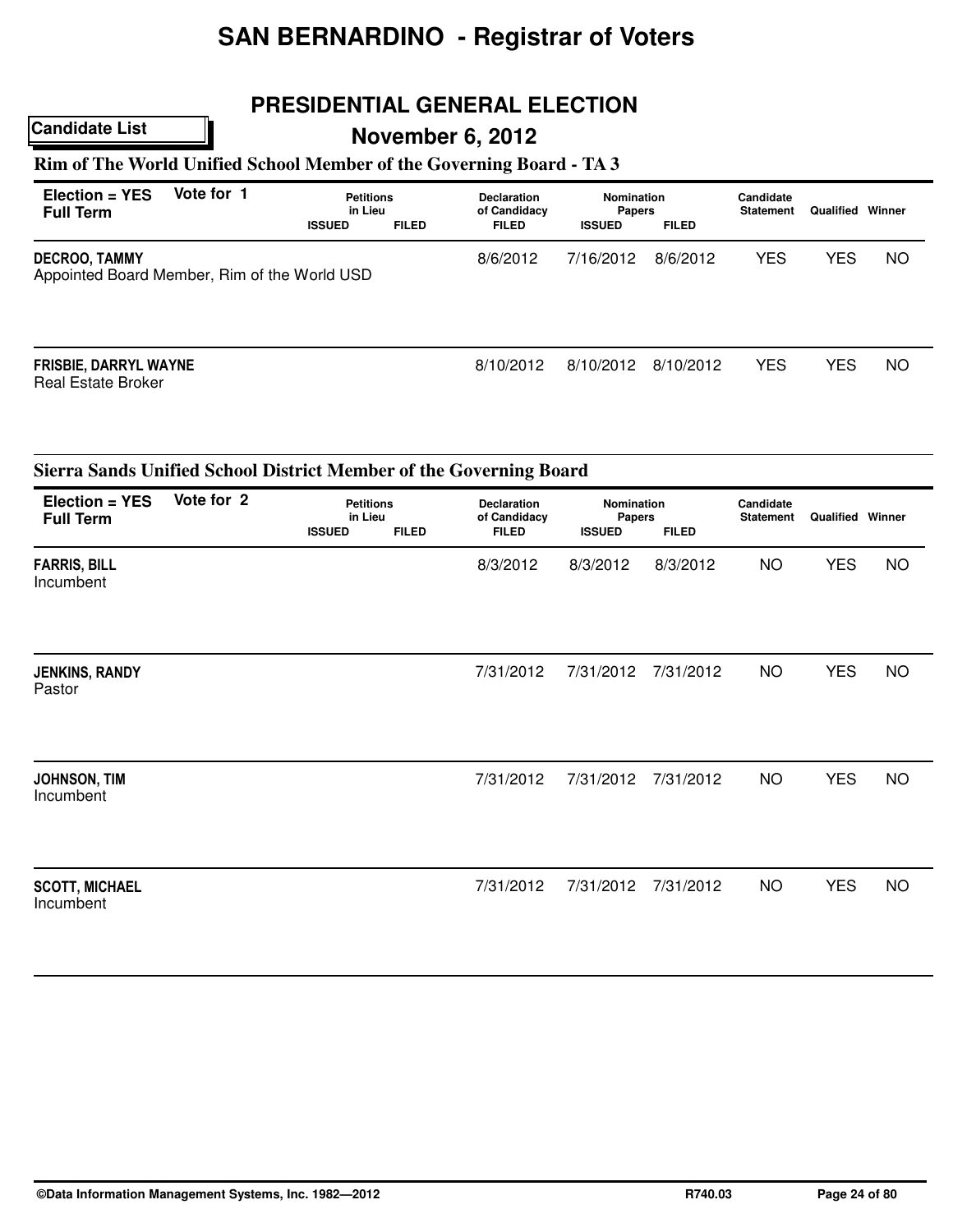## **PRESIDENTIAL GENERAL ELECTION**

## **November 6, 2012**

### **Silver Valley Unified School District Member of the Governing Board - TA 2**

| Election = YES<br><b>Full Term</b> | Vote for 1 | <b>Petitions</b><br>in Lieu<br><b>ISSUED</b> | <b>FILED</b> | <b>Declaration</b><br>of Candidacy<br><b>FILED</b> | <b>Nomination</b><br><b>Papers</b><br><b>ISSUED</b> | <b>FILED</b> | Candidate<br><b>Statement</b> | <b>Qualified Winner</b> |           |
|------------------------------------|------------|----------------------------------------------|--------------|----------------------------------------------------|-----------------------------------------------------|--------------|-------------------------------|-------------------------|-----------|
| <b>GRAY, KAREN L.</b><br>Incumbent |            |                                              |              | 8/10/2012                                          | 8/10/2012                                           | 8/10/2012    | <b>YES</b>                    | <b>YES</b>              | <b>NO</b> |
| ROYALTY, RHONDA C.<br>Homemaker    |            |                                              |              | 8/10/2012                                          | 8/10/2012                                           | 8/10/2012    | NO.                           | <b>YES</b>              | <b>NO</b> |

|                                            | Snowline Joint Unified School District Member of the Governing Board |                                              |              |                                                    |                                                       |          |                               |            |           |  |  |  |
|--------------------------------------------|----------------------------------------------------------------------|----------------------------------------------|--------------|----------------------------------------------------|-------------------------------------------------------|----------|-------------------------------|------------|-----------|--|--|--|
| Election = YES<br><b>Full Term</b>         | Vote for 2                                                           | <b>Petitions</b><br>in Lieu<br><b>ISSUED</b> | <b>FILED</b> | <b>Declaration</b><br>of Candidacy<br><b>FILED</b> | Nomination<br>Papers<br><b>FILED</b><br><b>ISSUED</b> |          | Candidate<br><b>Statement</b> | Qualified  | Winner    |  |  |  |
|                                            |                                                                      |                                              |              |                                                    |                                                       |          |                               |            |           |  |  |  |
| <b>NILSEN, DAVID</b><br>Incumbent          |                                                                      |                                              |              | 8/9/2012                                           | 7/23/2012                                             | 8/9/2012 | <b>YES</b>                    | <b>YES</b> | <b>NO</b> |  |  |  |
| <b>SCHINKE, DALE</b>                       |                                                                      |                                              |              | 8/9/2012                                           | 8/8/2012                                              | 8/9/2012 | <b>YES</b>                    | <b>YES</b> | NO        |  |  |  |
| Incumbent                                  |                                                                      |                                              |              |                                                    |                                                       |          |                               |            |           |  |  |  |
| YOUNG, JENNYLYN<br>Reserve Law Enforcement |                                                                      |                                              |              | 8/1/2012                                           | 8/1/2012                                              | 8/1/2012 | <b>NO</b>                     | <b>YES</b> | <b>NO</b> |  |  |  |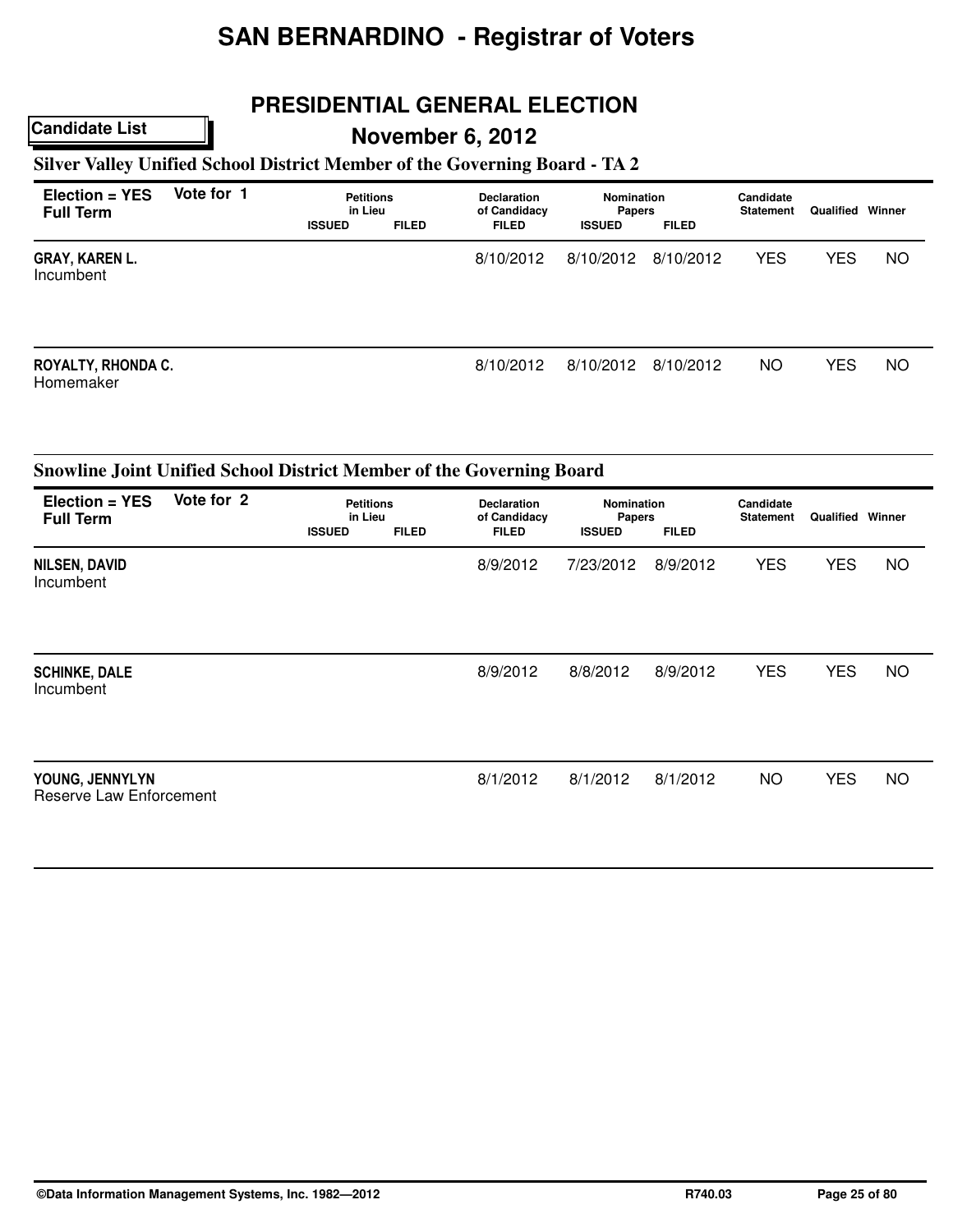## **PRESIDENTIAL GENERAL ELECTION**

## **Candidate List**

## **November 6, 2012**

### **Trona Joint Unified School District Member of the Governing Board**

| Election = YES<br><b>Full Term</b>    | Vote for 2 | <b>Petitions</b><br>in Lieu<br><b>ISSUED</b> | <b>FILED</b> | <b>Declaration</b><br>of Candidacy<br><b>FILED</b> | <b>Nomination</b><br>Papers<br><b>ISSUED</b> | <b>FILED</b> | Candidate<br><b>Statement</b> | <b>Qualified Winner</b> |           |
|---------------------------------------|------------|----------------------------------------------|--------------|----------------------------------------------------|----------------------------------------------|--------------|-------------------------------|-------------------------|-----------|
| <b>MACLEAN, SAMANTHA</b><br>Parent    |            |                                              |              | 8/8/2012                                           | 8/8/2012                                     | 8/8/2012     | <b>NO</b>                     | <b>YES</b>              | <b>NO</b> |
| <b>SIEGLE, KARIN</b><br>Mother        |            |                                              |              | 7/18/2012                                          | 7/18/2012                                    | 7/18/2012    | <b>NO</b>                     | <b>YES</b>              | <b>NO</b> |
| <b>SPROUSE, SANDRA KAY</b><br>Retired |            |                                              |              | 8/7/2012                                           | 8/7/2012                                     | 8/7/2012     | <b>NO</b>                     | <b>YES</b>              | <b>NO</b> |
| <b>WILHELM, BOB R.</b><br>Incumbent   |            |                                              |              | 7/23/2012                                          | 7/23/2012                                    | 7/23/2012    | <b>YES</b>                    | <b>YES</b>              | <b>NO</b> |

|                                                                          | <b>Upland Unified School District Member of the Governing Board</b> |                                              |              |                                                    |                                              |              |                               |                         |     |  |  |  |  |
|--------------------------------------------------------------------------|---------------------------------------------------------------------|----------------------------------------------|--------------|----------------------------------------------------|----------------------------------------------|--------------|-------------------------------|-------------------------|-----|--|--|--|--|
| $Election = YES$<br><b>Full Term</b>                                     | Vote for 2                                                          | <b>Petitions</b><br>in Lieu<br><b>ISSUED</b> | <b>FILED</b> | <b>Declaration</b><br>of Candidacy<br><b>FILED</b> | <b>Nomination</b><br>Papers<br><b>ISSUED</b> | <b>FILED</b> | Candidate<br><b>Statement</b> | <b>Qualified Winner</b> |     |  |  |  |  |
| ANGONA, LINDA<br>Board Member, Upland Unified School District            |                                                                     |                                              |              | 8/9/2012                                           | 8/3/2012                                     | 8/9/2012     | <b>YES</b>                    | <b>YES</b>              | NO  |  |  |  |  |
| <b>BENNETT, ROBERT H.</b><br>District Manager/Businessman                |                                                                     |                                              |              | 8/10/2012                                          | 7/17/2012                                    | 8/10/2012    | <b>YES</b>                    | <b>YES</b>              | NO. |  |  |  |  |
| <b>FRAZEE, STEVEN A.</b><br>Board Member, Upland Unified School District |                                                                     |                                              |              | 8/3/2012                                           | 7/26/2012                                    | 8/3/2012     | <b>YES</b>                    | <b>YES</b>              | NO. |  |  |  |  |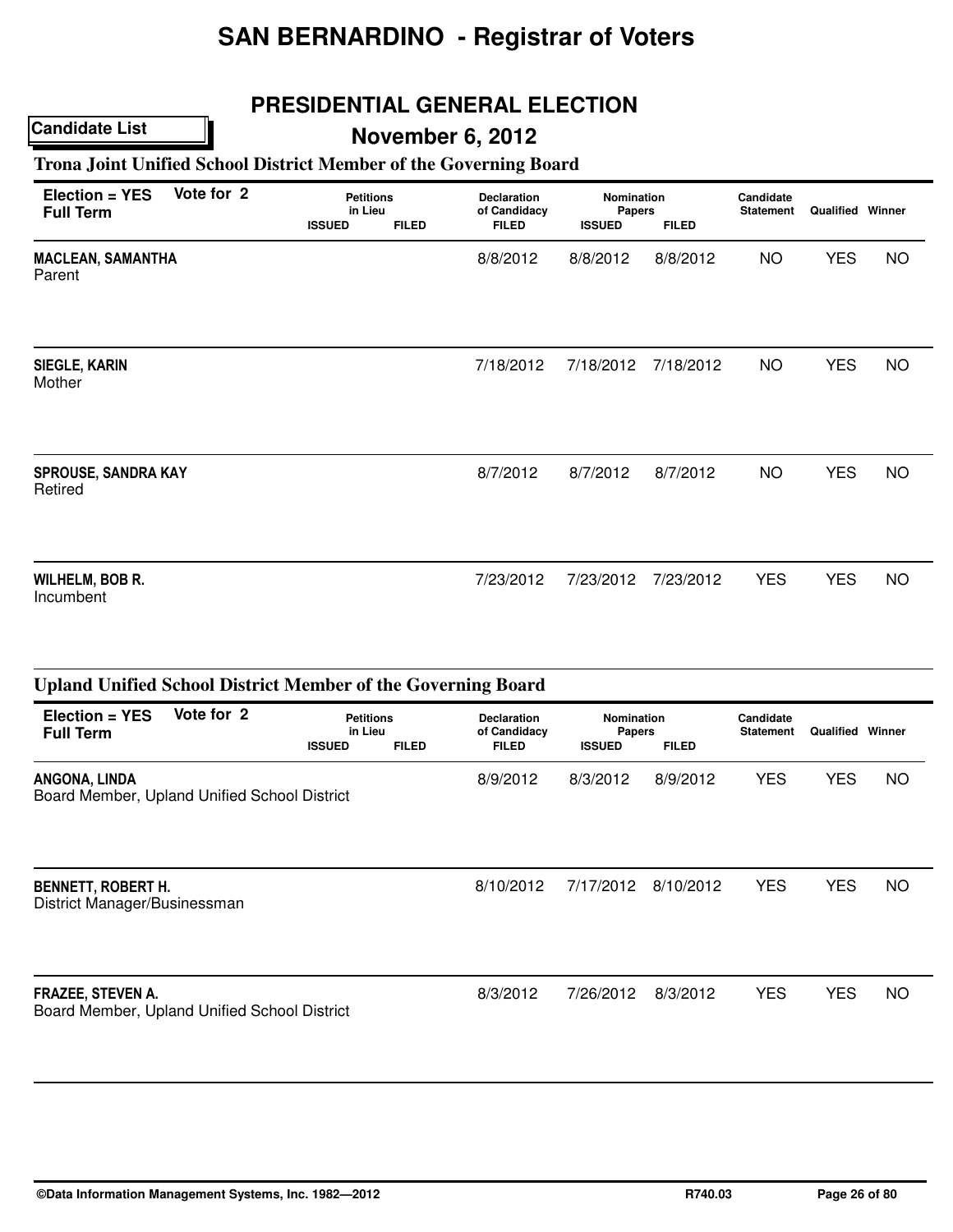## **PRESIDENTIAL GENERAL ELECTION**

### **Candidate List**

## **November 6, 2012**

### **Yucaipa-Calimesa Joint Unified School District Member of the Governing Board**

| Election = YES<br><b>Full Term</b>            | Vote for 3 | <b>Petitions</b><br>in Lieu<br><b>ISSUED</b> | <b>FILED</b> | Declaration<br>of Candidacy<br><b>FILED</b> | Nomination<br>Papers<br><b>ISSUED</b> | <b>FILED</b> | Candidate<br><b>Statement</b> | <b>Qualified Winner</b> |           |
|-----------------------------------------------|------------|----------------------------------------------|--------------|---------------------------------------------|---------------------------------------|--------------|-------------------------------|-------------------------|-----------|
| CHRISTIE, CHUCK<br>Incumbent                  |            |                                              |              | 7/31/2012                                   | 7/26/2012                             | 7/31/2012    | <b>YES</b>                    | <b>YES</b>              | <b>NO</b> |
| GILLESPIE, ELI<br>Insurance Agent             |            |                                              |              | 8/3/2012                                    | 8/3/2012                              | 8/3/2012     | <b>NO</b>                     | <b>YES</b>              | <b>NO</b> |
| JIMENEZ, JASON "JAY"<br>Educator              |            |                                              |              | 8/3/2012                                    | 8/3/2012                              | 8/3/2012     | <b>NO</b>                     | <b>YES</b>              | <b>NO</b> |
| LEJA, JAN<br><b>Business Analyst/Parent</b>   |            |                                              |              | 8/10/2012                                   | 8/10/2012 8/10/2012                   |              | <b>NO</b>                     | <b>YES</b>              | <b>NO</b> |
| PEREZ, ISAAC<br><b>Business Owner</b>         |            |                                              |              | 8/9/2012                                    | 8/9/2012                              | 8/9/2012     | <b>NO</b>                     | <b>YES</b>              | <b>NO</b> |
| SMITH, JANE D.<br><b>Retired Educator</b>     |            |                                              |              | 7/27/2012                                   | 7/26/2012                             | 7/27/2012    | <b>YES</b>                    | <b>YES</b>              | <b>NO</b> |
| <b>TAYLOR, JIM</b><br><b>Retired Educator</b> |            |                                              |              | 7/31/2012                                   | 7/25/2012                             | 7/31/2012    | <b>YES</b>                    | <b>YES</b>              | <b>NO</b> |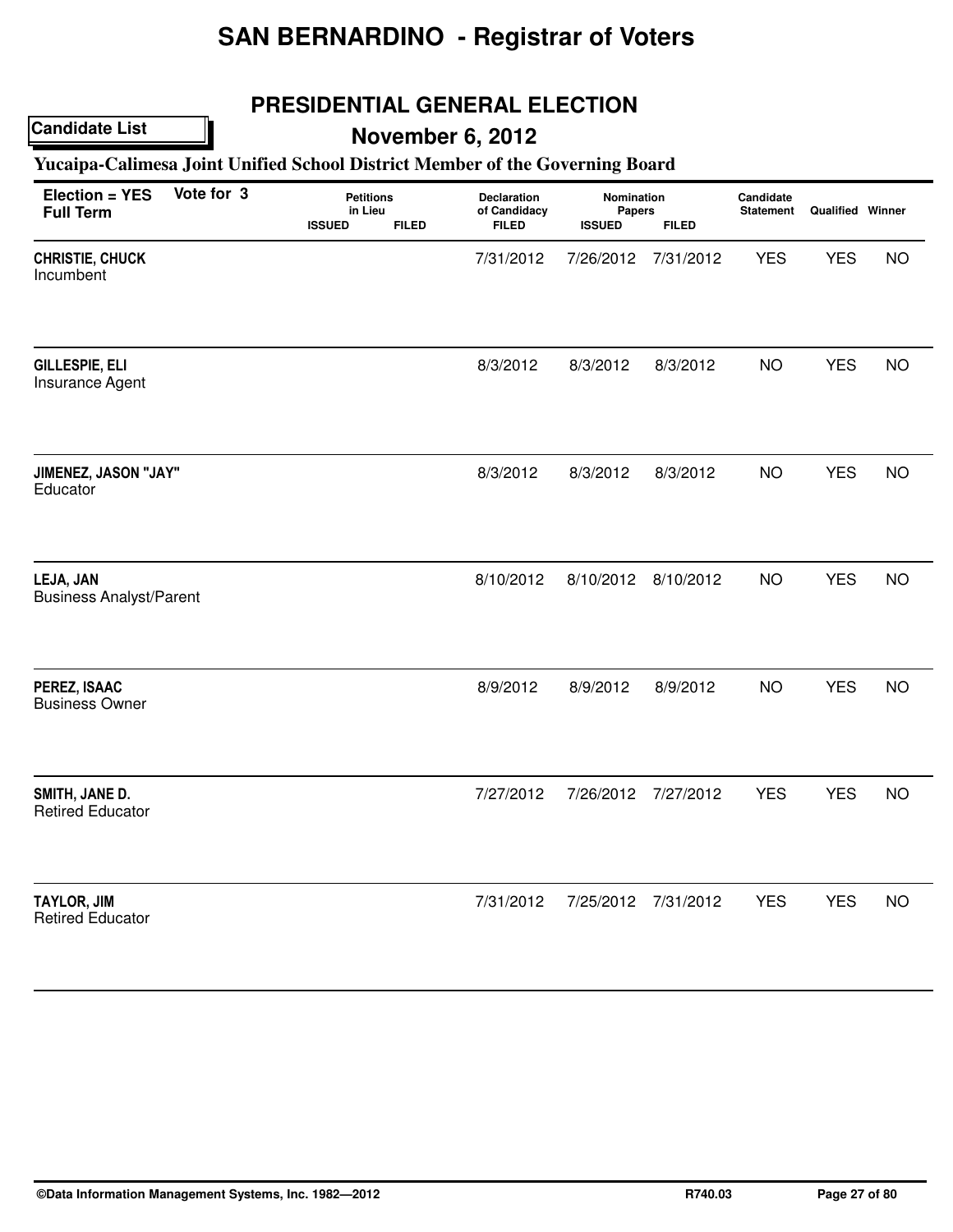## **PRESIDENTIAL GENERAL ELECTION**

## **November 6, 2012**

### **Chaffey Joint Union High School Member of the Governing Board**

| Election = YES<br><b>Full Term</b>                                  | Vote for 2 | <b>Petitions</b><br>in Lieu<br><b>ISSUED</b> | <b>FILED</b> | <b>Declaration</b><br>of Candidacy<br><b>FILED</b> | Nomination<br>Papers<br><b>ISSUED</b> | <b>FILED</b> | Candidate<br><b>Statement</b> | <b>Qualified Winner</b> |           |
|---------------------------------------------------------------------|------------|----------------------------------------------|--------------|----------------------------------------------------|---------------------------------------|--------------|-------------------------------|-------------------------|-----------|
| <b>HUTSON, WILLIAM GARDINER</b><br><b>Retired Probation Officer</b> |            |                                              |              | 7/17/2012                                          | 7/17/2012                             | 7/17/2012    | <b>NO</b>                     | <b>YES</b>              | <b>NO</b> |
| LOPEZ, BRENDA B.<br><b>College Student</b>                          |            |                                              |              | 7/27/2012                                          | 7/27/2012                             | 7/27/2012    | <b>NO</b>                     | <b>YES</b>              | <b>NO</b> |
| <b>MARTINEZ, FLORA</b><br>Parent                                    |            |                                              |              | 7/23/2012                                          | 7/23/2012                             | 7/23/2012    | <b>NO</b>                     | <b>YES</b>              | <b>NO</b> |
| <b>MEGAW, SHARI</b><br><b>Teacher/Business Owner</b>                |            |                                              |              | 7/16/2012                                          | 7/16/2012                             | 7/16/2012    | <b>YES</b>                    | <b>YES</b>              | <b>NO</b> |
| <b>OVITT, SUE</b><br>Board Member, Chaffey Joint Union HS District  |            |                                              |              | 8/2/2012                                           | 7/19/2012                             | 8/2/2012     | <b>YES</b>                    | <b>YES</b>              | <b>NO</b> |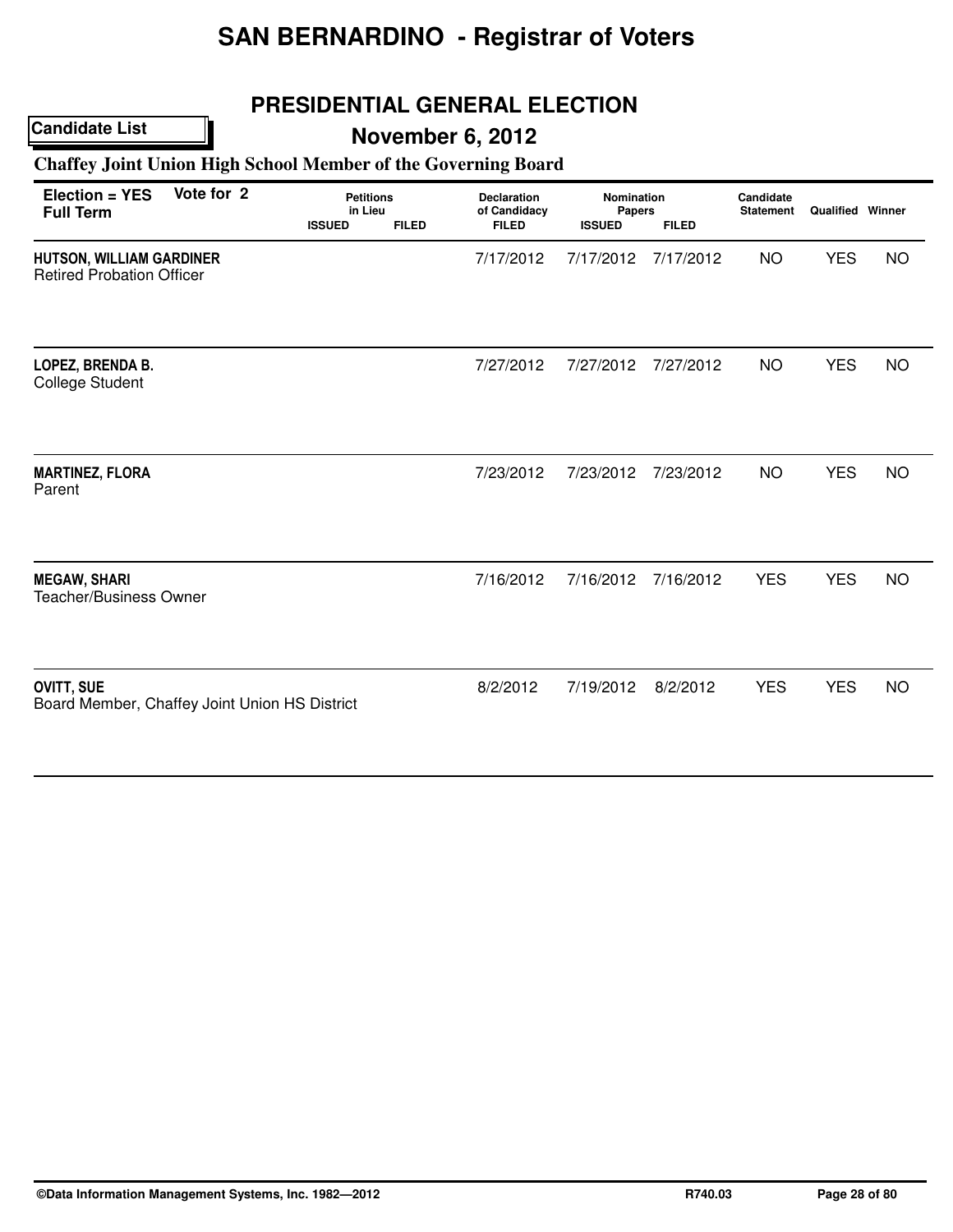## **PRESIDENTIAL GENERAL ELECTION**

## **Candidate List**

## **November 6, 2012**

### **Victor Valley Union High School Member of the Governing Board**

| Vote for 2<br>Election = YES<br><b>Full Term</b>                    |                                                  | <b>Petitions</b><br>in Lieu<br><b>ISSUED</b><br><b>FILED</b> |  | <b>Declaration</b><br>of Candidacy<br><b>FILED</b> | <b>Nomination</b><br>Papers<br><b>ISSUED</b><br><b>FILED</b> |           | Candidate<br><b>Statement</b> | <b>Qualified Winner</b> |           |
|---------------------------------------------------------------------|--------------------------------------------------|--------------------------------------------------------------|--|----------------------------------------------------|--------------------------------------------------------------|-----------|-------------------------------|-------------------------|-----------|
| <b>DOMINGUEZ, PATRICIA "PAT"</b><br>Independent Business Consultant |                                                  |                                                              |  | 8/7/2012                                           | 8/7/2012                                                     | 8/7/2012  | <b>YES</b>                    | <b>YES</b>              | <b>NO</b> |
| <b>JAMES DEW, BARBARA</b><br>Teacher                                |                                                  |                                                              |  | 8/7/2012                                           | 8/7/2012                                                     | 8/7/2012  | <b>NO</b>                     | <b>YES</b>              | <b>NO</b> |
| <b>KING, DEREK</b>                                                  | Board Member, Victor Valley Union HSD, Appointed |                                                              |  | 7/17/2012                                          | 7/17/2012                                                    | 7/17/2012 | <b>YES</b>                    | <b>YES</b>              | <b>NO</b> |
| <b>LARSON, KEN</b><br>Administrator/Contractor/Businessman          |                                                  |                                                              |  | 7/16/2012                                          | 7/16/2012                                                    | 7/16/2012 | <b>NO</b>                     | <b>YES</b>              | <b>NO</b> |
| <b>MOITOSO, JAMES "CHIEF"</b><br><b>Retired Teacher</b>             |                                                  |                                                              |  | 8/7/2012                                           | 8/7/2012                                                     | 8/7/2012  | <b>YES</b>                    | <b>YES</b>              | <b>NO</b> |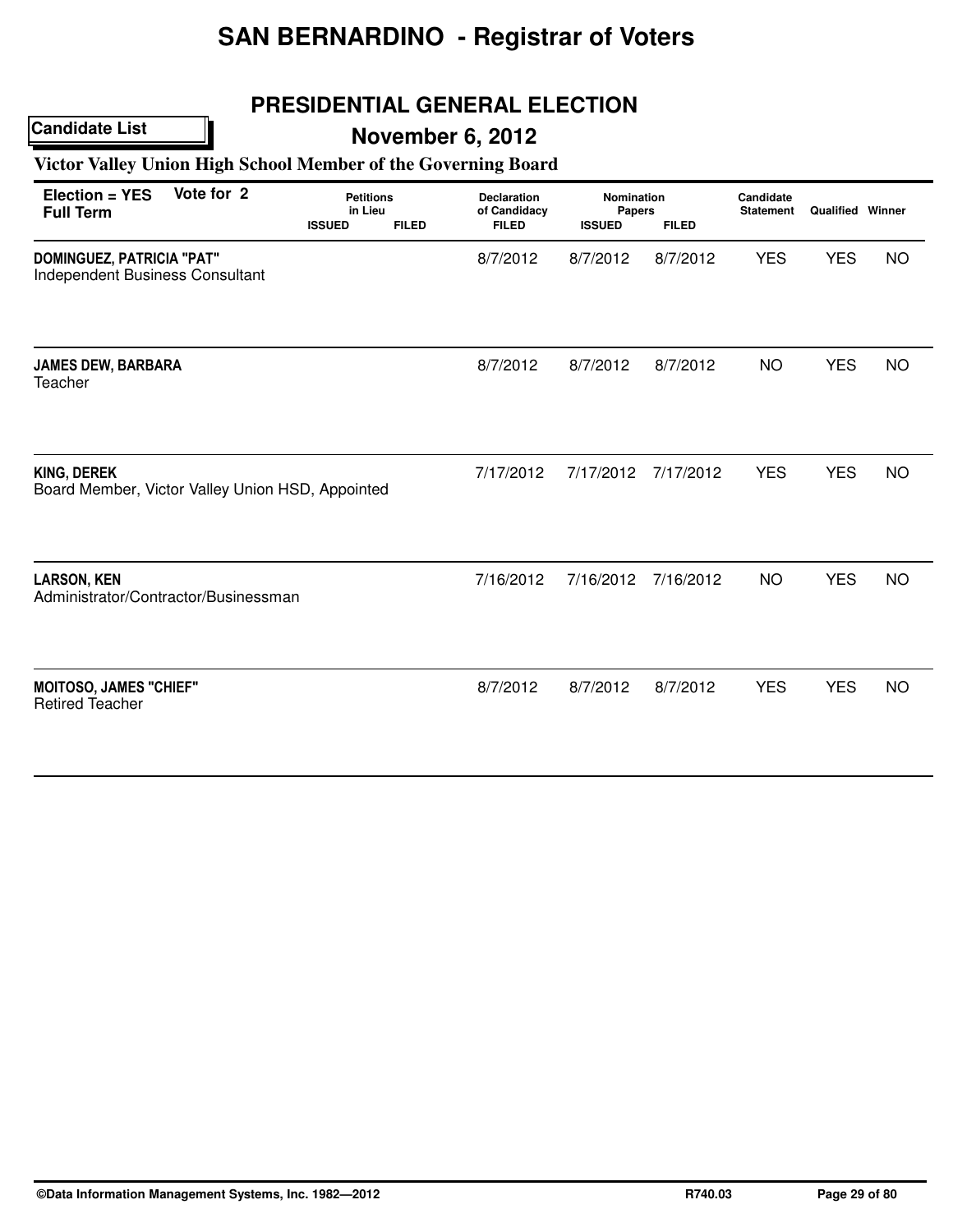## **PRESIDENTIAL GENERAL ELECTION**

## **November 6, 2012**

### **Adelanto School District Member of the Governing Board**

| Election = YES<br><b>Full Term</b>       | Vote for 2 | <b>Petitions</b><br>in Lieu<br><b>ISSUED</b> | <b>FILED</b> | <b>Declaration</b><br>of Candidacy<br><b>FILED</b> | <b>Nomination</b><br>Papers<br><b>ISSUED</b> | <b>FILED</b> | Candidate<br><b>Statement</b> | <b>Qualified Winner</b> |           |  |
|------------------------------------------|------------|----------------------------------------------|--------------|----------------------------------------------------|----------------------------------------------|--------------|-------------------------------|-------------------------|-----------|--|
| <b>ECKES, HOLLY</b><br>Incumbent         |            |                                              |              | 7/16/2012                                          | 7/16/2012                                    | 7/16/2012    | <b>NO</b>                     | <b>YES</b>              | <b>NO</b> |  |
| <b>GONZALES, ELAINE M.</b><br>Homemaker  |            |                                              |              | 7/26/2012                                          | 7/26/2012                                    | 7/26/2012    | <b>NO</b>                     | <b>YES</b>              | <b>NO</b> |  |
| <b>MENDOZA, CARLOS</b><br>Incumbent      |            |                                              |              | 8/2/2012                                           | 8/2/2012                                     | 8/2/2012     | <b>YES</b>                    | <b>YES</b>              | <b>NO</b> |  |
| <b>ROGERS, TERESA</b><br>Parent/Minister |            |                                              |              | 8/7/2012                                           | 8/7/2012                                     | 8/7/2012     | <b>NO</b>                     | <b>YES</b>              | <b>NO</b> |  |

|                                                            | <b>Adelanto School District Member of the Governing Board</b> |                                              |              |                                                    |                                                              |           |                               |                         |    |  |  |  |  |
|------------------------------------------------------------|---------------------------------------------------------------|----------------------------------------------|--------------|----------------------------------------------------|--------------------------------------------------------------|-----------|-------------------------------|-------------------------|----|--|--|--|--|
| $Election = YES$<br><b>Short Term</b>                      | Vote for 1                                                    | <b>Petitions</b><br>in Lieu<br><b>ISSUED</b> | <b>FILED</b> | <b>Declaration</b><br>of Candidacy<br><b>FILED</b> | <b>Nomination</b><br>Papers<br><b>FILED</b><br><b>ISSUED</b> |           | Candidate<br><b>Statement</b> | <b>Qualified Winner</b> |    |  |  |  |  |
| <b>GARCIA, LISA MARIE</b><br>No Ballot Designation         |                                                               |                                              |              | 8/10/2012                                          | 8/10/2012                                                    | 8/10/2012 | <b>NO</b>                     | <b>YES</b>              | NO |  |  |  |  |
| KIGAR, REBECCA<br>Caregiver                                |                                                               |                                              |              | 8/10/2012                                          | 8/10/2012                                                    | 8/10/2012 | NO.                           | <b>YES</b>              | NO |  |  |  |  |
| <b>WRIGHT SR., JERMAINE</b><br><b>Small Business Owner</b> |                                                               |                                              |              | 8/7/2012                                           | 8/7/2012                                                     | 8/7/2012  | NO.                           | <b>YES</b>              | NO |  |  |  |  |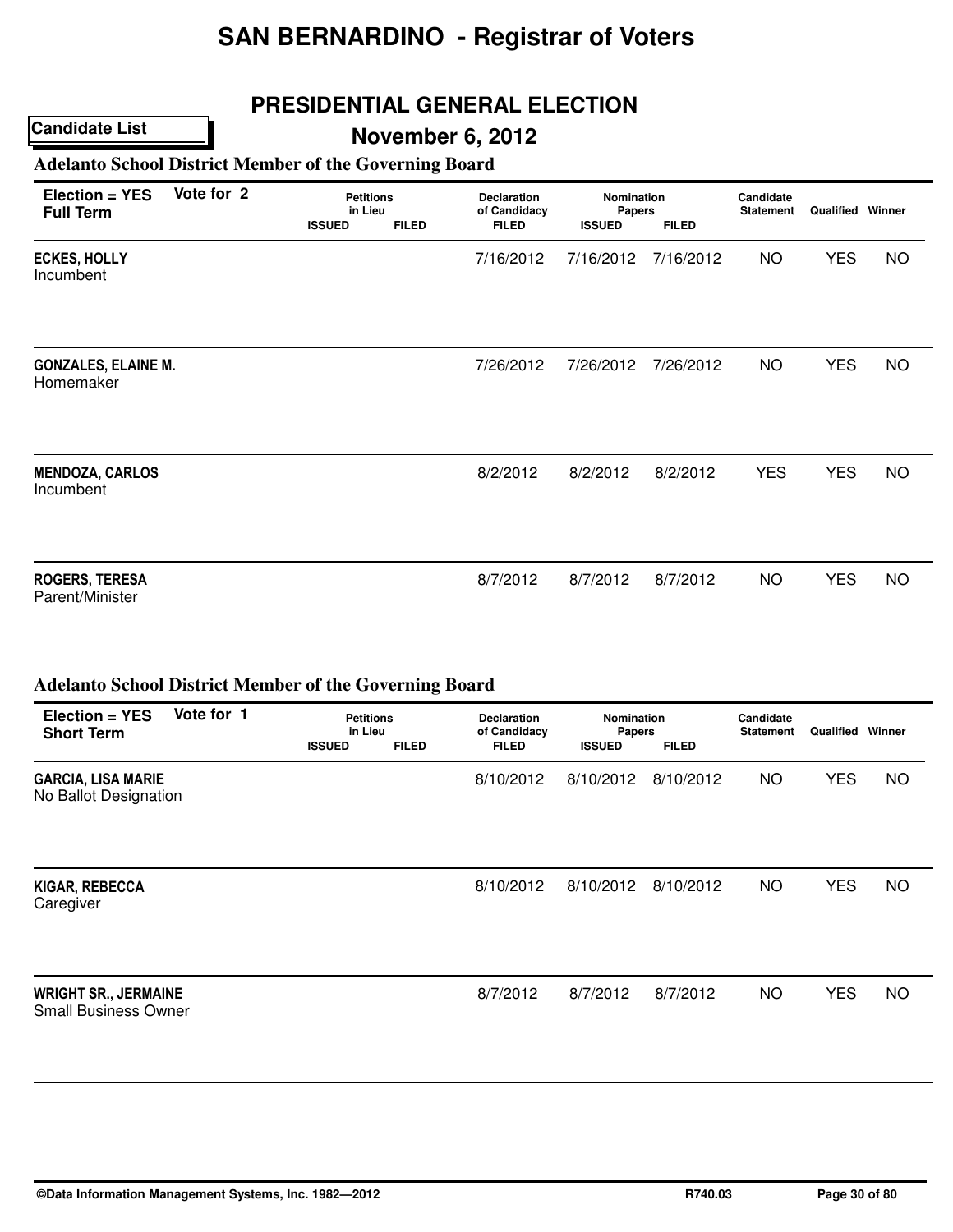## **PRESIDENTIAL GENERAL ELECTION**

## **November 6, 2012**

### **Alta Loma School District Member of the Governing Board**

**Candidate List**

| Election = YES<br><b>Full Term</b>                             | Vote for 2 | <b>Petitions</b><br>in Lieu<br><b>ISSUED</b> | <b>FILED</b> | <b>Declaration</b><br>of Candidacy<br><b>FILED</b> | Nomination<br>Papers<br><b>ISSUED</b> | <b>FILED</b> | Candidate<br><b>Statement</b> | <b>Qualified Winner</b> |           |
|----------------------------------------------------------------|------------|----------------------------------------------|--------------|----------------------------------------------------|---------------------------------------|--------------|-------------------------------|-------------------------|-----------|
| <b>BULLER, BRAD</b><br>Board Member, Alta Loma School District |            |                                              |              | 7/16/2012                                          | 7/16/2012                             | 7/16/2012    | <b>YES</b>                    | <b>YES</b>              | <b>NO</b> |
| KAMENA, BARBARA<br>Parent/Bookkeeper                           |            |                                              |              | 8/10/2012                                          | 8/10/2012                             | 8/10/2012    | <b>NO</b>                     | <b>YES</b>              | NO.       |
| <b>NELSON, JOHN</b><br>Investment Manager/Parent               |            |                                              |              | 7/30/2012                                          | 7/26/2012                             | 7/30/2012    | <b>YES</b>                    | <b>YES</b>              | NO.       |
| <b>ROBERTS, DAVID</b><br>Incumbent                             |            |                                              |              | 8/6/2012                                           | 7/16/2012                             | 8/6/2012     | <b>YES</b>                    | <b>YES</b>              | <b>NO</b> |

|                                                                            | <b>Central School District Member of the Governing Board</b> |                                              |              |                                                    |                                                              |           |                               |                         |     |  |  |  |  |
|----------------------------------------------------------------------------|--------------------------------------------------------------|----------------------------------------------|--------------|----------------------------------------------------|--------------------------------------------------------------|-----------|-------------------------------|-------------------------|-----|--|--|--|--|
| $Election = YES$<br><b>Full Term</b>                                       | Vote for 2                                                   | <b>Petitions</b><br>in Lieu<br><b>ISSUED</b> | <b>FILED</b> | <b>Declaration</b><br>of Candidacy<br><b>FILED</b> | <b>Nomination</b><br>Papers<br><b>FILED</b><br><b>ISSUED</b> |           | Candidate<br><b>Statement</b> | <b>Qualified Winner</b> |     |  |  |  |  |
| PALMER, DAVID J.<br>Pastor/Social Worker                                   |                                                              |                                              |              | 8/8/2012                                           | 8/8/2012                                                     | 8/8/2012  | <b>YES</b>                    | <b>YES</b>              | NO. |  |  |  |  |
| THOMPSON, KATHY A.<br>Board Member, Central School District                |                                                              |                                              |              | 8/10/2012                                          | 8/10/2012                                                    | 8/10/2012 | <b>YES</b>                    | <b>YES</b>              | NO. |  |  |  |  |
| <b>WEISS, JOAN RITA</b><br>Governing Board Member, Central School District |                                                              |                                              |              | 8/7/2012                                           | 7/16/2012                                                    | 8/7/2012  | <b>YES</b>                    | <b>YES</b>              | NO. |  |  |  |  |

#### **©Data Information Management Systems, Inc. 1982—2012 R740.03 Page 31 of 80**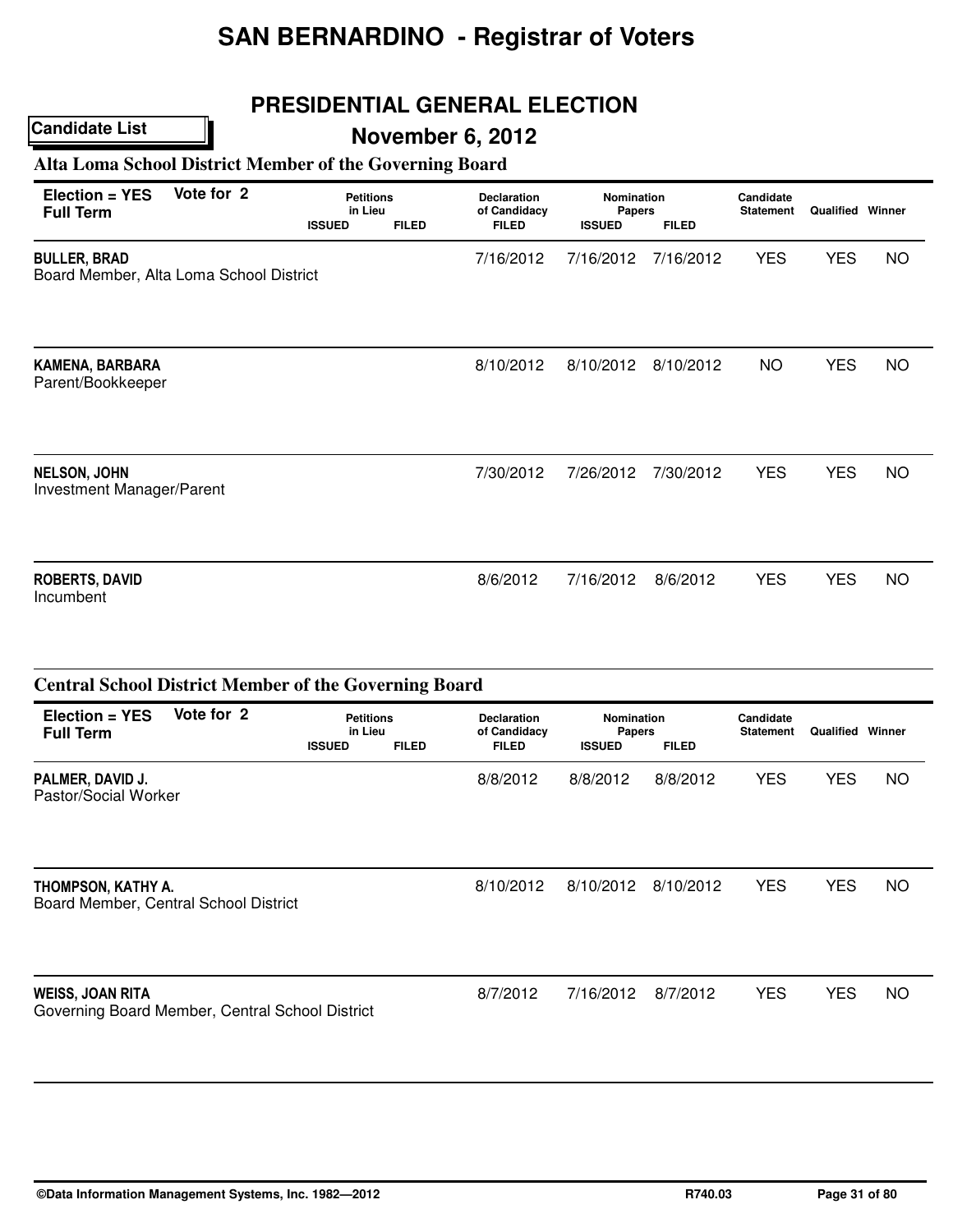## **PRESIDENTIAL GENERAL ELECTION**

## **November 6, 2012**

### **Central School District Member of the Governing Board**

| $Election = YES$<br><b>Short Term</b>                    | Vote for 1 | <b>Petitions</b><br>in Lieu<br><b>ISSUED</b> | <b>FILED</b> | <b>Declaration</b><br>of Candidacy<br><b>FILED</b> | Nomination<br><b>Papers</b><br><b>ISSUED</b> | <b>FILED</b> | Candidate<br><b>Statement</b> | Qualified  | Winner    |
|----------------------------------------------------------|------------|----------------------------------------------|--------------|----------------------------------------------------|----------------------------------------------|--------------|-------------------------------|------------|-----------|
| <b>MORALES, ALLAN</b><br><b>Appointed Board Member</b>   |            |                                              |              | 8/7/2012                                           | 7/17/2012                                    | 8/7/2012     | <b>YES</b>                    | <b>YES</b> | <b>NO</b> |
| SEPULVEDA-BURCHIT, KRISTIE RENEE<br>Parent/Nonprofit CEO |            |                                              |              | 8/10/2012                                          | 8/10/2012                                    | 8/10/2012    | <b>YES</b>                    | <b>YES</b> | <b>NO</b> |

|                                                     | <b>Etiwanda School District Member of the Governing Board</b> |                                              |              |                                                    |                                                              |           |                               |                         |           |  |  |  |  |
|-----------------------------------------------------|---------------------------------------------------------------|----------------------------------------------|--------------|----------------------------------------------------|--------------------------------------------------------------|-----------|-------------------------------|-------------------------|-----------|--|--|--|--|
| Election = YES<br><b>Full Term</b>                  | Vote for 2                                                    | <b>Petitions</b><br>in Lieu<br><b>ISSUED</b> | <b>FILED</b> | <b>Declaration</b><br>of Candidacy<br><b>FILED</b> | <b>Nomination</b><br>Papers<br><b>ISSUED</b><br><b>FILED</b> |           | Candidate<br><b>Statement</b> | <b>Qualified Winner</b> |           |  |  |  |  |
| <b>FORT, CATHLINE</b><br>Incumbent                  |                                                               |                                              |              | 8/10/2012                                          | 7/31/2012                                                    | 8/10/2012 | <b>YES</b>                    | <b>YES</b>              | <b>NO</b> |  |  |  |  |
| LONG, DAVID W.<br>Incumbent                         |                                                               |                                              |              | 8/1/2012                                           | 7/23/2012                                                    | 8/1/2012  | <b>YES</b>                    | <b>YES</b>              | <b>NO</b> |  |  |  |  |
| <b>SEYMOUR, GREGORY S.</b><br>Mortgage Loan Officer |                                                               |                                              |              | 7/17/2012                                          | 7/17/2012                                                    | 7/17/2012 | <b>NO</b>                     | <b>YES</b>              | <b>NO</b> |  |  |  |  |

| <b>Etiwanda School District Member of the Governing Board</b>        |            |                                              |              |                                                    |                                                              |           |                               |            |        |  |  |  |  |
|----------------------------------------------------------------------|------------|----------------------------------------------|--------------|----------------------------------------------------|--------------------------------------------------------------|-----------|-------------------------------|------------|--------|--|--|--|--|
| $Election = YES$<br><b>Short Term</b>                                | Vote for 1 | <b>Petitions</b><br>in Lieu<br><b>ISSUED</b> | <b>FILED</b> | <b>Declaration</b><br>of Candidacy<br><b>FILED</b> | Nomination<br><b>Papers</b><br><b>ISSUED</b><br><b>FILED</b> |           | Candidate<br><b>Statement</b> | Qualified  | Winner |  |  |  |  |
| <b>GEORGIOU, TALINE</b><br><b>University Lecturer</b>                |            |                                              |              | 8/9/2012                                           | 7/16/2012                                                    | 8/9/2012  | <b>YES</b>                    | <b>YES</b> | NO.    |  |  |  |  |
| TAYLOR, MONDI M.<br>Appointed Board Member, Etiwanda School District |            |                                              |              | 7/27/2012                                          | 7/16/2012                                                    | 7/27/2012 | <b>YES</b>                    | <b>YES</b> | NO.    |  |  |  |  |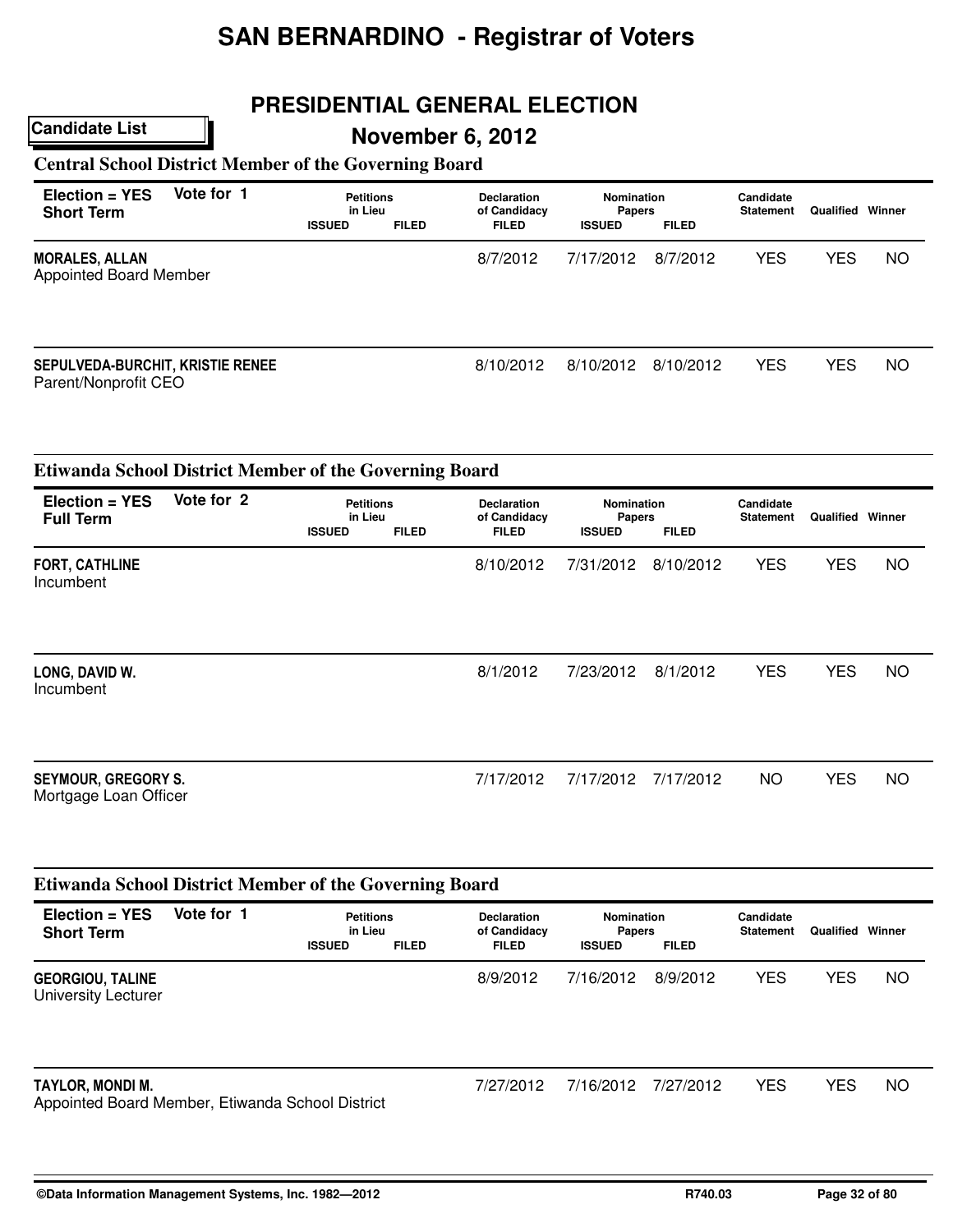## **PRESIDENTIAL GENERAL ELECTION**

## **November 6, 2012**

### **Helendale School District Member of the Governing Board**

| Vote for 2<br>$Election = YES$<br><b>Full Term</b>     |  | <b>ISSUED</b> | <b>Petitions</b><br>in Lieu<br><b>FILED</b> |           | Nomination<br>Papers<br><b>FILED</b><br><b>ISSUED</b> |           | Candidate<br><b>Statement</b> | <b>Qualified Winner</b> |           |
|--------------------------------------------------------|--|---------------|---------------------------------------------|-----------|-------------------------------------------------------|-----------|-------------------------------|-------------------------|-----------|
| <b>BROWN, VALERIA R.</b><br>Incumbent                  |  |               |                                             | 7/24/2012 | 7/24/2012                                             | 7/24/2012 | <b>NO</b>                     | <b>YES</b>              | <b>NO</b> |
| <b>CADDELL, BOB</b><br>Educator                        |  |               |                                             | 8/7/2012  | 8/7/2012                                              | 8/7/2012  | <b>NO</b>                     | <b>YES</b>              | <b>NO</b> |
| <b>FERRIN, MARIA</b><br><b>Law Enforcement Officer</b> |  |               |                                             | 8/6/2012  | 8/6/2012                                              | 8/6/2012  | <b>YES</b>                    | <b>YES</b>              | <b>NO</b> |
| FUNT, JENNIFER LYNN<br><b>Community Volunteer</b>      |  |               |                                             | 8/6/2012  | 8/6/2012                                              | 8/6/2012  | <b>YES</b>                    | <b>YES</b>              | <b>NO</b> |
| <b>HERRICK, REBECCA "BECKY"</b><br>Incumbent           |  |               |                                             | 7/24/2012 | 7/24/2012                                             | 7/24/2012 | <b>NO</b>                     | <b>YES</b>              | <b>NO</b> |

| <b>Helendale School District Member of the Governing Board</b> |            |                                              |              |                                                    |                                                                     |          |                               |            |        |  |  |  |
|----------------------------------------------------------------|------------|----------------------------------------------|--------------|----------------------------------------------------|---------------------------------------------------------------------|----------|-------------------------------|------------|--------|--|--|--|
| Election = YES<br><b>Short Term</b>                            | Vote for 1 | <b>Petitions</b><br>in Lieu<br><b>ISSUED</b> | <b>FILED</b> | <b>Declaration</b><br>of Candidacy<br><b>FILED</b> | <b>Nomination</b><br><b>Papers</b><br><b>FILED</b><br><b>ISSUED</b> |          | Candidate<br><b>Statement</b> | Qualified  | Winner |  |  |  |
| LANGILLE, DONALD W.<br>Appointed Incumbent                     |            |                                              |              | 8/9/2012                                           | 8/9/2012                                                            | 8/9/2012 | <b>NO</b>                     | <b>YES</b> | NO.    |  |  |  |
| <b>MELENDEZ, FRANK M.</b><br><b>Correctional Counselor</b>     |            |                                              |              | 8/6/2012                                           | 8/6/2012                                                            | 8/6/2012 | <b>YES</b>                    | <b>YES</b> | NO.    |  |  |  |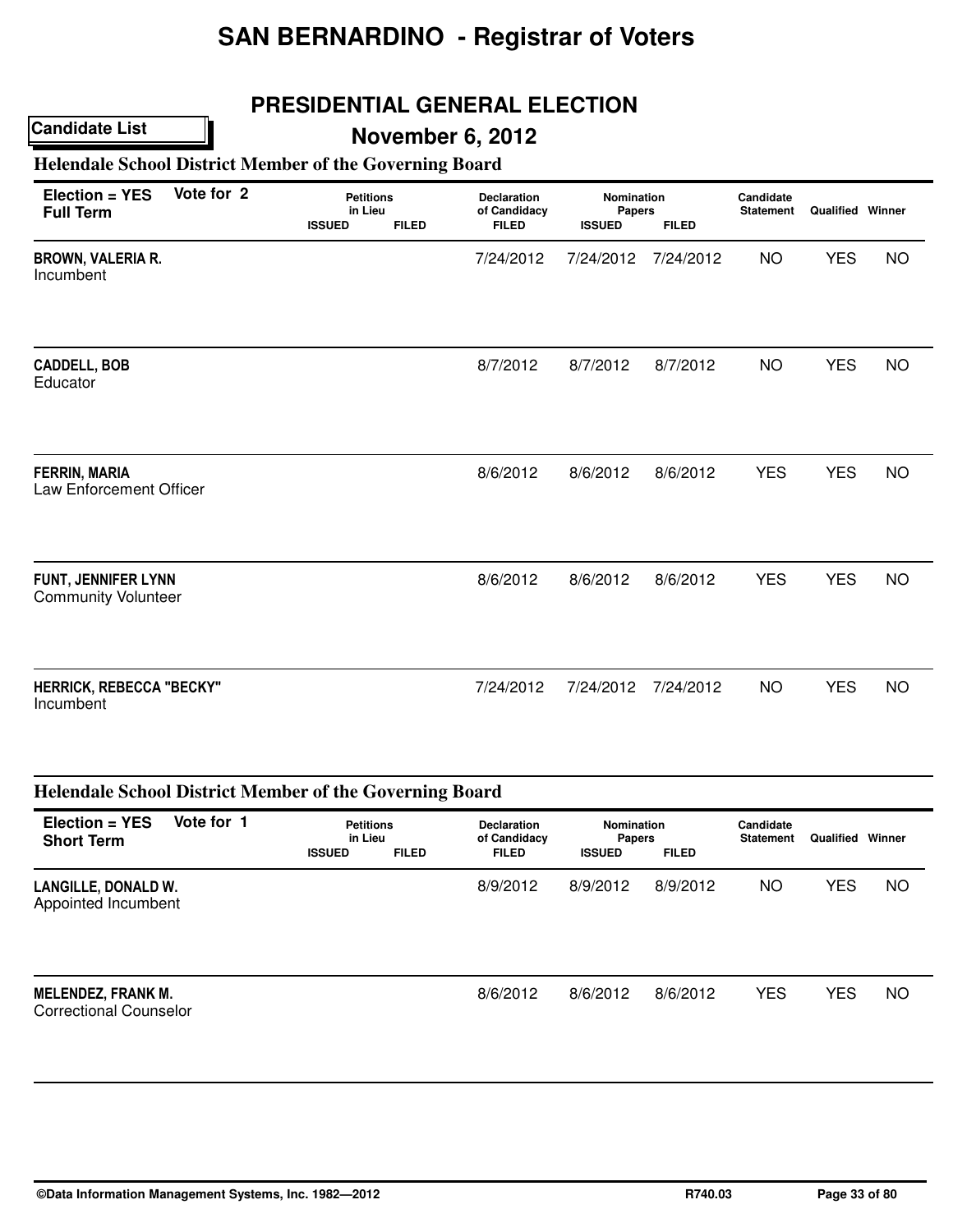## **PRESIDENTIAL GENERAL ELECTION**

## **November 6, 2012**

### **Mountain View School Member of the Governing Board**

| Election = YES<br><b>Full Term</b>                      | Vote for 2 | <b>Petitions</b><br>in Lieu<br><b>ISSUED</b><br><b>FILED</b> |  | <b>Declaration</b><br>of Candidacy<br><b>FILED</b> | Nomination<br>Papers<br><b>ISSUED</b><br><b>FILED</b> |           | Candidate<br><b>Statement</b> | <b>Qualified Winner</b> |           |
|---------------------------------------------------------|------------|--------------------------------------------------------------|--|----------------------------------------------------|-------------------------------------------------------|-----------|-------------------------------|-------------------------|-----------|
| <b>CAMPBELL, PEGGY</b><br>Incumbent                     |            |                                                              |  | 7/18/2012                                          | 7/18/2012                                             | 7/18/2012 | <b>NO</b>                     | <b>YES</b>              | <b>NO</b> |
| <b>FIGUEROA, MANDEE</b><br>Social Worker                |            |                                                              |  | 8/7/2012                                           | 8/7/2012                                              | 8/7/2012  | <b>NO</b>                     | <b>YES</b>              | <b>NO</b> |
| <b>KEE, GALLAGHER</b><br>No Ballot Designation          |            |                                                              |  | 8/7/2012                                           | 8/7/2012                                              | 8/7/2012  | <b>NO</b>                     | <b>YES</b>              | <b>NO</b> |
| PETERSON, APRIL L.<br>Incumbent                         |            |                                                              |  | 7/30/2012                                          | 7/30/2012                                             | 7/30/2012 | <b>NO</b>                     | <b>YES</b>              | <b>NO</b> |
| <b>WILLINGHAM, JAMES LEE</b><br>Veterans Representative |            |                                                              |  | 7/17/2012                                          | 7/17/2012                                             | 7/17/2012 | <b>YES</b>                    | <b>YES</b>              | <b>NO</b> |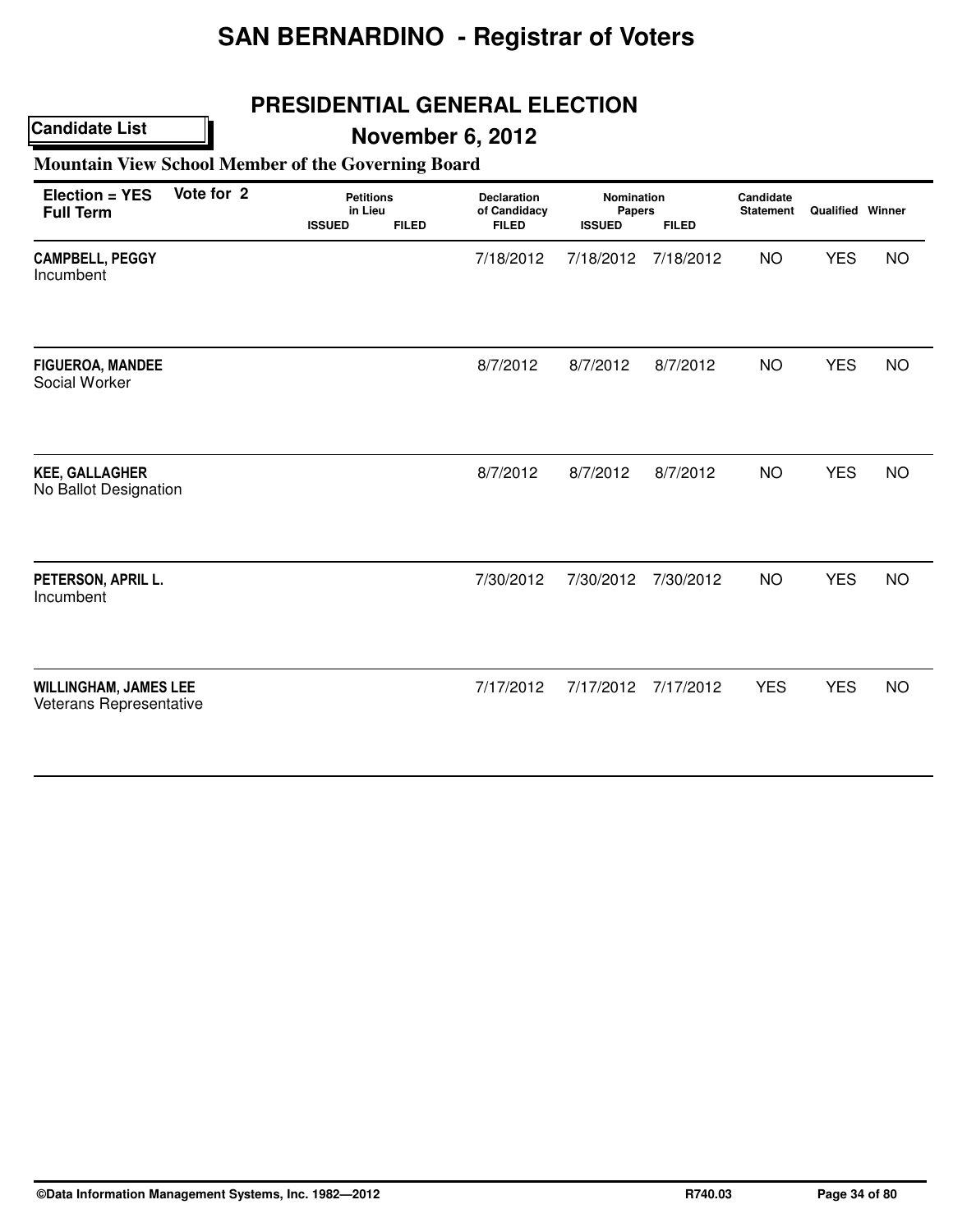## **PRESIDENTIAL GENERAL ELECTION**

### **Candidate List**

## **November 6, 2012**

### **Ontario-Montclair School District Member of the Governing Board**

| Election = YES<br><b>Full Term</b>                                | Vote for 2 | <b>Petitions</b><br>in Lieu<br><b>ISSUED</b> | <b>FILED</b> | <b>Declaration</b><br>of Candidacy<br><b>FILED</b> | <b>Nomination</b><br><b>Papers</b><br><b>ISSUED</b> | <b>FILED</b> | Candidate<br><b>Statement</b> | Qualified Winner |           |
|-------------------------------------------------------------------|------------|----------------------------------------------|--------------|----------------------------------------------------|-----------------------------------------------------|--------------|-------------------------------|------------------|-----------|
| <b>CROWE, SAMUEL</b><br>Incumbent                                 |            |                                              |              | 8/8/2012                                           | 7/17/2012                                           | 8/8/2012     | <b>YES</b>                    | <b>YES</b>       | <b>NO</b> |
| <b>GARCIA, J. STEVE</b><br>School Administrator                   |            |                                              |              | 8/10/2012                                          | 7/16/2012                                           | 8/10/2012    | <b>YES</b>                    | <b>YES</b>       | <b>NO</b> |
| <b>MENDOZA, MAUREEN "MOE"</b><br>Boardmember/Educational Advocate |            |                                              |              | 8/10/2012                                          | 8/10/2012                                           | 8/10/2012    | <b>YES</b>                    | <b>YES</b>       | <b>NO</b> |
| RICCI, ELIZABETH<br>Mother                                        |            |                                              |              | 7/23/2012                                          | 7/23/2012                                           | 7/23/2012    | <b>NO</b>                     | <b>YES</b>       | <b>NO</b> |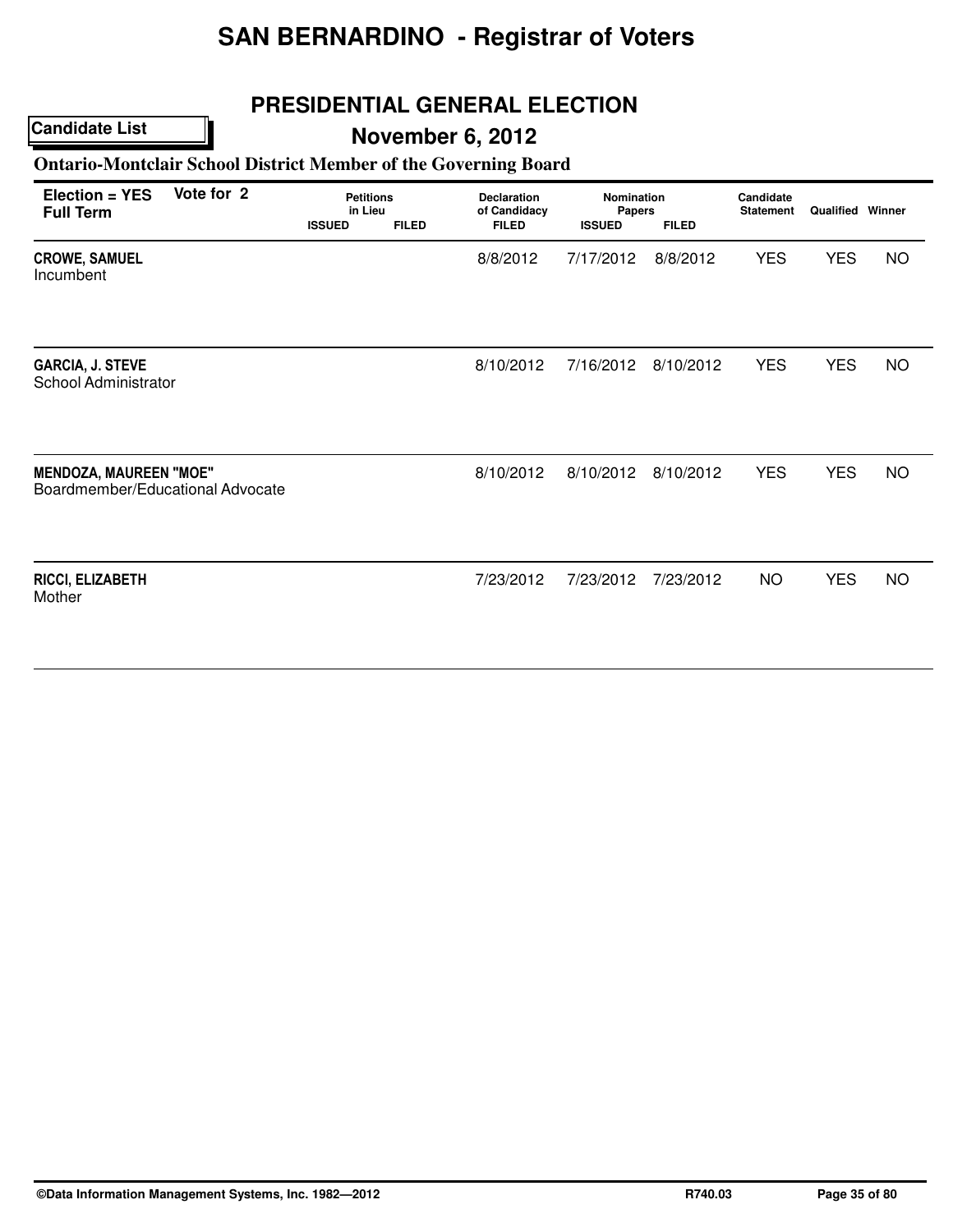## **PRESIDENTIAL GENERAL ELECTION**

### **Candidate List**

## **November 6, 2012**

## **Victor Elementary School District Member of the Governing Board**

| Election = YES<br><b>Full Term</b>                         | Vote for 2 | <b>Petitions</b><br>in Lieu<br><b>ISSUED</b> | <b>FILED</b> | <b>Declaration</b><br>of Candidacy<br><b>FILED</b> | <b>Nomination</b><br>Papers<br><b>ISSUED</b> | <b>FILED</b> | Candidate<br><b>Statement</b> | Qualified Winner |           |  |
|------------------------------------------------------------|------------|----------------------------------------------|--------------|----------------------------------------------------|----------------------------------------------|--------------|-------------------------------|------------------|-----------|--|
| <b>CHAMBERLAIN, JOYCE CROSS</b><br><b>School Counselor</b> |            |                                              |              | 8/8/2012                                           | 7/23/2012                                    | 8/8/2012     | <b>YES</b>                    | <b>YES</b>       | <b>NO</b> |  |
| DEW, LIONEL M.<br><b>Retired Military Personnel</b>        |            |                                              |              | 8/7/2012                                           | 8/7/2012                                     | 8/7/2012     | <b>NO</b>                     | <b>YES</b>       | <b>NO</b> |  |
| STINE, GABRIEL L.<br><b>Small Business Owner</b>           |            |                                              |              | 8/9/2012                                           | 8/7/2012                                     | 8/9/2012     | <b>YES</b>                    | <b>YES</b>       | <b>NO</b> |  |
| <b>WILLIAMS, ALLEN</b><br><b>Business Manager</b>          |            |                                              |              | 8/10/2012                                          | 8/7/2012                                     | 8/10/2012    | <b>YES</b>                    | <b>YES</b>       | <b>NO</b> |  |

|                                                        | <b>Member, Board of Supervisors 1st District</b> |                             |              |                                    |                             |              |                               |            |           |
|--------------------------------------------------------|--------------------------------------------------|-----------------------------|--------------|------------------------------------|-----------------------------|--------------|-------------------------------|------------|-----------|
| Election = YES<br><b>Full Term</b>                     | Vote for 1                                       | <b>Petitions</b><br>in Lieu |              | <b>Declaration</b><br>of Candidacy | Nomination<br><b>Papers</b> |              | Candidate<br><b>Statement</b> | Qualified  | Winner    |
|                                                        |                                                  | <b>ISSUED</b>               | <b>FILED</b> | <b>FILED</b>                       | <b>ISSUED</b>               | <b>FILED</b> |                               |            |           |
| LOVINGOOD, ROBERT A.<br><b>Business Owner</b>          |                                                  |                             |              |                                    |                             |              | <b>YES</b>                    | <b>YES</b> | NO        |
| <b>ROELLE, RICK</b><br>Sheriff's Lieutenant/Councilman |                                                  |                             |              |                                    |                             |              | <b>YES</b>                    | <b>YES</b> | <b>NO</b> |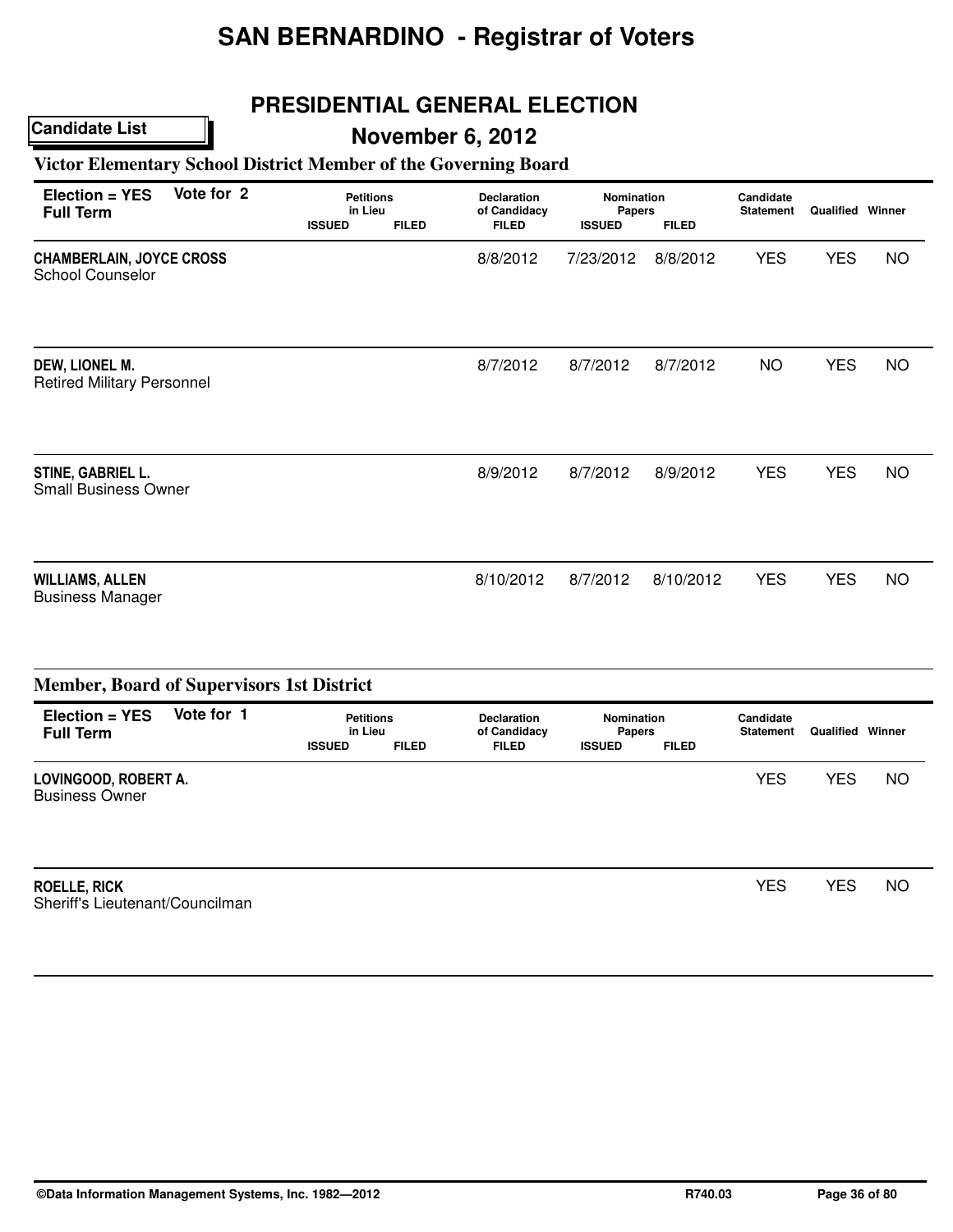# **PRESIDENTIAL GENERAL ELECTION**

**November 6, 2012**

**Member, Board of Supervisors 3rd District**

**Candidate List**

| Election = YES<br><b>Full Term</b>                 | Vote for 1 | <b>Petitions</b><br>in Lieu<br><b>ISSUED</b> | <b>FILED</b> | <b>Declaration</b><br>of Candidacy<br><b>FILED</b> | <b>Nomination</b><br><b>Papers</b><br><b>ISSUED</b> | <b>FILED</b> | Candidate<br><b>Statement</b> | Qualified  | Winner    |
|----------------------------------------------------|------------|----------------------------------------------|--------------|----------------------------------------------------|-----------------------------------------------------|--------------|-------------------------------|------------|-----------|
| <b>DERRY, NEIL</b><br><b>County Supervisor</b>     |            |                                              |              |                                                    |                                                     |              | <b>YES</b>                    | <b>YES</b> | <b>NO</b> |
| RAMOS, JAMES C.<br>Businessman/College Boardmember |            |                                              |              |                                                    |                                                     |              | <b>YES</b>                    | <b>YES</b> | <b>NO</b> |

**©Data Information Management Systems, Inc. 1982—2012 R740.03 Page 37 of 80**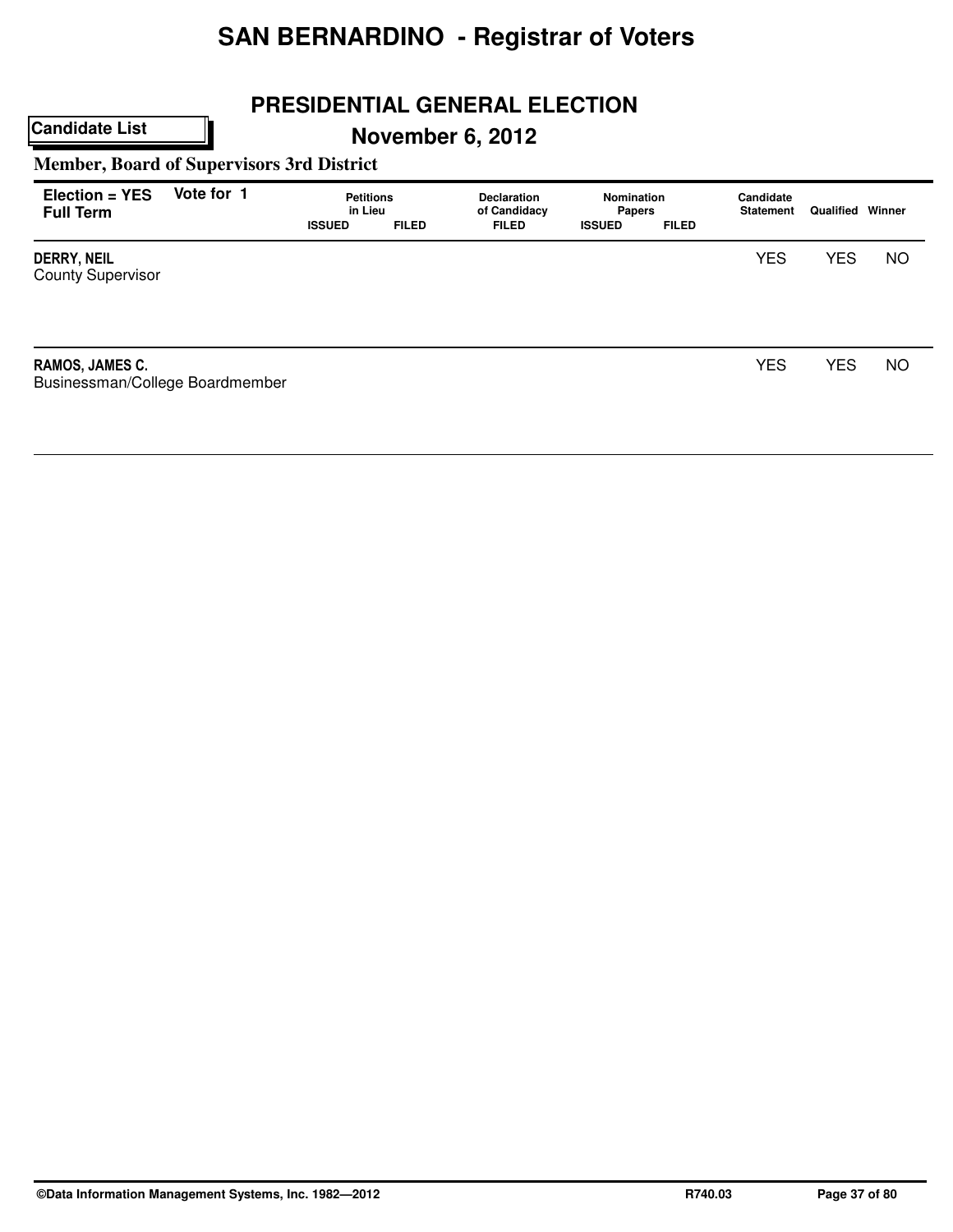## **PRESIDENTIAL GENERAL ELECTION**

**November 6, 2012**

**City of Adelanto Member of the City Council**

| Election = YES<br><b>Full Term</b>                                       | Vote for 2 | <b>Petitions</b><br>in Lieu<br><b>ISSUED</b> | <b>FILED</b> | <b>Declaration</b><br>of Candidacy<br><b>FILED</b> | Nomination<br>Papers<br><b>ISSUED</b> | <b>FILED</b> | Candidate<br><b>Statement</b> | Qualified Winner |           |
|--------------------------------------------------------------------------|------------|----------------------------------------------|--------------|----------------------------------------------------|---------------------------------------|--------------|-------------------------------|------------------|-----------|
| <b>BEARD, RONALD</b><br>Adelanto Market Employee                         |            |                                              |              | 7/26/2012                                          | 7/16/2012                             | 7/26/2012    | <b>NO</b>                     | <b>YES</b>       | <b>NO</b> |
| <b>CAMARGO, EDGAR "ED"</b><br>Incumbent                                  |            |                                              |              | 8/2/2012                                           | 7/16/2012                             | 8/2/2012     | <b>YES</b>                    | <b>YES</b>       | NO        |
| <b>LEYVA, RANDY</b><br>Businessman                                       |            |                                              |              | 8/10/2012                                          | 8/6/2012                              | 8/10/2012    | <b>NO</b>                     | <b>YES</b>       | <b>NO</b> |
| PEREZ, TRINIDAD<br><b>Wastewater Operator</b>                            |            |                                              |              | 8/7/2012                                           | 8/3/2012                              | 8/7/2012     | <b>YES</b>                    | <b>YES</b>       | <b>NO</b> |
| <b>THOMPSON, JEREMIAH</b><br><b>Commercial Industrial Representative</b> |            |                                              |              | 8/9/2012                                           | 7/18/2012                             | 8/9/2012     | <b>YES</b>                    | <b>YES</b>       | <b>NO</b> |
| <b>WRIGHT SR., JERMAINE</b><br><b>Small Business Owner</b>               |            |                                              |              | 8/8/2012                                           | 7/18/2012                             | 8/8/2012     | <b>NO</b>                     | <b>YES</b>       | <b>NO</b> |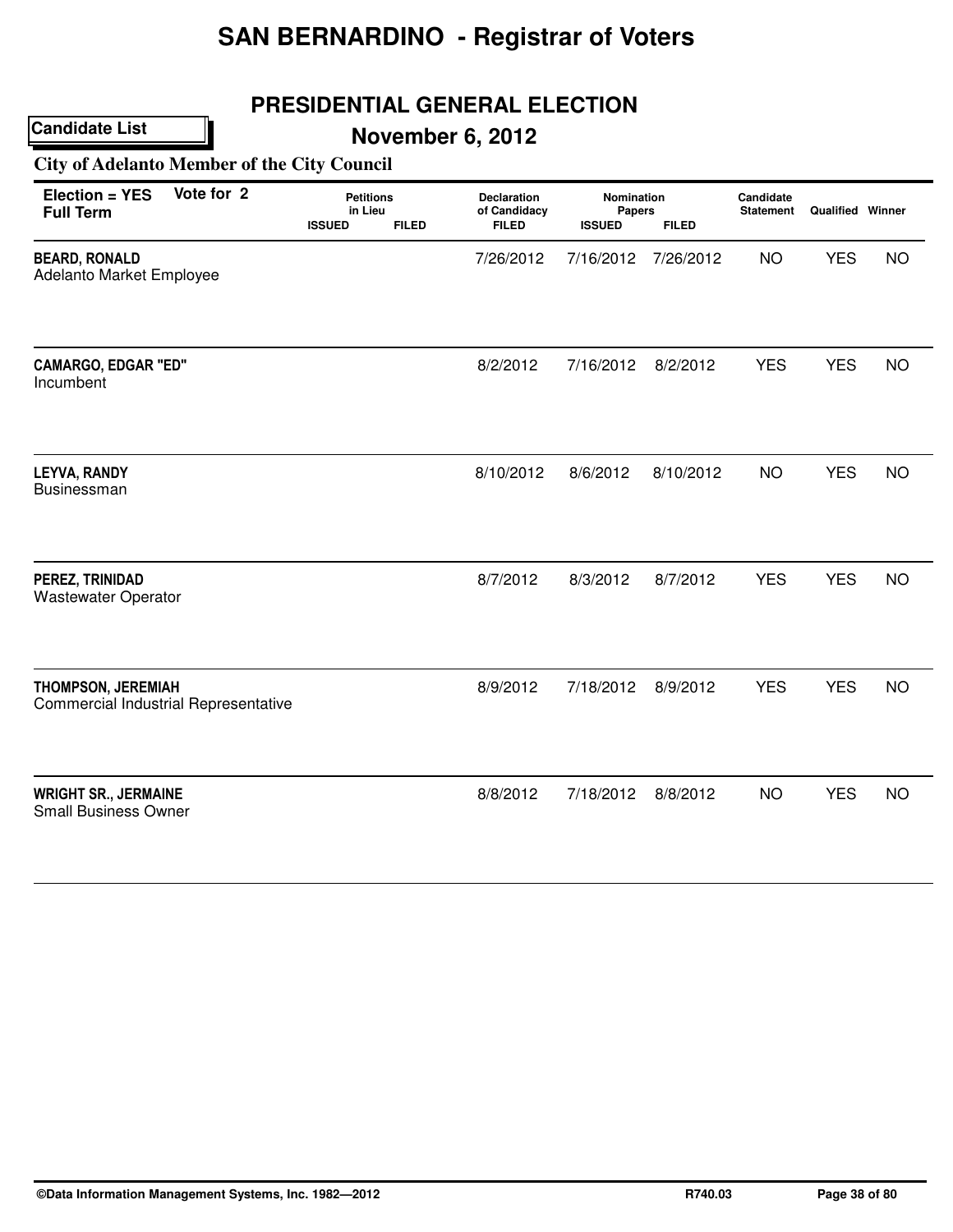## **PRESIDENTIAL GENERAL ELECTION**

## **November 6, 2012**

**Town of Apple Valley Member of the Town Council**

| Election = YES<br><b>Full Term</b>                              | Vote for 2 | <b>Petitions</b><br>in Lieu<br><b>ISSUED</b><br><b>FILED</b> | Declaration<br>of Candidacy<br><b>FILED</b> | Nomination<br>Papers<br><b>ISSUED</b> | <b>FILED</b>        | Candidate<br><b>Statement</b> | <b>Qualified Winner</b> |           |
|-----------------------------------------------------------------|------------|--------------------------------------------------------------|---------------------------------------------|---------------------------------------|---------------------|-------------------------------|-------------------------|-----------|
| <b>BISHOP, ART</b><br><b>Retired Fire Chief</b>                 |            |                                                              | 8/13/2012                                   | 8/3/2012                              | 8/13/2012           | <b>YES</b>                    | <b>YES</b>              | <b>NO</b> |
| <b>BURTON, CHRISTINA</b><br>Retired                             |            |                                                              | 7/25/2012                                   | 7/23/2012                             | 7/25/2012           | <b>NO</b>                     | <b>YES</b>              | <b>NO</b> |
| <b>BYE, IVER</b><br>Attorney                                    |            |                                                              | 8/14/2012                                   |                                       | 8/10/2012 8/14/2012 | <b>YES</b>                    | <b>YES</b>              | <b>NO</b> |
| <b>CUSACK, LARRY</b><br>Local Businessman                       |            |                                                              | 8/9/2012                                    | 8/1/2012                              | 8/9/2012            | <b>YES</b>                    | <b>YES</b>              | <b>NO</b> |
| <b>MOORE, JACKIE</b><br>Retired                                 |            |                                                              | 8/14/2012                                   | 8/14/2012                             | 8/14/2012           | <b>NO</b>                     | <b>YES</b>              | <b>NO</b> |
| PHILLIPS, DAVID<br>Local Small Businessman                      |            |                                                              | 8/14/2012                                   | 8/1/2012                              | 8/14/2012           | <b>YES</b>                    | <b>YES</b>              | <b>NO</b> |
| PIPER, TOM<br><b>Composite Engineer</b>                         |            |                                                              | 7/19/2012                                   | 7/16/2012                             | 7/19/2012           | <b>NO</b>                     | <b>YES</b>              | <b>NO</b> |
| <b>SEIFERT, ROBERT "BOB"</b><br><b>Retired Business Manager</b> |            |                                                              | 8/13/2012                                   | 8/6/2012                              | 8/13/2012           | <b>NO</b>                     | <b>YES</b>              | <b>NO</b> |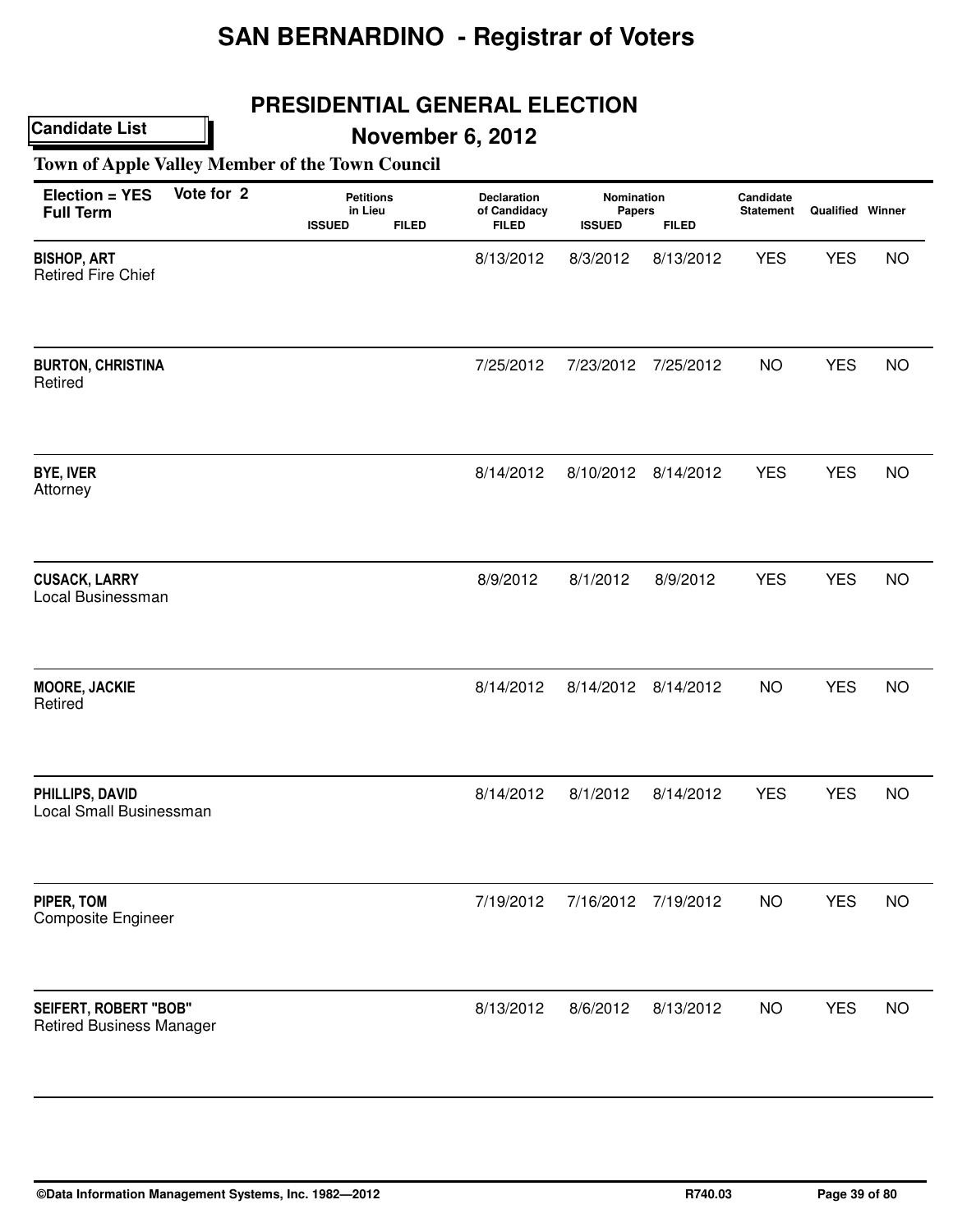## **PRESIDENTIAL GENERAL ELECTION**

**Candidate List**

# **November 6, 2012**

TYLER, TONY Small Business Owner 8/2/2012 7/16/2012 8/2/2012 NO YES NO

### **City of Barstow City Mayor**

| Vote for 1<br>$Election = YES$<br><b>Full Term</b> |  |               | <b>Petitions</b><br><b>Declaration</b><br>in Lieu<br>of Candidacy |              | Nomination<br><b>Papers</b> |              | Candidate<br><b>Statement</b> | Qualified | Winner |
|----------------------------------------------------|--|---------------|-------------------------------------------------------------------|--------------|-----------------------------|--------------|-------------------------------|-----------|--------|
|                                                    |  | <b>ISSUED</b> | <b>FILED</b>                                                      | <b>FILED</b> | <b>ISSUED</b>               | <b>FILED</b> |                               |           |        |
| HACKBARTH-MCINTYRE, JULIE<br>Small Businesswoman   |  |               |                                                                   | 8/7/2012     | 7/16/2012                   | 8/7/2012     | YES                           | YES       | ΝO     |

|  |  | <b>City of Barstow City Clerk</b> |  |  |
|--|--|-----------------------------------|--|--|
|--|--|-----------------------------------|--|--|

| $Election = YES$<br><b>Full Term</b>       | Vote for 1 | <b>Petitions</b><br>in Lieu<br><b>ISSUED</b> | <b>FILED</b> | <b>Declaration</b><br>of Candidacy<br><b>FILED</b> | Nomination<br><b>Papers</b><br><b>ISSUED</b> | <b>FILED</b> | Candidate<br><b>Statement</b> | Qualified | Winner |
|--------------------------------------------|------------|----------------------------------------------|--------------|----------------------------------------------------|----------------------------------------------|--------------|-------------------------------|-----------|--------|
| <b>COUSINO, JOANNE "JOJO"</b><br>Incumbent |            |                                              |              | 8/9/2012                                           | 7/16/2012                                    | 8/9/2012     | YES                           | YES       | NO     |

#### **City of Barstow City Treasurer**

| $Election = YES$<br><b>Full Term</b>       | Vote for 1 | Petitions<br>in Lieu |              | <b>Declaration</b><br>of Candidacy | Nomination<br><b>Papers</b> |              | Candidate<br><b>Statement</b> | Qualified | Winner |
|--------------------------------------------|------------|----------------------|--------------|------------------------------------|-----------------------------|--------------|-------------------------------|-----------|--------|
|                                            |            | <b>ISSUED</b>        | <b>FILED</b> | <b>FILED</b>                       | <b>ISSUED</b>               | <b>FILED</b> |                               |           |        |
| LEWIS, MICHAEL J.<br><b>Business Owner</b> |            |                      |              | 7/23/2012                          | 7/16/2012                   | 7/23/2012    | YES                           | YES       | ΝO     |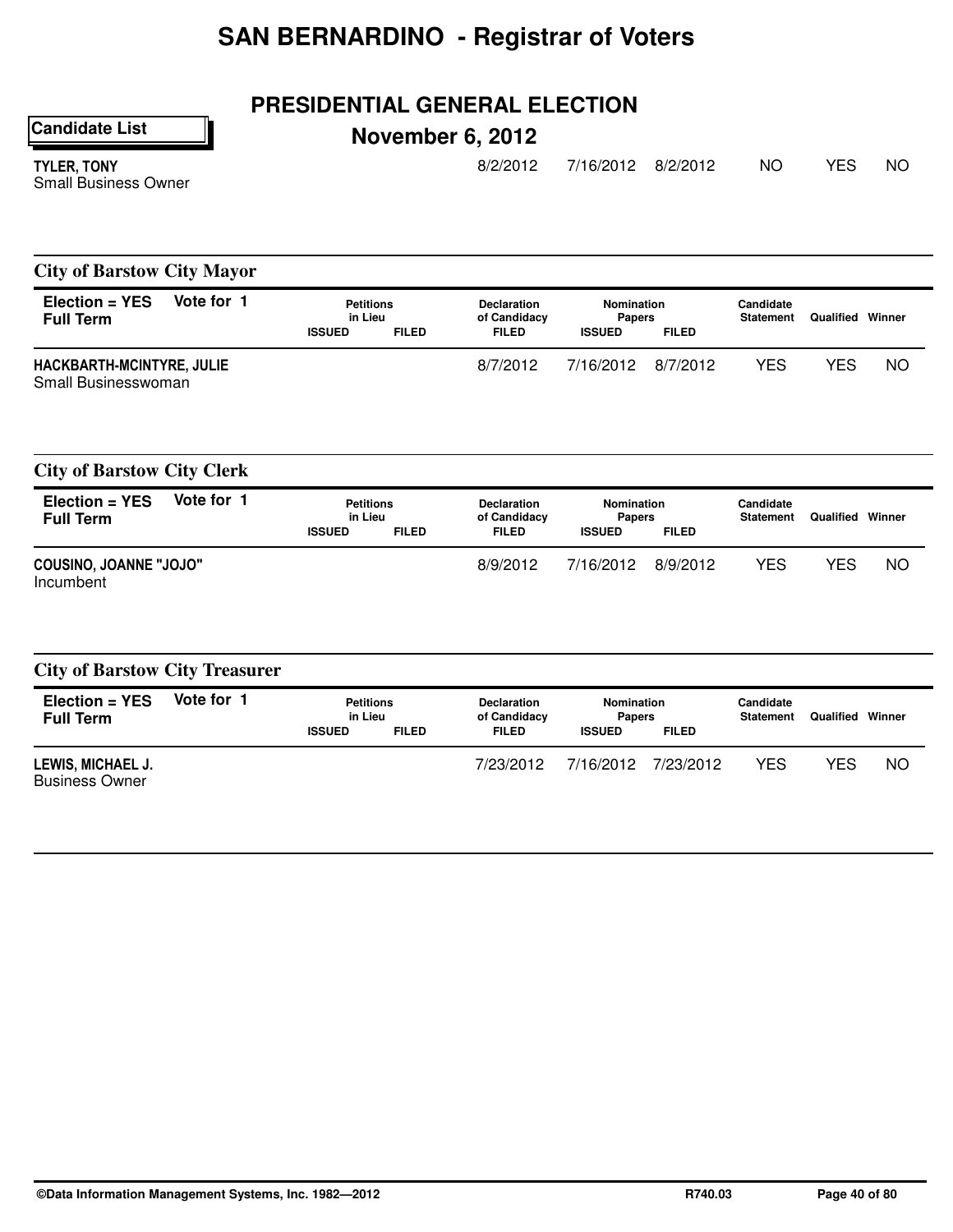## **PRESIDENTIAL GENERAL ELECTION**

**November 6, 2012**

**City of Barstow Member of the City Council**

| Vote for 2<br>Election = YES<br><b>Full Term</b>           | <b>Petitions</b><br>in Lieu<br><b>ISSUED</b><br><b>FILED</b> | <b>Declaration</b><br>of Candidacy<br><b>FILED</b> | Nomination<br>Papers<br><b>ISSUED</b> | <b>FILED</b> | Candidate<br><b>Statement</b> | <b>Qualified Winner</b> |           |
|------------------------------------------------------------|--------------------------------------------------------------|----------------------------------------------------|---------------------------------------|--------------|-------------------------------|-------------------------|-----------|
| <b>ASHBROOK, MARTIN</b><br>Pastor/Business Owner           |                                                              | 8/10/2012                                          | 8/8/2012                              | 8/10/2012    | <b>YES</b>                    | <b>YES</b>              | <b>NO</b> |
| HAROLDSSON, ROBERT "BOB"<br>Maintenance Manager            |                                                              | 8/10/2012                                          | 8/8/2012                              | 8/10/2012    | <b>YES</b>                    | <b>YES</b>              | <b>NO</b> |
| <b>HARPOLE, RICH</b><br><b>Retired Police Lieutenant</b>   |                                                              | 7/20/2012                                          | 7/16/2012                             | 7/20/2012    | <b>YES</b>                    | <b>YES</b>              | <b>NO</b> |
| <b>HERNANDEZ, CARMEN</b><br><b>Planning Commissioner</b>   |                                                              | 7/20/2012                                          | 7/16/2012                             | 7/20/2012    | <b>YES</b>                    | <b>YES</b>              | <b>NO</b> |
| <b>NASSAR, GHASSAN "GUS"</b><br><b>Businessman</b>         |                                                              | 8/1/2012                                           | 7/15/2012                             | 8/1/2012     | <b>YES</b>                    | <b>YES</b>              | <b>NO</b> |
| <b>SAENZ, TIMOTHY</b><br><b>Technical Services Manager</b> |                                                              | 8/10/2012                                          | 8/1/2012                              | 8/10/2012    | <b>YES</b>                    | <b>YES</b>              | <b>NO</b> |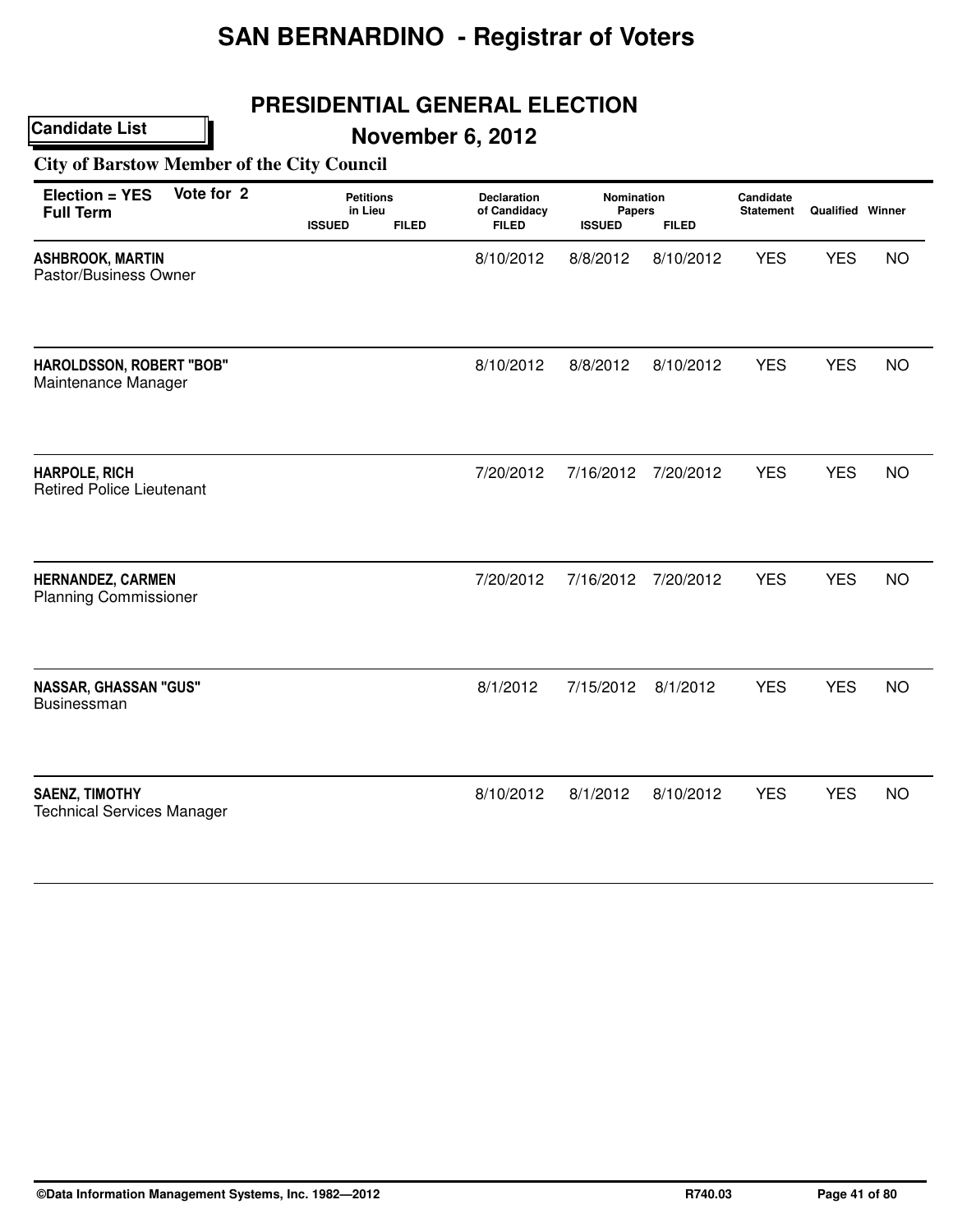## **PRESIDENTIAL GENERAL ELECTION**

## **November 6, 2012**

**City of Big Bear Lake Member of the City Council**

**Candidate List**

City Councilman/Businessman

| Election = YES<br><b>Full Term</b>                                | Vote for 2 | <b>Petitions</b><br>in Lieu<br><b>ISSUED</b> | <b>FILED</b> | <b>Declaration</b><br>of Candidacy<br><b>FILED</b> | <b>Nomination</b><br>Papers<br><b>ISSUED</b> | <b>FILED</b>              | Candidate<br><b>Statement</b> | <b>Qualified Winner</b>               |           |
|-------------------------------------------------------------------|------------|----------------------------------------------|--------------|----------------------------------------------------|----------------------------------------------|---------------------------|-------------------------------|---------------------------------------|-----------|
| <b>JACKOWSKI, ROBERT "BOB"</b><br><b>Retired Business Owner</b>   |            |                                              |              | 7/31/2012                                          | 7/17/2012                                    | 7/31/2012                 | <b>YES</b>                    | <b>YES</b>                            | <b>NO</b> |
| JAHN, WILLIAM E. "BILL"<br>Mayor/Independent Businessman          |            |                                              |              | 8/8/2012                                           | 8/1/2012                                     | 8/8/2012                  | <b>YES</b>                    | <b>YES</b>                            | NO        |
| <b>WALSH, HELEN</b><br><b>Community Volunteer</b>                 |            |                                              |              | 7/30/2012                                          | 7/16/2012                                    | 7/30/2012                 | <b>YES</b>                    | <b>YES</b>                            | <b>NO</b> |
| <b>City of Chino Member of the City Council</b><br>Election = YES | Vote for 2 | <b>Petitions</b>                             |              | <b>Declaration</b>                                 | <b>Nomination</b>                            |                           | Candidate                     |                                       |           |
| <b>Full Term</b><br><b>DUNCAN, GLENN</b>                          |            | in Lieu<br><b>ISSUED</b>                     | <b>FILED</b> | of Candidacy<br><b>FILED</b><br>7/20/2012          | <b>Papers</b><br><b>ISSUED</b><br>7/16/2012  | <b>FILED</b><br>7/20/2012 | <b>Statement</b><br><b>NO</b> | <b>Qualified Winner</b><br><b>YES</b> | <b>NO</b> |

| <b>HAUGHEY, TOM</b>             | 7/20/2012 | 7/16/2012 | 7/20/2012 | NC | VEC  | <b>NC</b> |
|---------------------------------|-----------|-----------|-----------|----|------|-----------|
|                                 |           |           |           |    | ن با |           |
| Chino Councilmember/Businessman |           |           |           |    |      |           |
|                                 |           |           |           |    |      |           |

|                                               | <b>City of Chino Mayor</b> |                                              |              |                                                    |                                       |              |                               |                         |           |  |  |  |
|-----------------------------------------------|----------------------------|----------------------------------------------|--------------|----------------------------------------------------|---------------------------------------|--------------|-------------------------------|-------------------------|-----------|--|--|--|
| $Election = YES$<br><b>Full Term</b>          | Vote for 1                 | <b>Petitions</b><br>in Lieu<br><b>ISSUED</b> | <b>FILED</b> | <b>Declaration</b><br>of Candidacy<br><b>FILED</b> | Nomination<br>Papers<br><b>ISSUED</b> | <b>FILED</b> | Candidate<br><b>Statement</b> | <b>Qualified Winner</b> |           |  |  |  |
| <b>MCGROARTY, LEE</b><br>Chino Business Owner |                            |                                              |              | 8/8/2012                                           | 7/16/2012                             | 8/8/2012     | <b>YES</b>                    | <b>YES</b>              | <b>NO</b> |  |  |  |
| YATES, DENNIS R.<br>Mayor                     |                            |                                              |              | 7/23/2012                                          | 7/16/2012                             | 7/23/2012    | <b>YES</b>                    | <b>YES</b>              | <b>NO</b> |  |  |  |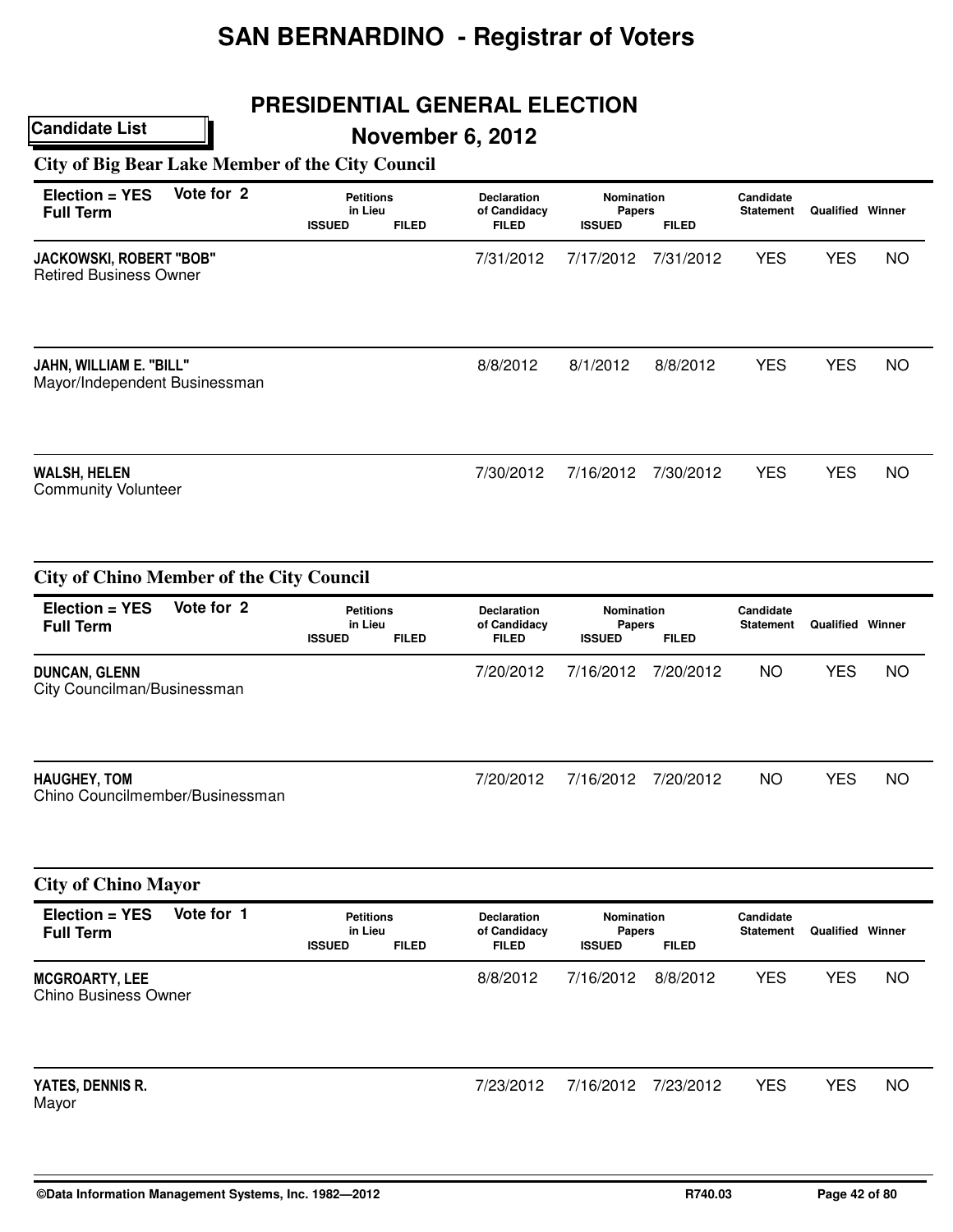## **PRESIDENTIAL GENERAL ELECTION**

# **November 6, 2012**

**City of Chino Hills Member of the City Council**

| Vote for 2<br>Election = YES<br><b>Full Term</b>          | <b>Petitions</b><br>in Lieu<br><b>ISSUED</b><br><b>FILED</b> | <b>Declaration</b><br>of Candidacy<br><b>FILED</b> | Nomination<br><b>Papers</b><br><b>ISSUED</b> | <b>FILED</b> | Candidate<br><b>Statement</b> | <b>Qualified Winner</b> |           |
|-----------------------------------------------------------|--------------------------------------------------------------|----------------------------------------------------|----------------------------------------------|--------------|-------------------------------|-------------------------|-----------|
| <b>BENNETT, ART</b><br>Councilmember/Financial Consultant |                                                              | 7/31/2012                                          | 7/16/2012                                    | 7/31/2012    | <b>YES</b>                    | <b>YES</b>              | <b>NO</b> |
| <b>MARQUEZ, RAY</b><br><b>Retired Firefighter</b>         |                                                              | 8/10/2012                                          | 7/16/2012                                    | 8/10/2012    | <b>YES</b>                    | <b>YES</b>              | <b>NO</b> |
| <b>MATTA, AL</b><br>Retired Educator/Coach                |                                                              | 8/2/2012                                           | 7/23/2012                                    | 8/2/2012     | <b>NO</b>                     | <b>YES</b>              | <b>NO</b> |
| <b>MITCHELL, ROSSANA</b><br>Businesswoman/Attorney        |                                                              | 8/13/2012                                          | 8/12/2012                                    | 8/13/2012    | <b>YES</b>                    | <b>YES</b>              | <b>NO</b> |
| <b>MORAN, CYNTHIA</b><br>Businesswoman                    |                                                              | 8/7/2012                                           | 7/18/2012                                    | 8/7/2012     | <b>YES</b>                    | <b>YES</b>              | <b>NO</b> |
| <b>City of Colton City Clerk</b>                          |                                                              |                                                    |                                              |              |                               |                         |           |
| Vote for 1<br>Election = YES<br><b>Full Term</b>          | <b>Petitions</b><br>in Lieu<br><b>ISSUED</b><br><b>FILED</b> | Declaration<br>of Candidacy<br><b>FILED</b>        | Nomination<br><b>Papers</b><br><b>ISSUED</b> | <b>FILED</b> | Candidate<br><b>Statement</b> | <b>Qualified Winner</b> |           |
| GOMEZ, EILEEN C.<br><b>Colton City Clerk</b>              |                                                              | 8/7/2012                                           | 7/16/2012                                    | 8/7/2012     | <b>YES</b>                    | <b>YES</b>              | <b>NO</b> |
| PADILLA, CAROLINA R.<br>Retired                           |                                                              | 8/8/2012                                           | 7/18/2012                                    | 8/8/2012     | <b>YES</b>                    | <b>YES</b>              | <b>NO</b> |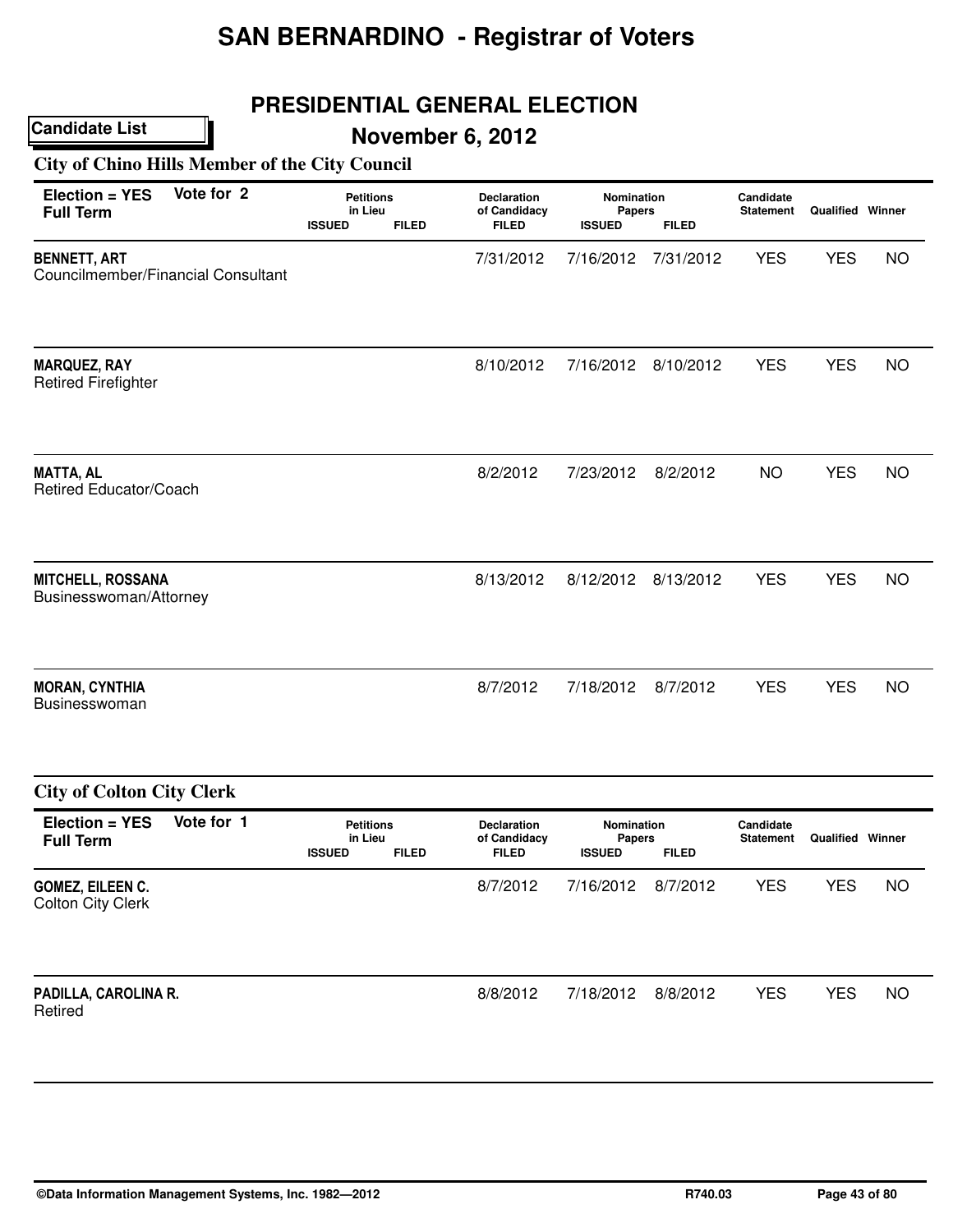## **PRESIDENTIAL GENERAL ELECTION**

## **November 6, 2012**

#### **City of Colton City Treasurer**

**Candidate List**

| Election = YES<br><b>Full Term</b> | Vote for 1 | <b>Petitions</b><br>in Lieu |              | <b>Declaration</b><br>of Candidacy | <b>Nomination</b><br><b>Papers</b> |              | Candidate<br><b>Statement</b> | Qualified | Winner |
|------------------------------------|------------|-----------------------------|--------------|------------------------------------|------------------------------------|--------------|-------------------------------|-----------|--------|
|                                    |            | <b>ISSUED</b>               | <b>FILED</b> | <b>FILED</b>                       | <b>ISSUED</b>                      | <b>FILED</b> |                               |           |        |
| DE LA TORRE, AURELIO<br>Incumbent  |            |                             |              | 8/2/2012                           | 7/16/2012                          | 8/2/2012     | ΝO                            | YES       | ΝC     |

#### **City of Colton Member of the City Council, District 3**

| Vote for 1<br>Election = YES<br><b>Full Term</b>         | <b>Petitions</b><br>in Lieu<br><b>ISSUED</b> | <b>FILED</b> | <b>Declaration</b><br>of Candidacy<br><b>FILED</b> | <b>Nomination</b><br><b>Papers</b><br><b>ISSUED</b> | <b>FILED</b> | Candidate<br><b>Statement</b> | Qualified  | Winner    |
|----------------------------------------------------------|----------------------------------------------|--------------|----------------------------------------------------|-----------------------------------------------------|--------------|-------------------------------|------------|-----------|
| NAVARRO, FRANK J.<br><b>Colton Planning Commissioner</b> |                                              |              | 8/8/2012                                           | 7/17/2012                                           | 8/8/2012     | <b>YES</b>                    | <b>YES</b> | <b>NO</b> |
| <b>YZAGUIRRE, VINCENT</b><br>Councilman/Deputy Director  |                                              |              | 7/16/2012                                          | 7/16/2012                                           | 7/16/2012    | YES                           | YES        | <b>NO</b> |

| City of Colton Member of the City Council, District 5       |            |                                              |              |                                                    |                                                     |              |                               |                         |           |  |
|-------------------------------------------------------------|------------|----------------------------------------------|--------------|----------------------------------------------------|-----------------------------------------------------|--------------|-------------------------------|-------------------------|-----------|--|
| Election = YES<br><b>Full Term</b>                          | Vote for 1 | <b>Petitions</b><br>in Lieu<br><b>ISSUED</b> | <b>FILED</b> | <b>Declaration</b><br>of Candidacy<br><b>FILED</b> | <b>Nomination</b><br><b>Papers</b><br><b>ISSUED</b> | <b>FILED</b> | Candidate<br><b>Statement</b> | <b>Qualified Winner</b> |           |  |
| <b>BENNETT, DEIRDRE H.</b><br>Colton Councilmember/Educator |            |                                              |              | 8/8/2012                                           | 7/17/2012                                           | 8/8/2012     | <b>YES</b>                    | <b>YES</b>              | <b>NO</b> |  |
| MITCHELL, JOHN D.<br>Meter Technician                       |            |                                              |              | 8/10/2012                                          | 8/3/2012                                            | 8/10/2012    | <b>YES</b>                    | <b>YES</b>              | <b>NO</b> |  |
| WILSON, ROBERT D.<br><b>Systems Analyst</b>                 |            |                                              |              | 8/9/2012                                           | 8/3/2012                                            | 8/9/2012     | <b>NO</b>                     | <b>YES</b>              | <b>NO</b> |  |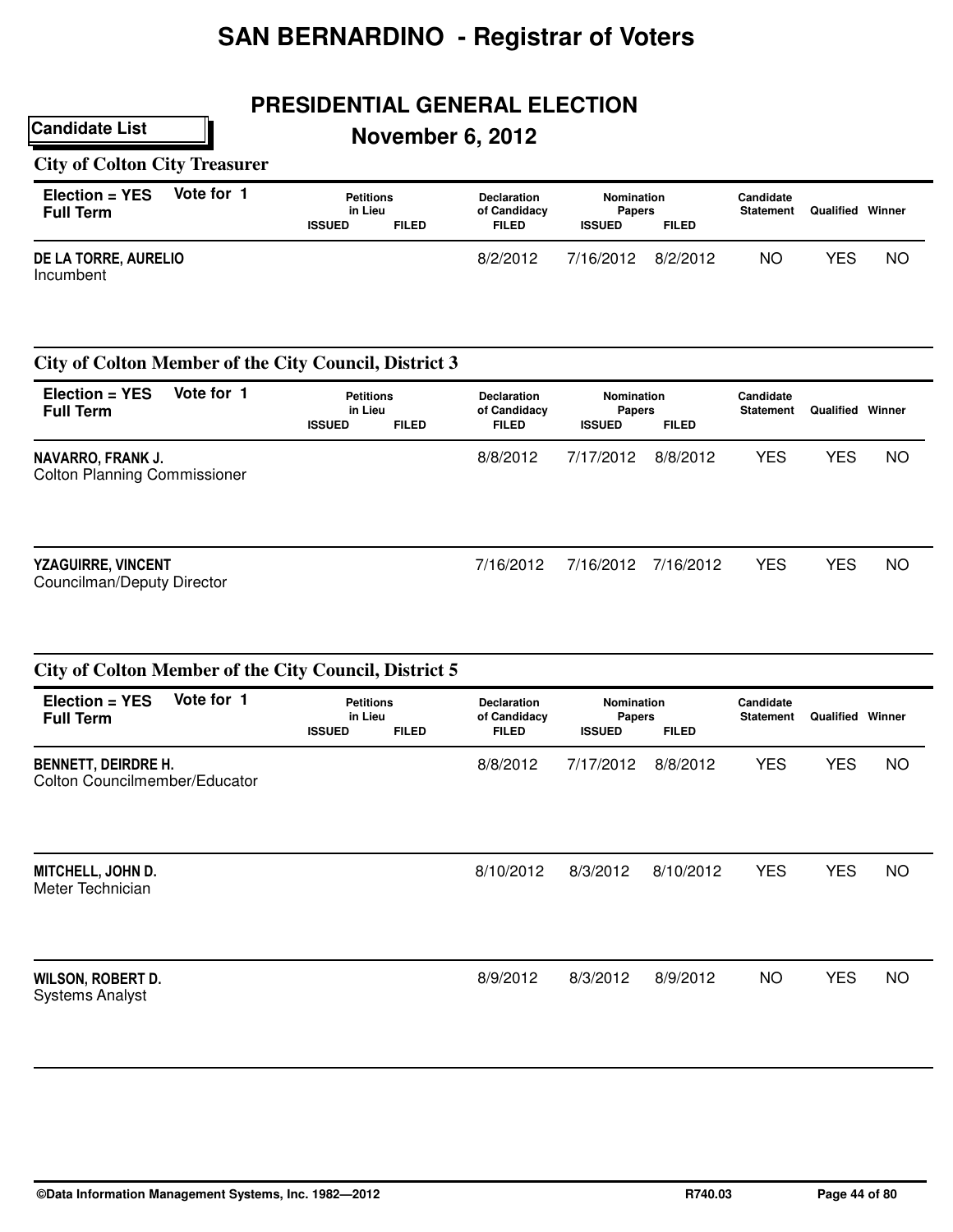# **PRESIDENTIAL GENERAL ELECTION**

## **November 6, 2012**

#### **City of Colton Member of the City Council, District 6**

| Election = YES<br><b>Full Term</b>             | Vote for 1 | <b>Petitions</b><br>in Lieu<br><b>ISSUED</b> | <b>FILED</b> | Declaration<br>of Candidacy<br><b>FILED</b> | <b>Nomination</b><br>Papers<br><b>ISSUED</b> | <b>FILED</b> | Candidate<br><b>Statement</b> | <b>Qualified Winner</b> |           |
|------------------------------------------------|------------|----------------------------------------------|--------------|---------------------------------------------|----------------------------------------------|--------------|-------------------------------|-------------------------|-----------|
| <b>GONZALEZ, LUIS S.</b><br>Educator           |            |                                              |              | 8/1/2012                                    | 7/17/2012                                    | 8/1/2012     | <b>YES</b>                    | <b>YES</b>              | <b>NO</b> |
| PEREZ, ALEX G.<br>Incumbent                    |            |                                              |              | 8/9/2012                                    | 7/18/2012                                    | 8/9/2012     | <b>YES</b>                    | <b>YES</b>              | <b>NO</b> |
| <b>SUCHIL, ISAAC</b><br><b>County Employee</b> |            |                                              |              | 7/23/2012                                   | 7/16/2012                                    | 7/23/2012    | <b>YES</b>                    | <b>YES</b>              | <b>NO</b> |

**©Data Information Management Systems, Inc. 1982—2012 R740.03 Page 45 of 80**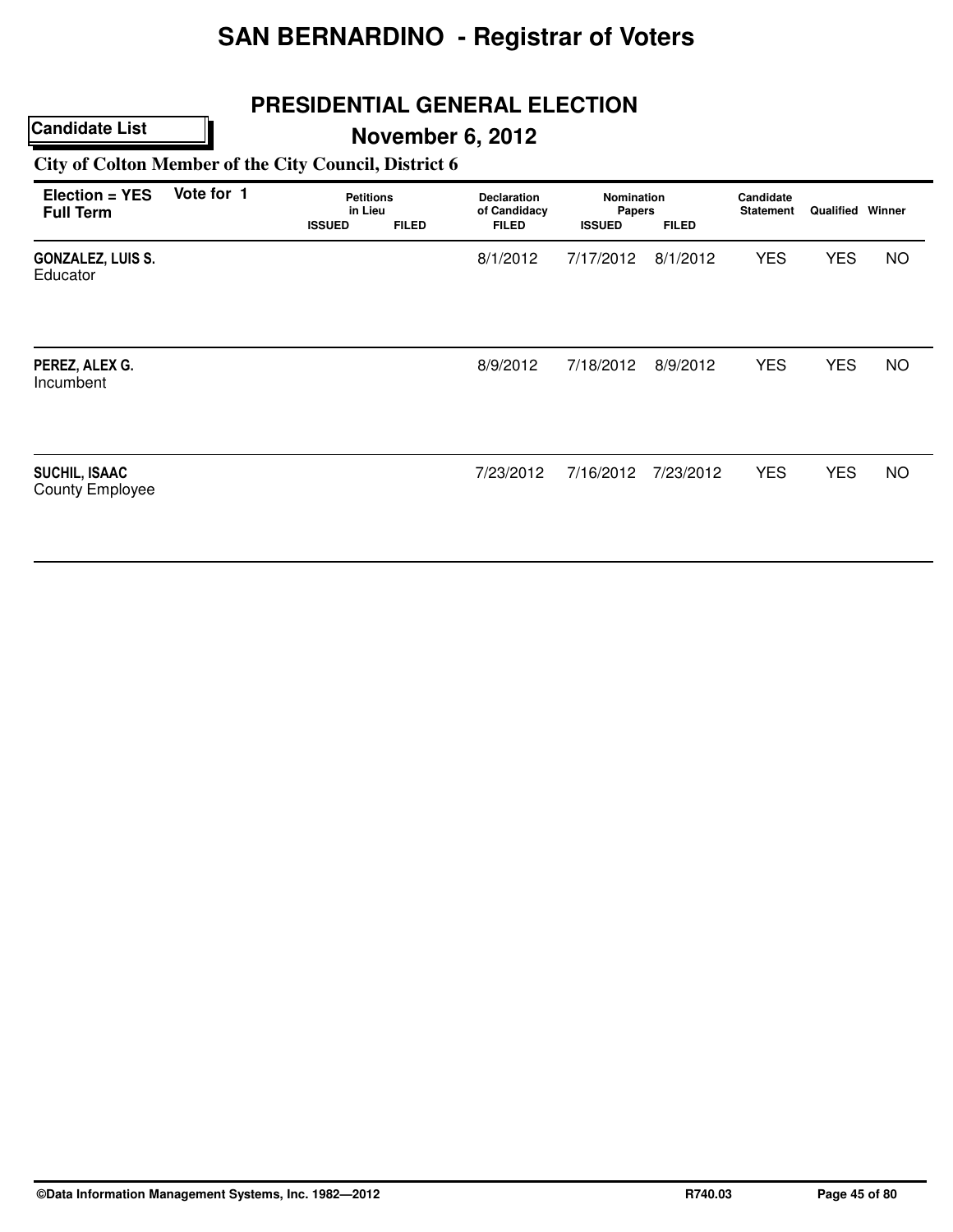## **PRESIDENTIAL GENERAL ELECTION**

## **November 6, 2012**

#### **City of Fontana Member of the City Council**

| Vote for 2<br>Election = YES<br><b>Full Term</b>           | <b>Petitions</b><br>in Lieu   | <b>Declaration</b><br>of Candidacy | <b>Nomination</b><br>Papers |              | Candidate<br><b>Statement</b> | <b>Qualified Winner</b> |           |
|------------------------------------------------------------|-------------------------------|------------------------------------|-----------------------------|--------------|-------------------------------|-------------------------|-----------|
|                                                            | <b>ISSUED</b><br><b>FILED</b> | <b>FILED</b>                       | <b>ISSUED</b>               | <b>FILED</b> |                               |                         |           |
| FRIEDMAN, H. "KEN"<br><b>Retired Bookstore Owner</b>       |                               | 8/10/2012                          | 8/2/2012                    | 8/10/2012    | <b>NO</b>                     | <b>YES</b>              | <b>NO</b> |
| <b>GARCIA, RAFAEL</b>                                      |                               | 8/8/2012                           | 7/17/2012                   | 8/8/2012     | <b>NO</b>                     | <b>YES</b>              | <b>NO</b> |
| <b>Civil Servant</b>                                       |                               |                                    |                             |              |                               |                         |           |
| SANDOVAL, JESUS "JESSE"<br>Park Supervisor                 |                               | 8/7/2012                           | 7/30/2012                   | 8/7/2012     | <b>YES</b>                    | <b>YES</b>              | <b>NO</b> |
| <b>SLOWIK, MATTHEW</b><br>Land Planner/Councilmember       |                               | 7/23/2012                          | 7/16/2012                   | 7/23/2012    | <b>YES</b>                    | <b>YES</b>              | <b>NO</b> |
| <b>WIBERT, LYDIA SALAZAR</b><br><b>City Council Member</b> |                               | 7/30/2012                          | 7/16/2012                   | 7/30/2012    | <b>YES</b>                    | <b>YES</b>              | <b>NO</b> |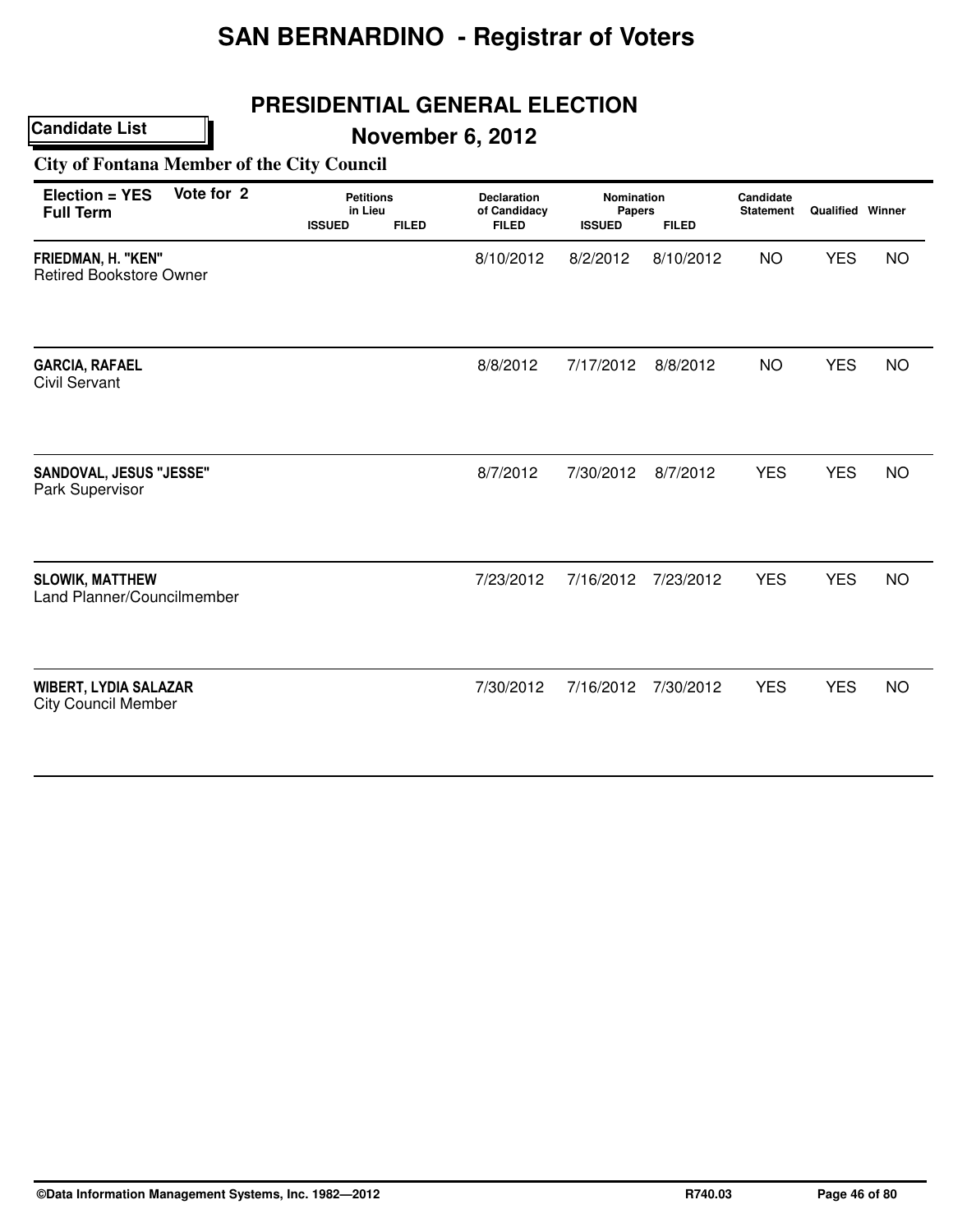## **PRESIDENTIAL GENERAL ELECTION**

## **November 6, 2012**

**City of Grand Terrace Member of the City Council**

| Election = YES<br><b>Full Term</b>                    | Vote for 3 | <b>Petitions</b><br>in Lieu<br><b>ISSUED</b> | <b>FILED</b> | <b>Declaration</b><br>of Candidacy<br><b>FILED</b> | <b>Nomination</b><br>Papers<br><b>ISSUED</b> | <b>FILED</b> | Candidate<br><b>Statement</b> | <b>Qualified Winner</b> |           |
|-------------------------------------------------------|------------|----------------------------------------------|--------------|----------------------------------------------------|----------------------------------------------|--------------|-------------------------------|-------------------------|-----------|
| <b>GARCIA, LEE ANN</b><br>Businesswoman/Councilmember |            |                                              |              | 7/24/2012                                          | 7/16/2012                                    | 7/24/2012    | <b>YES</b>                    | <b>YES</b>              | <b>NO</b> |
| <b>MCNABOE, DARCY</b><br>Councilmember/Business Owner |            |                                              |              | 7/23/2012                                          | 7/16/2012                                    | 7/23/2012    | <b>YES</b>                    | <b>YES</b>              | <b>NO</b> |
| MITCHELL, JACKIE<br>Businesswoman/Board Member        |            |                                              |              | 8/15/2012                                          | 8/13/2012                                    | 8/15/2012    | <b>YES</b>                    | <b>YES</b>              | <b>NO</b> |
| ROBLES, SYLVIA A.<br><b>Retired Budget Analyst</b>    |            |                                              |              | 8/1/2012                                           | 7/19/2012                                    | 8/1/2012     | <b>YES</b>                    | <b>YES</b>              | <b>NO</b> |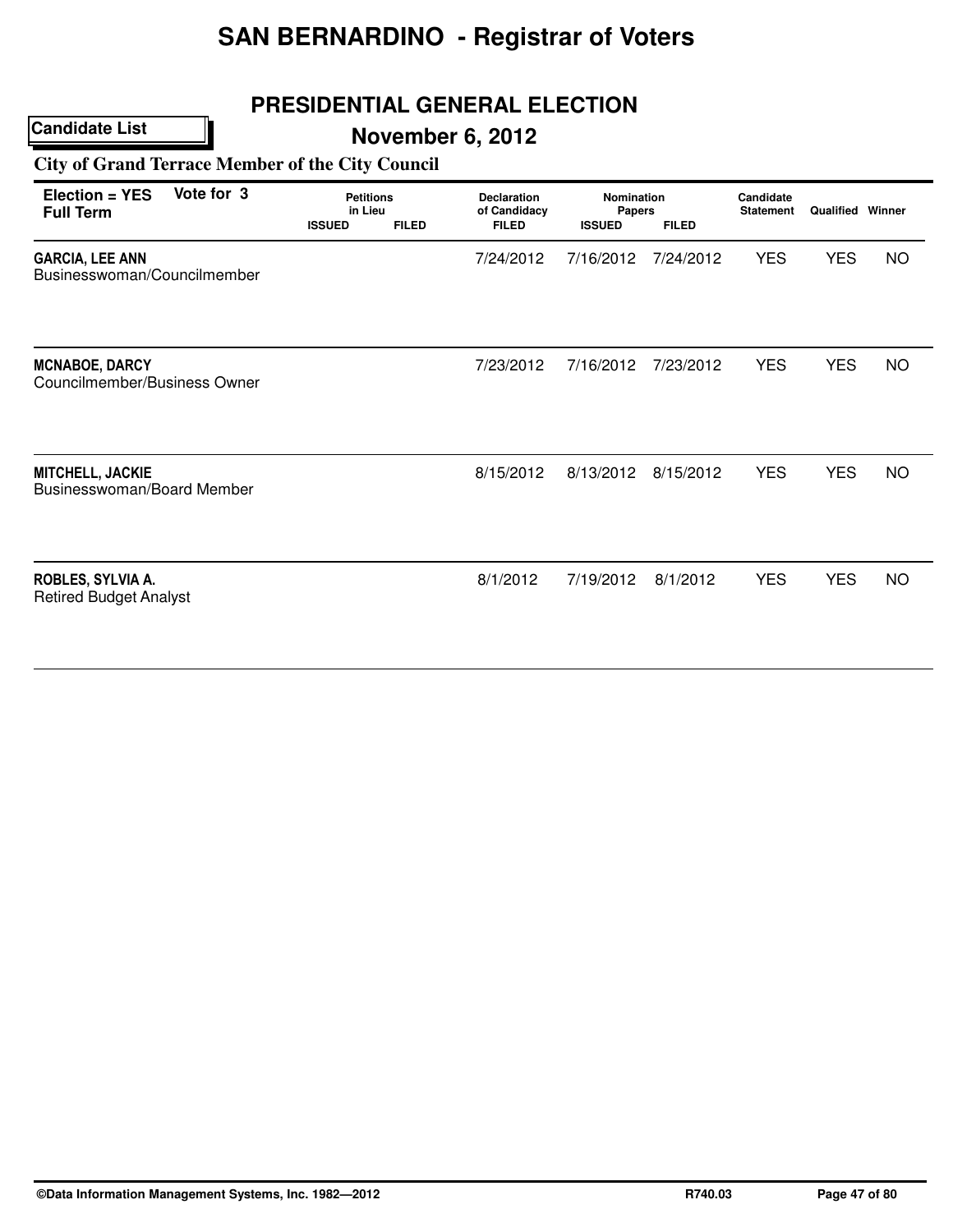## **PRESIDENTIAL GENERAL ELECTION**

**November 6, 2012**

**City of Hesperia Member of the City Council**

| Vote for 2<br>Election = YES<br><b>Full Term</b>            | <b>Petitions</b><br>in Lieu<br><b>ISSUED</b><br><b>FILED</b> | Declaration<br>of Candidacy<br><b>FILED</b> | Nomination<br>Papers<br><b>ISSUED</b> | <b>FILED</b> | Candidate<br><b>Statement</b> | Qualified Winner |           |
|-------------------------------------------------------------|--------------------------------------------------------------|---------------------------------------------|---------------------------------------|--------------|-------------------------------|------------------|-----------|
| <b>BLOCKER, JAMES MADISON</b><br><b>Warehouse Logistics</b> |                                                              | 7/31/2012                                   | 7/19/2012                             | 7/31/2012    | <b>NO</b>                     | <b>YES</b>       | <b>NO</b> |
| <b>BOSACKI, PAUL</b><br>Councilmember                       |                                                              | 8/7/2012                                    | 7/18/2012                             | 8/7/2012     | <b>NO</b>                     | <b>YES</b>       | <b>NO</b> |
| DE HAY, DENNIS R.<br>Retired                                |                                                              | 8/1/2012                                    | 7/18/2012                             | 8/1/2012     | <b>NO</b>                     | <b>YES</b>       | <b>NO</b> |
| <b>ELVERT, CHRIS</b><br><b>Retired Sheriff Sergeant</b>     |                                                              | 8/6/2012                                    | 7/18/2012                             | 8/6/2012     | <b>YES</b>                    | <b>YES</b>       | <b>NO</b> |
| <b>FARR, BRENT</b><br>Teacher                               |                                                              | 8/3/2012                                    | 7/18/2012                             | 8/3/2012     | <b>NO</b>                     | <b>YES</b>       | <b>NO</b> |
| HOLMAN, DAVID<br><b>Travel Agency Owner</b>                 |                                                              | 7/30/2012                                   | 7/16/2012                             | 7/30/2012    | <b>NO</b>                     | <b>YES</b>       | <b>NO</b> |
| LEIS, CODY<br>Rental Service Technician                     |                                                              | 8/8/2012                                    | 7/28/2012                             | 8/8/2012     | <b>NO</b>                     | <b>YES</b>       | <b>NO</b> |
| <b>LEONARD, MIKE</b><br>Retired Firefighter/Councilmember   |                                                              | 8/3/2012                                    | 7/19/2012                             | 8/3/2012     | <b>YES</b>                    | <b>YES</b>       | <b>NO</b> |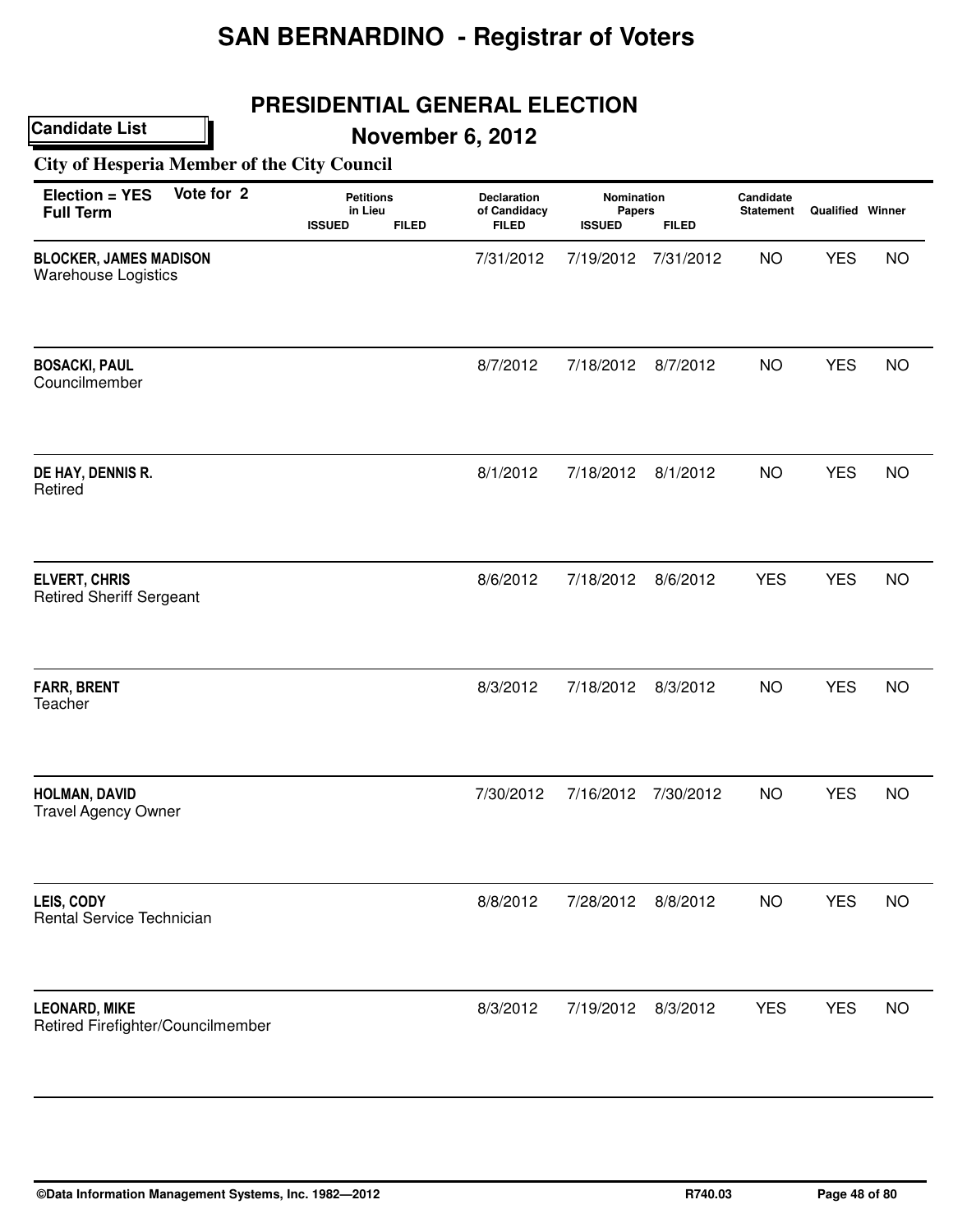# **PRESIDENTIAL GENERAL ELECTION**

| <b>Candidate List</b>                                       | <b>November 6, 2012</b> |           |          |            |            |           |
|-------------------------------------------------------------|-------------------------|-----------|----------|------------|------------|-----------|
| <b>PARKMAN, DON</b><br><b>Business Owner</b>                | 8/8/2012                | 7/17/2012 | 8/8/2012 | <b>YES</b> | <b>YES</b> | <b>NO</b> |
| <b>ROBERTS III., JAMES</b><br><b>Retired Police Officer</b> | 8/1/2012                | 7/16/2012 | 8/1/2012 | <b>NO</b>  | <b>YES</b> | <b>NO</b> |
| <b>SCHMIDT, ERIC E.</b><br>Small Businessman/Engineer       | 8/7/2012                | 7/26/2012 | 8/7/2012 | <b>YES</b> | <b>YES</b> | <b>NO</b> |

| <b>City of Highland Member of the City Council</b> |            |                                              |              |                                                    |                                              |              |                               |                         |    |  |
|----------------------------------------------------|------------|----------------------------------------------|--------------|----------------------------------------------------|----------------------------------------------|--------------|-------------------------------|-------------------------|----|--|
| $Election = YES$<br><b>Full Term</b>               | Vote for 2 | <b>Petitions</b><br>in Lieu<br><b>ISSUED</b> | <b>FILED</b> | <b>Declaration</b><br>of Candidacy<br><b>FILED</b> | <b>Nomination</b><br>Papers<br><b>ISSUED</b> | <b>FILED</b> | Candidate<br><b>Statement</b> | <b>Qualified Winner</b> |    |  |
| LILBURN, PENNY T.<br>Business Woman/Councilmember  |            |                                              |              | 8/8/2012                                           | 7/16/2012                                    | 8/8/2012     | <b>YES</b>                    | <b>YES</b>              | NO |  |
| <b>MAURICIO, TONY</b><br><b>Business Manager</b>   |            |                                              |              | 8/8/2012                                           | 7/19/2012                                    | 8/8/2012     | <b>NO</b>                     | <b>YES</b>              | NO |  |
| TIMMER, JOHN P.<br><b>Highland Council Member</b>  |            |                                              |              | 7/31/2012                                          | 7/23/2012                                    | 7/31/2012    | <b>YES</b>                    | <b>YES</b>              | NO |  |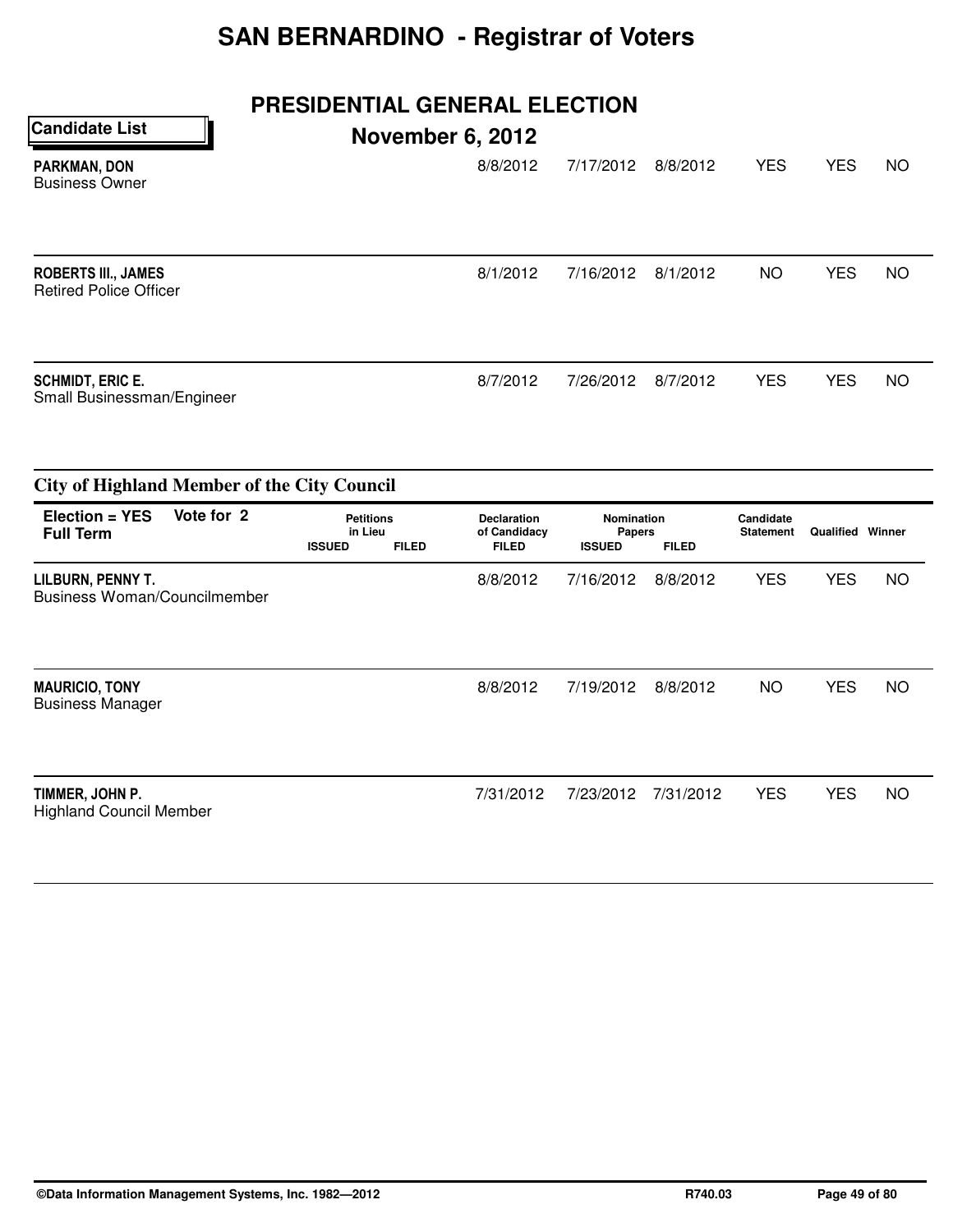## **PRESIDENTIAL GENERAL ELECTION**

## **November 6, 2012**

#### **City of Montclair Member of the City Council**

| Vote for 2<br>Election = YES<br><b>Full Term</b>                | <b>Petitions</b><br>in Lieu<br><b>ISSUED</b> | <b>FILED</b> | <b>Declaration</b><br>of Candidacy<br><b>FILED</b> | Nomination<br>Papers<br><b>ISSUED</b> | <b>FILED</b> | Candidate<br><b>Statement</b> | Qualified Winner |           |
|-----------------------------------------------------------------|----------------------------------------------|--------------|----------------------------------------------------|---------------------------------------|--------------|-------------------------------|------------------|-----------|
| <b>BELTRAN, RICHARD E.</b><br><b>Assistant Finance Director</b> |                                              |              | 7/30/2012                                          | 7/19/2012                             | 7/30/2012    | <b>YES</b>                    | <b>YES</b>       | <b>NO</b> |
| <b>BRUNSKE, SEAN</b><br><b>Business Person</b>                  |                                              |              | 8/9/2012                                           | 8/6/2012                              | 8/9/2012     | <b>YES</b>                    | <b>YES</b>       | <b>NO</b> |
| DUTREY, JAVIER "JOHN"<br>Council Member, City of Montclair      |                                              |              | 7/31/2012                                          | 7/17/2012                             | 7/31/2012    | <b>YES</b>                    | <b>YES</b>       | <b>NO</b> |
| <b>RAFT, CAROLYN</b><br><b>Business Woman</b>                   |                                              |              | 7/23/2012                                          | 7/17/2012                             | 7/23/2012    | <b>YES</b>                    | <b>YES</b>       | <b>NO</b> |
| <b>City of Needles Mayor</b>                                    |                                              |              |                                                    |                                       |              |                               |                  |           |

| $Election = YES$<br><b>Full Term</b>         | Vote for 1 | Petitions<br>in Lieu |              | <b>Declaration</b><br>of Candidacy | Nomination<br><b>Papers</b> |              | Candidate<br><b>Statement</b> | Qualified | Winner |
|----------------------------------------------|------------|----------------------|--------------|------------------------------------|-----------------------------|--------------|-------------------------------|-----------|--------|
|                                              |            | <b>ISSUED</b>        | <b>FILED</b> | <b>FILED</b>                       | <b>ISSUED</b>               | <b>FILED</b> |                               |           |        |
| <b>PAGET, EDWARD T.</b><br>Physician/Surgeon |            |                      |              | 8/6/2012                           | 7/27/2012                   | 8/6/2012     | NO                            | YES       | NΟ     |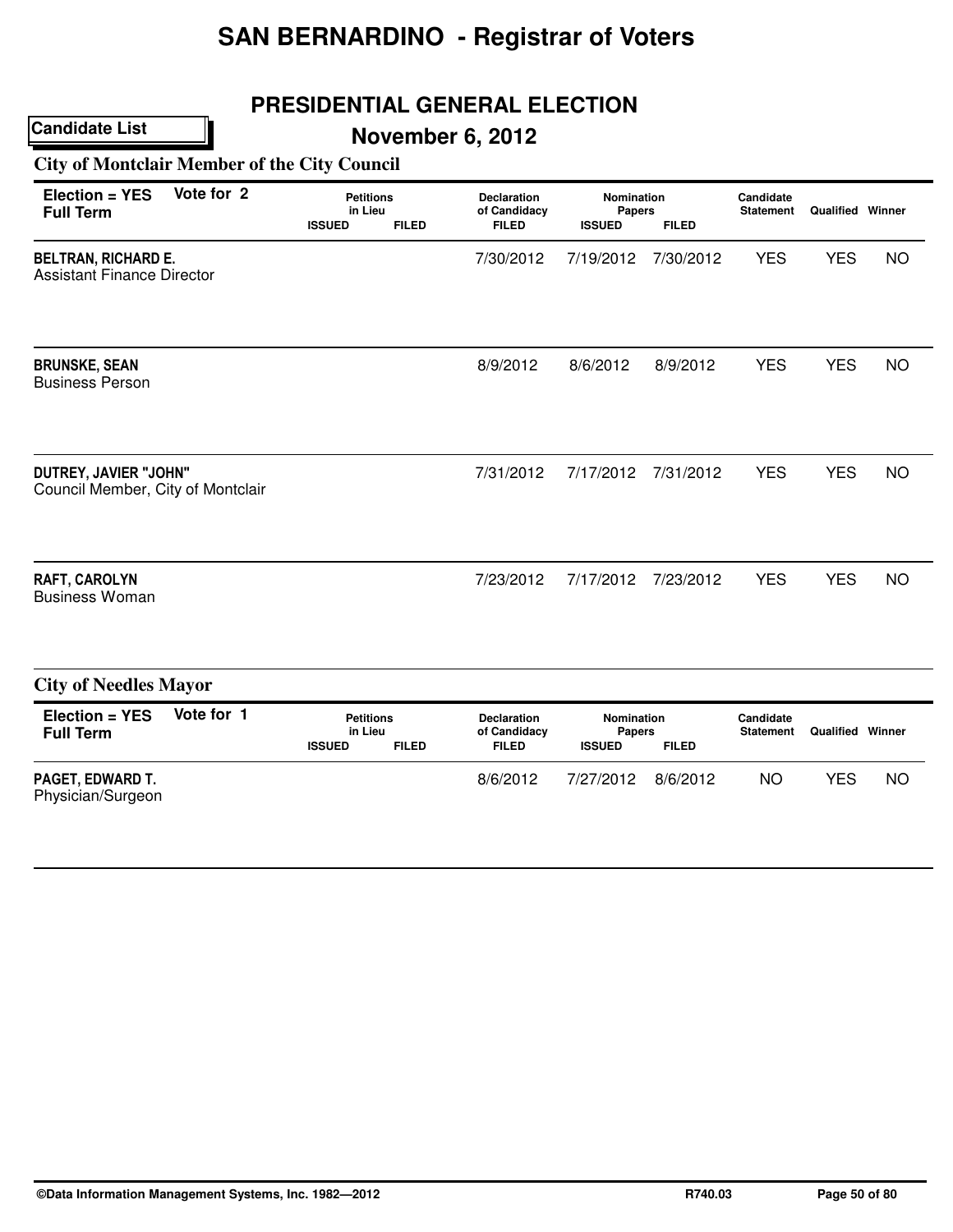## **PRESIDENTIAL GENERAL ELECTION**

**November 6, 2012**

**City of Needles Member of the City Council**

| Election = YES<br><b>Full Term</b>                 | Vote for 3 | <b>Petitions</b><br>in Lieu<br><b>ISSUED</b><br><b>FILED</b> | <b>Declaration</b><br>of Candidacy<br>FILED        | Nomination<br><b>Papers</b><br><b>ISSUED</b> | <b>FILED</b> | Candidate<br><b>Statement</b> | <b>Qualified Winner</b> |           |
|----------------------------------------------------|------------|--------------------------------------------------------------|----------------------------------------------------|----------------------------------------------|--------------|-------------------------------|-------------------------|-----------|
| DARCY, TOM<br>Retired                              |            |                                                              | 8/9/2012                                           | 8/3/2012                                     | 8/9/2012     | <b>NO</b>                     | <b>YES</b>              | <b>NO</b> |
| <b>FRAZIER, TONY</b><br>Network Technician         |            |                                                              | 7/24/2012                                          | 7/16/2012                                    | 7/24/2012    | <b>NO</b>                     | <b>YES</b>              | <b>NO</b> |
| LOPEZ, JIM<br>Businessman                          |            |                                                              | 8/9/2012                                           | 8/6/2012                                     | 8/9/2012     | <b>NO</b>                     | <b>YES</b>              | <b>NO</b> |
| <b>City of Ontario City Clerk</b>                  |            |                                                              |                                                    |                                              |              |                               |                         |           |
| Election = YES<br><b>Full Term</b>                 | Vote for 1 | <b>Petitions</b><br>in Lieu<br><b>ISSUED</b><br><b>FILED</b> | <b>Declaration</b><br>of Candidacy<br><b>FILED</b> | Nomination<br><b>Papers</b><br><b>ISSUED</b> | <b>FILED</b> | Candidate<br><b>Statement</b> | <b>Qualified Winner</b> |           |
| <b>GARCIA, YOLANDA</b><br><b>Business Woman</b>    |            |                                                              | 8/7/2012                                           | 8/6/2012                                     | 8/7/2012     | <b>NO</b>                     | <b>YES</b>              | <b>NO</b> |
| <b>WIRTES, MARY</b><br><b>City Clerk</b>           |            |                                                              | 7/24/2012                                          | 7/16/2012                                    | 7/24/2012    | <b>NO</b>                     | <b>YES</b>              | <b>NO</b> |
| <b>City of Ontario City Treasurer</b>              |            |                                                              |                                                    |                                              |              |                               |                         |           |
| Election = YES<br><b>Full Term</b>                 | Vote for 1 | <b>Petitions</b><br>in Lieu<br><b>ISSUED</b><br><b>FILED</b> | Declaration<br>of Candidacy<br><b>FILED</b>        | Nomination<br><b>Papers</b><br><b>ISSUED</b> | <b>FILED</b> | Candidate<br><b>Statement</b> | Qualified Winner        |           |
| <b>MILHISER, JAMES R.</b><br><b>City Treasurer</b> |            |                                                              | 7/24/2012                                          | 7/16/2012                                    | 7/24/2012    | <b>NO</b>                     | <b>YES</b>              | <b>NO</b> |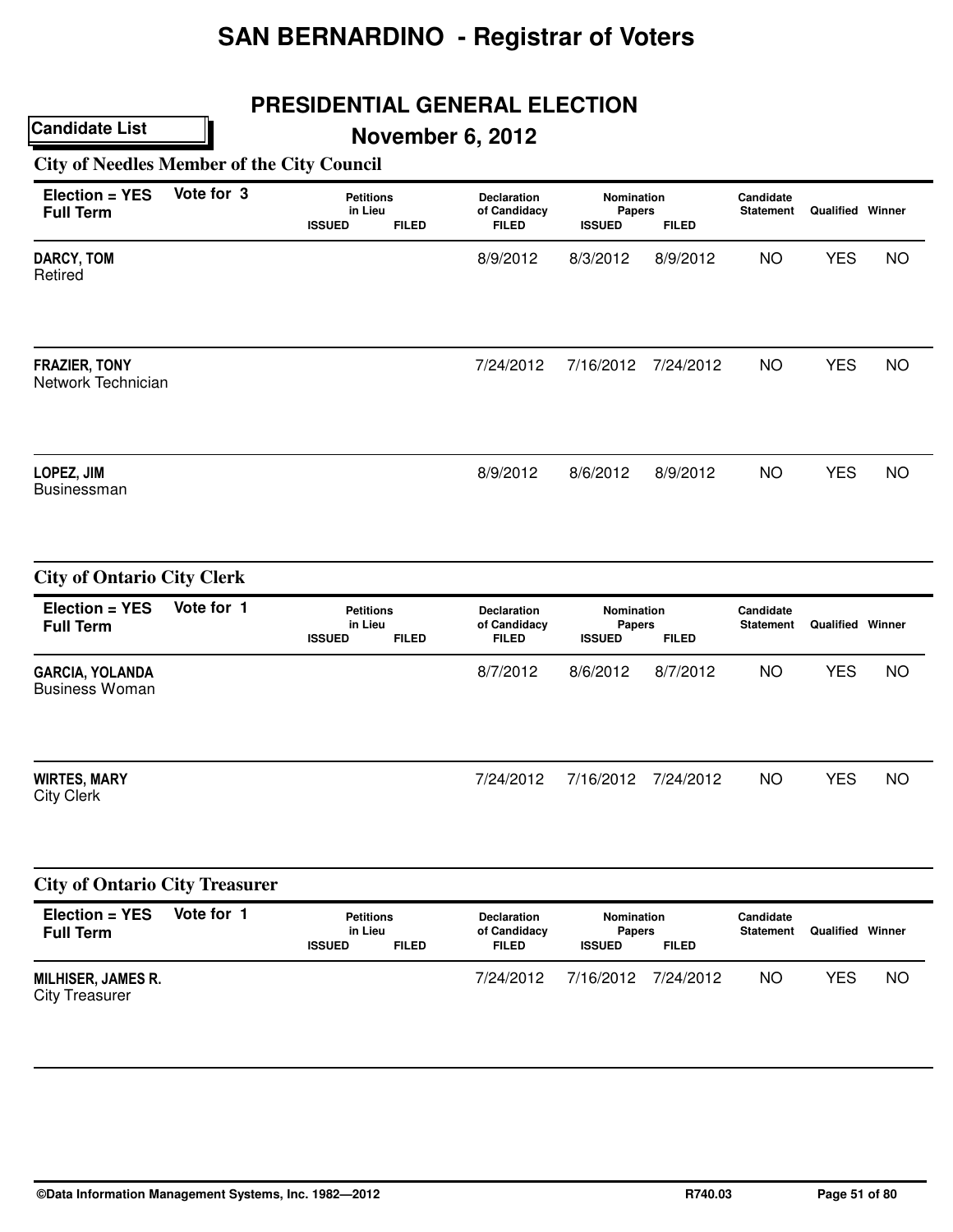## **PRESIDENTIAL GENERAL ELECTION**

## **November 6, 2012**

#### **City of Ontario Member of the City Council**

| Vote for 2<br><b>Election = YES</b><br><b>Full Term</b>                       | <b>Petitions</b><br>in Lieu<br><b>ISSUED</b><br><b>FILED</b> | <b>Declaration</b><br>of Candidacy<br><b>FILED</b> | Nomination<br><b>Papers</b><br><b>ISSUED</b> | <b>FILED</b> | Candidate<br><b>Statement</b> | <b>Qualified Winner</b> |           |
|-------------------------------------------------------------------------------|--------------------------------------------------------------|----------------------------------------------------|----------------------------------------------|--------------|-------------------------------|-------------------------|-----------|
| <b>AVILA, PAUL VINCENT</b><br>Board Member, Ontario-Montclair School District |                                                              | 8/6/2012                                           | 7/17/2012                                    | 8/6/2012     | <b>NO</b>                     | <b>YES</b>              | <b>NO</b> |
| <b>ESTRADA, JOSIE S.</b><br>Trustee, Chaffey Joint Union High School District |                                                              | 8/7/2012                                           | 8/6/2012                                     | 8/7/2012     | <b>NO</b>                     | <b>YES</b>              | <b>NO</b> |
| LIRA, JOHN B.<br><b>Businessman</b>                                           |                                                              | 8/9/2012                                           | 7/20/2012                                    | 8/9/2012     | <b>NO</b>                     | <b>YES</b>              | <b>NO</b> |
| <b>MAUTZ, SHEILA</b><br><b>Council Member</b>                                 |                                                              | 8/9/2012                                           | 7/16/2012                                    | 8/9/2012     | <b>YES</b>                    | <b>YES</b>              | <b>NO</b> |
| MIM MACK, PAUL C.<br><b>DRE Special Investigator</b>                          |                                                              | 8/10/2012                                          | 7/17/2012                                    | 8/10/2012    | <b>NO</b>                     | <b>YES</b>              | <b>NO</b> |
| MUHAMMAD, C.<br>Engineer/Law Professor                                        |                                                              | 7/30/2012                                          | 7/17/2012                                    | 7/30/2012    | <b>NO</b>                     | <b>YES</b>              | <b>NO</b> |
| PORADA, DEBRA<br>Registered Nurse/Councilwoman                                |                                                              | 7/23/2012                                          | 7/16/2012                                    | 7/23/2012    | <b>YES</b>                    | <b>YES</b>              | <b>NO</b> |
| <b>TIPPIN, ROBERT</b><br><b>Social Security Recipient</b>                     |                                                              | 8/2/2012                                           | 7/17/2012                                    | 8/2/2012     | <b>NO</b>                     | <b>YES</b>              | <b>NO</b> |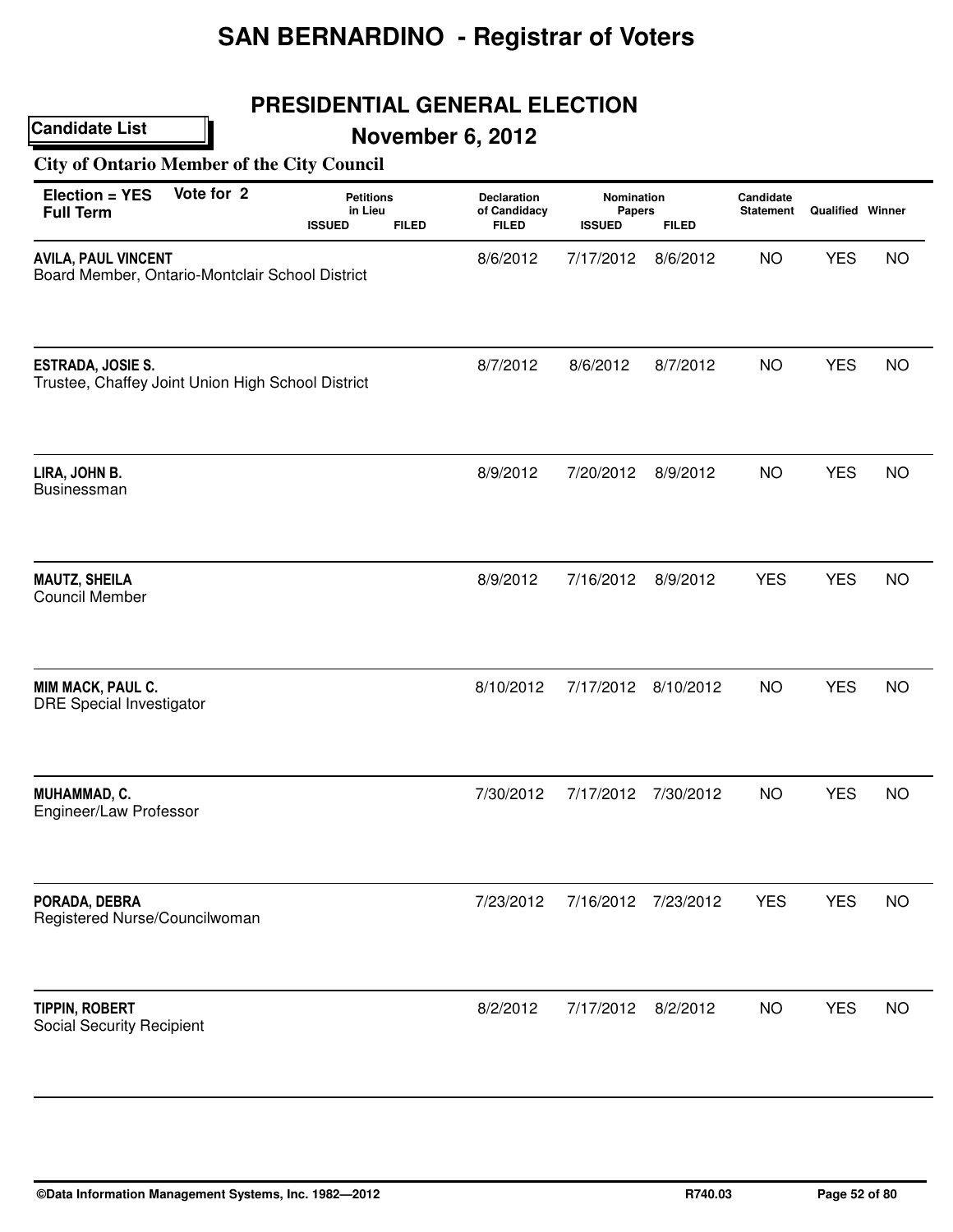## **PRESIDENTIAL GENERAL ELECTION**

**Candidate List**

# **November 6, 2012**

VALENCIA, RUBEN Deputy Sheriff

8/10/2012 7/26/2012 8/10/2012 YES YES NO

**City of Rancho Cucamonga City Clerk**

| $Election = YES$<br><b>Full Term</b>    | Vote for 1 | <b>Petitions</b><br>in Lieu<br><b>ISSUED</b> | <b>FILED</b> | <b>Declaration</b><br>of Candidacy<br><b>FILED</b> | <b>Nomination</b><br><b>Papers</b><br><b>ISSUED</b> | <b>FILED</b> | Candidate<br><b>Statement</b> | Qualified | Winner    |
|-----------------------------------------|------------|----------------------------------------------|--------------|----------------------------------------------------|-----------------------------------------------------|--------------|-------------------------------|-----------|-----------|
| <b>REYNOLDS, JANICE C.</b><br>Incumbent |            |                                              |              | 8/2/2012                                           | 7/19/2012                                           | 8/2/2012     | ΝO                            | YES       | <b>NO</b> |

| <b>City of Rancho Cucamonga City Treasurer</b>            |            |                             |              |                                    |                             |              |                               |           |        |  |
|-----------------------------------------------------------|------------|-----------------------------|--------------|------------------------------------|-----------------------------|--------------|-------------------------------|-----------|--------|--|
| $Election = YES$<br><b>Full Term</b>                      | Vote for 1 | <b>Petitions</b><br>in Lieu |              | <b>Declaration</b><br>of Candidacy | Nomination<br><b>Papers</b> |              | Candidate<br><b>Statement</b> | Qualified | Winner |  |
|                                                           |            | <b>ISSUED</b>               | <b>FILED</b> | <b>FILED</b>                       | <b>ISSUED</b>               | <b>FILED</b> |                               |           |        |  |
| <b>FROST, JAMES C.</b><br>Rancho Cucamonga City Treasurer |            |                             |              | 8/8/2012                           | 7/23/2012                   | 8/8/2012     | NO.                           | YES       | NO     |  |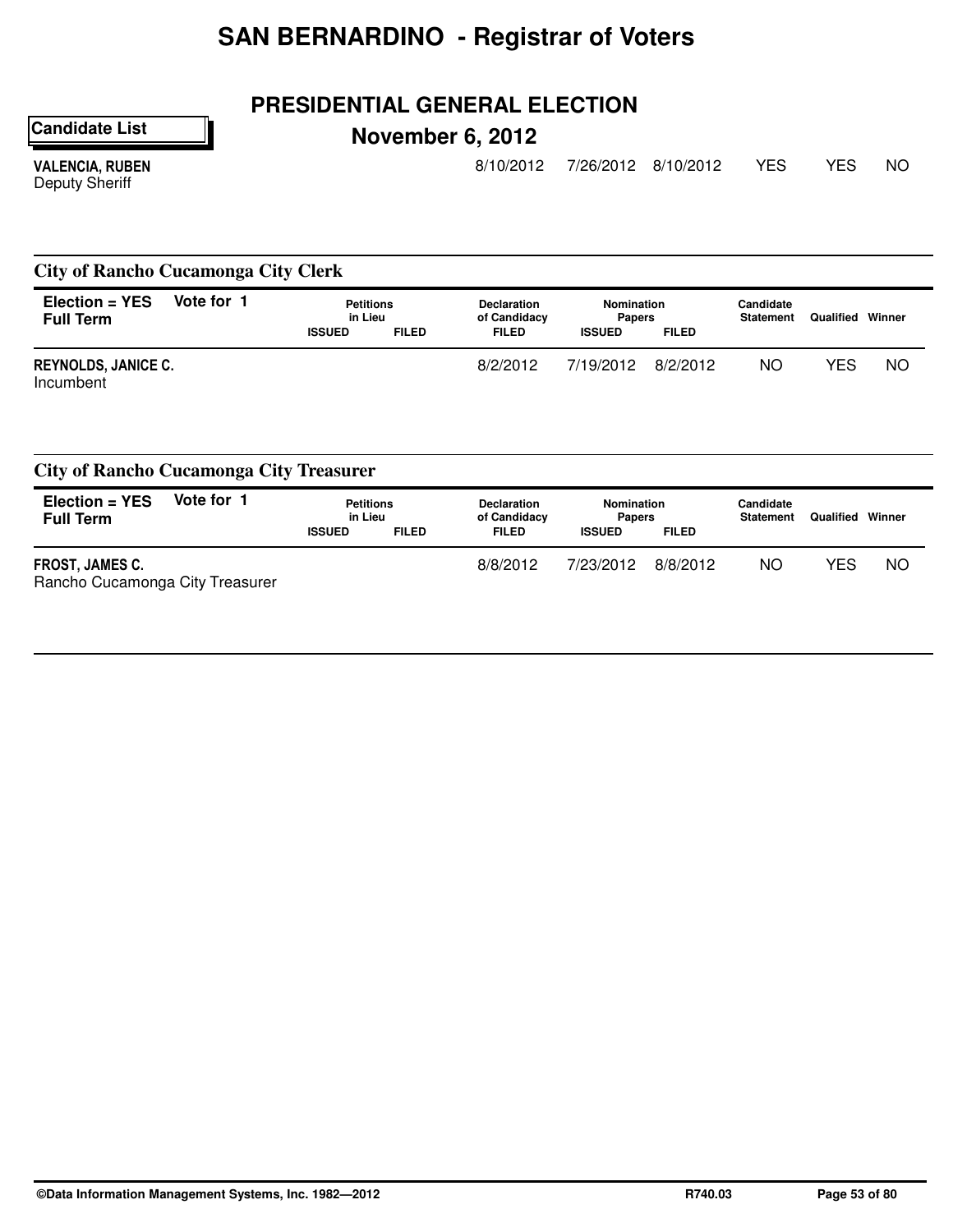# **PRESIDENTIAL GENERAL ELECTION**

## **November 6, 2012**

#### **City of Rancho Cucamonga Member Of The City Council**

| Vote for 2<br>Election = YES<br><b>Full Term</b>                      | <b>Petitions</b><br>in Lieu<br><b>ISSUED</b><br><b>FILED</b> | Declaration<br>of Candidacy<br><b>FILED</b> | Nomination<br>Papers<br><b>ISSUED</b>        | <b>FILED</b> | Candidate<br><b>Statement</b> | <b>Qualified Winner</b> |           |
|-----------------------------------------------------------------------|--------------------------------------------------------------|---------------------------------------------|----------------------------------------------|--------------|-------------------------------|-------------------------|-----------|
| <b>BUQUET, CHARLES "CHUCK"</b><br>Businessman/Appointed Councilmember |                                                              | 7/31/2012                                   | 7/16/2012                                    | 7/31/2012    | <b>YES</b>                    | <b>YES</b>              | <b>NO</b> |
| <b>JIMENEZ, ERICK</b><br>Parcel Delivery Driver                       |                                                              | 8/9/2012                                    | 8/7/2012                                     | 8/9/2012     | <b>NO</b>                     | <b>YES</b>              | <b>NO</b> |
| <b>MOFFATT, JIM</b><br>Local Businessman                              |                                                              | 8/7/2012                                    | 8/1/2012                                     | 8/7/2012     | <b>YES</b>                    | <b>YES</b>              | <b>NO</b> |
| <b>RICE, ANTHONY</b><br><b>Small Business Owner</b>                   |                                                              | 8/10/2012                                   | 7/26/2012                                    | 8/10/2012    | <b>NO</b>                     | <b>YES</b>              | <b>NO</b> |
| SPAGNOLO, SAM<br>Councilmember                                        |                                                              | 7/29/2012                                   | 7/16/2012                                    | 7/29/2012    | <b>YES</b>                    | <b>YES</b>              | <b>NO</b> |
| <b>STEINORTH, MARC</b><br>Independent Small Businessman               |                                                              | 8/8/2012                                    | 7/30/2012                                    | 8/8/2012     | <b>YES</b>                    | <b>YES</b>              | <b>NO</b> |
| <b>City of Redlands City Clerk</b>                                    |                                                              |                                             |                                              |              |                               |                         |           |
| Vote for 1<br>Election = YES<br><b>Full Term</b>                      | <b>Petitions</b><br>in Lieu<br><b>ISSUED</b><br><b>FILED</b> |                                             | Nomination<br><b>Papers</b><br><b>ISSUED</b> | <b>FILED</b> | Candidate<br><b>Statement</b> | <b>Qualified Winner</b> |           |
| <b>IRWIN, SAM</b><br>Appointed Incumbent                              |                                                              | 7/26/2012                                   | 7/17/2012                                    | 7/26/2012    | <b>NO</b>                     | <b>YES</b>              | <b>NO</b> |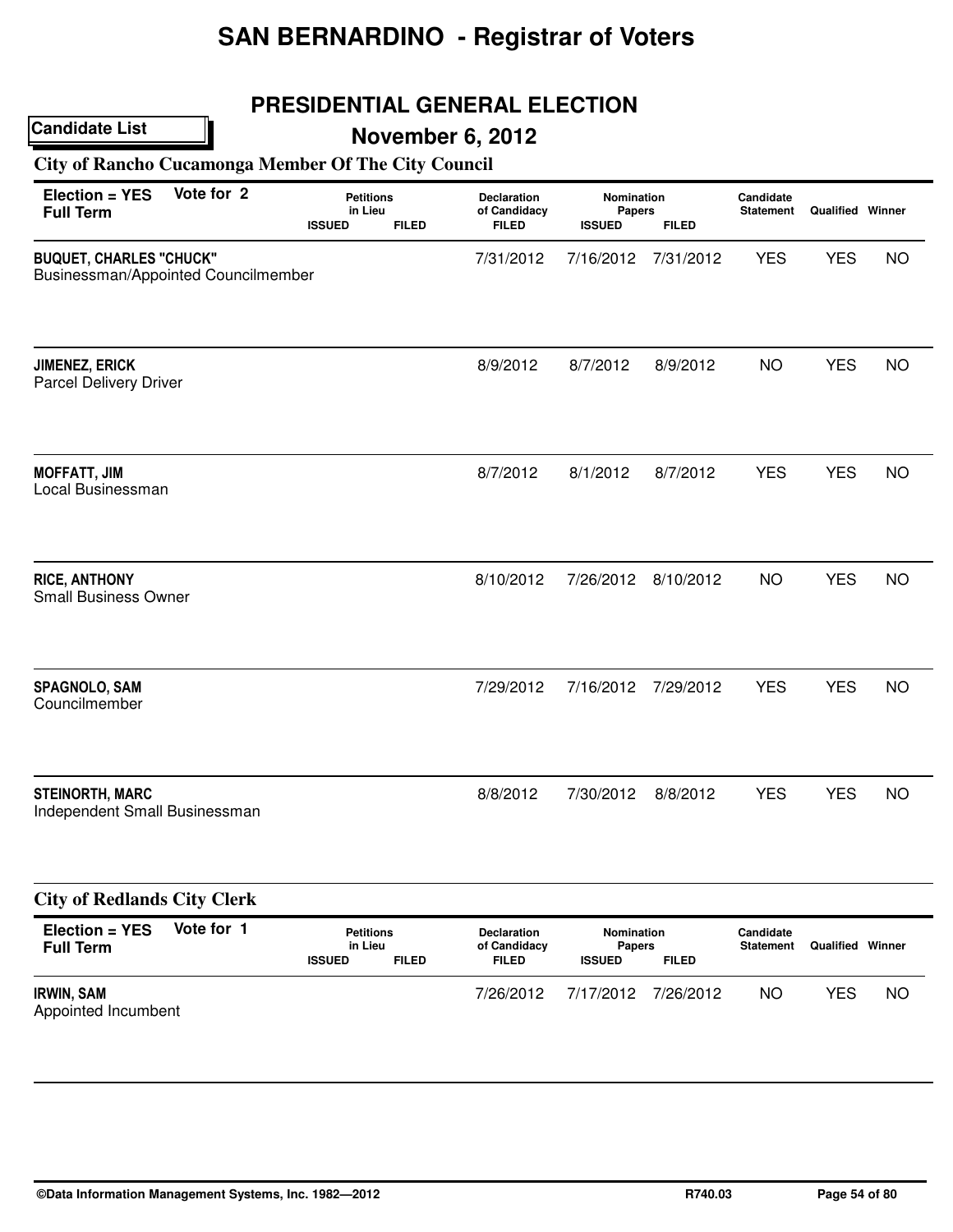## **PRESIDENTIAL GENERAL ELECTION**

## **November 6, 2012**

#### **City of Redlands Member Of The City Council**

| Vote for 2<br>Election = YES<br><b>Full Term</b>         | <b>Petitions</b><br>in Lieu<br><b>ISSUED</b> | <b>FILED</b> | <b>Declaration</b><br>of Candidacy<br><b>FILED</b> | <b>Nomination</b><br>Papers<br><b>ISSUED</b> | <b>FILED</b>        | Candidate<br><b>Statement</b> | Qualified Winner |           |
|----------------------------------------------------------|----------------------------------------------|--------------|----------------------------------------------------|----------------------------------------------|---------------------|-------------------------------|------------------|-----------|
| <b>AGUILAR, PETE</b><br>Councilmember/Business Owner     |                                              |              | 8/10/2012                                          | 7/26/2011                                    | 8/10/2012           | <b>YES</b>                    | <b>YES</b>       | <b>NO</b> |
| <b>GILBREATH, PAT</b><br><b>Retired Accountant</b>       |                                              |              | 8/8/2012                                           | 7/16/2012                                    | 8/8/2012            | <b>YES</b>                    | <b>YES</b>       | <b>NO</b> |
| <b>GOLDMAN, LEONARD JAMES</b><br><b>Federal Employee</b> |                                              |              | 8/14/2012                                          | 7/31/2012                                    | 8/14/2012           | <b>NO</b>                     | <b>YES</b>       | <b>NO</b> |
| <b>LAYNE, MICHAEL</b><br><b>Business Owner</b>           |                                              |              | 8/15/2012                                          |                                              | 7/26/2012 8/15/2012 | <b>YES</b>                    | <b>YES</b>       | <b>NO</b> |
| <b>SAIFIE, MIKE</b><br>Fiscal Analyst/Businessman        |                                              |              | 8/9/2012                                           | 7/16/2012                                    | 8/9/2012            | <b>YES</b>                    | <b>YES</b>       | <b>NO</b> |
| <b>SCHNEIDER, LANE</b><br><b>Small Business Owner</b>    |                                              |              | 8/13/2012                                          | 7/16/2012                                    | 8/13/2012           | <b>YES</b>                    | <b>YES</b>       | <b>NO</b> |
| <b>WALLACE, DON</b><br>Minister/Businessman              |                                              |              | 8/9/2012                                           | 8/6/2012                                     | 8/9/2012            | <b>YES</b>                    | <b>YES</b>       | <b>NO</b> |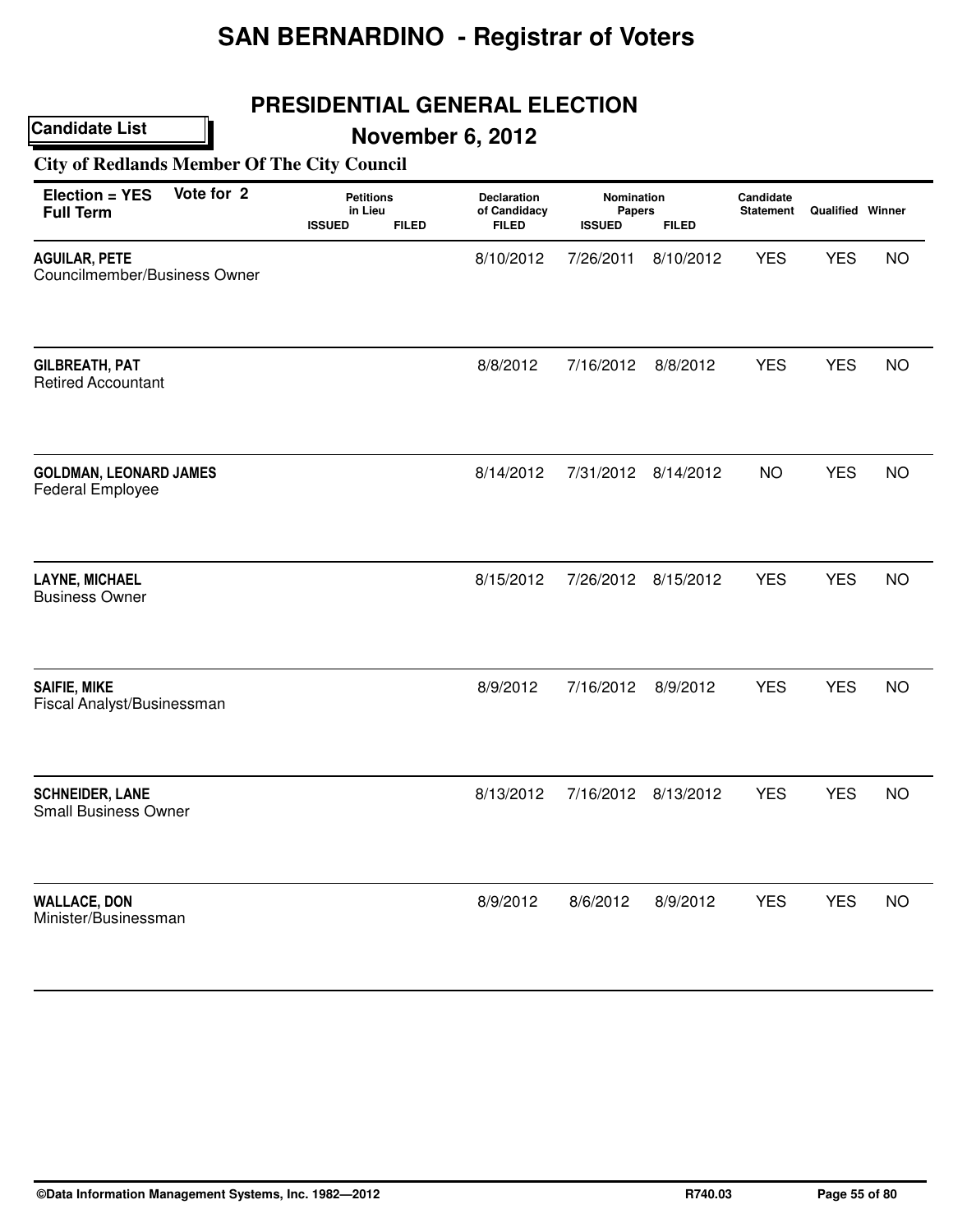# **PRESIDENTIAL GENERAL ELECTION**

# **November 6, 2012**

#### **City of Redlands City Treasurer**

| Vote for 1<br>Election = YES<br><b>Full Term</b>                   | <b>Petitions</b><br>in Lieu<br><b>ISSUED</b><br><b>FILED</b> | <b>Declaration</b><br>of Candidacy<br><b>FILED</b> | Nomination<br><b>Papers</b><br><b>ISSUED</b> | <b>FILED</b>        | Candidate<br><b>Statement</b> | <b>Qualified Winner</b> |           |
|--------------------------------------------------------------------|--------------------------------------------------------------|----------------------------------------------------|----------------------------------------------|---------------------|-------------------------------|-------------------------|-----------|
| <b>DAWES, ROBERT</b><br><b>Retired Auditor General</b>             |                                                              | 8/14/2012                                          | 8/13/2012                                    | 8/14/2012           | <b>YES</b>                    | <b>YES</b>              | <b>NO</b> |
| RALEY, DAVID E.<br>Director, SB Valley Water Conservation District |                                                              | 7/31/2012                                          | 7/16/2012                                    | 7/31/2012           | <b>YES</b>                    | <b>YES</b>              | <b>NO</b> |
| ROGERS, STEPHEN W.<br>Civil Engineer                               |                                                              | 8/10/2012                                          |                                              | 7/26/2012 8/10/2012 | <b>NO</b>                     | <b>YES</b>              | <b>NO</b> |
| <b>City of Rialto Mayor</b>                                        |                                                              |                                                    |                                              |                     |                               |                         |           |
| Vote for 1<br>Election = YES<br><b>Full Term</b>                   | <b>Petitions</b><br>in Lieu<br><b>ISSUED</b><br><b>FILED</b> | <b>Declaration</b><br>of Candidacy<br><b>FILED</b> | Nomination<br>Papers<br><b>ISSUED</b>        | <b>FILED</b>        | Candidate<br><b>Statement</b> | <b>Qualified Winner</b> |           |
| <b>ROBERTSON, DEBORAH</b><br>Rialto Councilwoman                   |                                                              | 8/8/2101                                           | 7/17/2012                                    | 8/8/2012            | <b>YES</b>                    | <b>YES</b>              | <b>NO</b> |
| <b>SCOTT, ED</b><br>Council Member/Businessman                     |                                                              | 8/15/2012                                          | 7/24/2012                                    | 8/15/2012           | <b>YES</b>                    | <b>YES</b>              | <b>NO</b> |
| <b>City of Rialto City Treasurer</b>                               |                                                              |                                                    |                                              |                     |                               |                         |           |
| Vote for 1<br>Election = YES<br><b>Full Term</b>                   | <b>Petitions</b><br>in Lieu<br><b>ISSUED</b><br><b>FILED</b> | Declaration<br>of Candidacy<br><b>FILED</b>        | Nomination<br><b>Papers</b><br><b>ISSUED</b> | <b>FILED</b>        | Candidate<br><b>Statement</b> | <b>Qualified Winner</b> |           |
| CARRILLO, EDWARD J.<br>Incumbent                                   |                                                              | 8/6/2012                                           | 7/19/2012                                    | 8/6/2012            | <b>NO</b>                     | <b>YES</b>              | <b>NO</b> |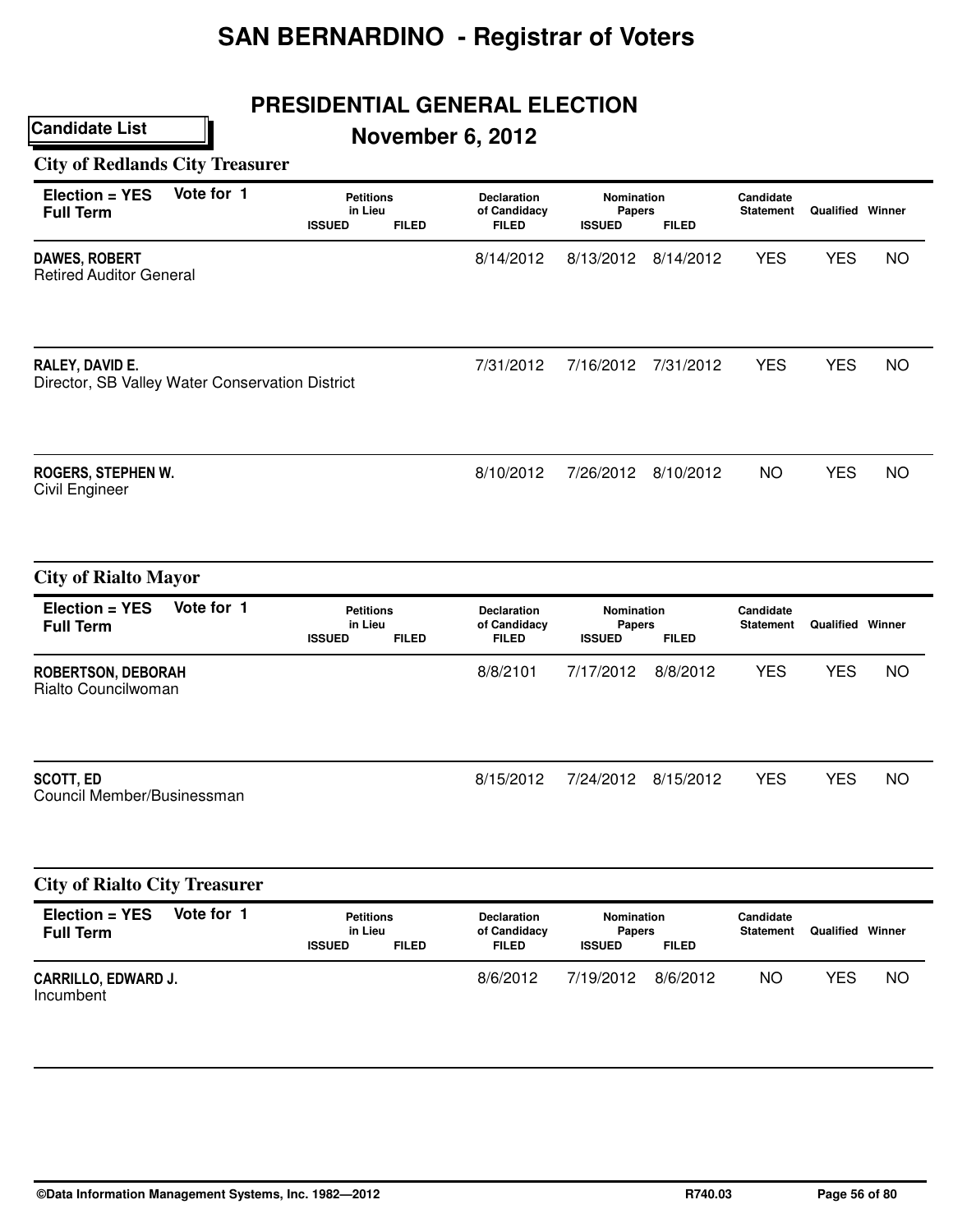# **PRESIDENTIAL GENERAL ELECTION**

# **November 6, 2012**

#### **City of Rialto City Clerk**

| $Election = YES$<br><b>Full Term</b>                 | Vote for 1 | <b>Petitions</b><br>in Lieu |              | <b>Declaration</b><br>of Candidacy | Nomination<br><b>Papers</b> |              | Candidate<br><b>Statement</b> | Qualified | Winner    |
|------------------------------------------------------|------------|-----------------------------|--------------|------------------------------------|-----------------------------|--------------|-------------------------------|-----------|-----------|
|                                                      |            | <b>ISSUED</b>               | <b>FILED</b> | <b>FILED</b>                       | <b>ISSUED</b>               | <b>FILED</b> |                               |           |           |
| <b>MCGEE, BARBARA A.</b><br><b>Rialto City Clerk</b> |            |                             |              | 8/9/2012                           | 7/23/2012                   | 8/9/2012     | YES                           | YES       | <b>NC</b> |

| <b>City of Rialto Member of the City Council</b>                |                                              |              |                                                    |                                       |              |                               |                         |           |
|-----------------------------------------------------------------|----------------------------------------------|--------------|----------------------------------------------------|---------------------------------------|--------------|-------------------------------|-------------------------|-----------|
| Vote for 2<br>Election = YES<br><b>Full Term</b>                | <b>Petitions</b><br>in Lieu<br><b>ISSUED</b> | <b>FILED</b> | <b>Declaration</b><br>of Candidacy<br><b>FILED</b> | Nomination<br>Papers<br><b>ISSUED</b> | <b>FILED</b> | Candidate<br><b>Statement</b> | <b>Qualified Winner</b> |           |
| <b>BRITT, JOSEF "JOE"</b><br>Local Businessman                  |                                              |              | 8/9/2012                                           | 7/16/2012                             | 8/9/2012     | <b>YES</b>                    | <b>YES</b>              | <b>NO</b> |
| HAYES, JUNE D.<br>City Commissioner/Businesswoman               |                                              |              | 8/10/2012                                          | 7/16/2012                             | 8/10/2012    | <b>YES</b>                    | <b>YES</b>              | <b>NO</b> |
| O'CONNELL, SHAWN P.<br><b>Retired Police Sergeant</b>           |                                              |              | 7/30/2012                                          | 7/18/2012                             | 7/30/2012    | <b>YES</b>                    | <b>YES</b>              | <b>NO</b> |
| PALMER, ED<br><b>Rialto City Councilmember</b>                  |                                              |              | 8/9/2012                                           | 7/16/2012                             | 8/9/2012     | <b>YES</b>                    | <b>YES</b>              | <b>NO</b> |
| <b>SYED, SARMAD "SAM"</b><br>Production Supervisor/Commissioner |                                              |              | 8/15/2012                                          | 8/10/2012                             | 8/15/2012    | <b>YES</b>                    | <b>YES</b>              | <b>NO</b> |
| TRUJILLO, RAFAEL<br>Congressional Aide/Commissioner             |                                              |              | 8/9/2012                                           | 7/16/2012                             | 8/9/2012     | <b>YES</b>                    | <b>YES</b>              | <b>NO</b> |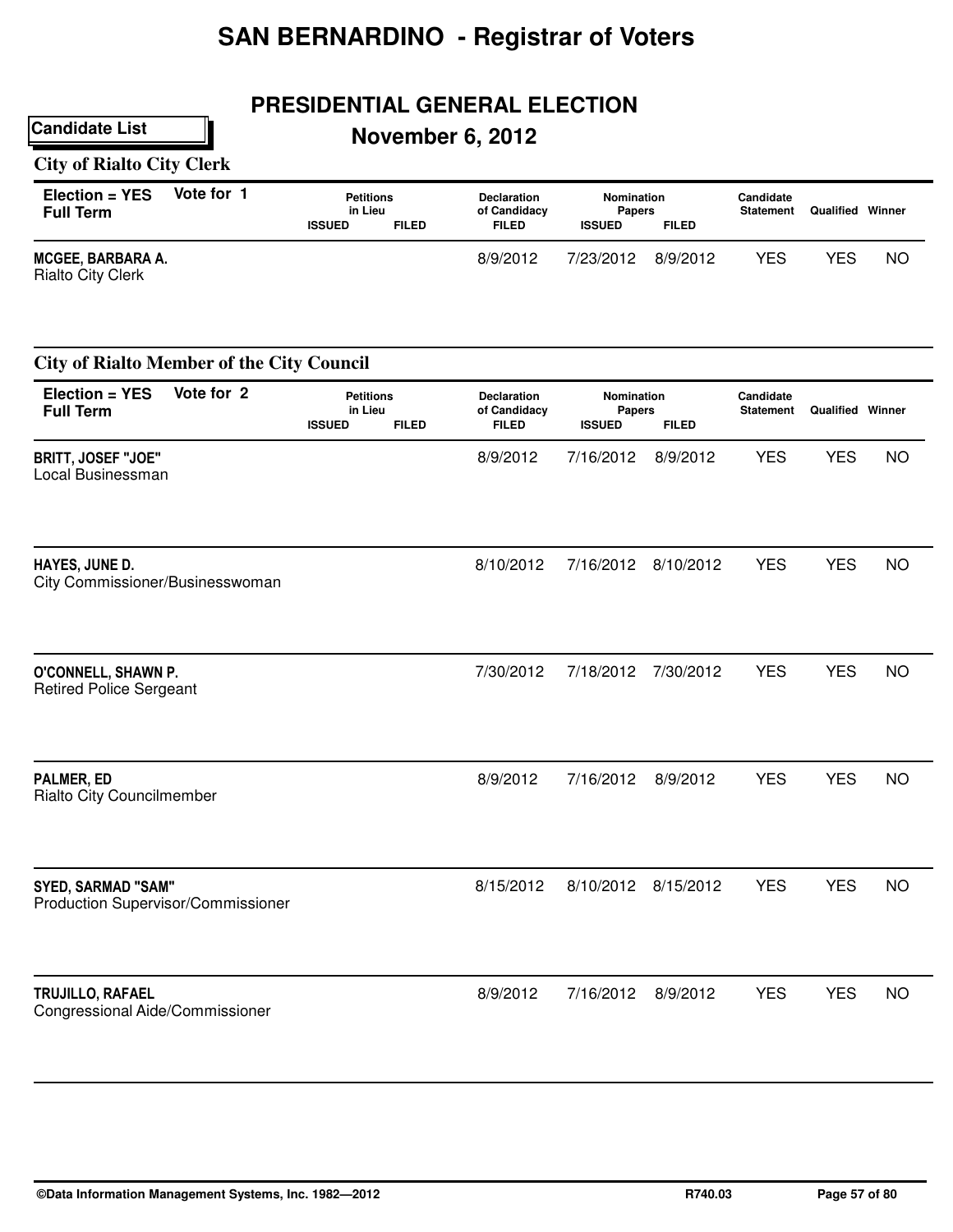# **PRESIDENTIAL GENERAL ELECTION**

## **November 6, 2012**

#### **City of Twentynine Palms Member Of The City Council**

| Vote for 2<br>Election = YES<br><b>Full Term</b>      |            | <b>Petitions</b><br>in Lieu<br><b>ISSUED</b><br><b>FILED</b> | <b>Declaration</b><br>of Candidacy<br><b>FILED</b> | Nomination<br><b>Papers</b><br><b>ISSUED</b> | <b>FILED</b> | Candidate<br><b>Statement</b> | Qualified Winner        |           |
|-------------------------------------------------------|------------|--------------------------------------------------------------|----------------------------------------------------|----------------------------------------------|--------------|-------------------------------|-------------------------|-----------|
| <b>COLE, JOHN</b><br>Incumbent                        |            |                                                              | 8/5/2012                                           | 8/3/2012                                     | 8/5/2012     | <b>YES</b>                    | <b>YES</b>              | <b>NO</b> |
| <b>HEISER, CORA</b><br>Teacher                        |            |                                                              | 7/26/2012                                          | 7/17/2012                                    | 7/26/2012    | <b>YES</b>                    | <b>YES</b>              | <b>NO</b> |
| KLINK, JOEL A.<br>Incumbent                           |            |                                                              | 8/5/2012                                           | 8/2/2012                                     | 8/5/2012     | <b>NO</b>                     | <b>YES</b>              | <b>NO</b> |
| <b>City of Upland City Treasurer</b>                  |            |                                                              |                                                    |                                              |              |                               |                         |           |
| Election = YES<br><b>Full Term</b>                    | Vote for 1 | <b>Petitions</b><br>in Lieu<br><b>ISSUED</b><br><b>FILED</b> | <b>Declaration</b><br>of Candidacy<br><b>FILED</b> | Nomination<br>Papers<br><b>ISSUED</b>        | <b>FILED</b> | Candidate<br><b>Statement</b> | <b>Qualified Winner</b> |           |
| <b>BISHAI, MICHAEL</b><br><b>Financial Controller</b> |            |                                                              | 8/10/2012                                          | 7/26/2012                                    | 8/10/2012    | <b>NO</b>                     | <b>YES</b>              | <b>NO</b> |
| <b>MORGAN, DAN</b><br><b>City Treasurer</b>           |            |                                                              | 8/9/2012                                           | 8/5/2012                                     | 8/9/2012     | <b>YES</b>                    | <b>YES</b>              | <b>NO</b> |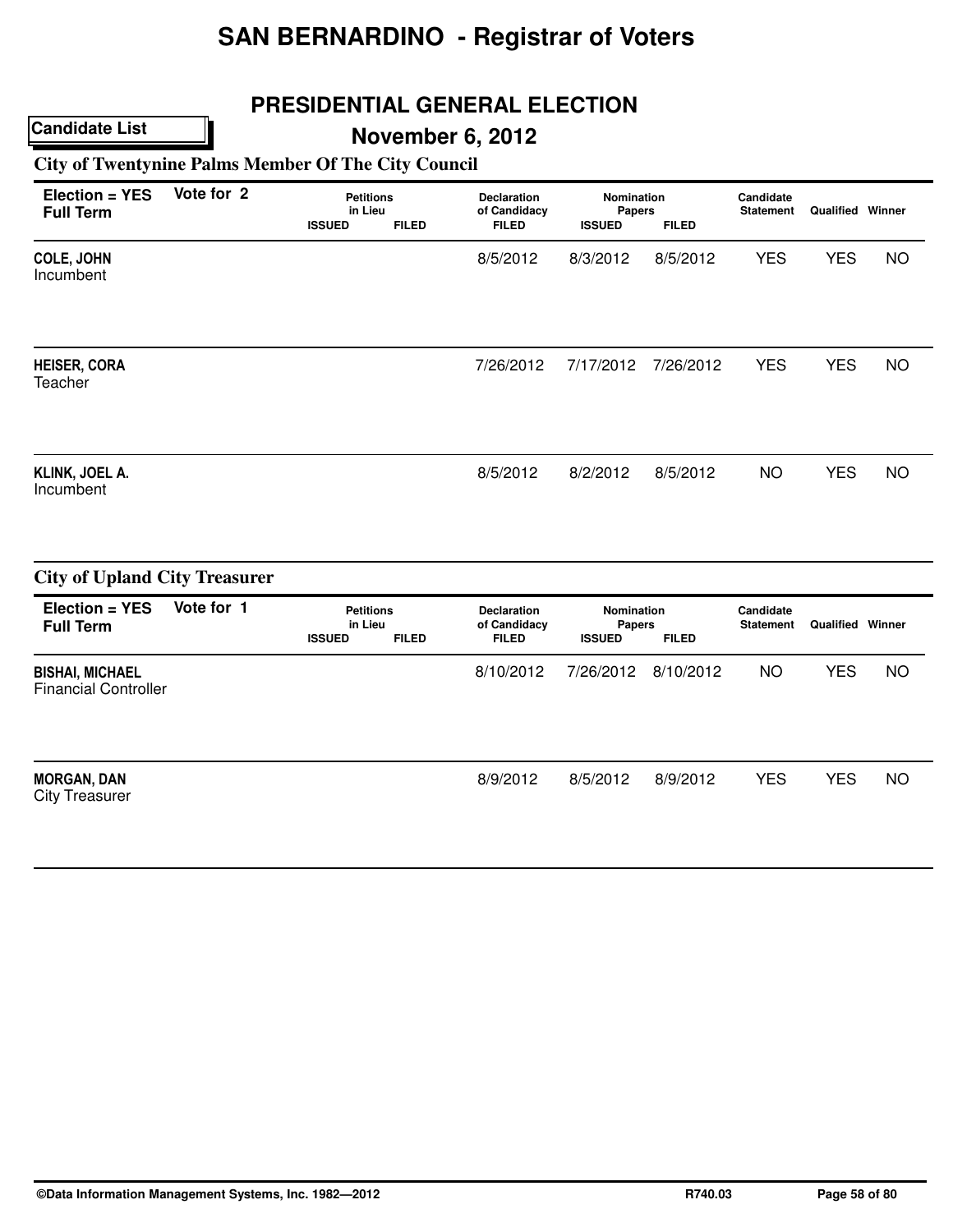## **PRESIDENTIAL GENERAL ELECTION**

## **November 6, 2012**

#### **City of Upland Member of the City Council**

| Election = YES<br><b>Full Term</b>                      | Vote for 1 | <b>Petitions</b><br>in Lieu<br><b>ISSUED</b><br><b>FILED</b> |  | Declaration<br>of Candidacy<br><b>FILED</b> | Nomination<br>Papers<br><b>ISSUED</b><br><b>FILED</b> |           | Candidate<br><b>Statement</b> | <b>Qualified Winner</b> |           |
|---------------------------------------------------------|------------|--------------------------------------------------------------|--|---------------------------------------------|-------------------------------------------------------|-----------|-------------------------------|-------------------------|-----------|
| <b>BOZAR, GLENN</b><br>Businessman/Manager              |            |                                                              |  | 8/10/2012                                   | 7/16/2012                                             | 8/10/2012 | <b>YES</b>                    | <b>YES</b>              | <b>NO</b> |
| <b>HAENDIGES, SHERI</b><br>Retired                      |            |                                                              |  | 8/13/2012                                   | 7/16/2012                                             | 8/13/2012 | <b>YES</b>                    | <b>YES</b>              | <b>NO</b> |
| <b>MOYA, NATALIE</b><br><b>Business Consultant</b>      |            |                                                              |  | 8/14/2012                                   | 8/7/2012                                              | 8/14/2012 | <b>YES</b>                    | <b>YES</b>              | <b>NO</b> |
| TIMM, CAROL S.<br><b>Retired Teacher</b>                |            |                                                              |  | 7/24/2012                                   | 7/16/2012                                             | 7/24/2012 | <b>YES</b>                    | <b>YES</b>              | <b>NO</b> |
| <b>VELTO, BILL</b><br>Businessman/Planning Commissioner |            |                                                              |  | 8/9/2012                                    | 7/17/2012                                             | 8/9/2012  | <b>YES</b>                    | <b>YES</b>              | <b>NO</b> |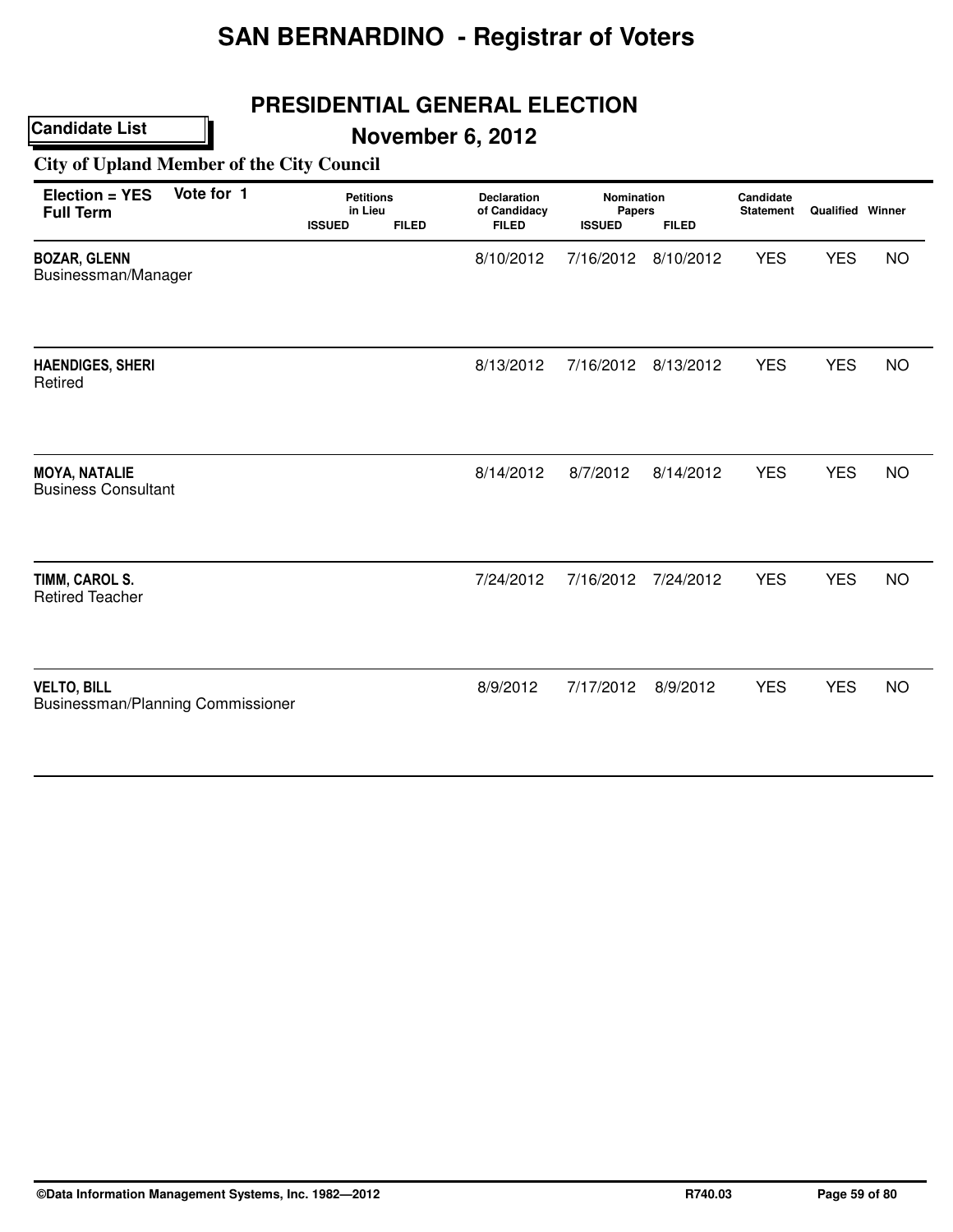# **PRESIDENTIAL GENERAL ELECTION**

# **November 6, 2012**

# **City of Upland Mayor**

| Vote for 1<br>Election = YES<br><b>Full Term</b>               | <b>Petitions</b><br>in Lieu<br><b>ISSUED</b> | <b>FILED</b> | <b>Declaration</b><br>of Candidacy<br><b>FILED</b> | <b>Nomination</b><br>Papers<br><b>ISSUED</b> | <b>FILED</b> | Candidate<br><b>Statement</b> | <b>Qualified Winner</b> |           |
|----------------------------------------------------------------|----------------------------------------------|--------------|----------------------------------------------------|----------------------------------------------|--------------|-------------------------------|-------------------------|-----------|
| FILIPPI, GINO L.<br>Councilmember/Businessman                  |                                              |              | 8/10/2012                                          | 7/16/2012                                    | 8/10/2012    | <b>YES</b>                    | <b>YES</b>              | NO.       |
| <b>MUSSER, RAY</b><br><b>Appointed Mayor</b>                   |                                              |              | 7/31/2012                                          | 7/18/2012                                    | 7/31/2012    | <b>YES</b>                    | <b>YES</b>              | <b>NO</b> |
| <b>STONE, DEBRA "DEBBIE"</b><br>Funeral Director/Councilmember |                                              |              | 8/10/2012                                          | 8/8/2012                                     | 8/10/2012    | <b>YES</b>                    | <b>YES</b>              | NO        |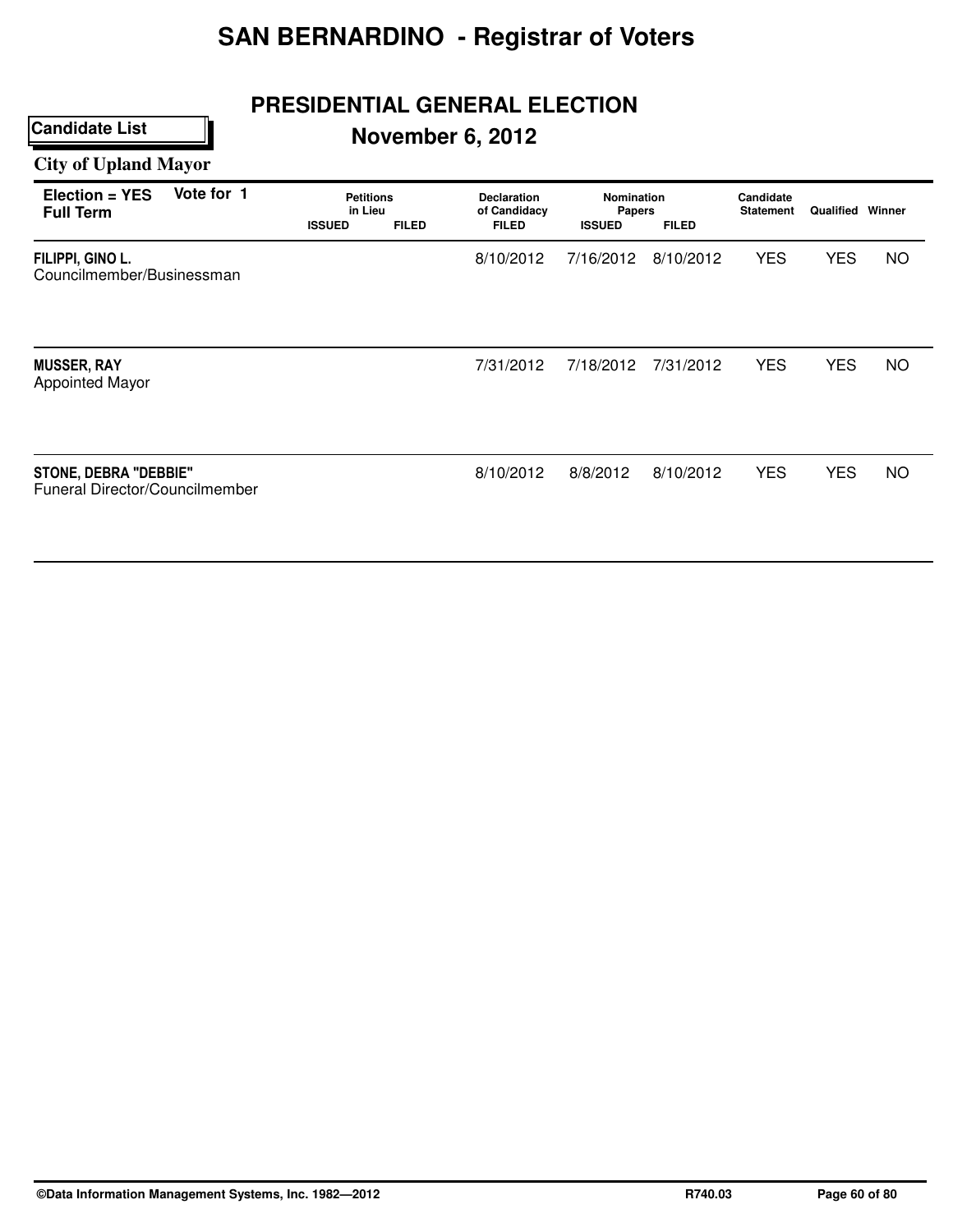## **PRESIDENTIAL GENERAL ELECTION**

**November 6, 2012**

**City of Victorville Member of the City Council**

| Vote for 3<br>Election = YES<br><b>Full Term</b>                | <b>Petitions</b><br>in Lieu<br><b>ISSUED</b><br><b>FILED</b> | Declaration<br>of Candidacy<br><b>FILED</b> | Nomination<br>Papers<br><b>ISSUED</b> | <b>FILED</b> | Candidate<br><b>Statement</b> | <b>Qualified Winner</b> |           |
|-----------------------------------------------------------------|--------------------------------------------------------------|---------------------------------------------|---------------------------------------|--------------|-------------------------------|-------------------------|-----------|
| ATKINS, FRANK L.<br>No Ballot Designation                       |                                                              | 7/17/2012                                   | 7/16/2012                             | 7/17/2012    | <b>NO</b>                     | <b>YES</b>              | <b>NO</b> |
| <b>CASTELLANOS, BYRON</b><br><b>Building General Contractor</b> |                                                              | 8/14/2012                                   | 8/14/2012                             | 8/14/2012    | <b>YES</b>                    | <b>YES</b>              | <b>NO</b> |
| COX, JIM<br><b>Retired City Manager</b>                         |                                                              | 8/8/2012                                    | 8/1/2012                              | 8/8/2012     | <b>YES</b>                    | <b>YES</b>              | <b>NO</b> |
| <b>CRAMER 3rd., SANFORD W.</b><br>Independent Contractor        |                                                              | 8/10/2012                                   | 7/17/2012                             | 8/10/2012    | <b>NO</b>                     | <b>YES</b>              | <b>NO</b> |
| <b>GARCIA, GLORIA</b><br><b>Small Business Owner</b>            |                                                              | 8/14/2012                                   | 7/23/2012                             | 8/14/2012    | <b>YES</b>                    | <b>YES</b>              | <b>NO</b> |
| <b>GREEN, CURTIS</b><br>Businessman/Educator                    |                                                              | 8/9/2012                                    | 7/17/2012                             | 8/9/2012     | <b>YES</b>                    | <b>YES</b>              | <b>NO</b> |
| HUBBARD, SHAWN L.<br><b>Freight Relocation Specialist</b>       |                                                              | 8/2/2012                                    | 7/17/2012                             | 8/2/2012     | <b>YES</b>                    | <b>YES</b>              | <b>NO</b> |
| KAGAN, MARSHALL J.<br><b>Retired CPA</b>                        |                                                              | 8/9/2012                                    | 8/2/2012                              | 8/9/2012     | <b>YES</b>                    | <b>YES</b>              | <b>NO</b> |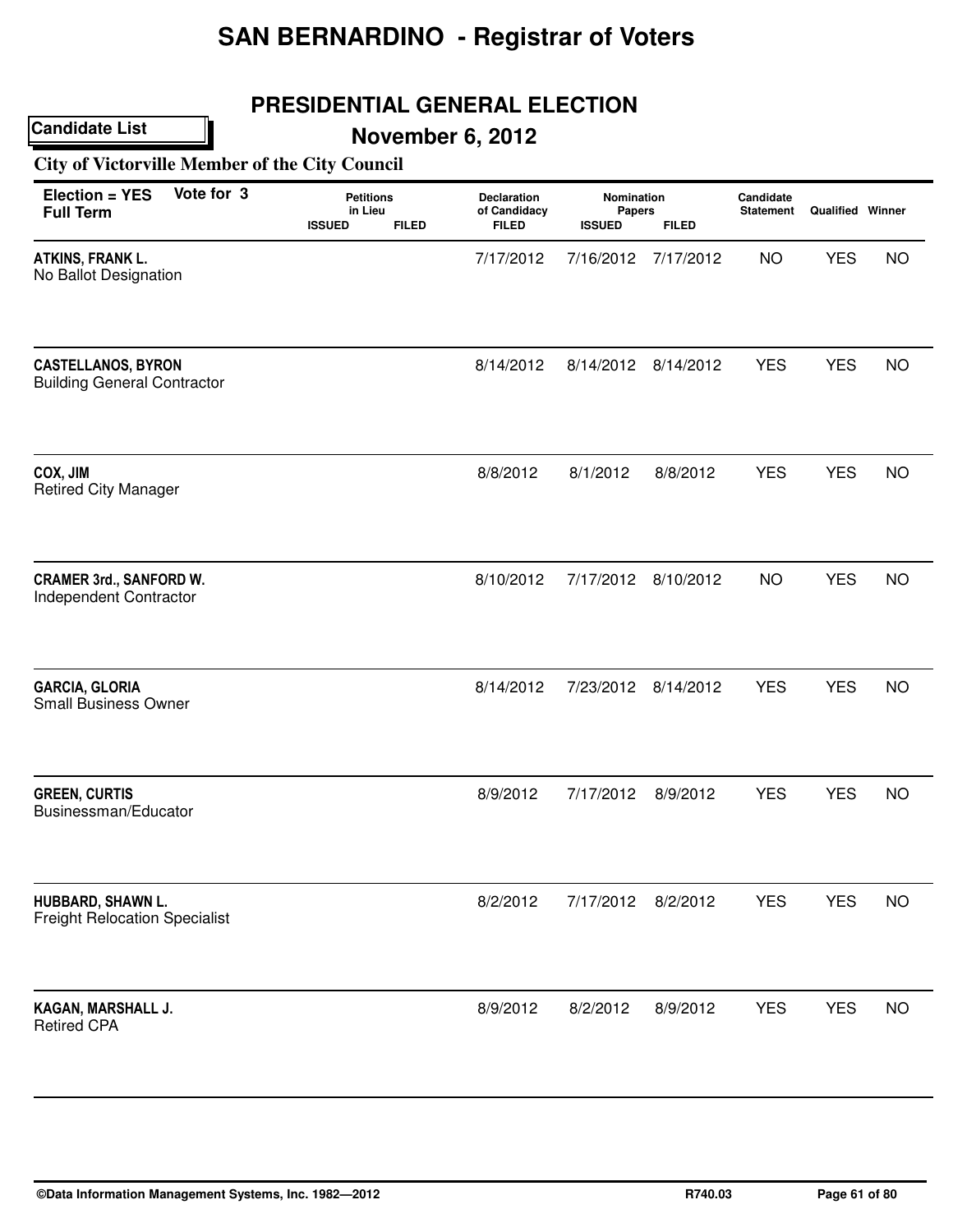| <b>Candidate List</b>                             | PRESIDENTIAL GENERAL ELECTION<br><b>November 6, 2012</b> |           |           |            |            |           |
|---------------------------------------------------|----------------------------------------------------------|-----------|-----------|------------|------------|-----------|
| <b>KORN, AARON</b><br><b>Small Business Owner</b> | 8/10/2012                                                | 7/16/2012 | 8/10/2012 | <b>YES</b> | <b>YES</b> | <b>NO</b> |
| LARIVEE JR., ROBERT L.<br>Executive               | 8/12/2012                                                | 8/8/2012  | 8/12/2012 | <b>NO</b>  | <b>YES</b> | <b>NO</b> |
| <b>MCEACHRON, RYAN</b><br>Mayor/Small Businessman | 7/31/2012                                                | 7/16/2012 | 7/31/2012 | <b>YES</b> | <b>YES</b> | <b>NO</b> |
| <b>O'CONNOR, MELINDA</b><br>Para Educator/Banker  | 8/13/2012                                                | 7/16/2012 | 8/13/2012 | <b>YES</b> | <b>YES</b> | <b>NO</b> |
| PROANO, CARLOS A.<br><b>Civil Servant</b>         | 8/9/2012                                                 | 7/19/2012 | 8/9/2012  | <b>NO</b>  | <b>YES</b> | <b>NO</b> |
| ROTHSCHILD, MIKE<br>Incumbent                     | 7/26/2012                                                | 7/16/2012 | 7/26/2012 | <b>YES</b> | <b>YES</b> | <b>NO</b> |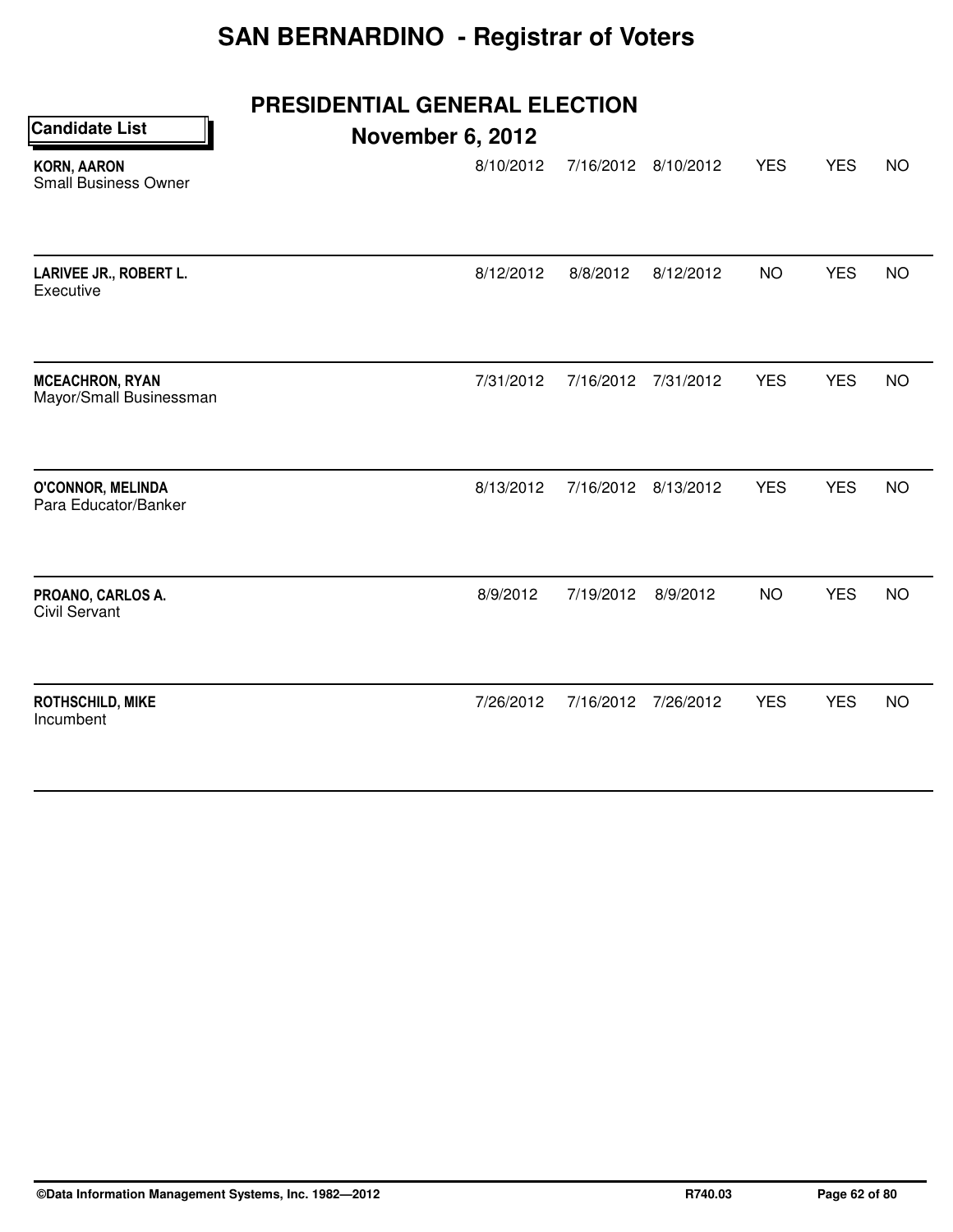## **PRESIDENTIAL GENERAL ELECTION**

**November 6, 2012**

**City of Yucaipa Member of the City Council**

| Vote for 3<br>Election = YES<br><b>Full Term</b>        | <b>Petitions</b><br>in Lieu<br><b>ISSUED</b> | <b>FILED</b> | <b>Declaration</b><br>of Candidacy<br><b>FILED</b> | <b>Nomination</b><br>Papers<br><b>ISSUED</b> | <b>FILED</b> | Candidate<br><b>Statement</b> | Qualified Winner |           |
|---------------------------------------------------------|----------------------------------------------|--------------|----------------------------------------------------|----------------------------------------------|--------------|-------------------------------|------------------|-----------|
| <b>DUNCAN SR., BOBBY DEAN</b><br>Yucaipa Business Owner |                                              |              | 7/19/2012                                          | 7/16/2012                                    | 7/19/2012    | <b>YES</b>                    | <b>YES</b>       | <b>NO</b> |
| HOYT, DENISE R.<br>Councilmember/Professor              |                                              |              | 8/6/2012                                           | 7/17/2012                                    | 8/6/2012     | <b>YES</b>                    | <b>YES</b>       | <b>NO</b> |
| <b>JAENSCH, REBECCA</b><br><b>Student</b>               |                                              |              | 8/10/2012                                          | 7/24/2012                                    | 8/10/2012    | <b>NO</b>                     | <b>YES</b>       | <b>NO</b> |
| PISER, TINA<br><b>Business Owner/Restaurateur</b>       |                                              |              | 8/6/2012                                           | 8/2/2012                                     | 8/6/2012     | <b>NO</b>                     | <b>YES</b>       | <b>NO</b> |
| <b>RIDDELL, DICK</b><br>Councilmember                   |                                              |              | 7/23/2012                                          | 7/16/2012                                    | 7/23/2012    | <b>YES</b>                    | <b>YES</b>       | <b>NO</b> |
| TUCKER, NANCY L.<br><b>Retired Banker</b>               |                                              |              | 8/15/2012                                          | 8/13/2012                                    | 8/15/2012    | <b>YES</b>                    | <b>YES</b>       | <b>NO</b> |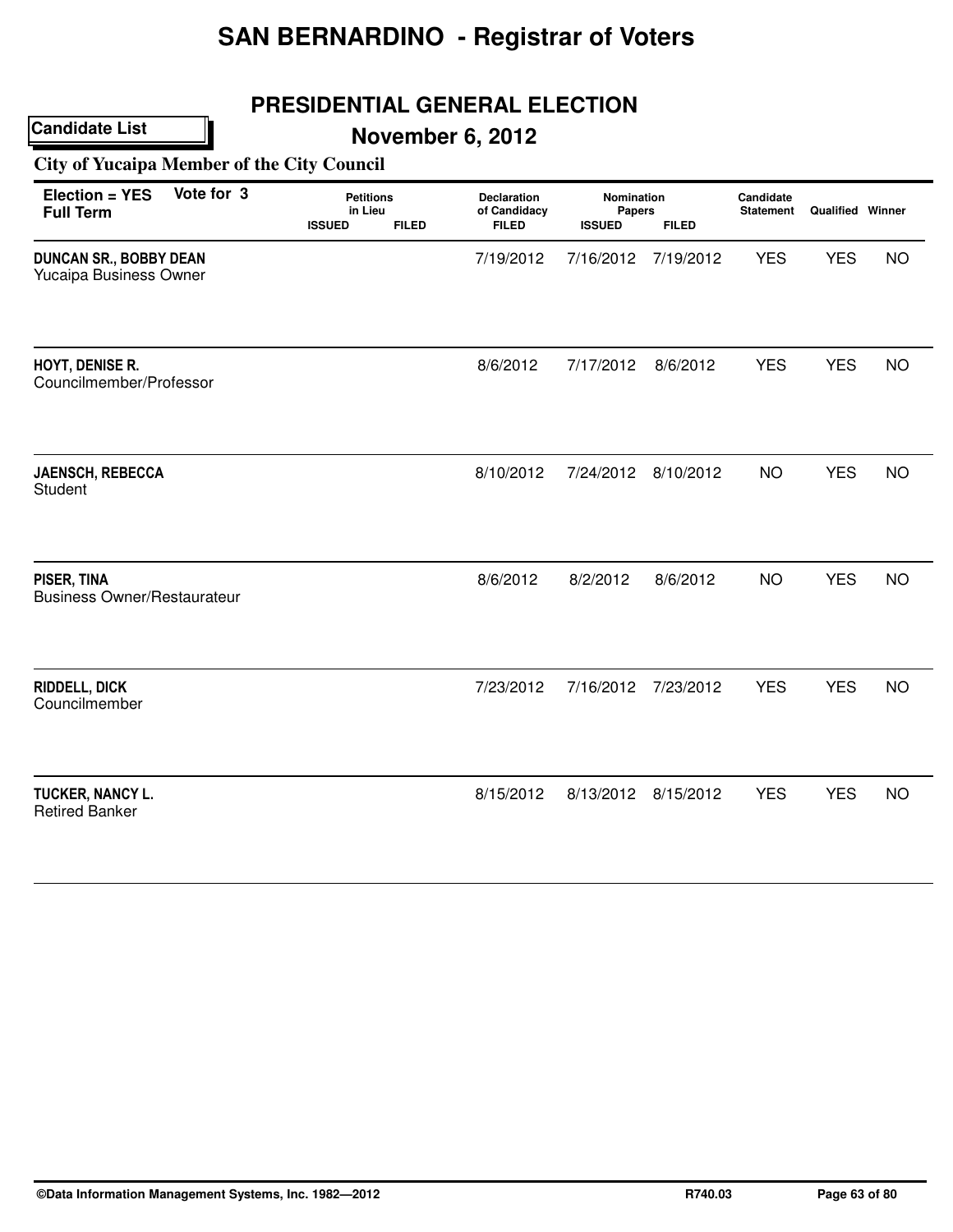## **PRESIDENTIAL GENERAL ELECTION**

# **November 6, 2012**

**Town of Yucca Valley Member of the Town Council**

| Election = YES<br><b>Full Term</b>                       | Vote for 2 | <b>Petitions</b><br>in Lieu<br><b>ISSUED</b> | <b>FILED</b> | <b>Declaration</b><br>of Candidacy<br><b>FILED</b> | Nomination<br><b>Papers</b><br><b>ISSUED</b> | <b>FILED</b> | Candidate<br><b>Statement</b> | Qualified  | Winner    |
|----------------------------------------------------------|------------|----------------------------------------------|--------------|----------------------------------------------------|----------------------------------------------|--------------|-------------------------------|------------|-----------|
| <b>HUNTINGTON, GEORGE</b><br>Council Member              |            |                                              |              | 7/30/2012                                          | 7/16/2012                                    | 7/30/2012    | <b>NO</b>                     | <b>YES</b> | <b>NO</b> |
| LOMBARDO, ROBERT E.<br>Dentist/Appointed Town Councilman |            |                                              |              | 8/7/2012                                           | 7/20/2012                                    | 8/7/2012     | <b>YES</b>                    | <b>YES</b> | <b>NO</b> |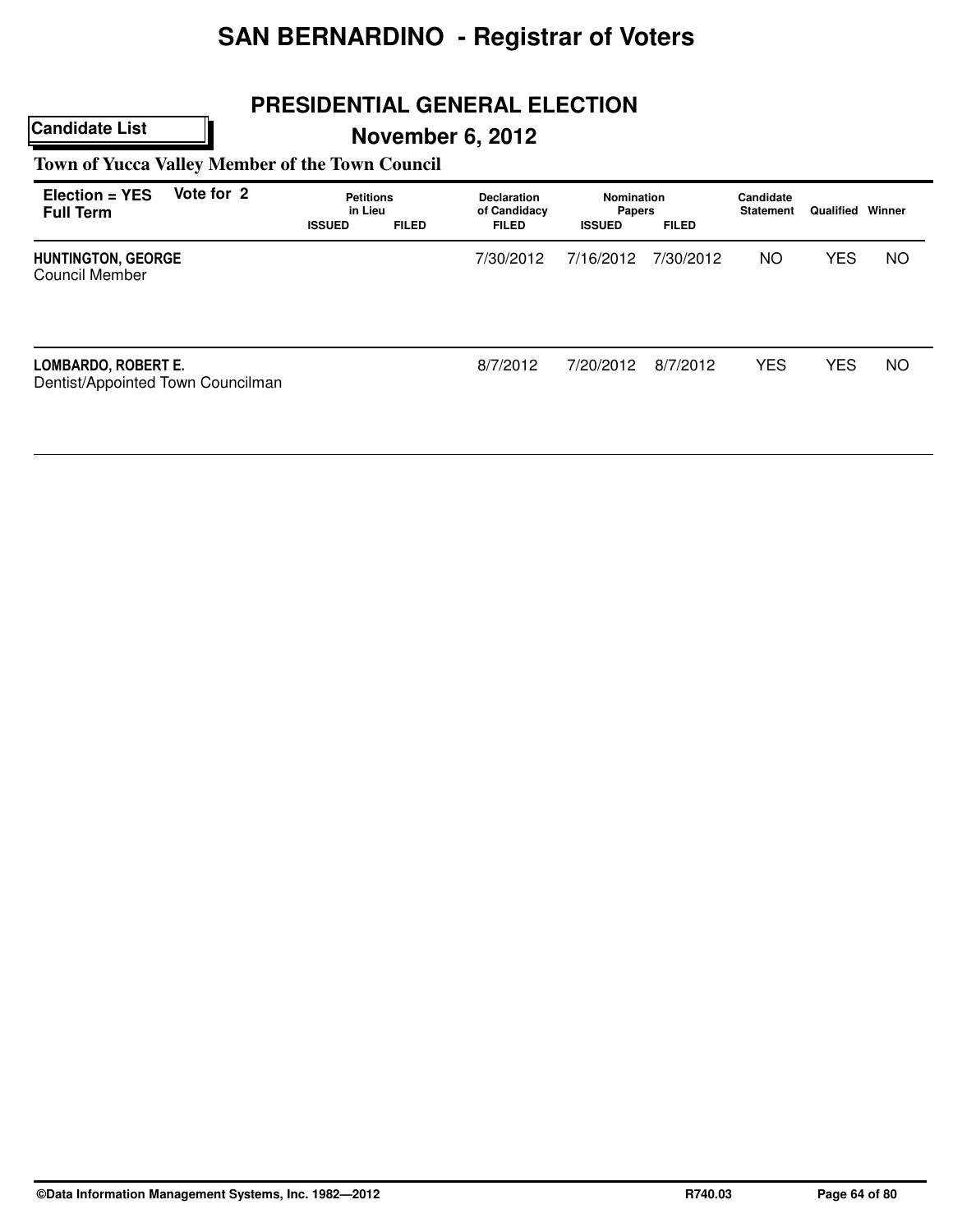# **PRESIDENTIAL GENERAL ELECTION**

## **November 6, 2012**

#### **Big Bear Airport District Director**

| Vote for 3<br>Election = YES<br><b>Full Term</b>             | <b>Petitions</b><br>in Lieu<br><b>FILED</b><br><b>ISSUED</b> | Declaration<br>of Candidacy<br><b>FILED</b> | Nomination<br><b>Papers</b><br><b>ISSUED</b> | <b>FILED</b> | Candidate<br><b>Statement</b> | Qualified Winner |           |
|--------------------------------------------------------------|--------------------------------------------------------------|---------------------------------------------|----------------------------------------------|--------------|-------------------------------|------------------|-----------|
| <b>CASTILLO, STEVE</b><br><b>Commercial Pilot</b>            |                                                              | 8/8/2012                                    | 7/20/2012                                    | 8/8/2012     | <b>YES</b>                    | <b>YES</b>       | <b>NO</b> |
| <b>CHAIDEZ, SUSAN</b><br>No Ballot Designation               |                                                              | 8/7/2012                                    | 8/7/2012                                     | 8/7/2012     | <b>YES</b>                    | <b>YES</b>       | <b>NO</b> |
| DODDS, NED<br>Retired                                        |                                                              | 8/9/2012                                    | 7/16/2012                                    | 8/9/2012     | <b>YES</b>                    | <b>YES</b>       | <b>NO</b> |
| <b>GREENE, GLORIA ANN</b><br><b>Retired Airline Employee</b> |                                                              | 8/7/2012                                    | 8/7/2012                                     | 8/7/2012     | <b>YES</b>                    | <b>YES</b>       | <b>NO</b> |
| <b>HARTUNIAN, BOB</b><br><b>Retired Engineering Manager</b>  |                                                              | 8/3/2012                                    | 7/20/2012                                    | 8/3/2012     | <b>YES</b>                    | <b>YES</b>       | <b>NO</b> |
| <b>KELLY, JOSEPH</b><br><b>Retired Commercial Pilot</b>      |                                                              | 8/10/2012                                   | 8/10/2012                                    | 8/10/2012    | <b>NO</b>                     | <b>YES</b>       | <b>NO</b> |
| <b>KNIGHT, CHUCK</b><br><b>Private Pilot</b>                 |                                                              | 8/10/2012                                   | 7/16/2012                                    | 8/10/2012    | <b>YES</b>                    | <b>YES</b>       | <b>NO</b> |
| <b>LOGAN, JOE</b><br>Businessman/Commercial Pilot            |                                                              | 8/9/2012                                    | 8/1/2012                                     | 8/9/2012     | <b>YES</b>                    | <b>YES</b>       | <b>NO</b> |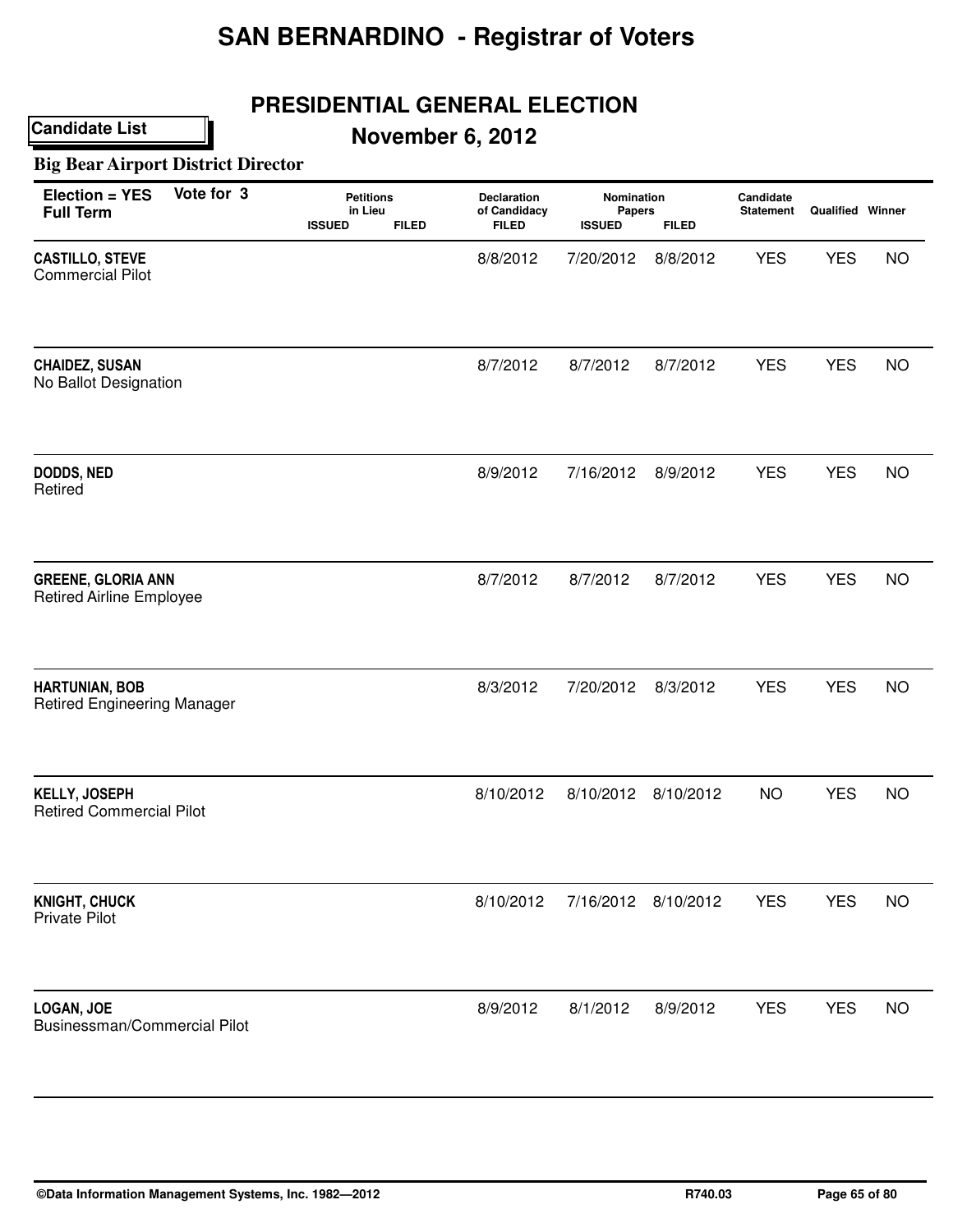## **PRESIDENTIAL GENERAL ELECTION**

**Candidate List**

# **November 6, 2012**

SMITH, JULIE Incumbent

8/7/2012 7/16/2012 8/7/2012 YES YES NO

| <b>Big Bear City Community Services Director</b> |            |                                              |              |                                                    |                                              |              |                               |                         |           |
|--------------------------------------------------|------------|----------------------------------------------|--------------|----------------------------------------------------|----------------------------------------------|--------------|-------------------------------|-------------------------|-----------|
| Election = YES<br><b>Full Term</b>               | Vote for 2 | <b>Petitions</b><br>in Lieu<br><b>ISSUED</b> | <b>FILED</b> | <b>Declaration</b><br>of Candidacy<br><b>FILED</b> | <b>Nomination</b><br>Papers<br><b>ISSUED</b> | <b>FILED</b> | Candidate<br><b>Statement</b> | <b>Qualified Winner</b> |           |
| <b>MC DONALD, MARGE</b><br>Retired               |            |                                              |              | 8/7/2012                                           | 8/7/2012                                     | 8/7/2012     | <b>YES</b>                    | <b>YES</b>              | <b>NO</b> |
| TERRY, PAUL E.<br><b>Retired Accountant</b>      |            |                                              |              | 7/17/2012                                          | 7/16/2012                                    | 7/17/2012    | <b>YES</b>                    | <b>YES</b>              | <b>NO</b> |
| <b>WALSH, LARRY</b><br>Retired                   |            |                                              |              | 8/7/2012                                           | 7/16/2012                                    | 8/7/2012     | <b>YES</b>                    | <b>YES</b>              | <b>NO</b> |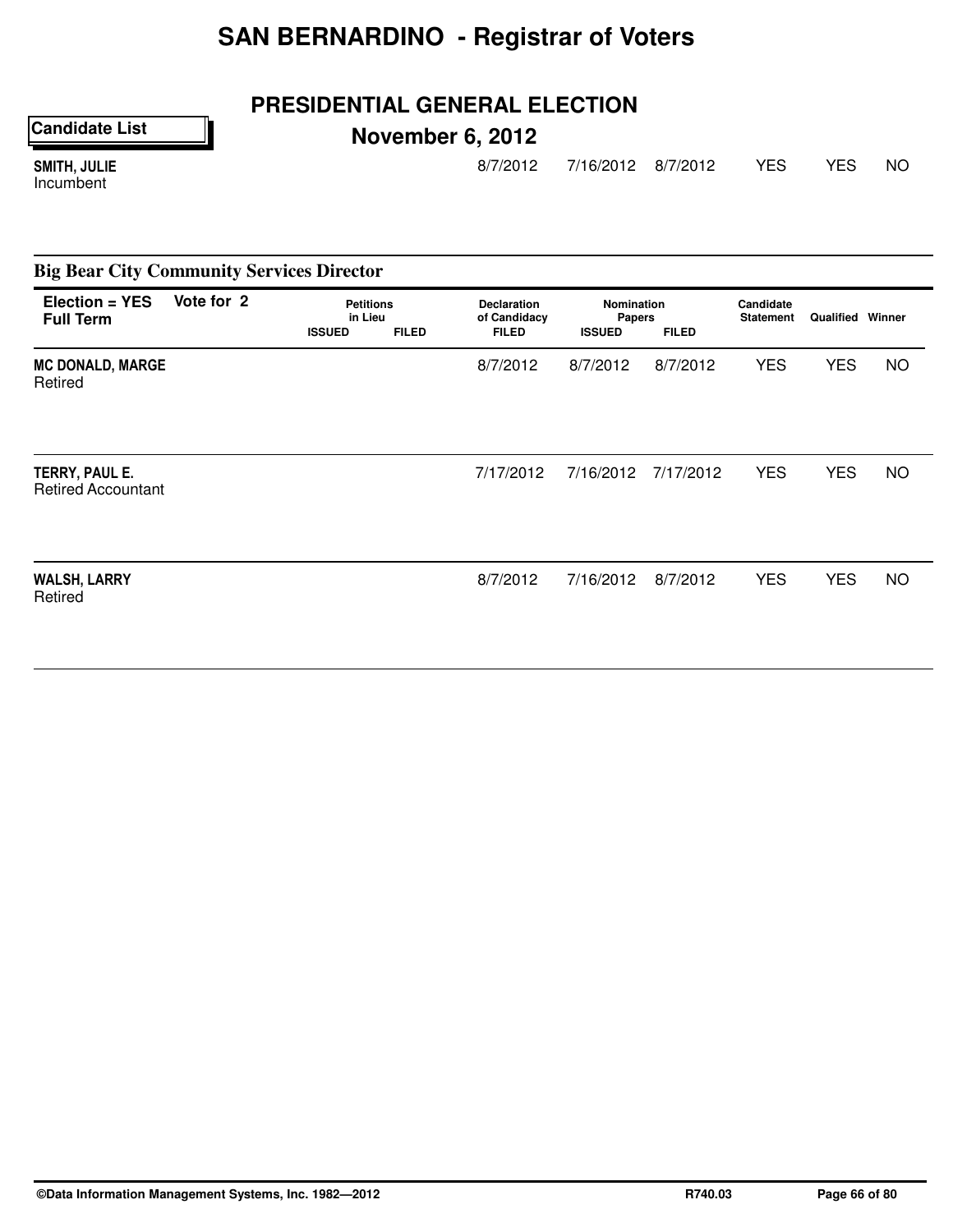## **PRESIDENTIAL GENERAL ELECTION**

## **November 6, 2012**

#### **Big Bear City Community Services Director**

| Vote for 1<br>Election = YES<br><b>Short Term</b>                  | <b>Petitions</b><br>in Lieu<br><b>ISSUED</b><br><b>FILED</b> | <b>Declaration</b><br>of Candidacy<br><b>FILED</b> | Nomination<br><b>Papers</b><br><b>ISSUED</b> | <b>FILED</b> | Candidate<br><b>Statement</b> | <b>Qualified Winner</b> |           |
|--------------------------------------------------------------------|--------------------------------------------------------------|----------------------------------------------------|----------------------------------------------|--------------|-------------------------------|-------------------------|-----------|
| <b>KELLY, JOSEPH</b><br><b>Retired Commercial Pilot</b>            |                                                              | 8/10/2012                                          | 8/10/2012                                    | 8/10/2012    | <b>NO</b>                     | <b>YES</b>              | <b>NO</b> |
| <b>OXANDABOURE, KARYN</b><br><b>Retired Administrative Manager</b> |                                                              | 8/8/2012                                           | 7/24/2012                                    | 8/8/2012     | <b>YES</b>                    | <b>YES</b>              | <b>NO</b> |
| YBARRA, BOB<br>Inside Salesman                                     |                                                              | 8/6/2012                                           | 7/30/2012                                    | 8/6/2012     | <b>NO</b>                     | <b>YES</b>              | <b>NO</b> |
| ZIEGLER, AL<br><b>Retired Small Businessman</b>                    |                                                              | 8/9/2012                                           | 8/2/2012                                     | 8/9/2012     | <b>YES</b>                    | <b>YES</b>              | <b>NO</b> |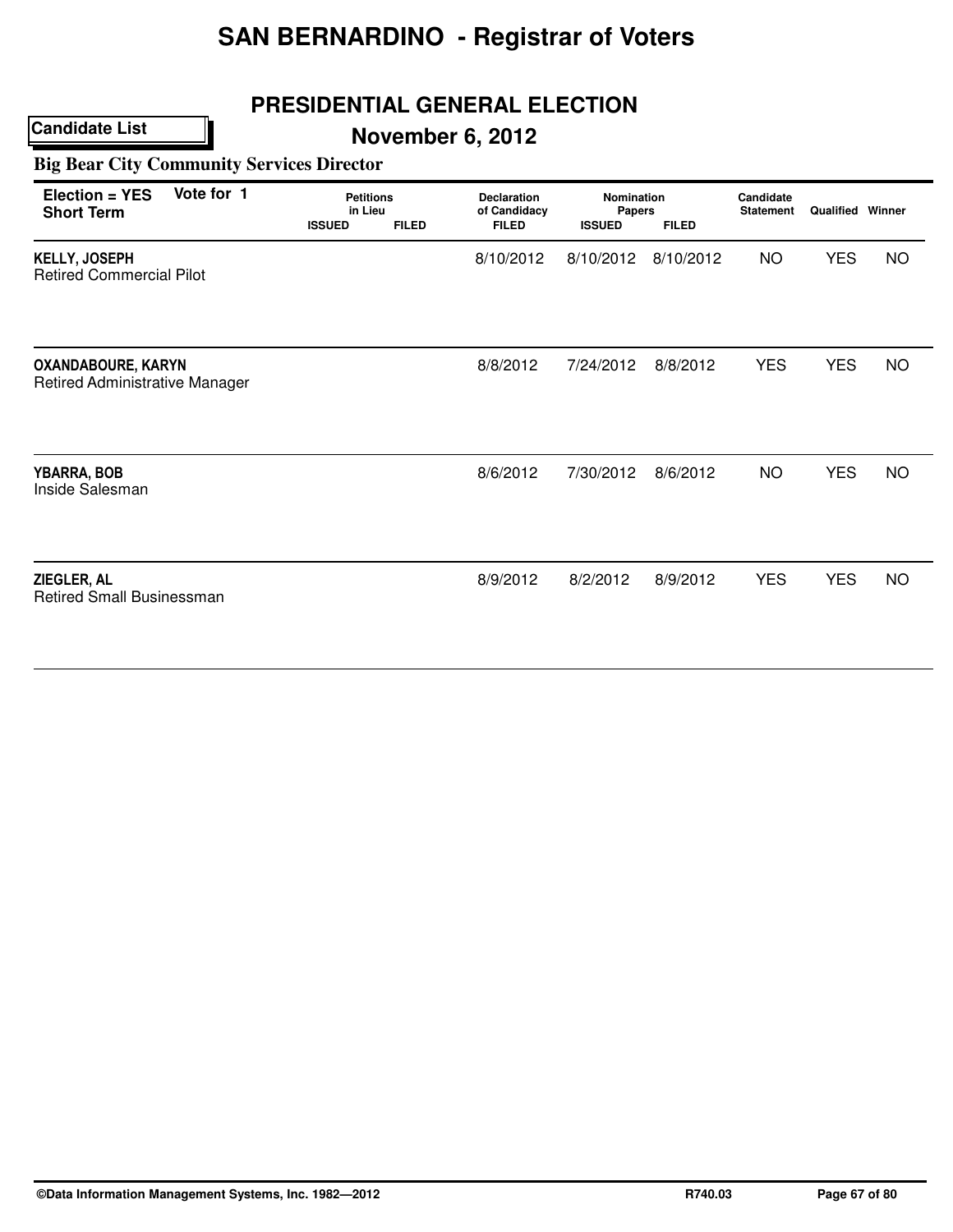## **PRESIDENTIAL GENERAL ELECTION**

**November 6, 2012**

**Big River Community Services District Director**

| Election = YES<br><b>Full Term</b>  | Vote for 3 | <b>Petitions</b><br>in Lieu<br><b>ISSUED</b> | <b>FILED</b> | <b>Declaration</b><br>of Candidacy<br><b>FILED</b> | Nomination<br>Papers<br><b>ISSUED</b> | <b>FILED</b> | Candidate<br><b>Statement</b> | Qualified Winner |           |
|-------------------------------------|------------|----------------------------------------------|--------------|----------------------------------------------------|---------------------------------------|--------------|-------------------------------|------------------|-----------|
| <b>GAFFNEY, ROBYN</b><br>Incumbent  |            |                                              |              | 8/10/2012                                          | 8/7/2012                              | 8/10/2012    | <b>NO</b>                     | <b>YES</b>       | <b>NO</b> |
| HALL, DONALD J.<br>Retired          |            |                                              |              | 8/10/2012                                          | 8/8/2012                              | 8/10/2012    | <b>NO</b>                     | <b>YES</b>       | <b>NO</b> |
| HALL, JOAN L.<br>Incumbent          |            |                                              |              | 8/10/2012                                          | 8/7/2012                              | 8/10/2012    | <b>NO</b>                     | <b>YES</b>       | <b>NO</b> |
| PEREZ, STEVE<br>Appointed Incumbent |            |                                              |              | 8/10/2012                                          | 8/8/2012                              | 8/10/2012    | <b>NO</b>                     | <b>YES</b>       | <b>NO</b> |
| TITUS, CLAYTON<br>Retired           |            |                                              |              | 8/7/2012                                           | 8/2/2012                              | 8/7/2012     | <b>NO</b>                     | <b>YES</b>       | <b>NO</b> |
| <b>WELLS, SUSANNE M.</b><br>Retired |            |                                              |              | 8/3/2012                                           | 7/30/2012                             | 8/3/2012     | <b>NO</b>                     | <b>YES</b>       | <b>NO</b> |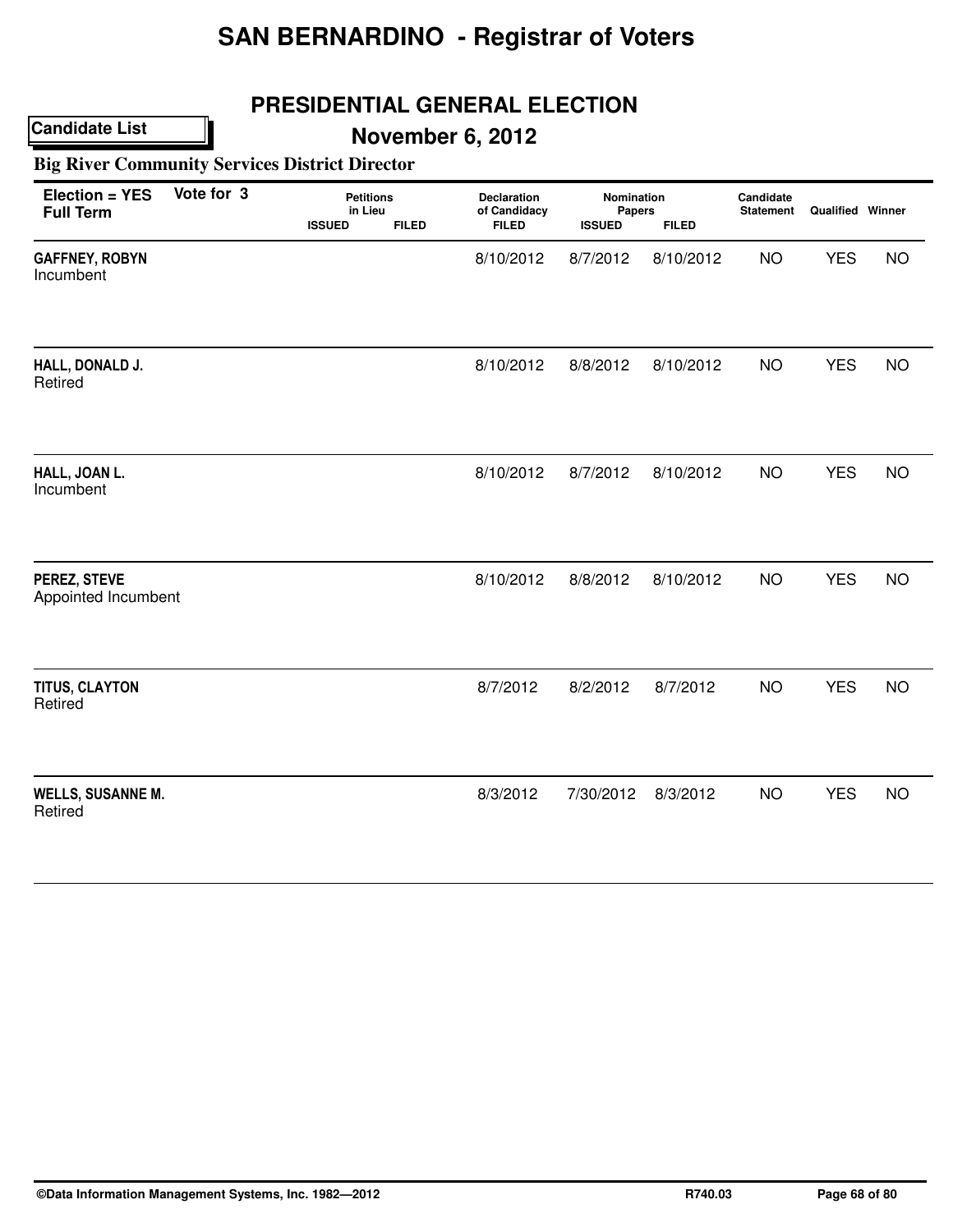## **PRESIDENTIAL GENERAL ELECTION**

# **November 6, 2012**

**Bear Valley Community Healthcare District Director**

| Election = YES<br><b>Full Term</b>                         | Vote for 3 | <b>Petitions</b><br>in Lieu<br><b>ISSUED</b> | <b>FILED</b> | <b>Declaration</b><br>of Candidacy<br><b>FILED</b> | Nomination<br>Papers<br><b>ISSUED</b> | <b>FILED</b> | Candidate<br><b>Statement</b> | <b>Qualified Winner</b> |           |
|------------------------------------------------------------|------------|----------------------------------------------|--------------|----------------------------------------------------|---------------------------------------|--------------|-------------------------------|-------------------------|-----------|
| <b>FAGAN, CHRIS</b><br>Physician                           |            |                                              |              | 8/9/2012                                           | 7/24/2012                             | 8/9/2012     | <b>NO</b>                     | <b>YES</b>              | <b>NO</b> |
| LACAYO, OTTO J.<br><b>Appointed Board Member</b>           |            |                                              |              | 7/24/2012                                          | 7/24/2012                             | 7/24/2012    | <b>YES</b>                    | <b>YES</b>              | <b>NO</b> |
| MAXWELL, JANET L.<br><b>Emergency Medical Technician</b>   |            |                                              |              | 8/9/2012                                           | 8/9/2012                              | 8/9/2012     | <b>YES</b>                    | <b>YES</b>              | <b>NO</b> |
| NICELY, DONNA<br><b>Retired Healthcare Worker</b>          |            |                                              |              | 8/6/2012                                           | 8/2/2012                              | 8/6/2012     | <b>YES</b>                    | <b>YES</b>              | <b>NO</b> |
| <b>WILLEY, BARBARA S.</b><br><b>Retired Business Woman</b> |            |                                              |              | 7/17/2012                                          | 7/17/2012                             | 7/17/2012    | <b>YES</b>                    | <b>YES</b>              | <b>NO</b> |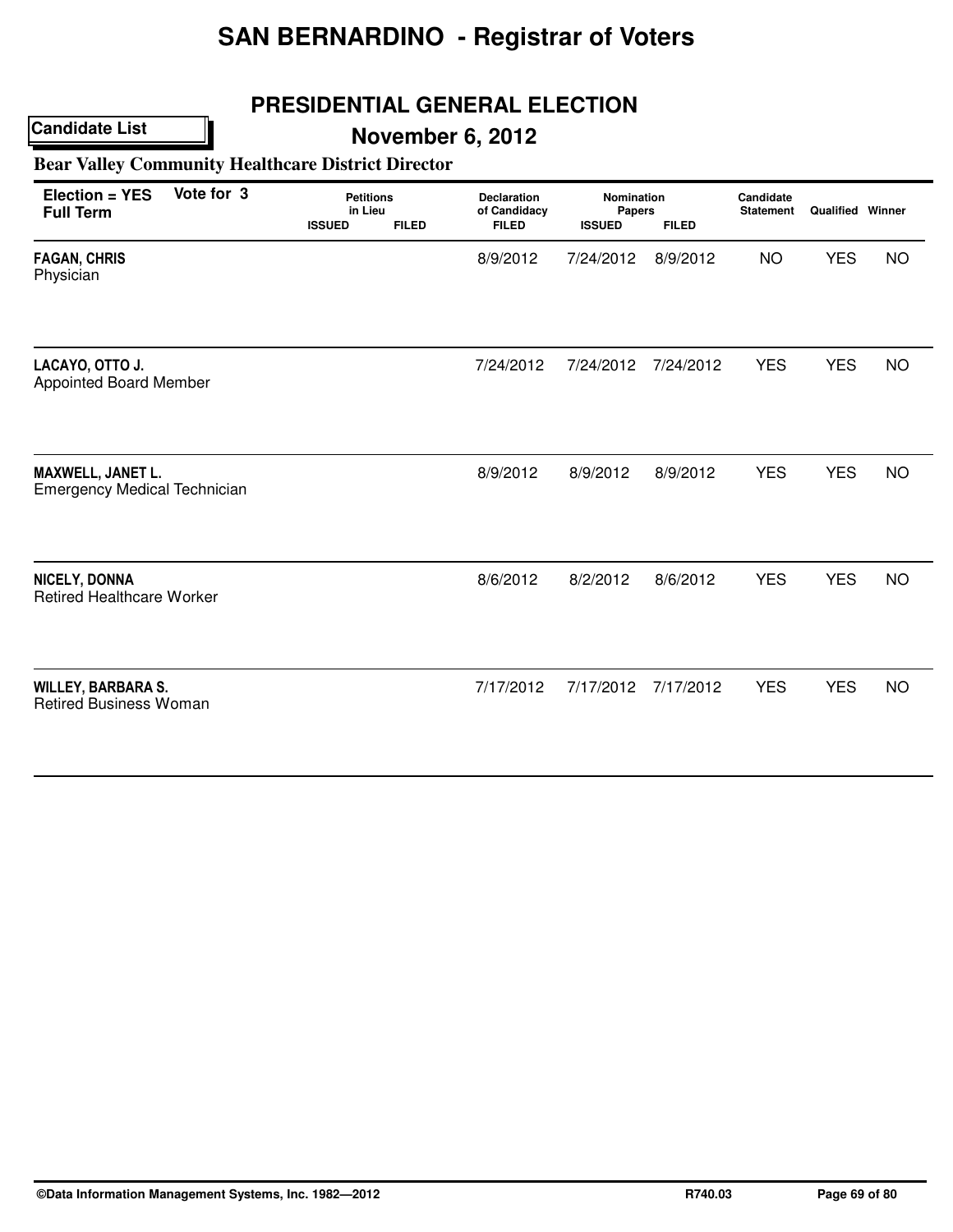# **PRESIDENTIAL GENERAL ELECTION**

# **November 6, 2012**

#### **Bear Valley Community Healthcare District Director**

| $Election = YES$<br><b>Short Term</b>                    | Vote for 1 | <b>Petitions</b><br>in Lieu<br><b>ISSUED</b> | <b>FILED</b> | <b>Declaration</b><br>of Candidacy<br><b>FILED</b> | <b>Nomination</b><br><b>Papers</b><br><b>ISSUED</b> | <b>FILED</b> | Candidate<br><b>Statement</b> | <b>Qualified Winner</b> |    |  |
|----------------------------------------------------------|------------|----------------------------------------------|--------------|----------------------------------------------------|-----------------------------------------------------|--------------|-------------------------------|-------------------------|----|--|
| <b>KELLY, JOSEPH</b><br><b>Retired Commercial Pilot</b>  |            |                                              |              | 8/10/2012                                          | 8/10/2012                                           | 8/10/2012    | <b>NO</b>                     | <b>YES</b>              | NO |  |
| <b>MEHRENS, RONALD J.</b><br>Restaurateur                |            |                                              |              | 8/13/2012                                          | 8/13/2012                                           | 8/13/2012    | NO.                           | <b>YES</b>              | NO |  |
| <b>RUSS, SARA FOULKES</b><br><b>Small Business Owner</b> |            |                                              |              | 8/15/2012                                          | 8/15/2012                                           | 8/15/2012    | <b>YES</b>                    | <b>YES</b>              | NO |  |

| <b>Hi-Desert Memorial Healthcare District Director</b> |                                              |              |                                                    |                                       |              |                               |                         |           |
|--------------------------------------------------------|----------------------------------------------|--------------|----------------------------------------------------|---------------------------------------|--------------|-------------------------------|-------------------------|-----------|
| Vote for 3<br>Election = YES<br><b>Full Term</b>       | <b>Petitions</b><br>in Lieu<br><b>ISSUED</b> | <b>FILED</b> | <b>Declaration</b><br>of Candidacy<br><b>FILED</b> | Nomination<br>Papers<br><b>ISSUED</b> | <b>FILED</b> | Candidate<br><b>Statement</b> | <b>Qualified Winner</b> |           |
| <b>AVELS, MARTHA "MARTIE"</b><br>Appointed Incumbent   |                                              |              | 7/31/2012                                          | 7/24/2012                             | 7/31/2012    | <b>YES</b>                    | <b>YES</b>              | <b>NO</b> |
| <b>COOPER, PATRICIA A.</b><br>Incumbent                |                                              |              | 7/30/2012                                          | 7/23/2012                             | 7/30/2012    | <b>NO</b>                     | <b>YES</b>              | <b>NO</b> |
| HOFFMAN, PAUL R.<br>Incumbent                          |                                              |              | 7/26/2012                                          | 7/20/2012                             | 7/26/2012    | <b>YES</b>                    | <b>YES</b>              | <b>NO</b> |
| MC BRIDE, MICHAEL H.<br><b>Retired Educator</b>        |                                              |              | 8/7/2012                                           | 7/25/2012                             | 8/7/2012     | <b>NO</b>                     | <b>YES</b>              | <b>NO</b> |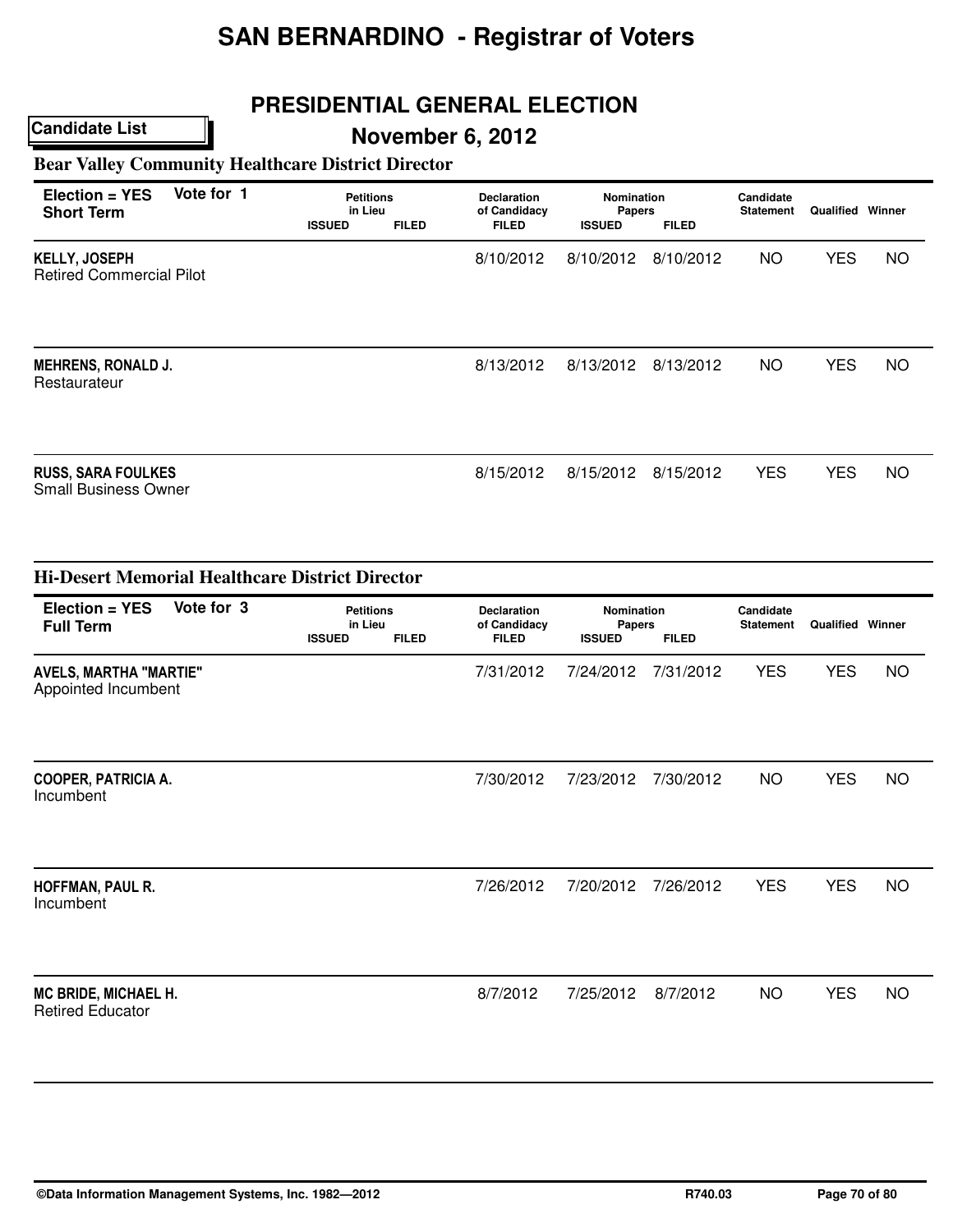# **PRESIDENTIAL GENERAL ELECTION**

#### **November 6, 2012**

## **Big Bear Municipal Water District Director, Division 5**

**Candidate List**

| $Election = YES$<br><b>Full Term</b>                    | Vote for 1 | <b>Petitions</b><br>in Lieu<br><b>ISSUED</b> | <b>FILED</b> | <b>Declaration</b><br>of Candidacy<br><b>FILED</b> | Nomination<br><b>Papers</b><br><b>ISSUED</b> | <b>FILED</b> | Candidate<br><b>Statement</b> | Qualified  | Winner    |
|---------------------------------------------------------|------------|----------------------------------------------|--------------|----------------------------------------------------|----------------------------------------------|--------------|-------------------------------|------------|-----------|
| <b>KELLY, JOSEPH</b><br><b>Retired Commercial Pilot</b> |            |                                              |              | 8/10/2012                                          | 8/10/2012                                    | 8/10/2012    | NO.                           | <b>YES</b> | <b>NO</b> |
| SMITH, G. VINCE<br>Incumbent                            |            |                                              |              | 7/27/2012                                          | 7/18/2012                                    | 7/27/2012    | NO.                           | YES        | <b>NO</b> |

#### **San Bernardino Valley Municipal Water District Director, Division 1**

| $Election = YES$<br><b>Full Term</b>             | Vote for 1 |               | <b>Petitions</b><br>in Lieu |              | <b>Nomination</b><br><b>Papers</b> |              | Candidate<br><b>Statement</b> | Qualified  | Winner |
|--------------------------------------------------|------------|---------------|-----------------------------|--------------|------------------------------------|--------------|-------------------------------|------------|--------|
|                                                  |            | <b>ISSUED</b> | <b>FILED</b>                | <b>FILED</b> | <b>ISSUED</b>                      | <b>FILED</b> |                               |            |        |
| ALVAREZ, MARK<br>Incumbent                       |            |               |                             | 8/7/2012     | 7/23/2012                          | 8/7/2012     | <b>YES</b>                    | <b>YES</b> | ΝO     |
| KILLGORE, EDWARD "ED"<br><b>Water Consultant</b> |            |               |                             | 7/26/2012    | 7/26/2012                          | 7/26/2012    | <b>YES</b>                    | <b>YES</b> | ΝO     |

#### **San Bernardino Valley Municipal Water District Director, Division 2**

| Election = YES<br><b>Full Term</b>               | Vote for 1 | <b>Petitions</b><br>in Lieu<br><b>ISSUED</b> | <b>FILED</b> | <b>Declaration</b><br>of Candidacy<br><b>FILED</b> | Nomination<br><b>Papers</b><br><b>ISSUED</b> | <b>FILED</b> | Candidate<br><b>Statement</b> | Qualified  | Winner    |
|--------------------------------------------------|------------|----------------------------------------------|--------------|----------------------------------------------------|----------------------------------------------|--------------|-------------------------------|------------|-----------|
| AGUILAR, GEORGE A.<br>Incumbent                  |            |                                              |              | 8/8/2012                                           | 8/8/2012                                     | 8/8/2012     | <b>YES</b>                    | <b>YES</b> | <b>NO</b> |
| <b>NAVARRO, GIL</b><br><b>Education Advocate</b> |            |                                              |              | 7/23/2012                                          | 7/23/2012                                    | 7/23/2012    | <b>NO</b>                     | <b>YES</b> | <b>NO</b> |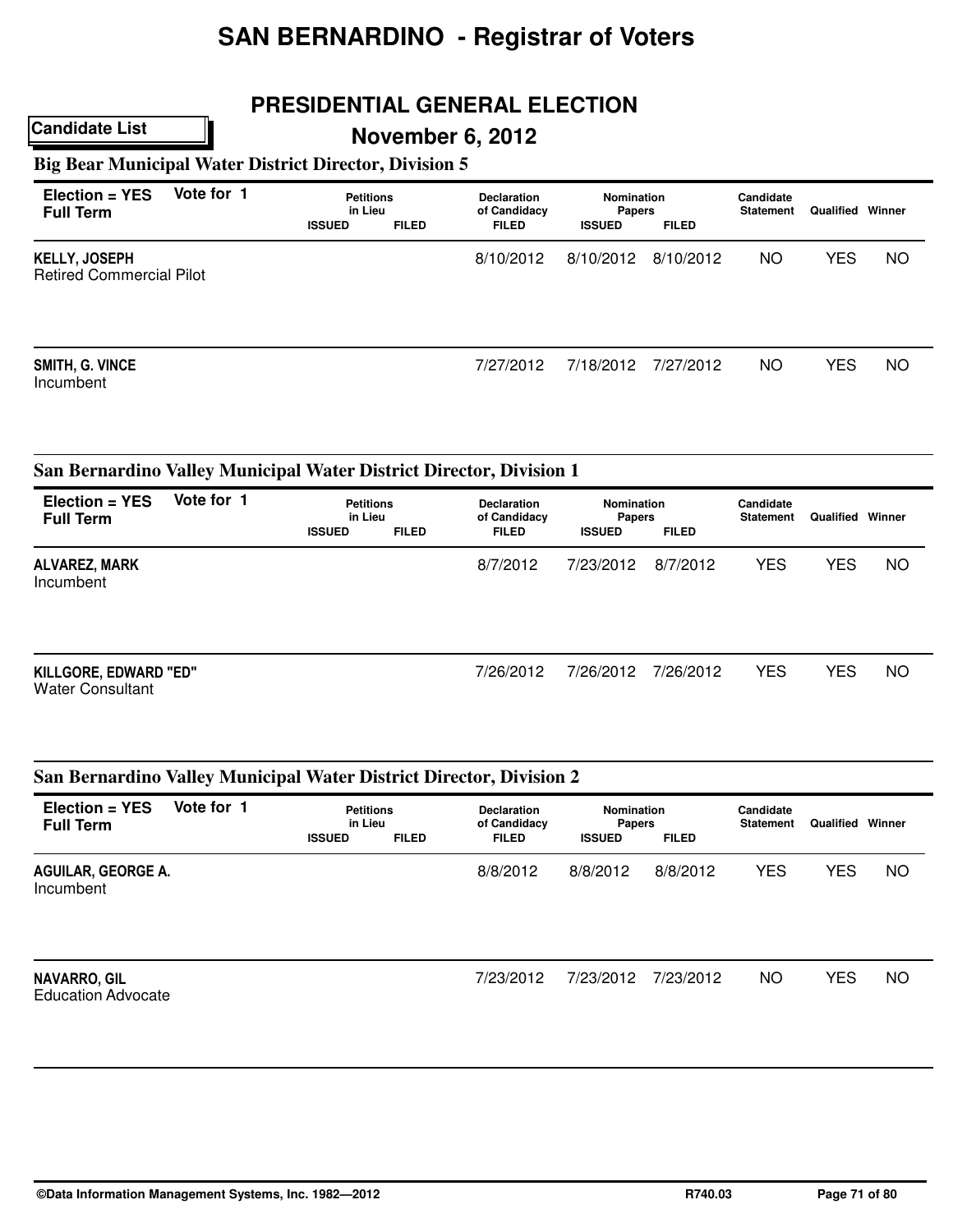## **PRESIDENTIAL GENERAL ELECTION**

## **November 6, 2012**

**Hesperia Recreation And Park District Director**

| Election = YES<br><b>Full Term</b>                     | Vote for 2 | <b>Petitions</b><br>in Lieu<br><b>FILED</b><br><b>ISSUED</b> |  | <b>Declaration</b><br>of Candidacy<br><b>FILED</b> | <b>Nomination</b><br><b>Papers</b><br><b>FILED</b><br><b>ISSUED</b> |           | Candidate<br><b>Statement</b> | <b>Qualified Winner</b> |           |  |
|--------------------------------------------------------|------------|--------------------------------------------------------------|--|----------------------------------------------------|---------------------------------------------------------------------|-----------|-------------------------------|-------------------------|-----------|--|
| <b>CHANDLER, BOB</b><br>Incumbent                      |            |                                                              |  | 7/20/2012                                          | 7/20/2012                                                           | 7/20/2012 | <b>YES</b>                    | <b>YES</b>              | <b>NO</b> |  |
| <b>COWAN, ANDREW "ANDY"</b><br>Reserve Law Enforcement |            |                                                              |  | 7/20/2012                                          | 7/18/2012                                                           | 7/20/2012 | <b>NO</b>                     | <b>YES</b>              | NO.       |  |
| <b>HAMILTON, JACK</b><br>Incumbent                     |            |                                                              |  | 7/25/2012                                          | 7/24/2012                                                           | 7/25/2012 | <b>YES</b>                    | <b>YES</b>              | NO.       |  |

| $Election = YES$<br><b>Short Term</b>                | Vote for 1 | <b>Petitions</b><br>in Lieu<br><b>ISSUED</b> | <b>FILED</b> | <b>Declaration</b><br>of Candidacy<br><b>FILED</b> | <b>Nomination</b><br><b>Papers</b><br><b>ISSUED</b> | <b>FILED</b> | Candidate<br><b>Statement</b> | Qualified  | Winner    |
|------------------------------------------------------|------------|----------------------------------------------|--------------|----------------------------------------------------|-----------------------------------------------------|--------------|-------------------------------|------------|-----------|
| <b>KETTERHAGEN, PETE C.</b><br>No Ballot Designation |            |                                              |              | 7/27/2012                                          | 7/27/2012                                           | 7/27/2012    | NO.                           | <b>YES</b> | <b>NO</b> |
| <b>WOOD, STEVEN</b><br>Lead Field Representative     |            |                                              |              | 8/2/2012                                           | 8/2/2012                                            | 8/2/2012     | NO.                           | <b>YES</b> | <b>NO</b> |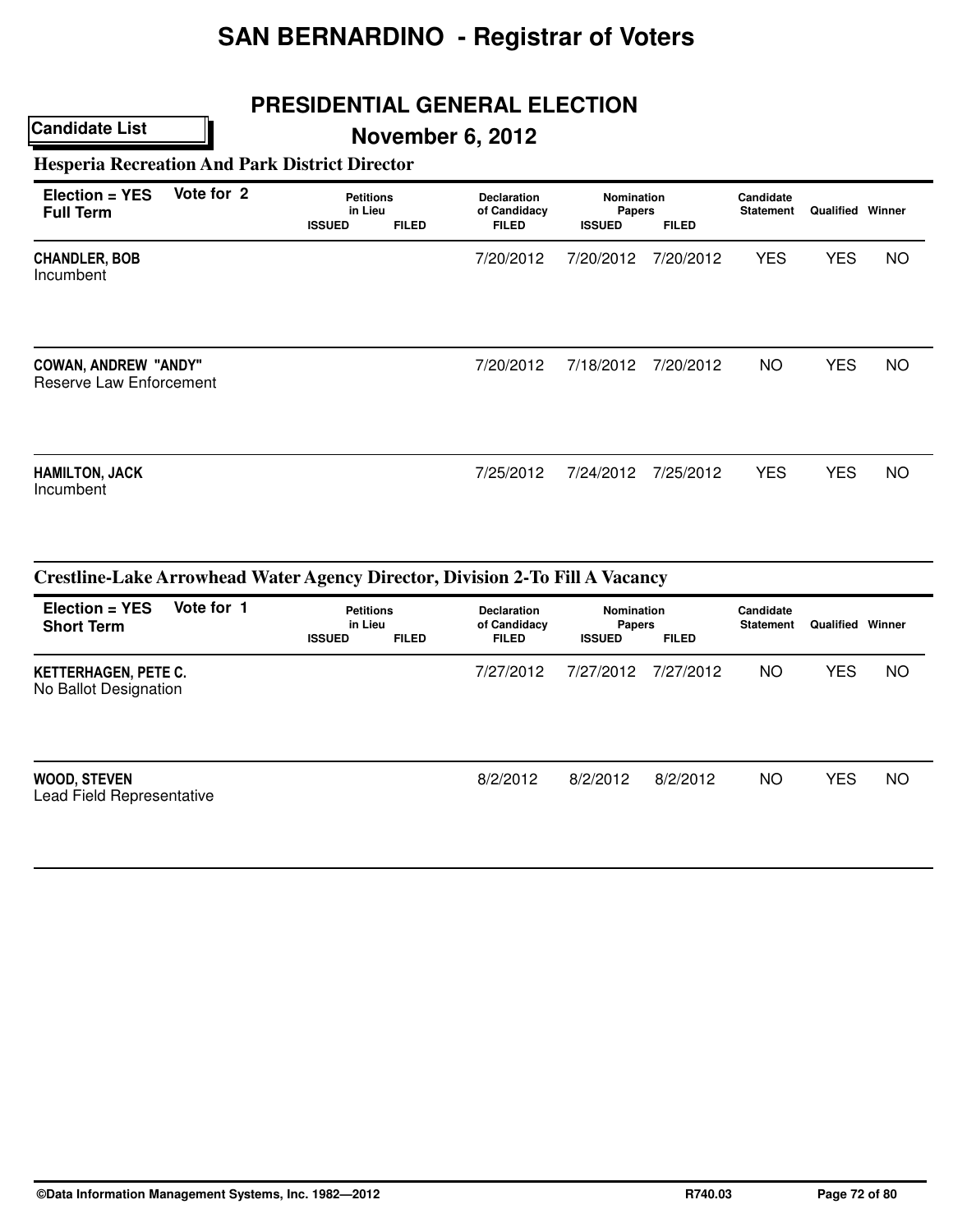## **PRESIDENTIAL GENERAL ELECTION**

# **November 6, 2012**

**San Gorgonio Pass Water Agency, At Large Director**

| Election = YES<br><b>Full Term</b>                      | Vote for 1 | <b>Petitions</b><br>in Lieu<br><b>ISSUED</b> | <b>FILED</b> | <b>Declaration</b><br>of Candidacy<br><b>FILED</b> | Nomination<br>Papers<br><b>ISSUED</b> | <b>FILED</b> | Candidate<br><b>Statement</b> | <b>Qualified Winner</b> |           |
|---------------------------------------------------------|------------|----------------------------------------------|--------------|----------------------------------------------------|---------------------------------------|--------------|-------------------------------|-------------------------|-----------|
| <b>BALL, BLAIR M.</b><br>Optometrist                    |            |                                              |              |                                                    |                                       |              | <b>NO</b>                     | <b>YES</b>              | <b>NO</b> |
| <b>LEWIS, PAUL CLARK</b><br>Small Business Entrepreneur |            |                                              |              |                                                    |                                       |              | <b>NO</b>                     | <b>YES</b>              | <b>NO</b> |
| <b>MACHISIC, JOHN</b><br><b>Retired Educator</b>        |            |                                              |              |                                                    |                                       |              | <b>NO</b>                     | <b>YES</b>              | <b>NO</b> |
| <b>MELLEBY, MARY ANN</b><br>Appointed Incumbent         |            |                                              |              |                                                    |                                       |              | <b>NO</b>                     | <b>YES</b>              | <b>NO</b> |

| <b>Mojave Water Agency Director, Division 3</b>            |                                                                                                                                                                                    |           |                               |                         |            |            |           |  |  |  |  |  |
|------------------------------------------------------------|------------------------------------------------------------------------------------------------------------------------------------------------------------------------------------|-----------|-------------------------------|-------------------------|------------|------------|-----------|--|--|--|--|--|
| Vote for 1<br>$Election = YES$<br><b>Full Term</b>         | <b>Petitions</b><br><b>Nomination</b><br><b>Declaration</b><br>in Lieu<br>of Candidacy<br>Papers<br><b>ISSUED</b><br><b>FILED</b><br><b>FILED</b><br><b>FILED</b><br><b>ISSUED</b> |           | Candidate<br><b>Statement</b> | <b>Qualified Winner</b> |            |            |           |  |  |  |  |  |
| <b>FAHRLENDER, JOE</b><br>Director, Phelan Pinon Hills CSD |                                                                                                                                                                                    | 8/10/2012 | 8/10/2012                     | 8/10/2012               | <b>NO</b>  | <b>YES</b> | <b>NO</b> |  |  |  |  |  |
| HALL, RICHARD<br>Director, Mojave Water Agency             |                                                                                                                                                                                    | 8/3/2012  | 7/16/2012                     | 8/3/2012                | <b>YES</b> | <b>YES</b> | NO.       |  |  |  |  |  |
| <b>MEEK, NORMAN</b><br>Geography Professor                 |                                                                                                                                                                                    | 7/26/2012 | 7/24/2012                     | 7/26/2012               | <b>YES</b> | <b>YES</b> | <b>NO</b> |  |  |  |  |  |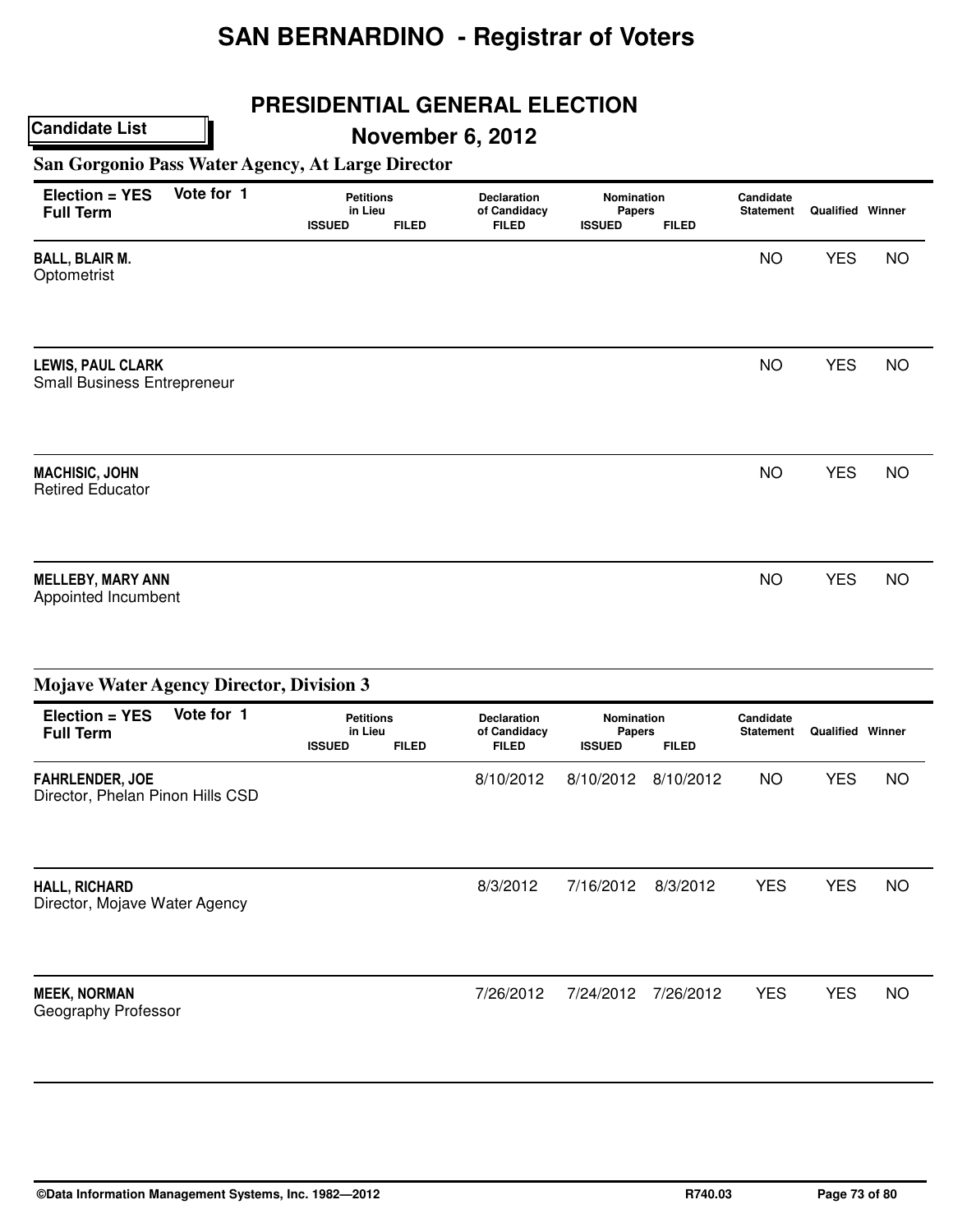## **PRESIDENTIAL GENERAL ELECTION**

**November 6, 2012**

**Mojave Water Agency Director, Division 5**

| Election = YES<br><b>Full Term</b>                        | Vote for 1 | <b>Petitions</b><br>in Lieu<br><b>ISSUED</b> | <b>FILED</b> | <b>Declaration</b><br>of Candidacy<br><b>FILED</b> | Nomination<br>Papers<br><b>ISSUED</b> | <b>FILED</b> | Candidate<br><b>Statement</b> | Qualified  | Winner    |
|-----------------------------------------------------------|------------|----------------------------------------------|--------------|----------------------------------------------------|---------------------------------------|--------------|-------------------------------|------------|-----------|
| AIR, CLINT O.<br><b>Community Volunteer</b>               |            |                                              |              | 8/9/2012                                           | 8/6/2012                              | 8/9/2012     | <b>YES</b>                    | <b>YES</b> | <b>NO</b> |
| <b>COLEMAN, CARL PARKER</b><br>Civil Engineer/Businessman |            |                                              |              | 8/7/2012                                           | 7/18/2012                             | 8/7/2012     | <b>NO</b>                     | <b>YES</b> | <b>NO</b> |
| TINSLEY, B.R. "BOB"<br><b>General Building Contractor</b> |            |                                              |              | 8/7/2012                                           | 8/1/2012                              | 8/7/2012     | <b>YES</b>                    | <b>YES</b> | <b>NO</b> |

| <b>Mojave Water Agency Director, Division 7</b>           |            |                                              |              |                                                    |                                              |              |                               |                         |           |
|-----------------------------------------------------------|------------|----------------------------------------------|--------------|----------------------------------------------------|----------------------------------------------|--------------|-------------------------------|-------------------------|-----------|
| Election = YES<br><b>Full Term</b>                        | Vote for 1 | <b>Petitions</b><br>in Lieu<br><b>ISSUED</b> | <b>FILED</b> | <b>Declaration</b><br>of Candidacy<br><b>FILED</b> | <b>Nomination</b><br>Papers<br><b>ISSUED</b> | <b>FILED</b> | Candidate<br><b>Statement</b> | <b>Qualified Winner</b> |           |
| <b>CRITZMAN, ROBERT</b><br><b>Business Owner/Minister</b> |            |                                              |              | 8/7/2012                                           | 8/7/2012                                     | 8/7/2012     | <b>YES</b>                    | <b>YES</b>              | <b>NO</b> |
| <b>MUELLER, DAVID</b><br><b>Weblog Political Editor</b>   |            |                                              |              | 7/19/2012                                          | 7/19/2012                                    | 7/19/2012    | <b>NO</b>                     | <b>YES</b>              | <b>NO</b> |
| <b>SHUMWAY, DOUGLAS</b><br>Geologist                      |            |                                              |              | 7/18/2012                                          | 7/16/2012                                    | 7/18/2012    | <b>YES</b>                    | <b>YES</b>              | <b>NO</b> |
| WILKIN JR., HARVEY C.<br><b>General Contractor</b>        |            |                                              |              | 7/23/2012                                          | 7/23/2012                                    | 7/23/2012    | <b>NO</b>                     | <b>YES</b>              | <b>NO</b> |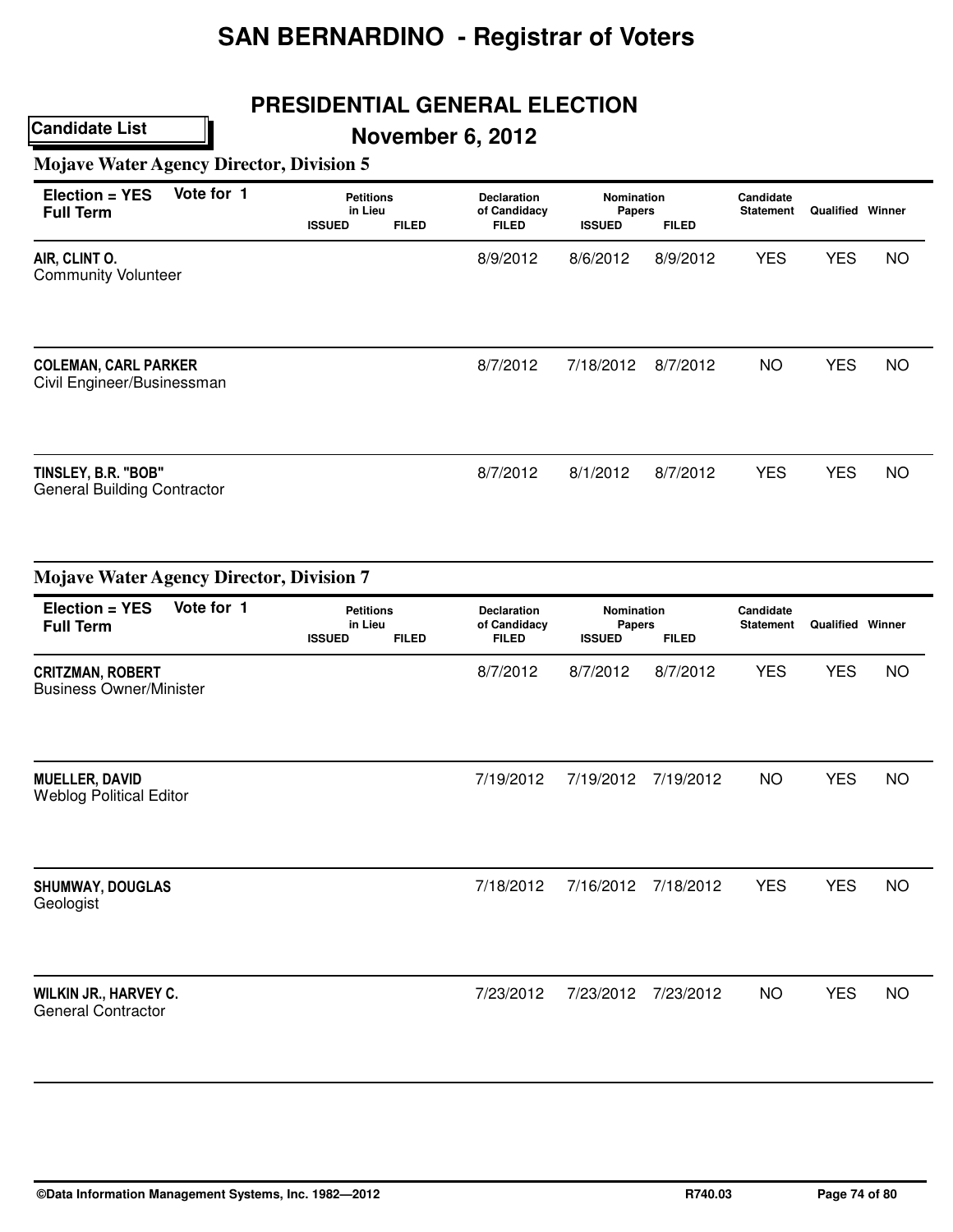## **PRESIDENTIAL GENERAL ELECTION**

### **November 6, 2012**

### **Chino Basin Water Conservation District Director, Division 5**

| $Election = YES$<br><b>Full Term</b>         | Vote for 1 | <b>Petitions</b><br>in Lieu<br><b>ISSUED</b> | <b>FILED</b> | <b>Declaration</b><br>of Candidacy<br><b>FILED</b> | Nomination<br><b>Papers</b><br><b>ISSUED</b><br><b>FILED</b> |          | Candidate<br><b>Statement</b> | Qualified  | Winner    |
|----------------------------------------------|------------|----------------------------------------------|--------------|----------------------------------------------------|--------------------------------------------------------------|----------|-------------------------------|------------|-----------|
| ALDACO, GILBERT R.<br>Incumbent              |            |                                              |              | 8/6/2012                                           | 8/6/2012                                                     | 8/6/2012 | NO.                           | YES        | <b>NO</b> |
| YOAKUM, ELVIN "AL"<br>Engineer/Water Analyst |            |                                              |              | 8/9/2012                                           | 8/9/2012                                                     | 8/9/2012 | <b>NO</b>                     | <b>YES</b> | <b>NO</b> |

|                                                | <b>Beaumont-Cherry Valley Water District Director, Division 2</b> |               |                             |              |                             |              |                               |            |           |  |  |  |  |  |
|------------------------------------------------|-------------------------------------------------------------------|---------------|-----------------------------|--------------|-----------------------------|--------------|-------------------------------|------------|-----------|--|--|--|--|--|
| $Election = YES$<br><b>Full Term</b>           | Vote for 1                                                        |               | <b>Petitions</b><br>in Lieu |              | Nomination<br><b>Papers</b> |              | Candidate<br><b>Statement</b> | Qualified  | Winner    |  |  |  |  |  |
|                                                |                                                                   | <b>ISSUED</b> | <b>FILED</b>                | <b>FILED</b> | <b>ISSUED</b>               | <b>FILED</b> |                               |            |           |  |  |  |  |  |
| <b>BURCHAM, LINDSEY M.</b><br>Attorney At Law  |                                                                   |               |                             | 8/9/2012     | 8/9/2012                    | 8/9/2012     | NO.                           | <b>YES</b> | <b>NO</b> |  |  |  |  |  |
| <b>ROSS, KEN</b><br><b>Retired Businessman</b> |                                                                   |               |                             | 8/10/2012    | 7/19/2012                   | 8/10/2012    | NO.                           | <b>YES</b> | <b>NO</b> |  |  |  |  |  |

| <b>Beaumont-Cherry Valley Water District Director, Division 3</b><br>$Election = YES$<br><b>Short Term</b> | Vote for 1 | <b>Petitions</b><br>in Lieu<br><b>FILED</b><br><b>ISSUED</b> |  | <b>Declaration</b><br>of Candidacy | <b>Nomination</b><br><b>Papers</b> |              | Candidate<br><b>Statement</b> | Qualified  | Winner    |
|------------------------------------------------------------------------------------------------------------|------------|--------------------------------------------------------------|--|------------------------------------|------------------------------------|--------------|-------------------------------|------------|-----------|
|                                                                                                            |            |                                                              |  | <b>FILED</b>                       | <b>ISSUED</b>                      | <b>FILED</b> |                               |            |           |
| HALLIWILL, JOHN MELVIN<br>Appointed Incumbent                                                              |            |                                                              |  | 8/7/2012                           | 7/16/2012                          | 8/7/2012     | NO.                           | <b>YES</b> | <b>NO</b> |
| <b>SLAWSON, DANIEL J.</b><br><b>Engineering Business Owner</b>                                             |            |                                                              |  | 8/3/2012                           | 7/18/2012                          | 8/3/2012     | NO.                           | <b>YES</b> | <b>NO</b> |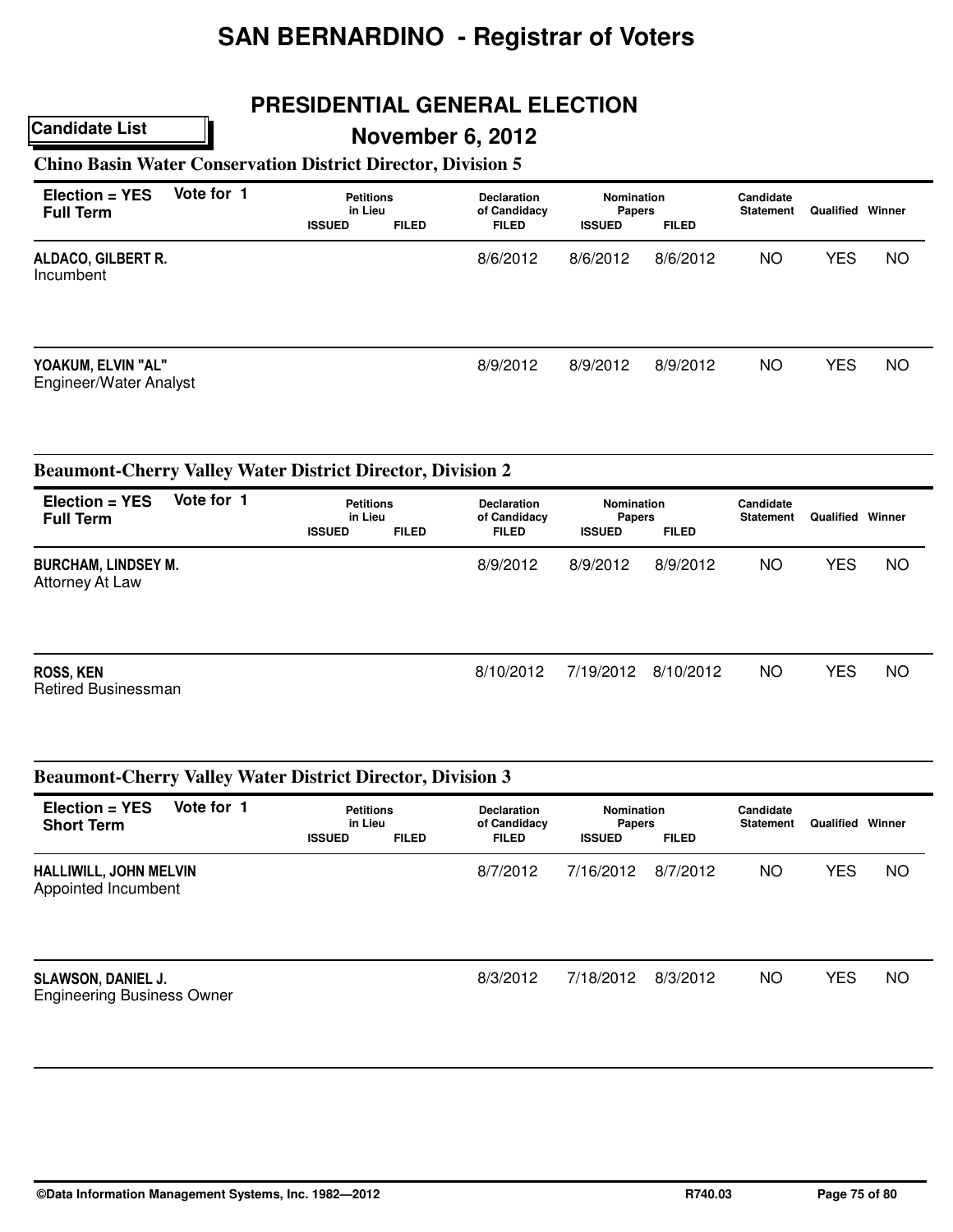## **PRESIDENTIAL GENERAL ELECTION**

**November 6, 2012**

### **Cucamonga Valley Water District Director**

| Election = YES<br><b>Full Term</b>                                         | Vote for 3 | <b>Petitions</b><br>in Lieu |              | <b>Declaration</b><br>of Candidacy | Nomination<br>Papers       |                           | Candidate<br><b>Statement</b> | <b>Qualified Winner</b> |           |
|----------------------------------------------------------------------------|------------|-----------------------------|--------------|------------------------------------|----------------------------|---------------------------|-------------------------------|-------------------------|-----------|
| <b>BUQUET, CHARLES</b><br>Building Inspector/Businessman                   |            | <b>ISSUED</b>               | <b>FILED</b> | <b>FILED</b><br>8/15/2012          | <b>ISSUED</b><br>8/14/2012 | <b>FILED</b><br>8/15/2012 | <b>NO</b>                     | <b>YES</b>              | <b>NO</b> |
| <b>CETINA, LUIS</b><br><b>Water Policy Advisor</b>                         |            |                             |              | 8/9/2012                           | 7/16/2012                  | 8/9/2012                  | <b>YES</b>                    | <b>YES</b>              | <b>NO</b> |
| <b>CURATALO JR., JAMES V.</b><br>Director, Cucamonga Valley Water District |            |                             |              | 7/31/2012                          | 7/17/2012                  | 7/31/2012                 | <b>YES</b>                    | <b>YES</b>              | <b>NO</b> |
| FLETCHER, RICHARD B.<br>Businessman/Planning Commissioner                  |            |                             |              | 8/15/2012                          | 8/14/2012                  | 8/15/2012                 | <b>YES</b>                    | <b>YES</b>              | <b>NO</b> |
| KELLY, MICHAEL E.<br><b>Small Business Manager</b>                         |            |                             |              | 8/2/2012                           | 8/2/2012                   | 8/2/2012                  | <b>NO</b>                     | <b>YES</b>              | <b>NO</b> |
| <b>KHAN, AMIN</b><br><b>Retired Stationary Engineer</b>                    |            |                             |              | 8/15/2012                          | 8/15/2012                  | 8/15/2012                 | <b>NO</b>                     | <b>YES</b>              | <b>NO</b> |
| REED, RANDALL J.<br>Director, Cucamonga Valley Water District              |            |                             |              | 8/7/2012                           | 7/23/2012                  | 8/7/2012                  | <b>YES</b>                    | <b>YES</b>              | <b>NO</b> |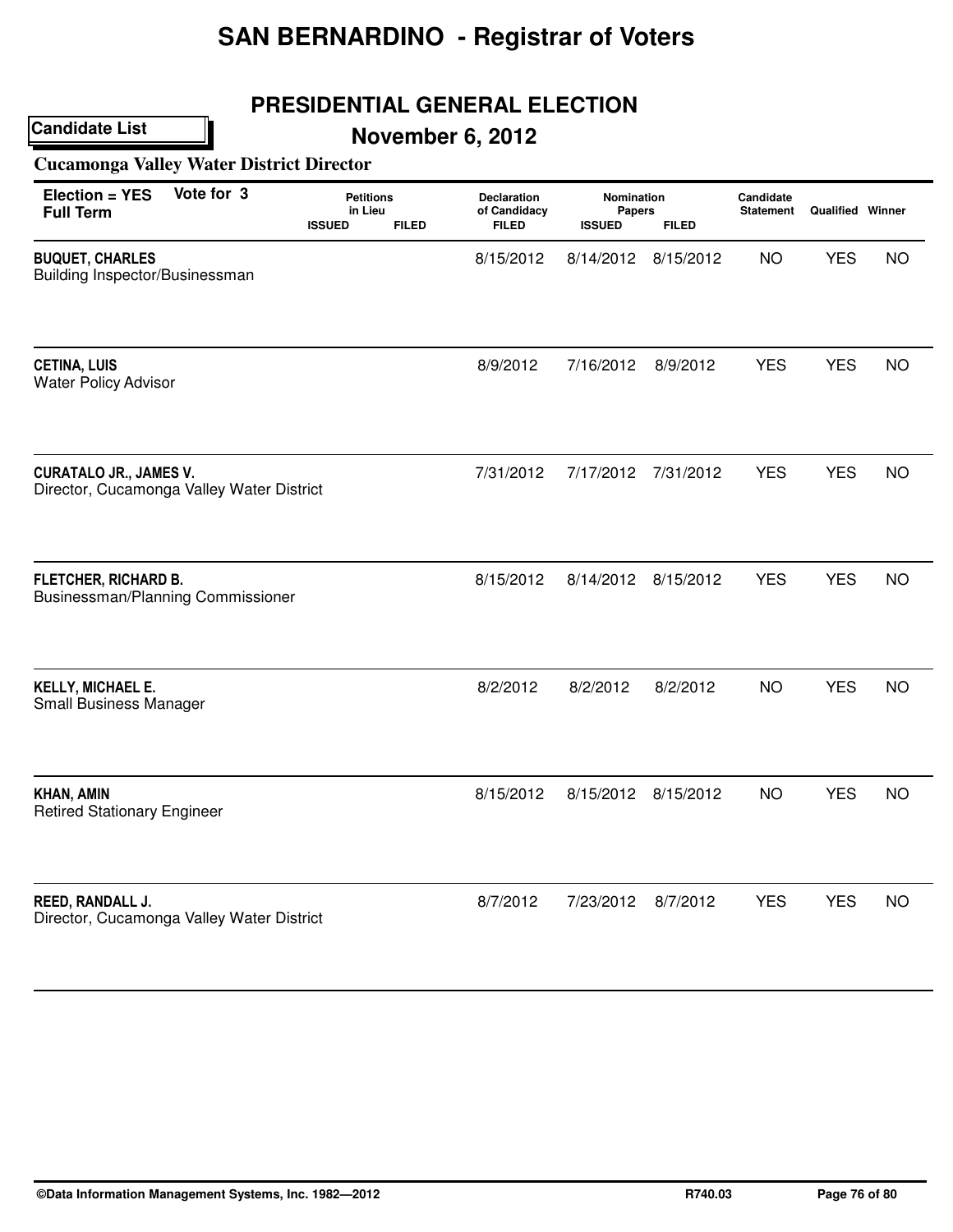## **PRESIDENTIAL GENERAL ELECTION**

# **November 6, 2012**

#### **Hi-Desert Water District Director**

| Vote for 2<br>Election = YES<br><b>Full Term</b>            | <b>Petitions</b><br>in Lieu<br><b>ISSUED</b><br><b>FILED</b> | <b>Declaration</b><br>of Candidacy<br><b>FILED</b> | <b>Nomination</b><br>Papers<br><b>ISSUED</b> | <b>FILED</b> | Candidate<br><b>Statement</b> | <b>Qualified Winner</b> |           |
|-------------------------------------------------------------|--------------------------------------------------------------|----------------------------------------------------|----------------------------------------------|--------------|-------------------------------|-------------------------|-----------|
| <b>GRAHAM, SARANN</b><br>Director, Hi-Desert Water District |                                                              | 8/8/2012                                           | 8/8/2012                                     | 8/8/2012     | <b>YES</b>                    | <b>YES</b>              | <b>NO</b> |
| <b>SHORT, CLAUDE</b><br>Teacher                             |                                                              | 8/8/2012                                           | 8/8/2012                                     | 8/8/2012     | NO.                           | <b>YES</b>              | <b>NO</b> |
| <b>STADUM, BOB</b><br>Director, Hi-Desert Water District    |                                                              | 8/6/2012                                           | 8/2/2012                                     | 8/6/2012     | <b>YES</b>                    | <b>YES</b>              | <b>NO</b> |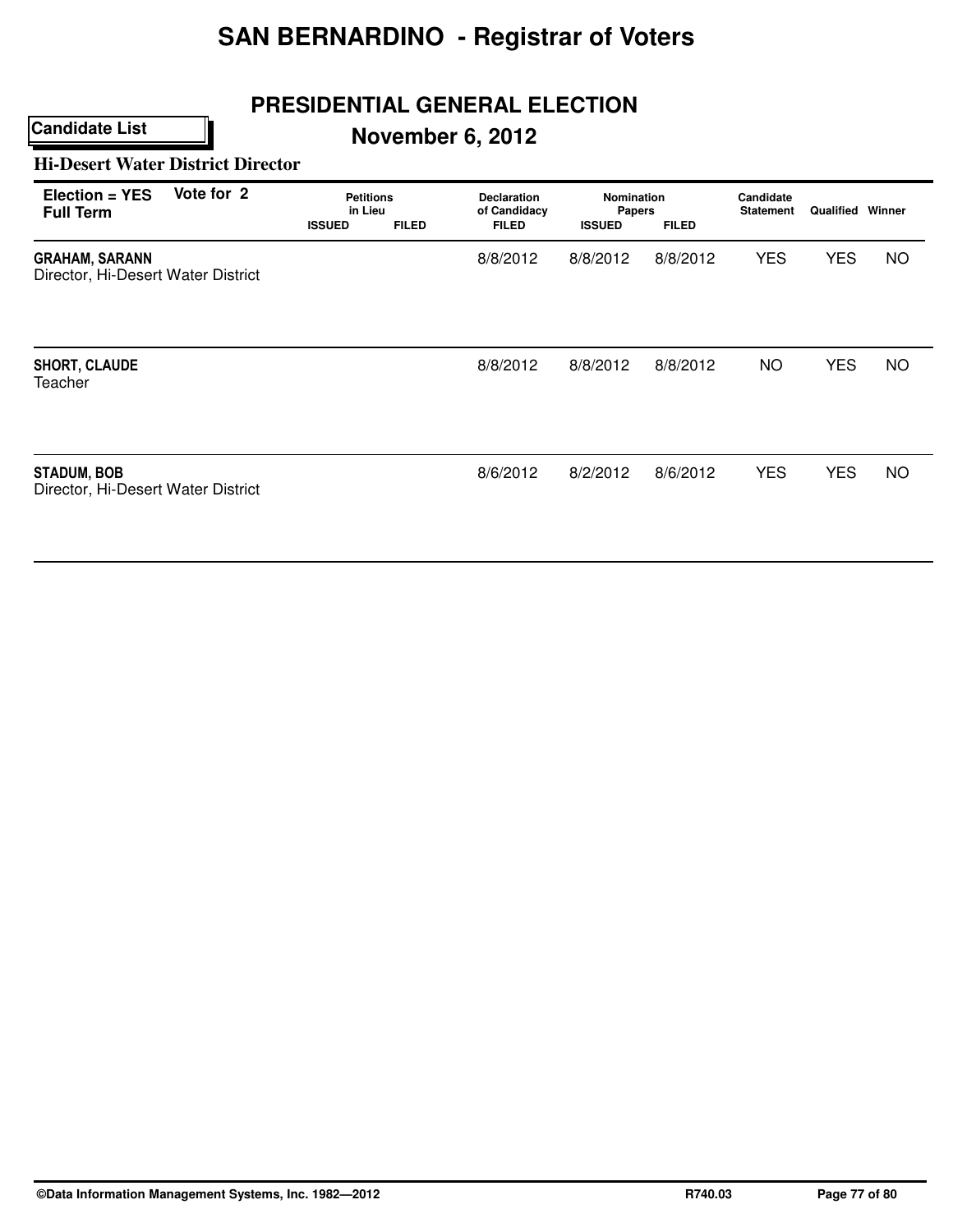## **PRESIDENTIAL GENERAL ELECTION**

**Candidate List**

# **November 6, 2012**

### **Indian Wells Valley Water District Director**

| Election = YES<br><b>Full Term</b>                     | Vote for 3 | <b>Petitions</b><br>in Lieu<br><b>ISSUED</b> | <b>FILED</b> | Declaration<br>of Candidacy<br><b>FILED</b> | Nomination<br>Papers<br><b>ISSUED</b> | <b>FILED</b> | Candidate<br><b>Statement</b> | <b>Qualified Winner</b> |           |
|--------------------------------------------------------|------------|----------------------------------------------|--------------|---------------------------------------------|---------------------------------------|--------------|-------------------------------|-------------------------|-----------|
| CORDELL, CHUCK<br><b>General Contractor</b>            |            |                                              |              | 7/31/2012                                   | 7/31/2012                             | 7/31/2012    | <b>NO</b>                     | <b>YES</b>              | <b>NO</b> |
| CORLETT, LEROY H.<br>Incumbent                         |            |                                              |              | 8/3/2012                                    | 8/3/2012                              | 8/3/2012     | <b>YES</b>                    | <b>YES</b>              | <b>NO</b> |
| <b>CORTICHIATO, DONALD J.</b><br>Incumbent             |            |                                              |              | 8/9/2012                                    | 8/9/2012                              | 8/9/2012     | <b>NO</b>                     | <b>YES</b>              | <b>NO</b> |
| <b>DECKER, JUDIE</b><br>Retired                        |            |                                              |              | 8/10/2012                                   | 8/10/2012                             | 8/10/2012    | <b>NO</b>                     | <b>YES</b>              | <b>NO</b> |
| <b>GRIFFIN, CHARLES D.</b><br>Self Employed Contractor |            |                                              |              | 8/8/2012                                    | 8/8/2012                              | 8/8/2012     | <b>NO</b>                     | <b>YES</b>              | <b>NO</b> |
| <b>JENKINS, RANDY</b><br>Pastor                        |            |                                              |              | 7/31/2012                                   | 7/31/2012                             | 7/31/2012    | <b>NO</b>                     | <b>YES</b>              | <b>NO</b> |
| <b>KICINSKI, RON</b><br><b>Business Owner/Engineer</b> |            |                                              |              | 7/31/2012                                   | 7/31/2012                             | 7/31/2012    | <b>NO</b>                     | <b>YES</b>              | <b>NO</b> |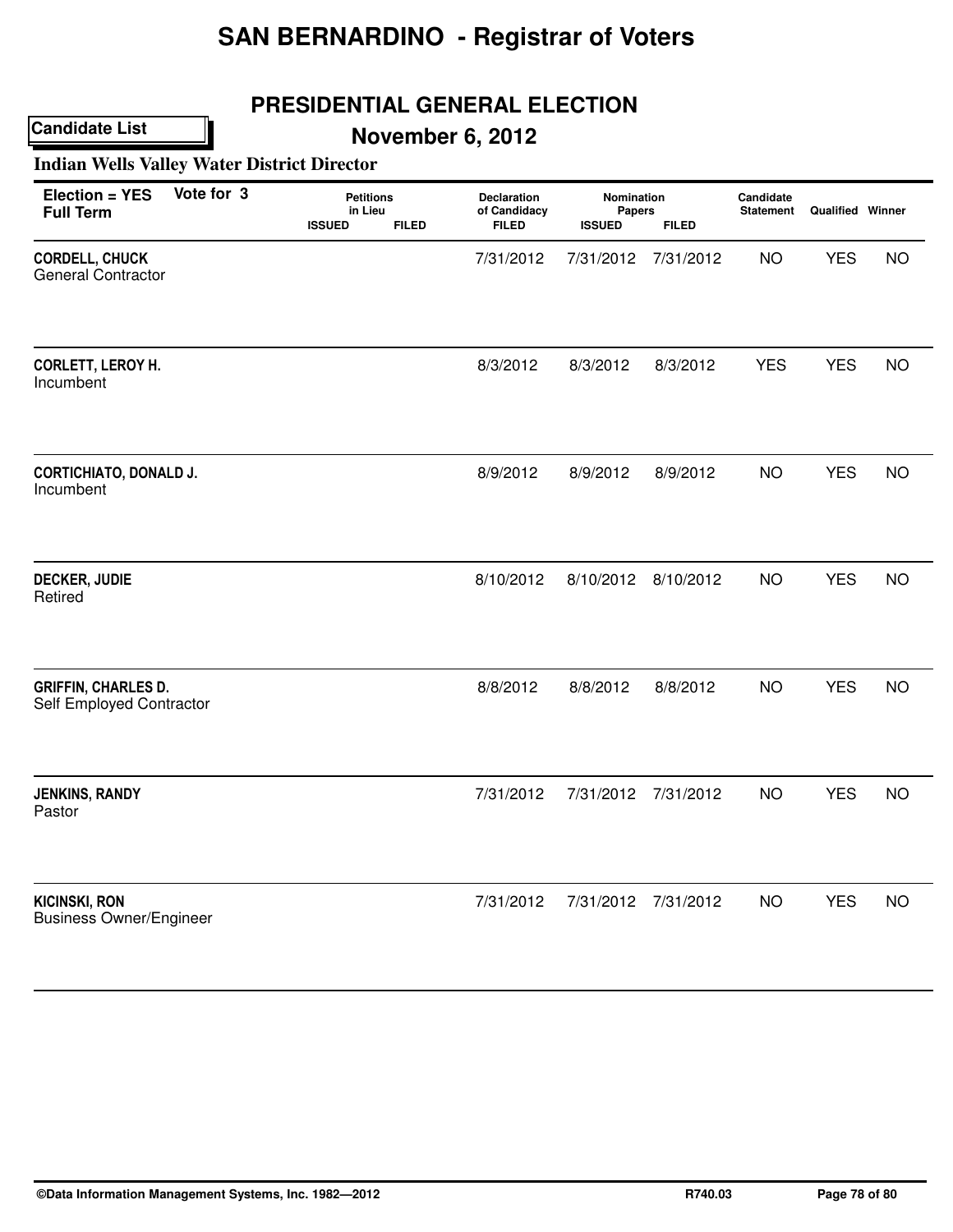### **PRESIDENTIAL GENERAL ELECTION**

**November 6, 2012**

**Indian Wells Valley Water District Director**

| Election = YES<br><b>Short Term</b>                      | Vote for 1 | <b>Petitions</b><br>in Lieu<br><b>ISSUED</b> | <b>FILED</b> | Declaration<br>of Candidacy<br><b>FILED</b> | Nomination<br><b>Papers</b><br><b>ISSUED</b> | <b>FILED</b>        | Candidate<br><b>Statement</b> | <b>Qualified Winner</b> |           |
|----------------------------------------------------------|------------|----------------------------------------------|--------------|---------------------------------------------|----------------------------------------------|---------------------|-------------------------------|-------------------------|-----------|
| <b>MARTIN, R. "DUKE"</b><br><b>Business Owner</b>        |            |                                              |              | 8/7/2012                                    | 8/7/2012                                     | 8/7/2012            | <b>NO</b>                     | <b>YES</b>              | <b>NO</b> |
| <b>MC KERNAN, DON JO</b><br>Retired                      |            |                                              |              | 8/7/2012                                    | 8/7/2012                                     | 8/7/2012            | <b>NO</b>                     | <b>YES</b>              | <b>NO</b> |
| <b>Joshua Basin Water District Director</b>              |            |                                              |              |                                             |                                              |                     |                               |                         |           |
| <b>Election = YES</b><br><b>Short Term</b>               | Vote for 1 | <b>Petitions</b><br>in Lieu<br><b>ISSUED</b> | <b>FILED</b> | Declaration<br>of Candidacy<br><b>FILED</b> | Nomination<br>Papers<br><b>ISSUED</b>        | <b>FILED</b>        | Candidate<br><b>Statement</b> | <b>Qualified Winner</b> |           |
| <b>FOUNTAIN, RICHARD</b><br>Local Contractor/Businessman |            |                                              |              | 8/10/2012                                   | 8/10/2012                                    | 8/10/2012           | <b>YES</b>                    | <b>YES</b>              | <b>NO</b> |
| <b>FULLER, VICTORIA "VIC"</b><br><b>Retired Engineer</b> |            |                                              |              | 8/8/2012                                    | 8/8/2012                                     | 8/8/2012            | <b>YES</b>                    | <b>YES</b>              | <b>NO</b> |
| <b>MARQUEZ, AL</b><br>Retired                            |            |                                              |              | 8/8/2012                                    | 8/8/2012                                     | 8/8/2012            | <b>NO</b>                     | <b>YES</b>              | <b>NO</b> |
| <b>WHITMAN, STEVEN M.</b><br>No Ballot Designation       |            |                                              |              | 8/10/2012                                   |                                              | 8/10/2012 8/10/2012 | <b>YES</b>                    | <b>YES</b>              | <b>NO</b> |